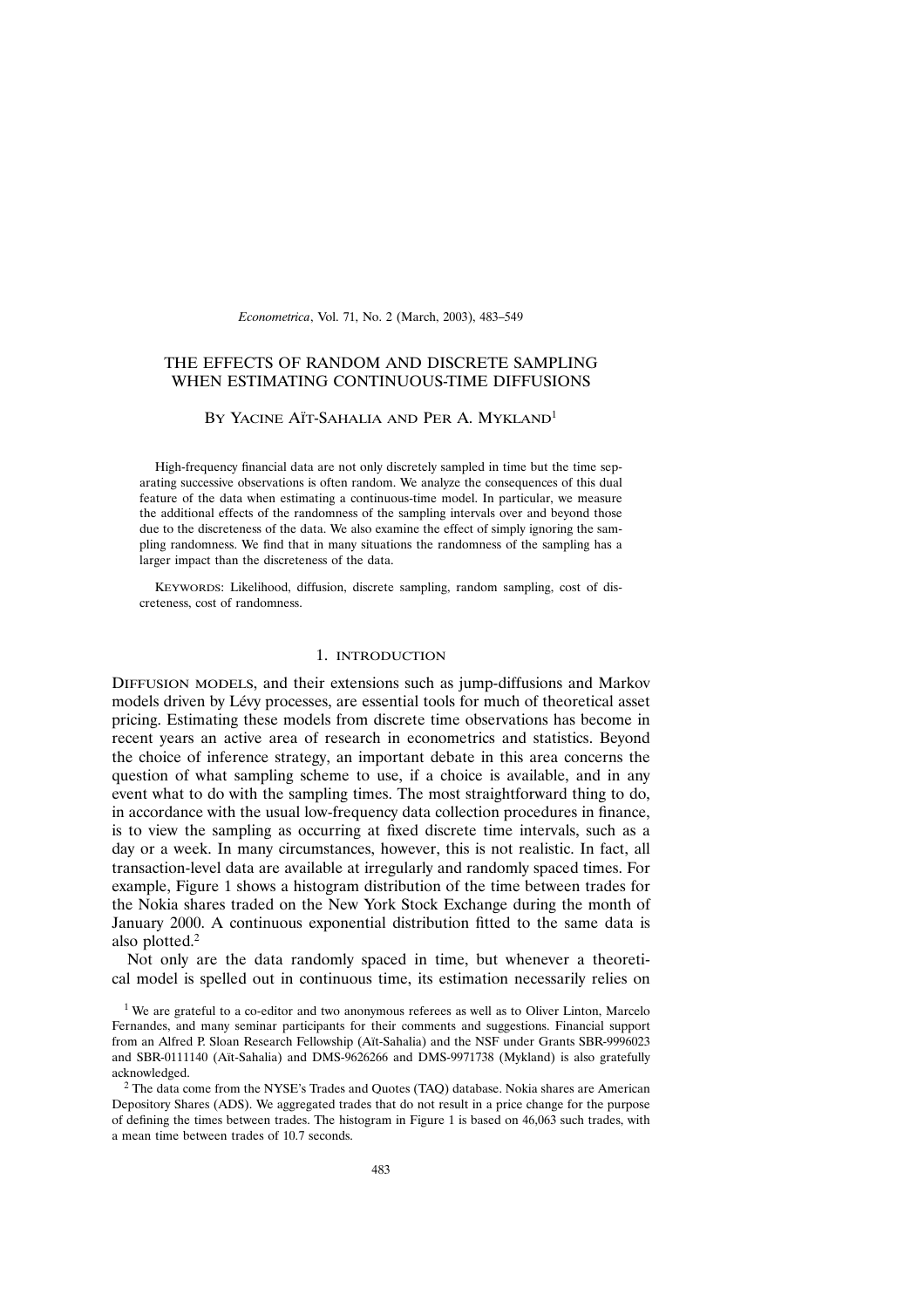

Figure 1.—The distribution of the sampling intervals for Nokia, January 2000.

discretely sampled data. In fact, is there any other kind of data? By now, we have a good understanding of the implications of sampling discreteness, and how to design estimation methods that correct for it (see Hansen and Scheinkman (1995), Aït-Sahalia (1996), and Aït-Sahalia (2002)). Our objective in this paper is to understand the additional effect that the randomness of the sampling intervals might have when estimating a continuous-time model with discrete data. Specifically, we aim to disentangle the effect of the sampling randomness from the effect of the sampling discreteness, and to compare their relative magnitudes. We also examine the effect of simply ignoring the sampling randomness. We achieve this by comparing the properties of three likelihood-based estimators, which make different use of the observations on the state process and the times at which these observations have been recorded. We design these estimators in such a way that each one of them is subject to a specific subset of the effects we wish to measure. As a result, the differences in their properties allow us to zero in and isolate these different effects.

Our main conclusion is that the loss from not observing, or not using, the sampling intervals, will be at least as great, and often substantially greater, than the loss due to the fact that the data are discrete rather than continuous. While correcting for the latter effect has been the main focus of the literature in recent years, our results suggest however that empirical researchers using randomly spaced data should pay as much attention, if not more, to sampling randomness as they do to sampling discreteness. Afurther contribution of this paper is the development of a set of tools that allows these calculations to be performed in closed form.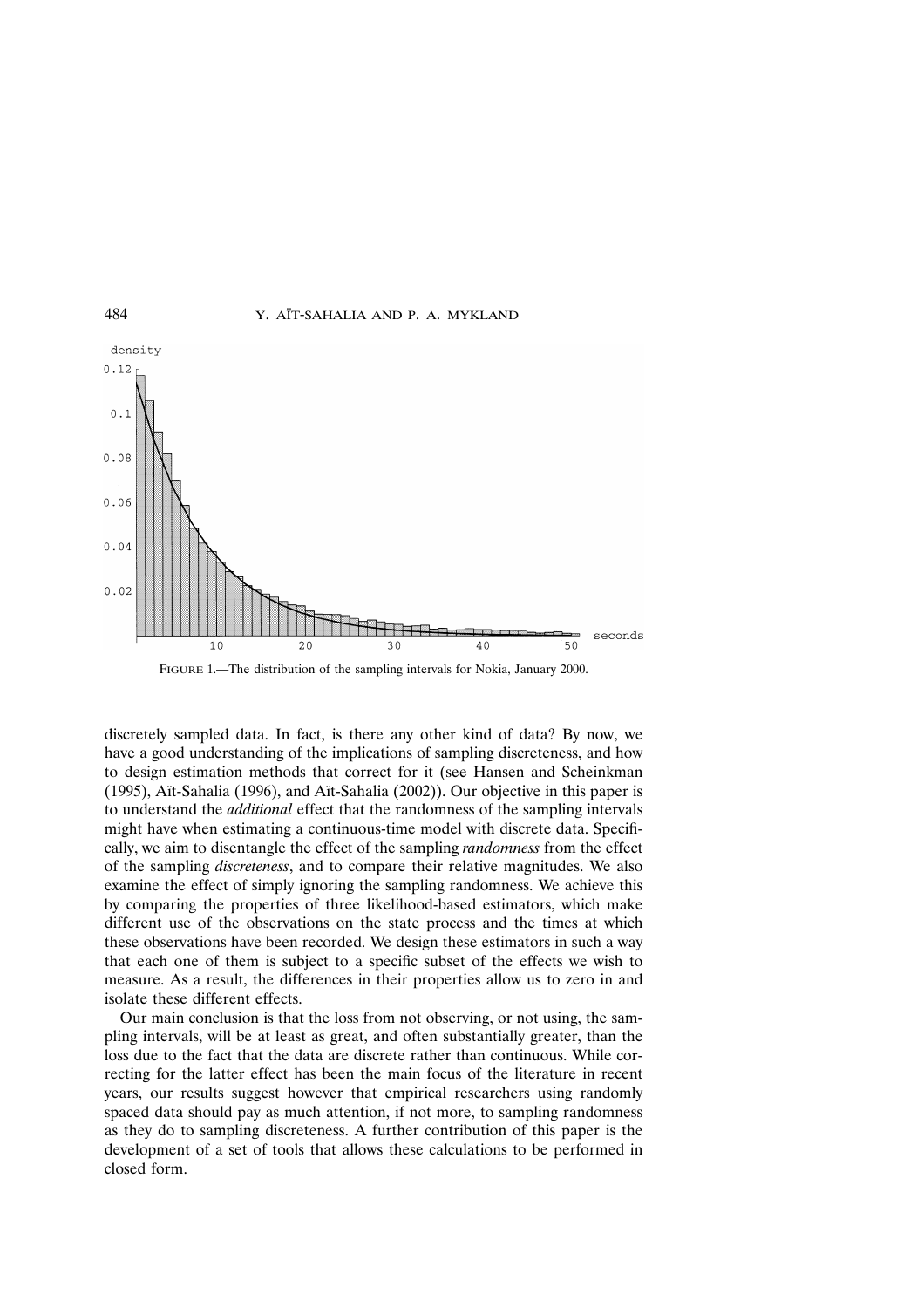The paper is organized as follows. Section 2 sets up the model and provides an intuitive description of our approach and results. Section 3 formally lays out our assumptions and presents the theoretical results that underpin our methodology. In Section 4, we propose three types of likelihood-based inference, making different use of the sampling intervals. By comparing these different likelihoodbased estimators, we can assess the relative costs attributable to the discreteness of the sampling and to its randomness. We carry out this analysis in Section 5, before analyzing in Section 6 the cost of ignoring the sampling randomness: what happens if one behaves as if the sampling times are not random when in fact they are? Section 7 shows what our general expressions yield in a specific example and reports evidence from simulations. Section 8 concludes. All proofs are in the Appendix.

### 2. DESCRIPTION OF THE APPROACH

Before delving into formal assumptions and theorems, let us provide a heuristic description of our setup, the estimators and techniques we use, and finally our results.

### 2.1. The Setup

The basic setup is as follows. We assume that the discrete data we observe have been generated by a time-homogeneous diffusion on the real line

$$
(2.1) \t dX_t = \mu(X_t; \theta) dt + \sigma dW_t
$$

where  $W_t$  is a Brownian motion,  $\mu(.,.)$  is the drift function,  $\sigma^2$  the diffusion coefficient, and  $\theta$  the drift parameters,  $\theta \in \Theta$  and  $\sigma > 0$ . We will show that the properties of estimators vary widely depending upon whether only the drift or the diffusion parameters, or both together, are estimated. Hence we consider the three cases of estimating  $\beta = (\theta, \sigma^2)$  jointly, estimating  $\beta = \theta$  with  $\sigma^2 = \sigma_0^2$ known or estimating  $\beta = \sigma^2$  with  $\theta = \theta_0$  known. As usual,  $\beta_0$ ,  $\theta_0$ , and  $\sigma_0^2$  denote the true values of the parameters. The parameter space for the  $d$ -dimensional vector  $\beta$  is an open and bounded set.

We will assume that the process (2.1) is stationary. The parameter vector  $\beta$  is to be estimated at time T on the basis of  $N_T + 1$  discrete observations recorded at times  $\tau_0 = 0, \tau_1, \tau_2, \ldots, \tau_{N_T}$ , where  $N_T$  is the smallest integer such that  $\tau_{N_T+1} > T$ . We let  $Y_n = X_{\tau_n}$  denote the observed values of the state variable. Because we are interested in studying the effect on the estimators of sampling that is not only discrete but also random, we let the sampling intervals  $\Delta_n = \tau_n - \tau_{n-1}$  be random variables, in which case the number  $N_T + 1$  of observations recorded by time T will also be random.

Although this is not an issue for univariate processes, it is shown in Masry (1978), Masry (1983), and Robinson (1977) that aliasing problems can sometimes be avoided by sampling at random times. A particular feature of this literature,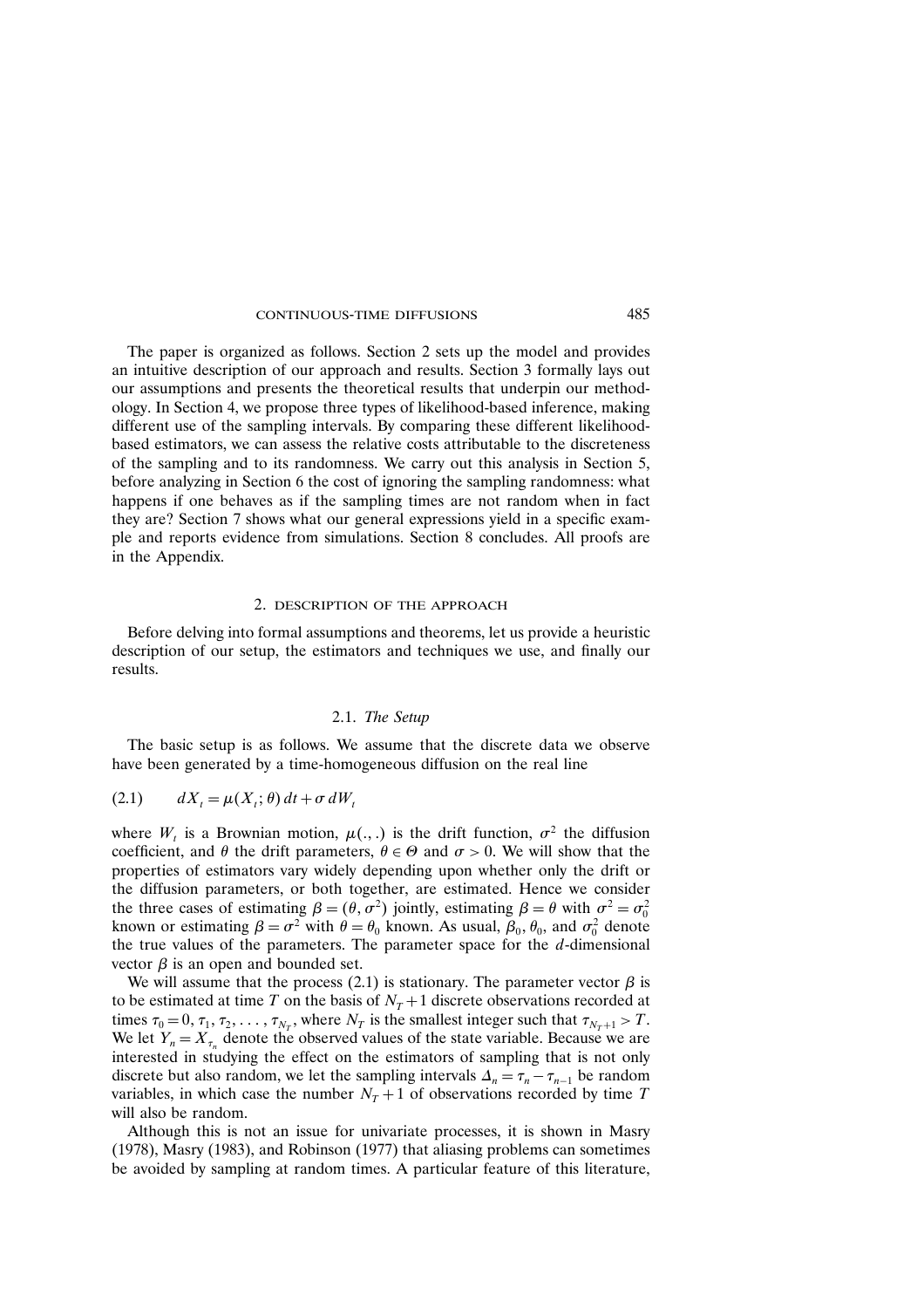however, is that inference is often carried out without using the times of observation  $\tau_n$  of the process. This is also the case for the Duffie and Glynn (1997) method of moments estimator. In the empirical market microstructure literature in finance, it is typical to set up the model to be estimated in discrete time, thereby effectively discarding the sampling intervals (see, e.g., Hasbrouck (1991), Hasbrouck (1996)).

More recently, the literature has focused on the informational content of the times between trades. For example, Engle and Russell (1998) propose a model for the conditional distribution of the time between trades given past information, while Rydberg and Shephard (1999) report different models and empirical evidence on the number of trades recorded in a given time interval. The primary objective of this literature is to build realistic models for the distribution of times between trades in discrete time, whereas we are concerned with understanding the effect that the very existence of such a distribution (as opposed to having nonrandom times between trades) would have on the behavior of estimators of continuous-time models for the price process (2.1), as well as with the interesting issues arising at the interface of the continuous and discrete time domains.

## 2.2. The Estimators: FIML, IOML, and PFML

We consider three possible estimators  $\hat{\beta}$  of  $\beta$ . We design these estimators in such a way that each one of them is subject to a specific subset of the costs we wish to measure. The first estimator we consider is the Full Information Maximum Likelihood (FIML) estimator, using the bivariate observations  $(Y_n, \Delta_n)$ ; the second is the partial information maximum likelihood estimator using only the state observations  $Y_n$ , with the sampling intervals integrated out (IOML for Integrated Out Maximum Likelihood); the third is the pseudo maximum likelihood estimator pretending that the observation times are fixed (PFML for Pretend Fixed Maximum Likelihood). Not surprisingly, the first estimator, FIML, is asymptotically efficient, making the best possible use of the joint data  $(Y_n, \Delta_n)$ . The second estimator, IOML, corresponds to the asymptotically optimal choice if one recognizes that the sampling intervals  $\Delta_n$ 's are random but does not observe them. The third estimator, PFML, corresponds to the "head-in-the-sand" policy consisting of acting as if the sampling intervals are all identical (pretending that  $\Delta_n = \Delta$  for all *n*) when in fact they are random.

Both FIML and IOML confront the randomness issue head-on. FIML uses the recorded sampling times; IOML does not, but still recognizes their relevance by integrating them out in the absence of observations on them. Because the data are always discretely sampled, each estimator is subject to the "cost of discreteness," which we define to be the additional variance, or efficiency loss, relative to the variance of an asymptotically efficient estimator based on the full continuoustime sample path. It also represents the error that one would make if one were to use continuous-time asymptotics when the data are in fact discretely sampled.

However, FIML is only subject to the cost of discreteness, while IOML is penalized by both the fact that the data are discrete (the continuous-time sample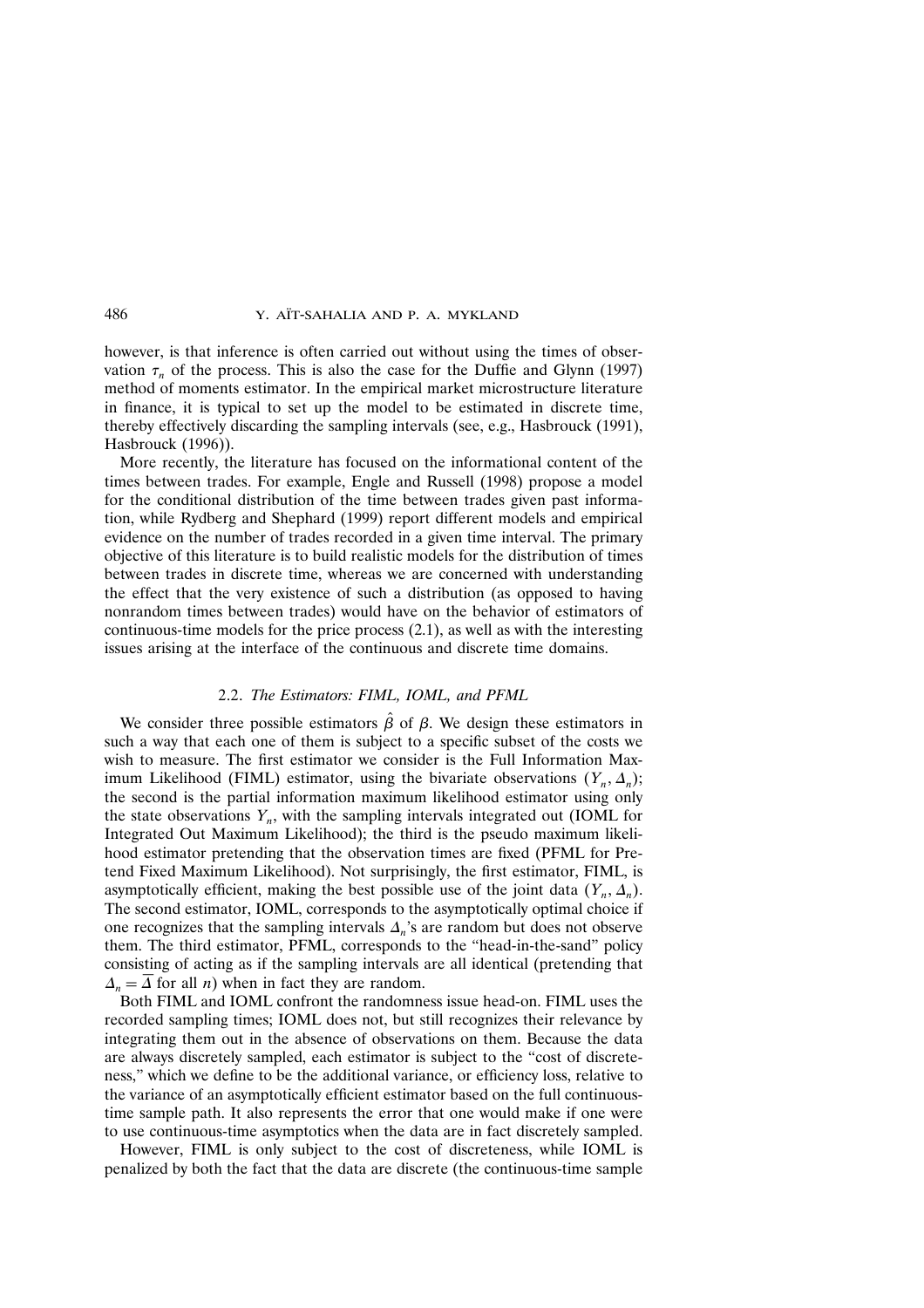path is not observed) and randomly spaced in time (the sampling intervals are not observed). The additional variance of IOML over that of FIML will therefore be identified as the "cost of randomness," or the cost of not observing the randomlyspaced sampling intervals. But if in fact one had recorded the observation times but chosen not to use them in the empirical estimation phase, then what we call the cost of randomness can be interpreted as the cost of throwing away, or not using, these data. Note that this is a lower bound to the cost of throwing away the sampling intervals, since it assumes that one is still following the optimal likelihood strategy in that context.

By contrast, PFML does as if the sampling times were simply not randomly spaced. Comparing it to FIML will give rise to the notion of the "cost of ignoring the randomness." This is the cost imputable to ignoring the randomness of the sampling intervals, as opposed to the what we call the cost of randomness, which is the cost due to *not observing* the randomly-spaced sampling intervals. In the former case, one (mistakenly) uses PFML, while in the latter case one realizes that the intervals are informative but, in their absence, IOML is the best one can do. Different types of estimation strategies in empirical market microstructure that do not use the sampling intervals can be viewed as versions of either IOML or PFML, depending upon their treatment of the sampling intervals: throw them away, or ignore their randomness. They will often be suboptimal versions of these estimators because they are subject to an additional efficiency loss if they do not use maximum-likelihood.

All three estimators rely on maximizing a version of the likelihood function of the observations. Let  $p(y_1|y_0, \delta, \beta)$  denote the transition function of the process  $X$  defined in (2.1), i.e., the density with respect to Lebesgue measure of  $X_{t+\delta} = y_1$  given  $X_t = y_0$  and given the time interval  $\delta$  between  $X_{t+\delta}$  and  $X_t$  and the parameter vector  $\beta$ . Because of the time homogeneity of the model, the transition function p depends only on  $\delta$  and not on  $(t, t + \delta)$  separately. All three estimators make use of some functional of the density p: namely,  $p(Y_n|Y_{n-1}, \Delta_n, \beta)$ for FIML; the expectation  $\tilde{p}(Y_n|Y_{n-1}, \beta)$  of  $p(Y_n|Y_{n-1}, \Delta_n, \beta)$  over the law of  $\Delta_n|Y_{n-1}$  for IOML; and  $p(Y_n|Y_{n-1}, \overline{\Delta}, \beta)$  for PFML (i.e., like FIML except that  $\Delta$  is used in place of the actual  $\Delta_n$ ). In practice, even though most diffusion models do not admit closed-form transition densities, all three estimators can be calculated for any diffusion  $X$  using arbitrarily accurate closed-form approximations of the transition function p (see Aït-Sahalia (2002)). We also show that  $\tilde{p}$ can be obtained in closed form.

## 23 Asymptotic Properties and Taylor Expansions

Clearly, if the sampling intervals are in fact fixed at some value  $\Delta$ , then all three estimators would be identical and subject only to the effects of the sampling discreteness. The purpose of this paper is to figure out the relative effects of discrete and random sampling when estimating a continuous time model, which we achieve by comparing the properties of the three estimators FIML, IOML,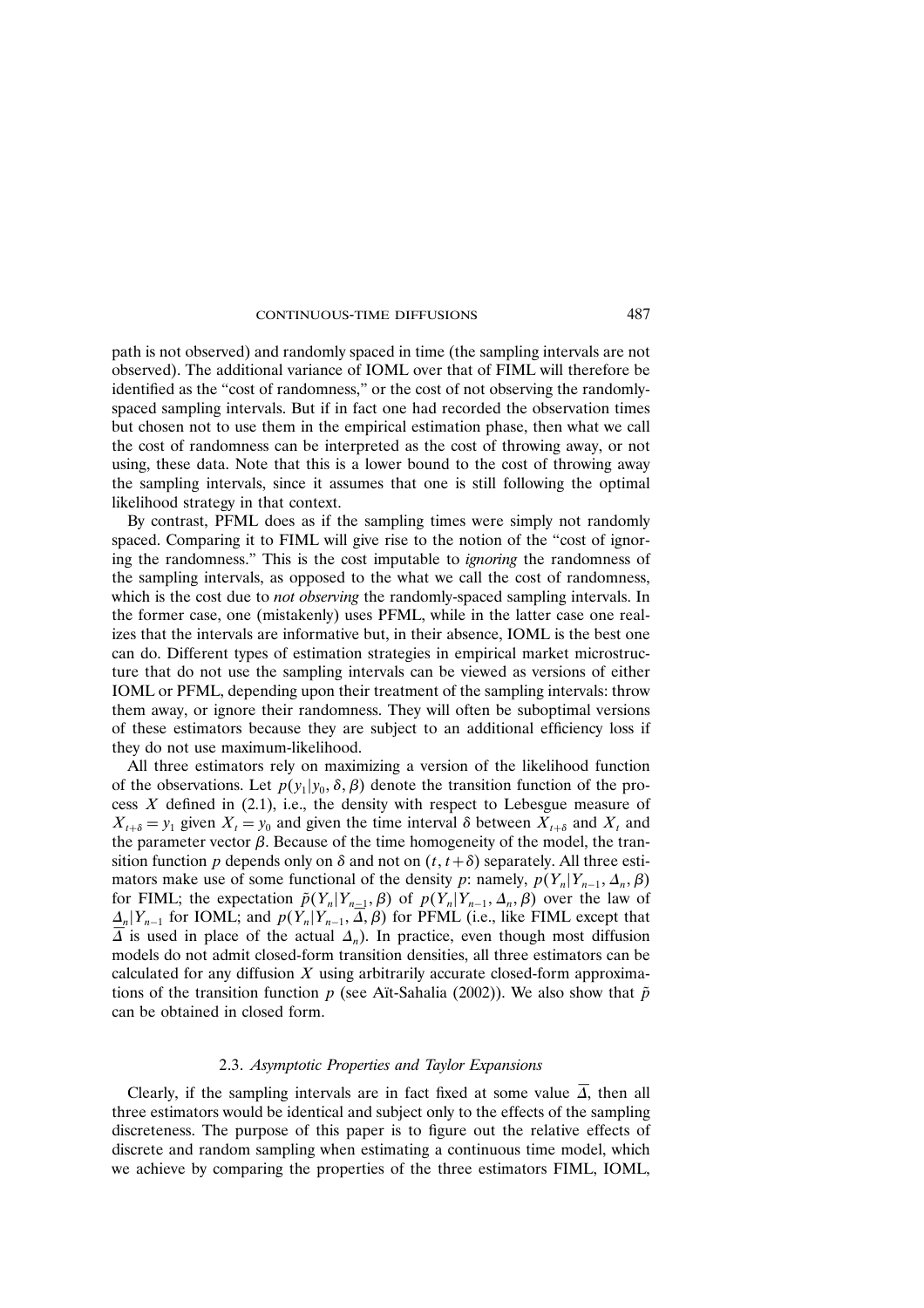and PFML. We will show that each estimator has a probability limit  $\beta$ , and  $\overline{T}(\hat{\rho} - \overline{\rho})$  converges in law to  $N(0, \Omega)$  as T tonds to infinity with  $\sqrt{T}(\hat{\beta}-\bar{\beta})$  converges in law to  $N(0, \Omega_{\beta})$  as T tends to infinity, with

$$
(2.2) \t \t \Omega_{\beta} = \begin{pmatrix} \omega_{\theta} & \omega_{\theta \sigma^2} \\ \omega_{\theta \sigma^2} & \omega_{\sigma^2} \end{pmatrix}
$$

if  $\beta = (\theta, \sigma^2)$ ,  $\Omega_{\beta} = \Omega_{\theta}$  if  $\beta = \theta(\sigma^2 = \sigma_0^2$  known), and  $\Omega_{\beta} = \Omega_{\sigma^2}$  if  $\beta = \sigma^2$   $(\theta = \theta_0$ known). While FIML and IOML are always consistent estimators, i.e.,  $\beta = \beta_0$ , this is not the case for PFML when the sampling intervals are random.

The asymptotic bias  $\beta - \beta_0$ , when present, and the asymptotic variances of the estimators all involve calculating expectations over the joint distribution of  $(\Delta, Y_1, Y_0)$  of some functions (which vary by estimator) of these random variables. In general, these expectations cannot be obtained in closed form. They could of course be computed either by numerical integration or by simulation, but comparisons across estimators or sampling schemes and comparative statics would then be essentially infeasible. Our solution is instead to derive an explicit Taylor expansion for each one of these expectations.

For the purpose of calculating these Taylor expansions, let us assume that each sampling interval  $\Delta_n$  is drawn conditionally upon  $Y_{n-1}$  from a common distribution. We write a random variable from that common distribution as  $\Delta = \varepsilon \Delta_0$ , where  $\varepsilon$  is deterministic and  $\Delta_0$  has a given finite distribution conditional on  $Y_0$ . We next figure out, for given fixed  $\varepsilon$ , the limit as T goes to infinity of the distribution of the estimator. This makes the relevant quantities of the distribution, such as the asymptotic (in T) variance  $\Omega_{\beta}$  and probability limit (again in T)  $\beta$ , functions of  $\varepsilon$ . To avoid overburdening the notation, we do not indicate this dependence formally as  $\Omega_{\beta}(\varepsilon)$  and  $\beta(\varepsilon)$ , but this is what they are. We then consider Taylor expansions in  $\varepsilon$  of these deterministic quantities, around  $\varepsilon = 0$ . In other words, the Taylor expansions have as their leading term the value of the quantity in the limiting case where the full continuous-time sample path is observable, i.e., when  $\varepsilon = 0$ . By adding higher order terms in  $\varepsilon$ , we correct this leading term for the discreteness of the sampling. Calculating these Taylor expansions in the case of random sampling required that we develop a new operator, which we call the generalized infinitesimal generator of the diffusion  $X$ . This is done as part of Theorem 1 below.

### 2.4. The Results

The Taylor expansions lead to the following results. We will show that the asymptotic variance matrices  $\Omega_{\beta}$  can be expanded in  $\varepsilon$  in the following form:

(2.3) 
$$
\Omega_{\beta} = \Omega_{\beta}^{(0)} + \varepsilon \Omega_{\beta}^{(1)} + \varepsilon^2 \Omega_{\beta}^{(2)} + O(\varepsilon^3),
$$

and we will detail the effects of the choice of inference strategy as they show up in the functions  $\Omega_{\beta}^{(i)}$ ,  $i = 0, 1, \ldots$ . The first thing that emerges is that for all three estimators, there is no uncertainty in the continuous-sampling limit as far as the estimation of  $\sigma^2$  is concerned; that is, the order 0 coefficient of the term  $\omega_{\sigma^2}$  of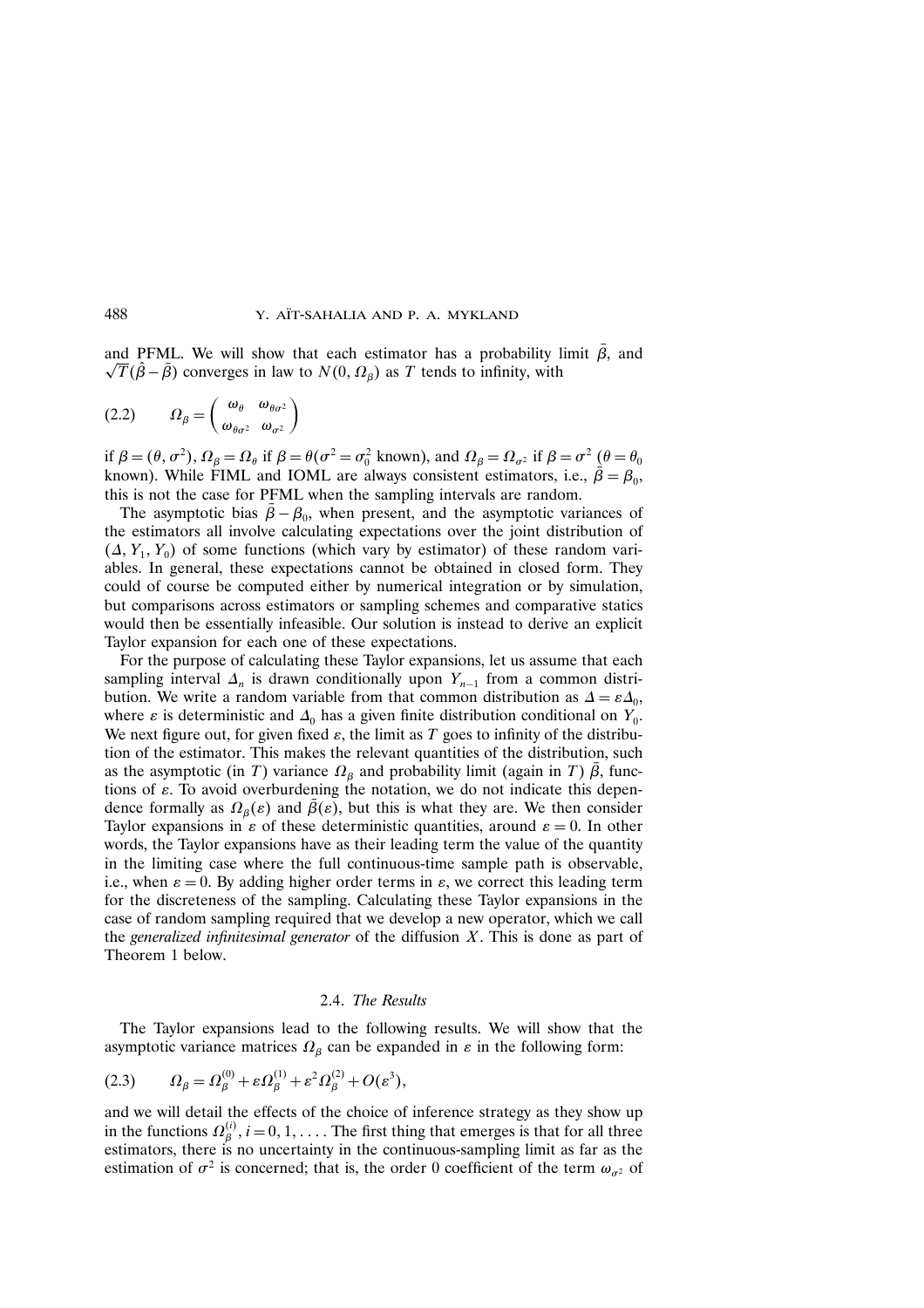$\Omega_{\beta}$  is  $\omega_{\sigma^2}^{(0)} = 0$ . This is another way of saying that the complete continuous-time sample path fully reveals (via the quadratic variation of the  $X$  process) the value of  $\sigma^2$ . The uncertainty reappears however as soon as we have discrete sampling  $(\varepsilon > 0)$  since  $\omega_{\sigma^2}^{(1)} > 0$ . For the drift, even the entire continuous-time sample path does not fully reveal the parameter  $\theta$ : we have  $\omega_{\theta}^{(0)} > 0$ .

In addition, we will show that the bias of PFML, with the likelihood evaluated at  $\Delta = E[\Delta]$ , is of the form

$$
(2.4) \qquad \bar{\beta} - \beta_0 = b_1 \varepsilon + b_2 \varepsilon^2 + O(\varepsilon^3).
$$

As could be expected, the bias of PFML disappears in the continuous sampling limit (i.e., the coefficient of order 0 in  $\varepsilon$  is  $b_0 = 0$ ) but not when the sampling is discrete  $(b_1 \neq 0$ , or if  $b_1 = 0$  then  $b_2 \neq 0$ , so  $\overline{\beta} \neq \beta_0$  when  $\varepsilon > 0$ ).

The two equations (2.3)–(2.4), where the terms  $\Omega_{\beta}^{(i)}$  and  $b_i$  each depend upon the distribution of the sampling intervals, can then be used to analyze the effects of any given sampling scheme on the three estimators. Our analysis first documents the efficiency loss that can be attributed to not observing the sampling intervals: we measure this by determining the first order  $i$  in  $\varepsilon$  at which the coefficient  $\Omega_{\beta}^{(i)}$  for IOML differs from the corresponding coefficient  $\Omega_{\beta}^{(i)}$  for FIML, and seeing how much bigger the IOML coefficient is compared to the FIML coefficient. In some cases, this difference will be present at the level of the first nonzero coefficient  $\Omega_{\beta}^{(i)}$ . We call the amount by which the variance of IOML exceeds that of FIML the cost of randomness of the sampling process.

We can then compare that efficiency loss to the one attributable to not observing the full continuous-time sample path: we measure the latter by the coefficient at the first order i in  $\varepsilon$  for which the FIML variance differs from its continuoustime limit  $\Omega_{\beta}^{(0)}$  corresponding to  $\varepsilon = 0$ . This correction term  $\Omega_{\beta}^{(i)}$  in the FIML variance is what we call the cost of discreteness of the sampling process. An alternative interpretation is that the term  $\Omega_{\beta}^{(i)}\varepsilon^{i}$  represents the leading term of the error that one would make if one were to use continuous-time asymptotics (i.e.,  $\Omega_{\beta}^{(0)}$ ) instead of the full  $\Omega_{\beta}$  when the data are in fact discretely sampled.

The comparison of the two losses, imputable respectively to the discreteness and the randomness of the sampling, reveals that the loss from not using the observation times will be at least as great, and often substantially greater than the loss from using discrete rather than continuous observations. Specifically, if one estimates the diffusion coefficient  $\sigma^2$  in the presence of known drift parameters  $\theta = \theta_0$ , the costs incurred due to the discreteness and the randomness of time both appear in the  $\Omega_{\beta}^{(1)}$  term, i.e., at the same order  $\varepsilon^1$ , while the limiting variance (the term of order  $\varepsilon^{0}$ ) is zero if the full continuous time sample path is observed. As one considers different sampling schemes with the same average sampling rate, the loss due to not using sampling times can be an arbitrarily large *multiple* of the loss due to the discreteness of the data. However, if one estimates  $\theta$ when  $\sigma^2 = \sigma_0^2$  is known, then the cost of randomness is an order of magnitude in  $\varepsilon$  bigger (order  $\varepsilon$ <sup>1</sup>) than the loss from observing the process discretely rather than continuously (order  $\varepsilon^2$ ). However, both are small relative to the sampling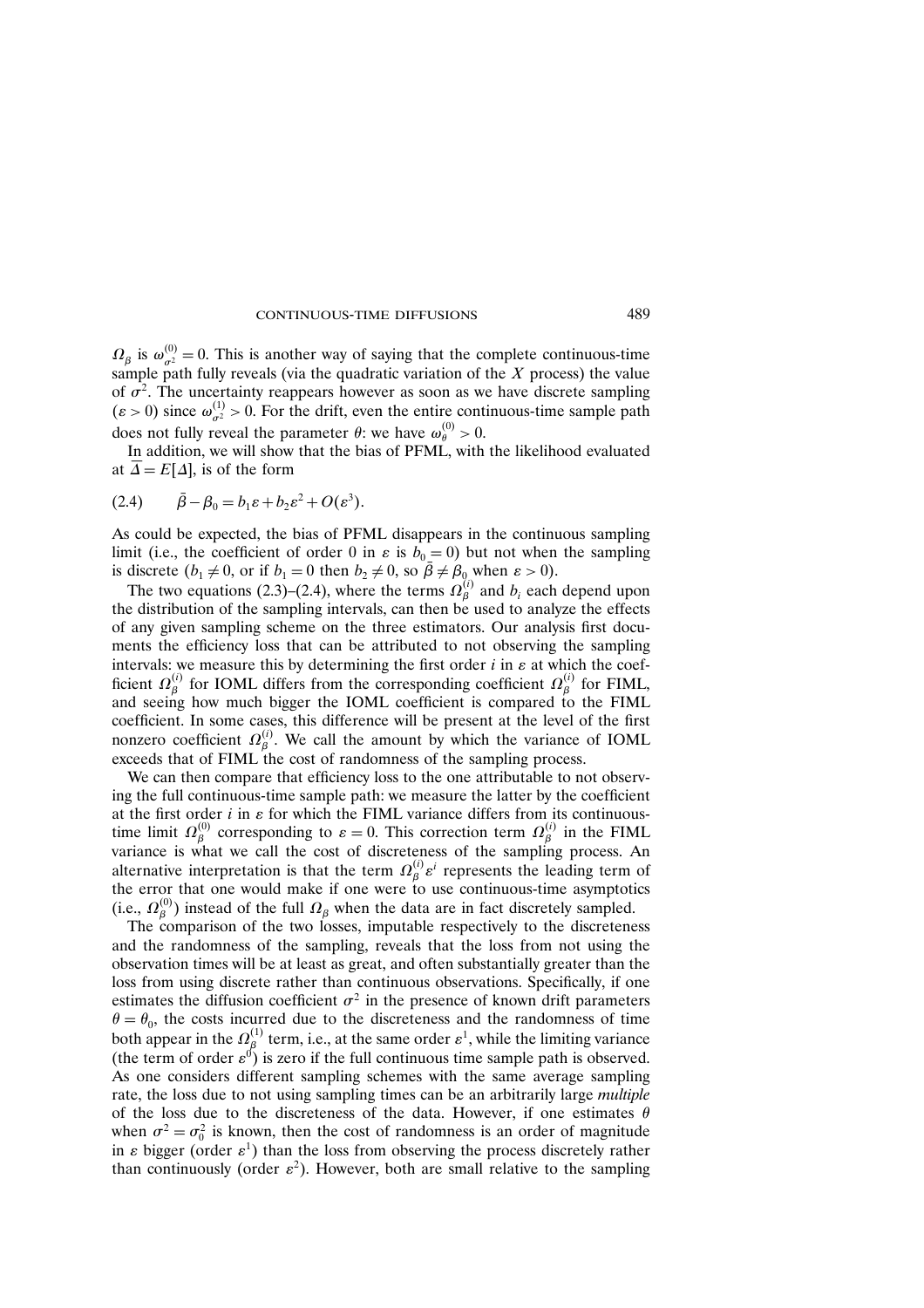| Parameter  | Order<br>in $\varepsilon$ | FIML ( $\Delta$ Included) Variance                                                                                      | IOML $(\Delta$ Integrated Out) Variance                                                                              |  |  |
|------------|---------------------------|-------------------------------------------------------------------------------------------------------------------------|----------------------------------------------------------------------------------------------------------------------|--|--|
| Drift      | $\mathbf{0}$              | $\sigma_0^2 E[\varDelta_0] \big(E_{\varDelta_0Y_0}[\varDelta_0(\partial \mu(Y_0,\theta_0)/\partial\theta)^2]\big)^{-1}$ | $\sigma_0^2 E[\Delta_0] (E_{\Delta_0 Y_0}[\Delta_0(\partial \mu(Y_0,\theta_0)/\partial \theta)^2])^{-1}$             |  |  |
| $\theta$   |                           |                                                                                                                         | nonzero<br>(can be made arbitrarily large)                                                                           |  |  |
|            | 2                         | nonzero                                                                                                                 | nonzero                                                                                                              |  |  |
| Diffusion  | $\theta$                  | $_{0}$                                                                                                                  |                                                                                                                      |  |  |
| $\sigma^2$ |                           | $2\sigma_0^4 E[\Delta_0]$                                                                                               | $2\sigma_0^4 E[\Delta_0](1-\frac{1}{2}E[\text{var}[\chi^2 \chi^2\Delta_0]])^{-1}$<br>(can be made arbitrarily large) |  |  |
|            | 2                         | nonzero                                                                                                                 | nonzero                                                                                                              |  |  |

# TABLE I Summary of Results: FIML vs. IOML

Notes: For each estimator and parameter to be observed, the term of order 0 in  $\varepsilon$  represents the variance due to the sampling noise that would be present even if the full continuous sample path were observed (i.e., in the limit  $\varepsilon = 0$ ). This variance would be present even if the full continuous sampling path were observed. When estimating  $\sigma^2$ , the continuous-time sample path fully reveals the diffusion parameter; hence this variance is 0. The leading term in the variance is of order 1 in  $\varepsilon$ . This is not the case however for the drift, where even the complete sample path does not remove all uncertainty regarding  $\theta$ . Relative to the limiting variance for continuous observation (the term of order 0 in  $\varepsilon$ ), any correction term of higher order in  $\varepsilon$  in the variance of FIML represents what we call the cost of discreteness of the sampling intervals. Then, because FIML makes the most efficient use of the joint discrete observations on the state variable  $Y_n$  and the sampling intervals  $\Delta_n$ , any further increase in the variance of IOML relative to the variance of FIML represents what we call the cost of randomness of the sampling intervals. It represents the price to pay, in variance terms, for not observing the  $\Delta_n$ 's. The conclusion from the table is that for the drift estimator, the cost of discreteness is an order of magnitude  $(\varepsilon^2)$  smaller than the cost of randomness  $(\varepsilon^1)$ . For the diffusion estimator, they are both of the same order  $(\varepsilon^1)$ , but the cost of randomness can be an arbitrarily large multiple of the cost of discreteness. For clarity, we do not include in this table the exact expressions for the higher-order terms that are marked "nonzero"; they are given later in the paper. In the IOML first-order variance for the diffusion estimator,  $\chi^2$  represents a chi-squared variable with one degree of freedom and independent of  $\Delta_0$ .

variance that remains present even if the full continuous time sample path is observed (order  $\varepsilon^0$ ). We summarize these results in Table I. The implication of these results for empirical researchers using randomly spaced data is that they should pay as much attention, if not more, to sampling randomness as they do to sampling discreteness.

Turning next to a comparison of PFML to FIML, we can quantify precisely the cost (both in bias and variance) imputable to ignoring the randomness of the sampling intervals, as opposed to what we call the cost of randomness, which is the cost due to not observing the randomly-spaced sampling intervals. In terms of root mean squared error comparisons, any biased estimator such as PFML will always do worse than an unbiased estimator such as FIML or IOML irrespectively of how large their variances are—since the variance is of order  $O(T^{-1})$  whereas the squared bias is of order  $O(1)$  as T goes to infinity.

Given this heuristic description of our approach and results, we can now turn to a more precise description of our assumptions and methodology.

# 3. ASSUMPTIONS AND METHODOLOGY

### 3.1. The Distribution of the Sampling Intervals

To be able to give specific results on the effects of the sampling randomness on the estimation of  $\beta$ , and in particular to be able to compute a partial likelihood with the sampling intervals integrated out, we need to put some structure on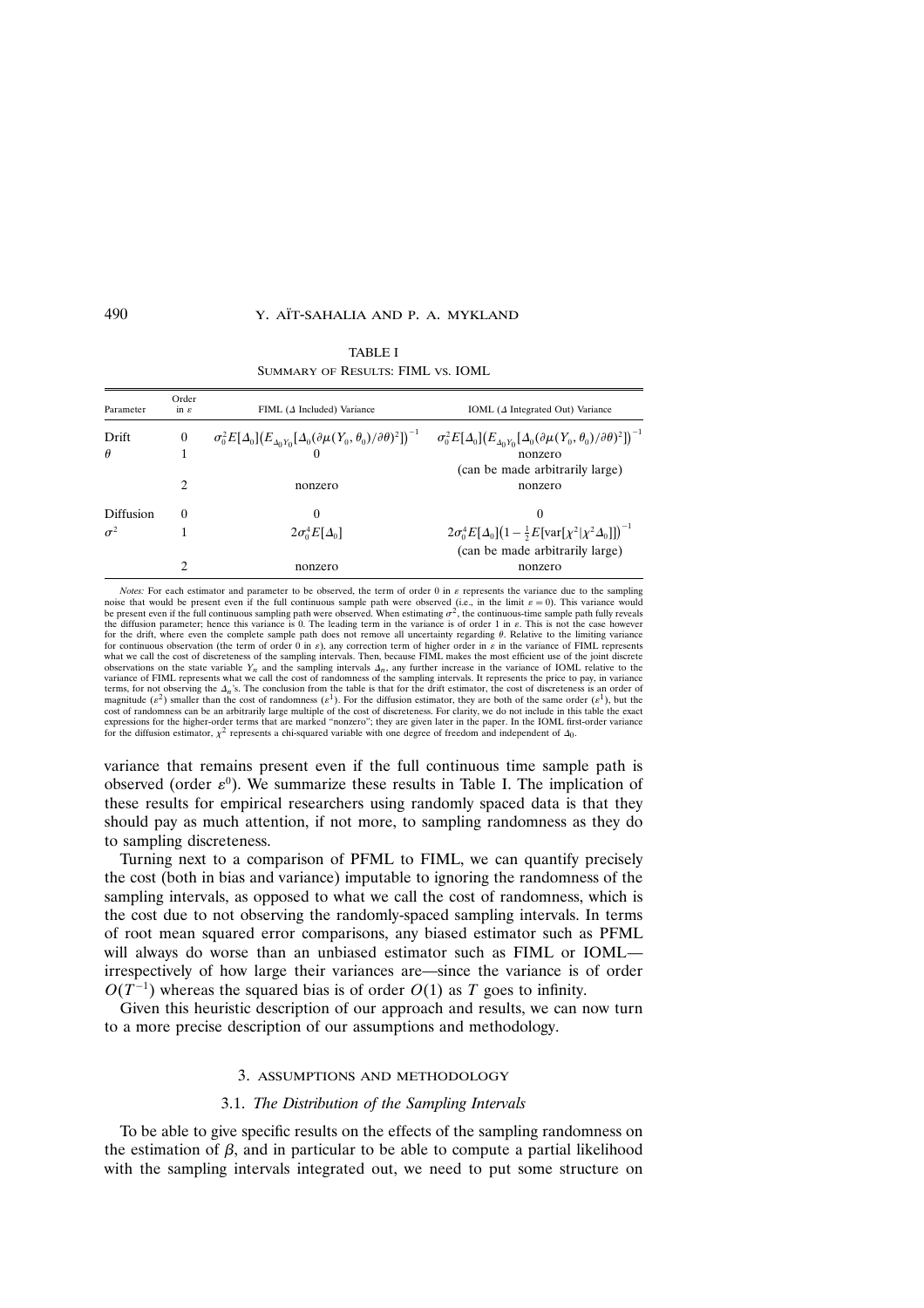the time series dependence of the sampling intervals  $\Delta_n = \tau_n - \tau_{n-1}$ . Recall that the process  $X_t$  is sampled at times  $0 = \tau_0 \le \tau_1 \le \tau_2 \le \cdots$ , and we set  $Y_n = X_{\tau_n}$ . We assume the following regarding the data generating process for the sampling intervals:

ASSUMPTION 1 (Sampling): The sampling intervals  $\Delta_n = \tau_n - \tau_{n-1}$  are drawn at time  $\tau_{n-1}$  so as to be conditionally independent of the future of the process X given the past data  $(Y_{n-1}, \Delta_{n-1}, Y_{n-2}, \Delta_{n-2}, \ldots, Y_1, \Delta_1)$  as follows:

(i) When we study the FIML estimator, we assume that  $\Delta_n$  is Markovian, i.e.,

 $L(\Delta_n | Y_{n-1}, \Delta_{n-1}, Y_{n-2}, \Delta_{n-2}, \ldots, Y_1, \Delta_1) = L(\Delta_n | Y_{n-1}, \Delta_{n-1})$ 

where L is the density of the listed arguments with respect to a reference measure; furthermore,  $L(\Delta_n | Y_{n-1}, \Delta_{n-1})$  is independent of n and of the parameter  $\beta$ .

(ii) When we study the IOML estimator, we further restrict the dependence structure of the sampling intervals by assuming that  $L(\Delta_n | Y_{n-1}, \Delta_{n-1}) = L(\Delta_n | Y_{n-1})$ .

(iii) When we study the PFML estimator, we add the further restriction that  $L(\Delta_n|Y_{n-1}) = L(\Delta_n).$ 

We write  $D(\cdot|Y_{n-1}, \Delta_{n-1})$  (respectively d) for the cumulative distribution function (respectively density) of the law of  $\Delta_n$  given  $(Y_{n-1}, \Delta_{n-1})$ . Under the further restrictions (ii) and (iii), we write respectively  $D(\cdot|Y_{n-1})$  and  $D(\cdot)$  and similarly for d. Under Assumption 1(iii), each  $\Delta_n$  is simply drawn unconditionally from a density  $d(\delta) = D'(\delta)$ , in which case the sampling intervals are independent and identically distributed. Aspecial case occurs when this density is a Dirac mass at some  $\Delta$ , corresponding to sampling at the fixed deterministic interval  $\Delta$ . But by letting  $\Delta_n$  be drawn conditionally on  $Y_{n-1}$ , as allowed under Assumption 1(ii), and even more so under the even less restrictive Assumption  $1(i)$ , we can capture effects such as an increase in trading activity (i.e., smaller  $\Delta_n$ 's on average) after the asset return  $Y_{n-1}$  crosses specific boundaries as a result for instance of limit orders or stop-loss policies.

So we can model the dependence of the sampling interval on the just recorded return. For instance, the top graph in Figure 2 reports a kernel regression estimate of the conditional mean  $E[\Delta_n|Y_{n-1}]$  for the same complete set of Nokia trades in January 2000 as in Figure 1, which reported the unconditional density of the  $\Delta$ 's. It is apparent from Figure 2 that large price changes in absolute value tend to be followed by shorter wait times to the next price change. We can also trivially extend the Markovian dependence structure to include additional lags. For instance, by letting the distribution of  $\Delta_n$  depend on  $Y_{n-1}$  and further lags  $Y_{n-2}$ ,  $Y_{n-3}$ , etc., we could allow for more sophisticated differential trading intensities as functions of the price path.

The assumption that  $d$  is independent of  $\beta$  is equivalent to saying that the sampling interval process is "sequentially exogenous" for the parameter  $\beta$  (see, e.g., Section 1.5.2, Definition 1.11 in Gouriéroux and Monfort (1995) for a definition of sequential exogeneity).<sup>3</sup> This being said, the distribution of the sampling

<sup>&</sup>lt;sup>3</sup> This assumption can be relaxed: we would then obtain a partial likelihood (see the discussion in footnote 4).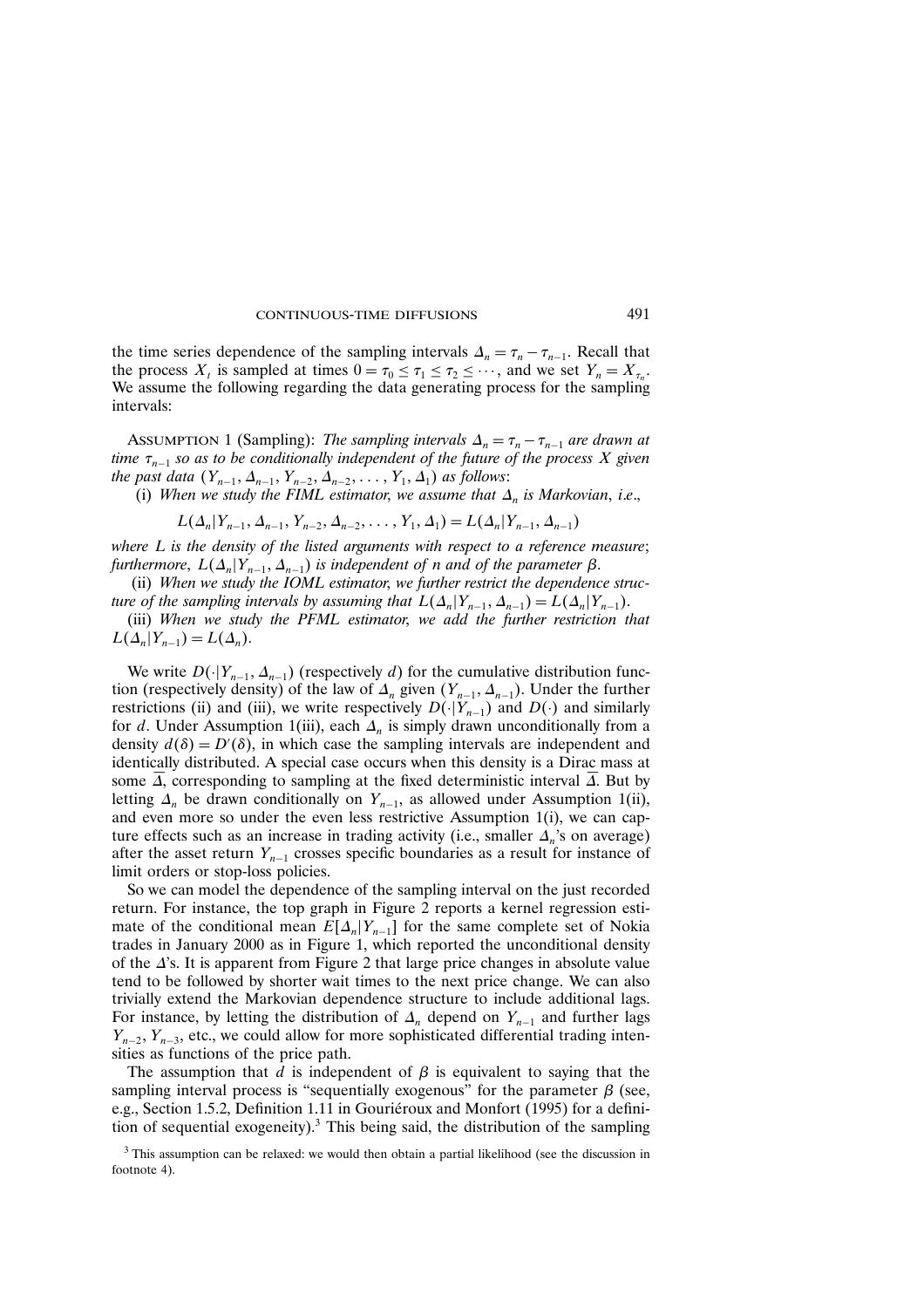

The Bivariate Conditional Mean Time Between Trades:  $E[\Delta_n | Y_{n-1}, \Delta_{n-1}]$ 



FIGURE 2.—The conditional distribution of sampling intervals for Nokia, January 2000.

intervals may only be known up to some parameters, so that  $d$  would involve unknown parameters. A typical example would be exponential arrival times with unknown intensity  $\varphi$ . The intensity parameter  $\varphi$  can also depend on  $y_0$  in general. But we will not be concerned with drawing inference about the nuisance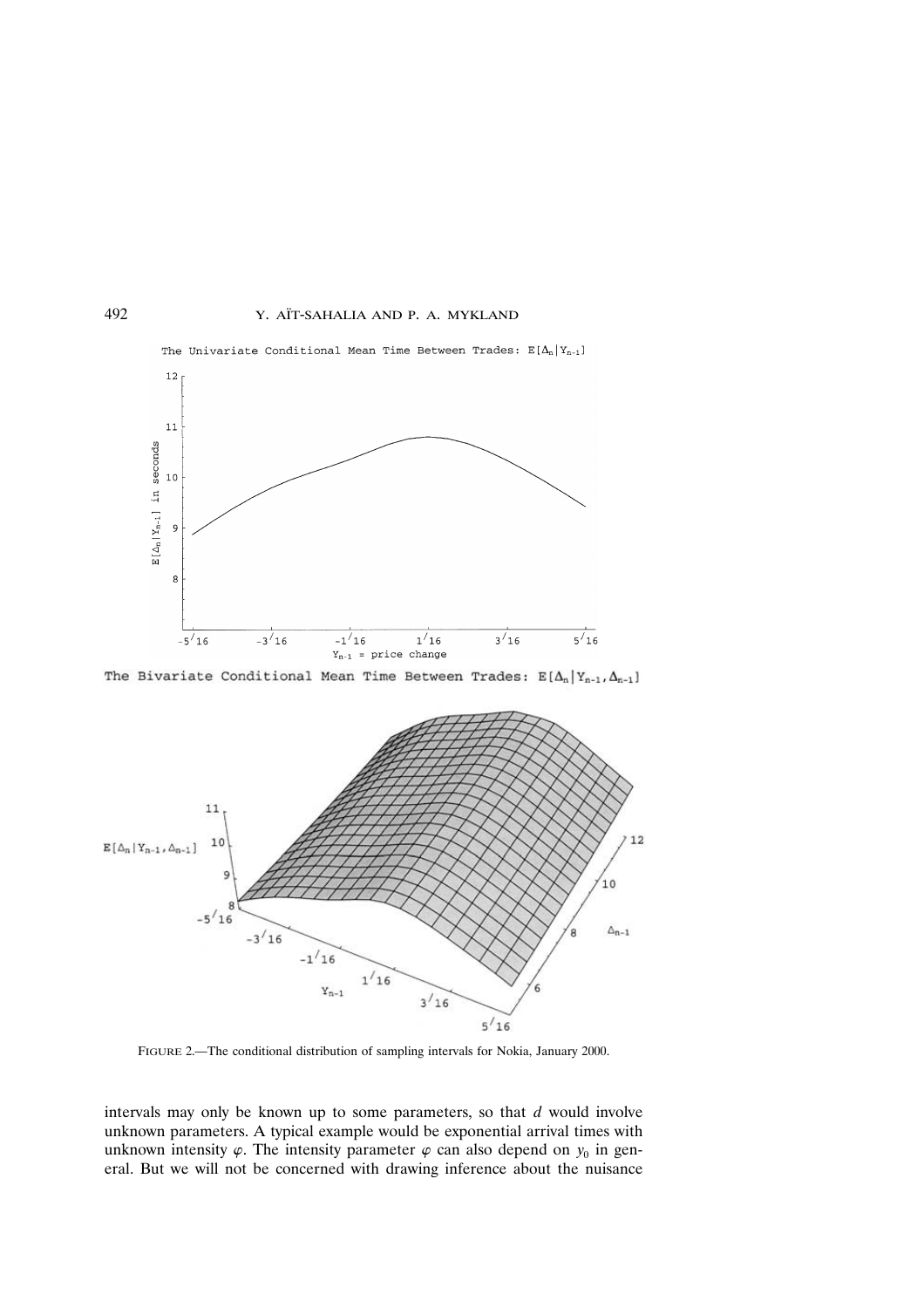parameters driving the sampling scheme, such as  $\varphi$ , only about the parameters  $\beta$  of the stochastic differential equation (2.1).

The particular distribution of the sampling scheme, i.e., the specification of  $d$ , will have important effects on the various estimators of  $\beta$  we consider, and their relative efficiency. While our results apply to any  $d$ , we will give specific examples in the rest of the paper. Specifically, we will consider in Section 5.4 three sampling schemes: (i) deterministic sampling intervals; (ii) uniformly distributed intervals; (iii) exponential arrivals. We will also discuss how to deal with a fourth sampling distribution, where the  $\Delta_n$ 's are generated by two regimes, one with high density ("trading day" or "New York open") and one with low density ("night" or "Singapore then London open"), the distributions of the sampling intervals being deterministic, uniform, or exponential with different expected values, reflecting the different sampling intensities during the trading day and night. Dealing with this fourth sampling scheme involves relaxing the identical distribution assumption for the sampling intervals. This can be done at the cost of complicating the notation. If in fact the  $\Delta_n$ 's do not have a common distribution, our results still go through with  $E[\Delta]$  denoting the probability limit (assumed to exist) of  $\sum_{i=1}^{n} \Delta_i/n$  as n tends to infinity. If, further, the  $\Delta_n$ 's are not random, but possibly irregularly spaced, then  $E[\Delta]$  denotes the Cesaro limit of  $\sum_{i=1}^{n} \Delta_i/n$ .

But for now let us return to the situation where the  $\Delta_n$ 's are random and drawn from a common distribution D with density  $d$ . The restriction in Assumption 1(ii) that  $L(\Delta_n | Y_{n-1}, \Delta_{n-1}) = L(\Delta_n | Y_{n-1})$  is essential if one is to compute a tractable partial likelihood, as required for the IOML estimator. The bottom graph in Figure 2 illustrates the content of this assumption, by reporting the bivariate kernel estimator of  $E[\Delta_n|Y_n, \Delta_{n-1}]$ . The kernel regression shows evidence of variability of  $\Delta_n$  in the direction of  $Y_{n-1}$  (the inverse U shaped pattern whereby large price changes tend to be followed by short wait times to the next trade) of comparable if not larger magnitude than in the direction of  $\Delta_{n-1}$  (where we find an increase, so that long wait times tend to be followed by another long wait time). Of course, the dependence structure in the full distribution does not reduce to that in the conditional mean, and we are only tracking one asset for one month. But the assumption we are making to study the IOML estimator, namely  $L(\Delta_n | Y_{n-1}, \Delta_{n-1}) = L(\Delta_n | Y_{n-1})$ , is a compromise between the most general dependence structure and what would be theoretically sufficient to generate our theoretical results (i.i.d. sampling, that is  $L(\Delta_n | Y_{n-1}, \Delta_{n-1}) = L(\Delta_n)$ ), given the need to obtain a tractable partial likelihood. At least on the basis of that limited evidence, this compromise appears to be empirically plausible. As for Assumption 1(iii), it is not essential and we are making it only for ease of exposition of the PFML results.

Let us finally stress that our calculation of the properties of the FIML estimator is valid for a generic dependence structure in  $L(\Delta_n | Y_{n-1}, \Delta_{n-1})$ , i.e., under Assumption 1(i) only. The progressively more stringent restrictions in Assumption 1(ii) and (iii) are not required for the FIML estimator (more on that in Section 4.1).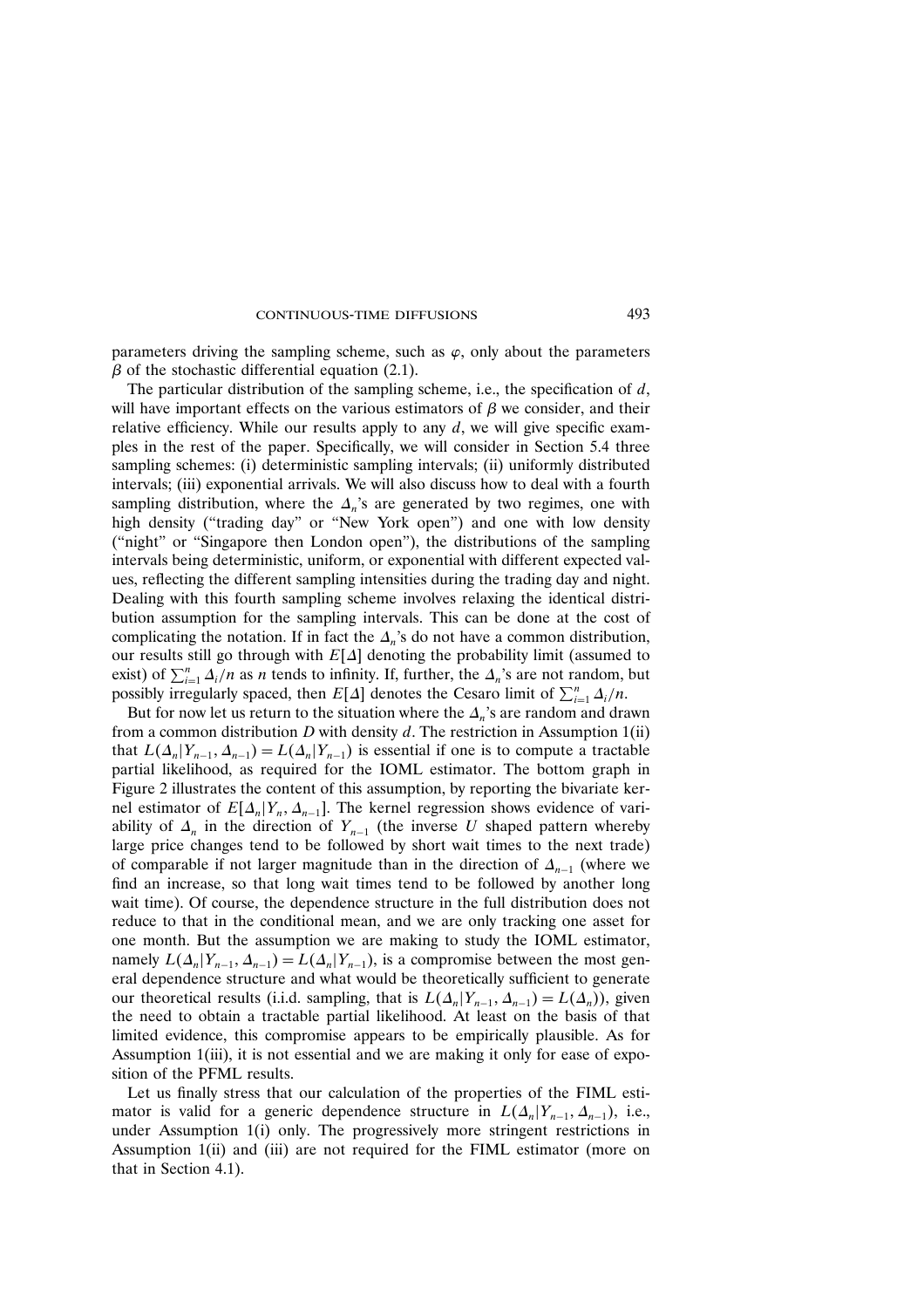Throughout the paper, we denote by  $\Delta$  a generic random variable with the common distribution of the  $\Delta_n$ 's and, for the purpose of calculating Taylor expansions in  $\varepsilon$ , write

$$
(3.1) \qquad \Delta = \varepsilon \Delta_0
$$

where  $\Delta_0$  has a finite distribution and  $\varepsilon$  is deterministic. This  $\Delta_0$  is not to be confused with the sequence  $\Delta_1, \ldots, \Delta_n$ , which have the distribution of  $\Delta$ , not  $\Delta_0$ , the difference being the deterministic scaling factor  $\varepsilon$ . Under Assumption 1(ii), we denote by  $d_0(\delta_0|y_0)$  the density that  $\Delta_0 = \delta_0$  given that  $Y_0 = y_0$ .  $E[\Delta_0|Y_0]$  denotes the conditional expectation, and  $E[\Delta_0]$  the unconditional expectation of  $\Delta_0$ . Under Assumption 1(iii), we write  $d_0(\delta_0)$  for the unconditional density of  $\Delta_0$ .

Assumption 1(ii), and of course Assumption 1(iii), since it is a special case of Assumption 1(ii), have implications in terms of causality (see Granger (1969) and Sims (1972) for the original definition of causality, and Florens and Fougere (1996) for a treatment in continuous time). In our context, we say that sampling intervals (the  $\Delta$ 's) do not cause future observed states (the Y's) if and only if, for all n,  $(Y_k)_{k>n}$  is conditionally independent of  $(Y_k, \Delta_k)_{k given  $(Y_k)_{k. This$$ is indeed the case here:

PROPOSITION 1: Assume that the solution  $\{X_t; t \geq 0\}$  of the stochastic differential equation (2.1) is strong Markov and unique in law for all initial values  $X_0$ . Then, under Assumption 1(ii), the sampling intervals do not cause future observed states.

Under assumptions on the stochastic differential equation (2.1) we make below in Section 3.2, the drift function is continuous (infinitely differentiable in fact), hence bounded on compacts; also, the solution of (2.1) is weakly unique. It then follows from Theorem 5.4.20 of Karatzas and Shreve (1991) that  $X$  is strong Markov and unique in law for each  $X_0$ , thereby satisfying the conditions of Proposition 1.

Note that this noncausality does not hold under the more general sampling generation assumed in Assumption 1(i). Indeed, consider the following example. Suppose that we draw  $\Delta_n$  conditionally on  $(Y_{n-1}, \Delta_{n-1})$  as follows. If  $\Delta_{n-1} > 1$ , then  $\Delta_n = 0$  with probability 1. Otherwise,  $\Delta_n$  is drawn independently of  $\Delta_{n-1}$ , for example using an exponential density with conditional mean  $E[\Delta_n|Y_{n-1}]$ . With this sampling process, knowing that  $\Delta_{n-1} > 1$  tells us a lot about  $Y_n$ , namely that  $Y_n = Y_{n-1}$  with probability one. So in this case

$$
L(Y_n|Y_{n-1},\Delta_{n-1},Y_{n-2},\Delta_{n-2},\ldots,Y_1,\Delta_1)\neq L(Y_n|Y_{n-1},Y_{n-2},\ldots,Y_1)
$$

and we no longer have noncausality.

### 3.2. The Data Generating Process for the State Variable

We let  $\mathcal{S} = (\underline{x}, \overline{x})$  denote the domain of the diffusion  $X_t$ . In general,  $\mathcal{S} =$  $(-\infty, +\infty)$ , but in many examples in finance, we consider the price of an asset with limited liability (stock, foreign currency, bond, etc.) or a nominal interest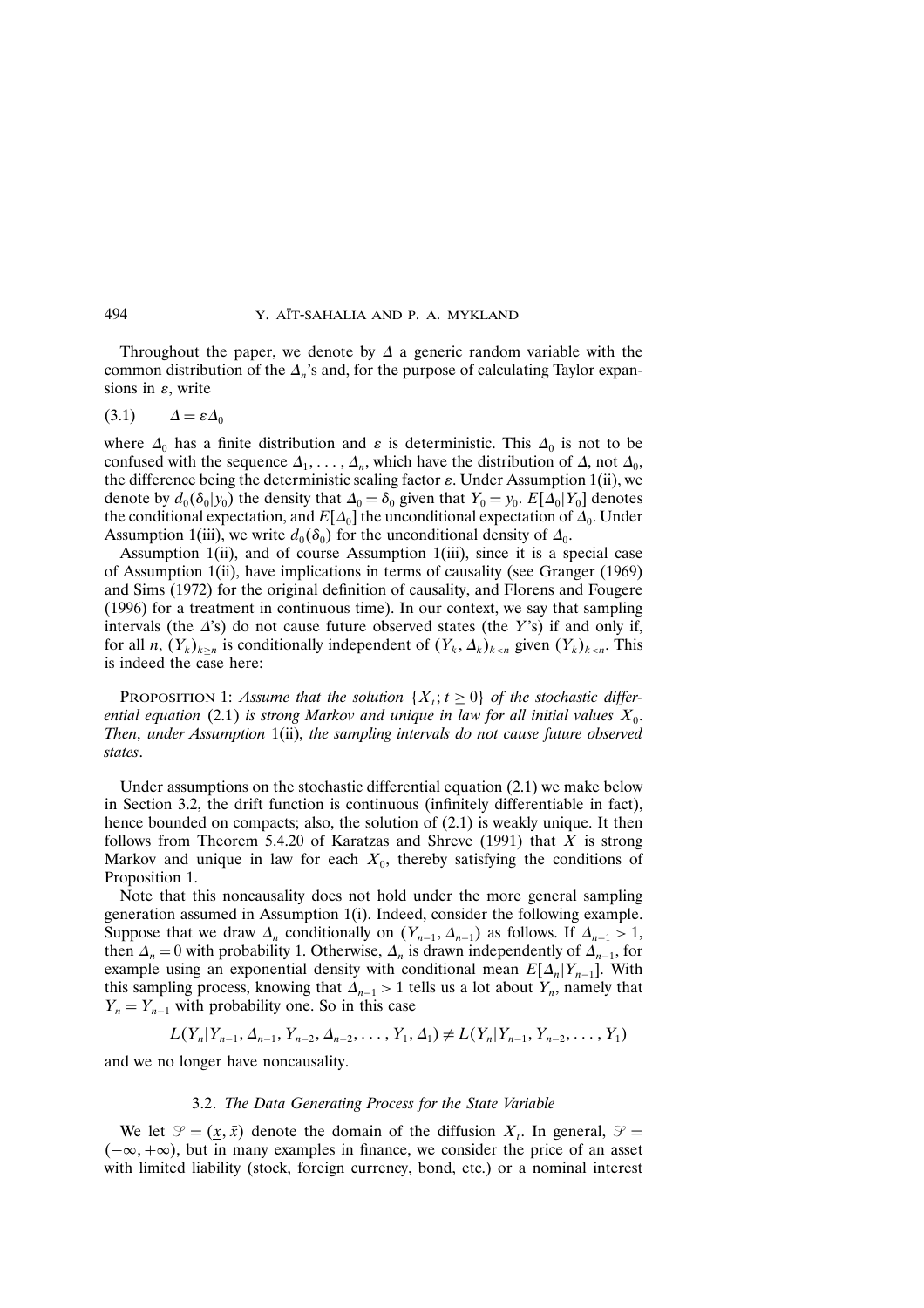rate, in which case  $\mathcal{S} = (0, +\infty)$ . For arithmetic rates of return,  $\mathcal{S} = (-1, +\infty)$ . We make the following assumptions:

ASSUMPTION 2 (Differentiability): The function  $\mu(x; \theta)$  is infinitely differentiable in  $x \in \mathcal{S}$ , and three times continuously differentiable in  $\theta \in \Theta$ .

The differentiability assumption in x allows us to compute expansions of the transition density  $p$ , as well as expansions of the biases and variances. The differentiability assumption in  $\theta$  is necessary for the computation of the maximumlikelihood estimator and its asymptotic properties.

ASSUMPTION 3 (Boundary Behavior): Let  $\kappa(x, \theta, \sigma^2) = -(\mu^2(x; \theta)/\sigma^2 + \partial \mu)$  $(x;\theta)/\partial y)/(2\sigma^2)$ . We assume that  $\lim_{x\to \underline{x}} e_{x\to \overline{x}} \kappa(x,\theta,\sigma^2) < +\infty$  for all values of the parameters. In addition, if the left boundary is  $x = -\infty$ , then there exist constants  $E > 0$  and  $K > 0$  such that for all  $x < -E$  and  $\theta \in \Theta$ ,  $\mu(x; \theta) \geq Kx$ . If instead  $x = 0^+$ , then there exist constants  $E > 0$  and  $K \ge 0$  such that for all  $0 < x < E$  and  $\theta \in \Theta$ ,  $\mu(x; \theta) \geq Kx^{-\alpha}$  where either  $\alpha > 1$  and  $K > 0$  or  $\alpha = 1$  and  $K \geq 1$ . Finally, for the right boundary  $\bar{x} = +\infty$ , there exist constants  $E > 0$  and  $K > 0$  such that for all  $x > E$  and  $\theta \in \Theta$ ,  $\mu(x; \theta) < Kx$ .

The constraints on the behavior of the function  $\mu$  are essentially the best possible. More specifically, if  $\mu$  has the "wrong" sign near an infinity boundary, i.e., is negative near  $-\infty$  or positive near  $+\infty$ , and grows faster than linearly, then X explodes in finite time. Near the zero boundary  $0^+$ , if there exist  $k_0 \ge 0$  and  $\alpha_0 < 1$ such that  $\mu(x; \theta) < Kx^{-\alpha}$ , then 0 and negative values become attainable by X. Assumption 3 implies that the right boundary  $\bar{x} = +\infty$  is natural if, in its neighborhood,  $|\mu(x; \theta)| \le K_0 x$ , and entrance if  $\mu(x; \theta) \le -Kx^{\alpha}$  for some  $\alpha > 1$ . If the left boundary is  $\underline{x} = -\infty$ , then it is natural if, in its neighborhood,  $|\mu(x; \theta)| \leq Kx$ , and entrance if  $\mu(x; \theta) \ge -K|x|^{\alpha}$  for some  $\alpha > 1$ . If the left boundary is  $\underline{x} = 0^+,$ then it is an entrance boundary. Both natural entrance boundaries are unattainable (see, e.g., Section 15.6 in Karlin and Taylor (1981)) so that the exit time from  $\mathcal P$  will be infinite, namely  $Pr(T_{\varphi} = +\infty) = 1$  where  $T_{\varphi} = inf\{t \geq 0 | X_t \notin \mathcal P\}.$ Natural boundaries can neither be reached in finite time nor can the diffusion be started there. Entrance boundaries such as  $0^+$ , cannot be reached starting from an interior point in  $\mathcal{S} = (0, +\infty)$ , but it is possible for X to start there, in which case the process moves quickly away from 0 and never returns. We take  $\mu$  to be such that the process is stationary and hence ergodic:

ASSUMPTION 4 (Stationarity): Assume that  $\exp\{2\sigma^{-2}\int^x \mu(y;\theta) dy\}$  is integrable in x at both boundaries of  $\mathcal{S}$ . Then let

(3.2) 
$$
\pi(x,\beta) = \frac{\exp\{2\sigma^{-2}\int^x \mu(y;\theta) dy\}}{\int_x^{\bar{x}} \exp\{2\sigma^{-2}\int^x \mu(y;\theta) dy\} dx}
$$

and assume that the initial value of the process,  $X_0$ , has density  $\pi$ .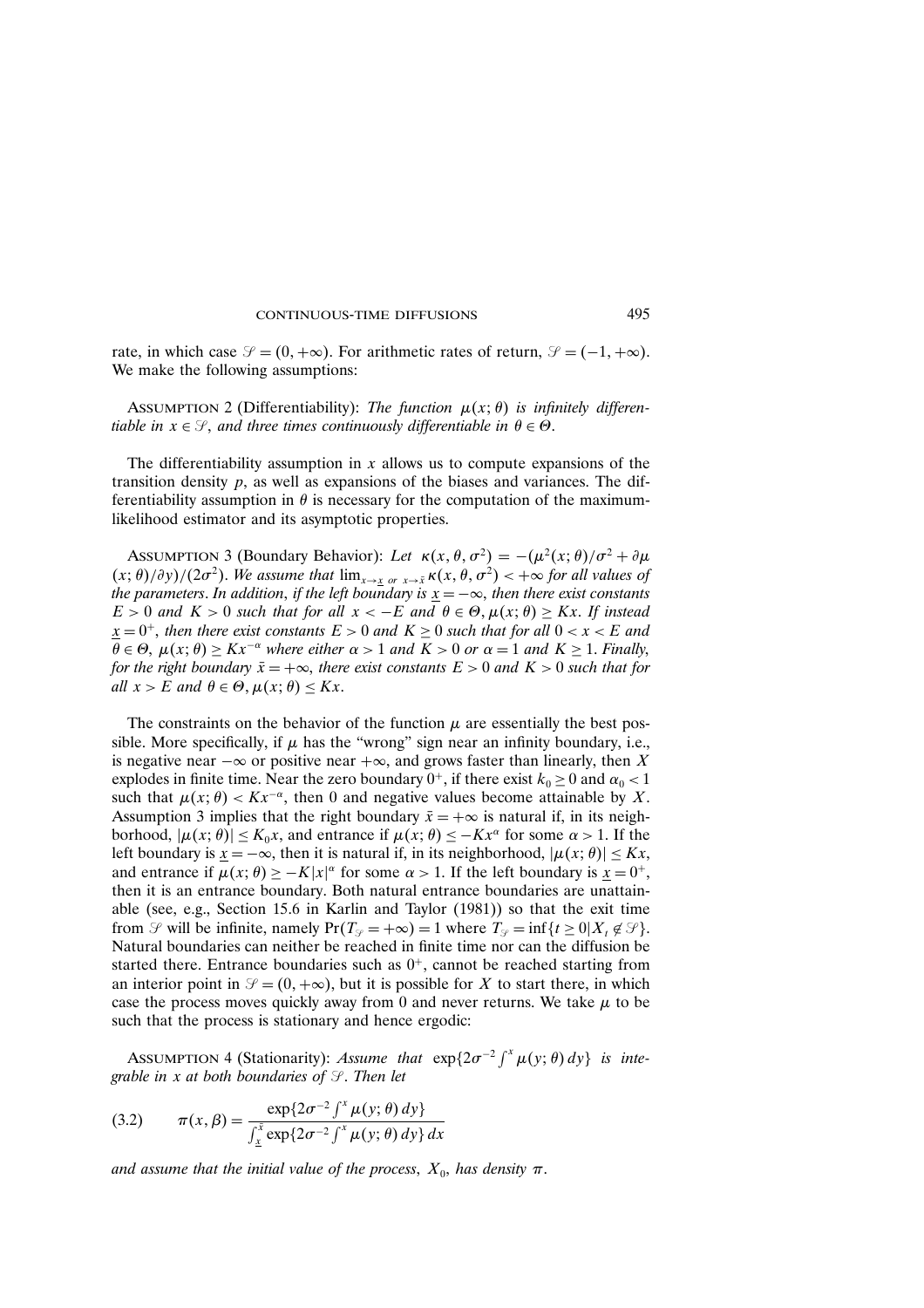Under the integrability assumed in Assumption 4,  $\pi(x, \beta)$  is the stationary density of the process X, i.e., the common marginal density of each  $X_t$ . In the financial examples that motivate our analysis, the stationarity assumption on  $X$ means that we will consider  $X$  to be the process for (instantaneous) continuously compounded asset returns or interest rates rather than asset prices.

Note that when both boundaries of the process are entrance boundaries, then the integrability condition in Assumption 4 is automatically satisfied. When at least one of the boundaries is natural, the integrability condition is neither precluded nor implied. But in any event, under Assumptions 2–3, the stochastic differential equation (2.1) admits a weak solution that is unique in probability law. The solution process  $\{X_t, t \geq 0\}$  admits a transition density  $p(y_1|y_0, \delta, \beta)$ , which is continuously differentiable in  $\delta$ , infinitely differentiable in  $y_1$  and  $y_0$  on  $\mathcal{S}$ , and three times continuously differentiable in  $\beta$  (see Aït-Sahalia (2002)).

For inference purposes, we assume the following.

ASSUMPTION 5 (Identification):  $\mu(x; \theta) = \mu(x; \tilde{\theta})$  for  $\pi$ -almost all x in  $\mathcal{S}$ implies  $\theta = \theta$ .

Finally, note that we might have started with the model

(3.3) 
$$
dX_t = \mu(X_t; \theta) dt + \sigma(X_t) dW_t
$$

where  $\sigma(\cdot)$  is any known positive function. But if we define

$$
(3.4) \tYt = \int^{X_t} \frac{1}{\sigma(x)} dx,
$$

then Itô's Lemma applied to (3.3)–(3.4) allows us to reduce the analysis to the case (2.1) with  $\sigma = 1$ .

#### 3.3. Taylor Expansions for Expectations

As will become apparent below, the asymptotic properties of the estimators (bias for PFML, and variance for all three) depend upon expectations of matrices of the form  $E_{\Delta, Y_1, Y_0}[f(Y_1, Y_0, \Delta, \beta, \varepsilon)]$ . Throughout the paper, we denote by  $E_{\Delta, Y_1, Y_0}$  expectations taken with respect to the joint law of  $(\Delta, Y_1, Y_0)$ , and write  $E_{\Delta, Y_1}$ , etc., for expectations taken from the appropriate marginal laws of  $(\Delta, Y_1)$ , etc. All these expectations are taken with respect to the true distribution of the process. We denote by  $\{U_{\delta}; \delta > 0\}$  the semigroup of conditional expectation operators associated with the process X, defined for all f in  $L^2$  (where  $L^2$  refers to integration with respect to the  $y_1$  variable, weighted by the stationary density  $\pi(y_1; \beta_0)$  by its action

(3.5) 
$$
U_{\delta} \cdot f(y_0, \delta, \beta, \epsilon) = E_{Y_1}[f(Y_1, Y_0, \Delta, \beta, \epsilon)|Y_0 = y_0, \Delta = \delta].
$$

In what follows, the functions  $f$  will be the log-likelihood, or its derivatives, evaluated at different sampling intervals, or at the expected value of the sampling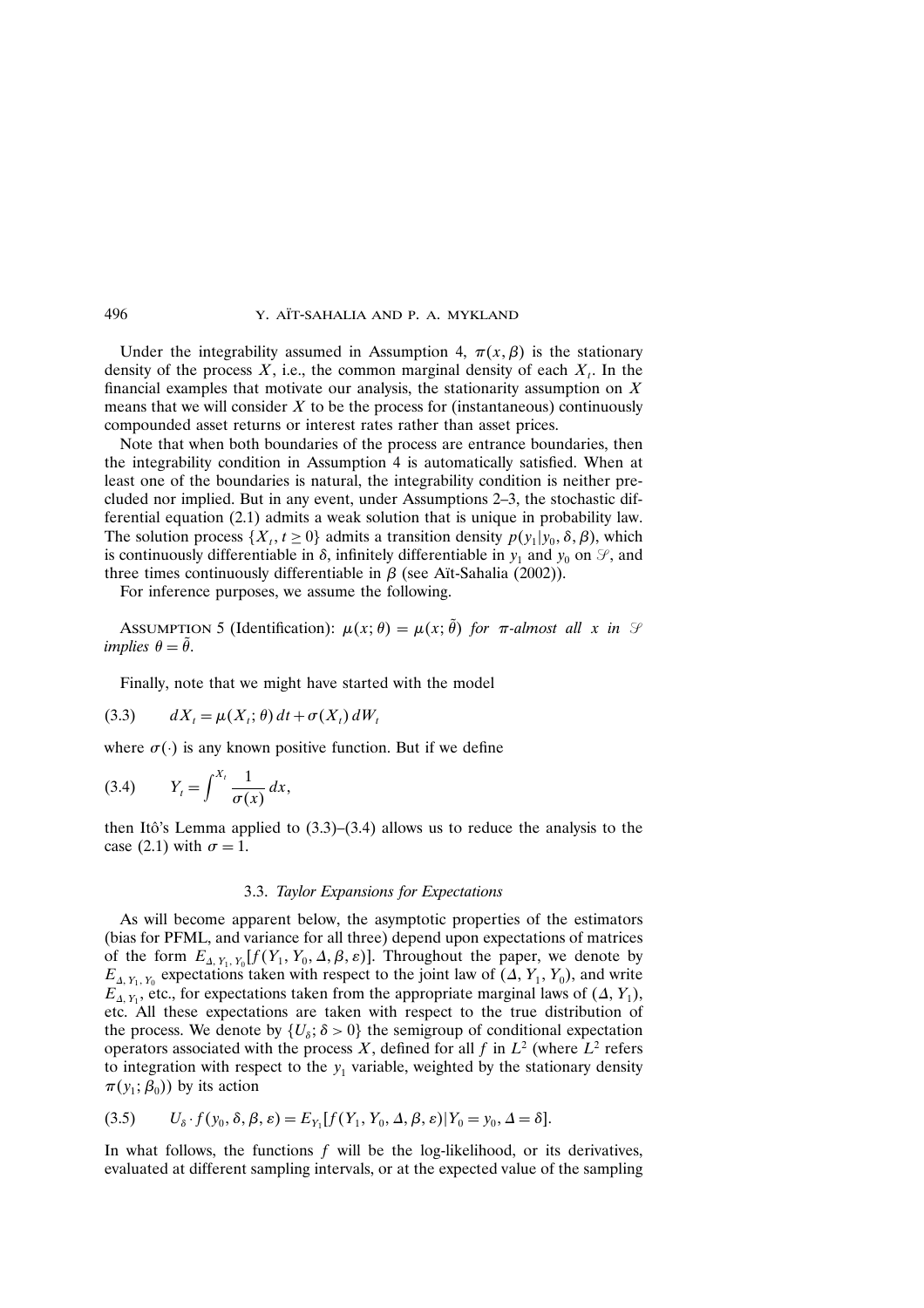interval. Because these expectations are not generally available in closed-form, our approach is based on calculating Taylor expansions in  $\varepsilon$  of these matrices which happen to all be fully explicit.

To introduce the approach, let us first suppose for a moment that the sampling intervals are deterministic. In this case, Taylor expansions are intimately related to the infinitesimal generator  $A_{\beta_0}$  of the diffusion X, i.e., the operator that returns

(3.6) 
$$
A_{\beta_0} \cdot f(y_1, y_0, \delta, \beta, \varepsilon) = \frac{\partial f(y_1, y_0, \delta, \beta, \varepsilon)}{\partial \delta} + \mu(y_1, \beta_0) \frac{\partial f(y_1, y_0, \delta, \beta, \varepsilon)}{\partial y_1} + \frac{1}{2} \sigma_0^2 \frac{\partial^2 f(y_1, y_0, \delta, \beta, \varepsilon)}{\partial y_1^2}.
$$

The domain of  $A_{\beta_0}$  is the set of functions f in  $L^2$  that are continuously differentiable in  $\delta$  (once) and in  $y_1$  (twice) and for which the limit in the sense of  $L^2$ 

$$
(3.7) \qquad \lim_{\delta \to 0} \frac{1}{\delta} \big[ U_{\delta} \cdot f(y_0, \delta, \beta, \varepsilon) - f(y_0, \delta, \beta, \varepsilon) \big] = A_{\beta_0} \cdot f(y_0, y_0, 0, \beta_0, 0)
$$

exists. A sufficient condition for the existence of the limit is given on page 10 of Hansen, Scheinkman, and Touzi (1998). The limit exists provided that  $\partial f / \partial y_1$ and  $A_{\beta_0} \cdot f$  are both also in  $L^2$  and

$$
(3.8) \qquad \lim_{y_1 \to \pm} \frac{\partial f/\partial y_1}{s(y_1; \beta)} = \lim_{y \to \bar{x}} \frac{\partial f/\partial y_1}{s(y_1; \beta)} = 0
$$

where s denotes the scale density of the process, defined as

(3.9) 
$$
s(x; \beta) \equiv \exp\left\{-2\sigma^{-2} \int^x \mu(y; \theta) dy\right\}
$$

for a given lower bound of integration whose choice is irrelevant. Then we define  $\mathfrak A$  to be the set of functions  $f$  that are in the domain of the standard infinitesimal generator and also continuously differentiable in  $\beta$  and  $\varepsilon$ .

If the function f does not explicitly depend on  $\beta$  and  $\varepsilon$ , we can evaluate

$$
U_{\delta} \cdot f(y_0, \delta, \beta, \varepsilon) = E_{Y_1}[f(Y_1, Y_0, \Delta)|Y_0 = y_0, \Delta = \delta],
$$

which, by a direct application of the deterministic Taylor formula around  $\delta = 0$ , has the expansion

$$
(3.10) \tU_{\delta} \tcdot f(y_0, \delta) = \sum_{j=0}^{J} \frac{\delta^{j}}{j!} A^{j}_{\beta_0} \tcdot f(y_1, y_0, \delta)_{|y_1 = y_0, \delta = 0} + O(\delta^{J+1})
$$

for all f in the set of functions with  $J + 2$  continuous derivatives in  $\delta$ ,  $2(J + 2)$ in  $y_1$ , such that f and its first  $J + 1$  iterates by repeated applications of  $A_{\beta_0}$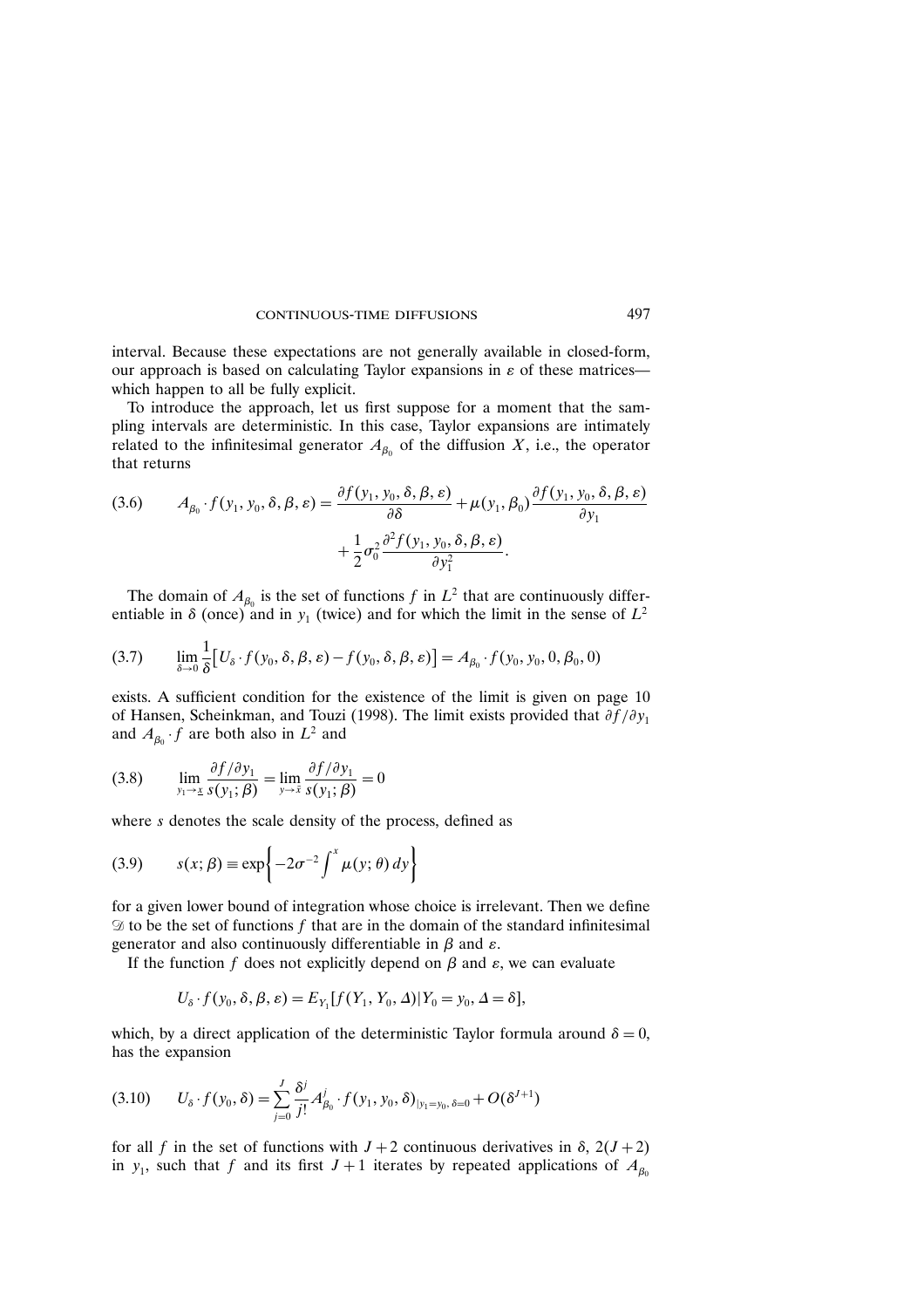(that is the functions  $A_{\beta_0}^j \cdot f, j = 1, 2, ..., J+1$ ) all remain in  $\mathcal{D}$ . Let  $\mathcal{D}^J$  denote the set of functions f that satisfy this property and additionally have  $J+1$  continuous derivatives in  $\beta$  and  $\varepsilon$ . Note that (3.10) is not surprising if (3.7) is viewed as generating  $U_{\delta}$  from  $A_{\beta_0}$  (instead of the other way around); in that case, one can think of (3.7) in the exponential formula form  $U_{\delta} = \exp(A_{\beta_0}\delta)$ .

Note that in general the Taylor series on the right-hand side of (3.10) need not converge as J goes to infinity, as  $U_{\delta} \cdot f$  need not be analytic in  $\delta$  at  $\delta = 0$ . There are sufficient conditions, however, that will insure this: see Proposition 4 in Aït-Sahalia (2002). In the present context, we need not worry about the convergence of the series as  $J \rightarrow \infty$ . We are merely interpreting the truncated series at some J as a (local) Taylor expansion near  $\delta = 0$  and, for that, analyticity of the function being Taylor-expanded is not necessary.

As we will show in Theorem 1 below, the analogous expansion for  $E_{Y_1}[f(Y_1, \dots, Y_n])$  $(Y_0, \Delta, \beta, \varepsilon) | Y_0, \Delta]$  when the sampling intervals are random and f can depend on  $(\beta, \varepsilon)$  in addition to  $(Y_1, Y_0, \Delta)$ , involves replacing the operator  $A_{\beta_0}$  by a generalized version of it—an operator  $\Gamma_{\beta_0}$  which we call the *generalized* infinitesimal generator of  $X$ . Given an expansion for the condition expectation  $E_{Y_1}[f(Y_1, Y_0, \Delta, \beta, \varepsilon)|Y_0, \Delta]$ , we can then calculate Taylor expansions for the unconditional expectation of f by applying the law of iterated expectations first to

$$
E_{\Delta, Y_1, Y_0}[f(Y_1, Y_0, \Delta, \beta, \varepsilon)] = E_{\Delta}[E_{Y_1, Y_0}[f(Y_1, Y_0, \Delta, \beta, \varepsilon)|\Delta]]
$$

and then to  $E_{Y_1, Y_0}[f(Y_1, Y_0, \Delta, \beta, \varepsilon)|\Delta] = E_{Y_0}[E_{Y_1}[f(Y_1, Y_0, \Delta, \beta, \varepsilon)|Y_0, \Delta]]$ .

What we will show in later theorems is that the asymptotic distributions of biased estimators such as PFML require us to evaluate these expectations not at  $\beta = \beta_0$  but at some  $\beta = \bar{\beta}$  such that its limit as  $\varepsilon$  tends to 0 is  $\beta_0$ .  $\bar{\beta}$  will represent the probability limit of the estimator calculated from discrete data. For now, we will write a general result allowing for the possibility that  $\beta$  depends on  $\varepsilon$ , in which case it satisfies  $\beta \to \beta_0$  as  $\varepsilon \to 0$ . If  $\beta = \beta_0$  always (i.e., not just when  $\varepsilon \to 0$ ), then we have an obvious special case.

Theorem 1 (Taylor Expansions for Expectations): Define the generalized infinitesimal operator  $\Gamma_{\beta_0}$  for the process X in (2.1) as the operator that applies to functions  $f$  in  $\mathfrak A$  and returns

(3.11) 
$$
T_{\beta_0} \cdot f(y_1, y_0, \delta, \beta, \varepsilon) = \Delta_0 A_{\beta_0} \cdot f(y_1, y_0, \delta, \beta, \varepsilon) + \frac{\partial f}{\partial \varepsilon}(y_1, y_0, \delta, \beta, \varepsilon) + \frac{\partial f}{\partial \beta}(y_1, y_0, \delta, \beta, \varepsilon) \frac{\partial \beta}{\partial \varepsilon}(\beta, \varepsilon).
$$

Note that the operator  $\Gamma_{\beta_0}$  is random in that it depends on  $\Delta_0$ . Then under Assumptions 1–4 if the function  $f$  is in  $\mathcal{D}^{J},$  a Taylor expansion in  $\varepsilon$  around  $\varepsilon=0$ of the conditional expectation of f, evaluated at  $\beta = \overline{\beta}$ , with respect to the law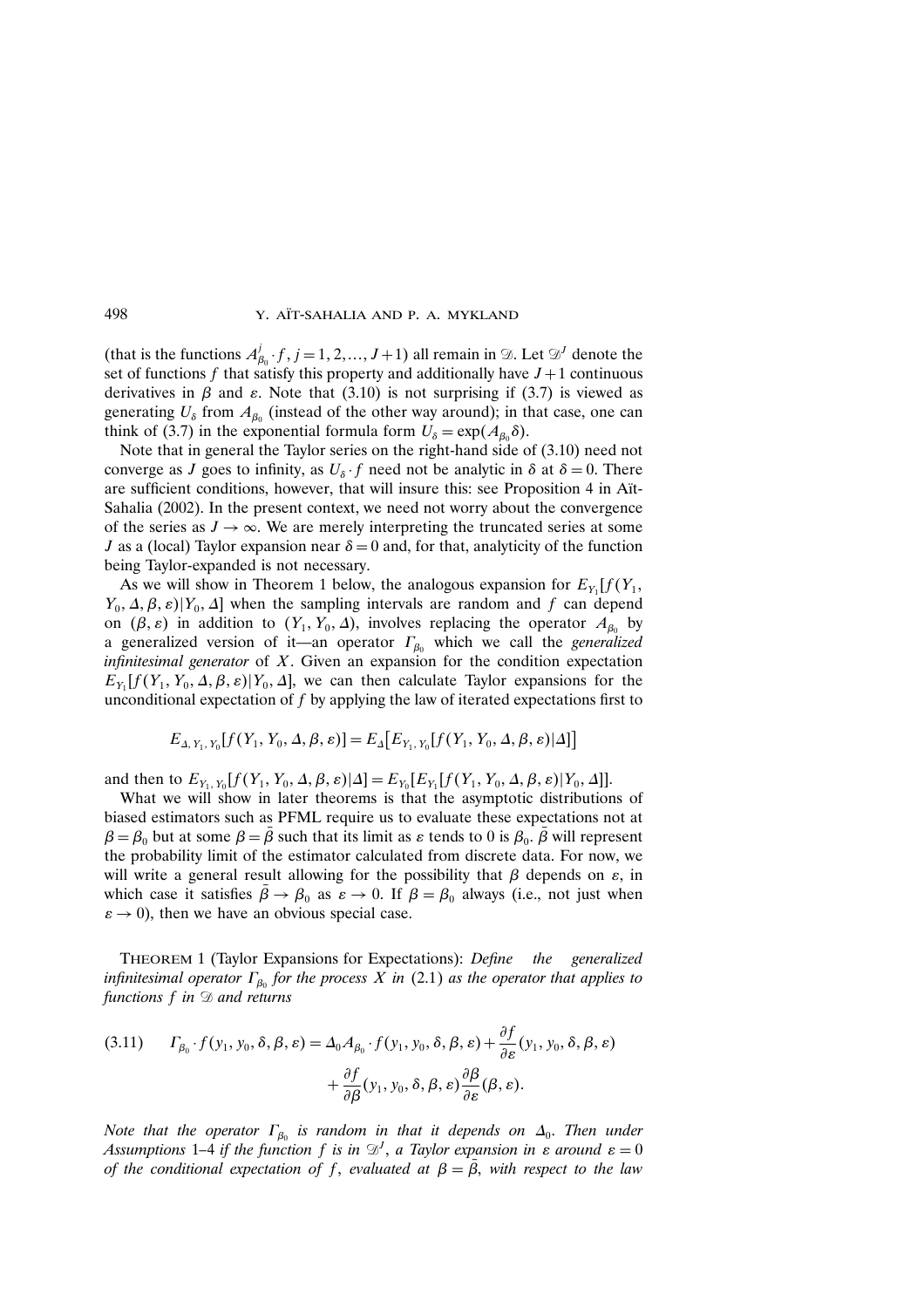of  $Y_1|(Y_0, \Delta)$  is given by:

(3.12) 
$$
E_{Y_1}[f(Y_1, Y_0, \Delta, \bar{\beta}, \varepsilon)|Y_0, \Delta] = \sum_{j=0}^{J} \frac{\varepsilon^j}{j!} \Gamma_{\beta_0}^j \cdot f(Y_1, Y_0, \Delta, \beta, \varepsilon)_{|Y_1 = Y_0, \Delta = \varepsilon = 0, \beta = \beta_0} + O_p(\varepsilon^{J+1}).
$$

The unconditional expectation with respect to the joint law of  $(\Delta, Y_1, Y_0)$  is given by:

(3.13) 
$$
E_{\Delta, Y_1, Y_0}[f(Y_1, Y_0, \Delta, \bar{\beta}, \varepsilon)]
$$
  
= 
$$
\sum_{j=0}^{J} \frac{\varepsilon^j}{j!} E_{\Delta, Y_0}[ \Gamma_{\beta_0}^j \cdot f(Y_1, Y_0, \Delta, \beta, \varepsilon)_{|Y_1 = Y_0, \Delta = \varepsilon = 0, \beta = \beta_0}] + O(\varepsilon^{J+1}).
$$

When we specify an estimation strategy and a sampling scheme, we will be presented with a variety of functions  $f$  to which Theorem 1 can be applied. We now examine the various estimation strategies and sampling schemes.

# 4. LIKELIHOOD-BASED INFERENCE MAKING DIFFERENT USE OF THE SAMPLING INTERVALS

### 4.1. FIML: Full-Information Likelihood Inference

The first estimator involves using both sets of data  $(Y_n, \Delta_n)$  and maximizing their joint likelihood. Recall that we write  $p(y_1|y_0, \delta, \beta)$  for the transition function of the process X, i.e., the density that  $Y_n = y_1$  given that  $Y_{n-1} = y_0$  and that  $\Delta_n = \delta$ . We also defined  $\pi(x, \beta)$  to be the common marginal density of  $X_t$  for all t. Let us also define  $p(y_1, y_0, \delta, \beta) = p(y_1 | y_0, \delta, \beta) \pi(y_0, \beta)$  to be the joint density of the  $(X_{t+\delta}, X_t)$ . Recall also that  $d(\delta_1|y_0)$  denotes the conditional density of the sampling interval, i.e., the density that  $\Delta_n = \delta_1$  given  $Y_{n-1} = y_0$ . We now wish to write the likelihood function for the observations  $\{(Y_n, A_n) : n = 1, \ldots, N_T\}$ . By Bayes' Rule and the assumed Markovian structure of the  $(Y_n, \Delta_n)$ 's we have

$$
L(Y_{N_T}, \Delta_{N_T}, \dots, Y_n, \Delta_n, Y_{n-1}, \Delta_{n-1}, \dots, Y_1, \Delta_1 | X_0; \beta)
$$
  
= 
$$
\prod_{n=1}^{N_T} L(Y_n, \Delta_n | Y_{n-1}, \Delta_{n-1}, \dots, Y_1, \Delta_1, X_0; \beta)
$$
  
= 
$$
\prod_{n=1}^{N_T} L(Y_n, \Delta_n | Y_{n-1}, \Delta_{n-1}; \beta)
$$

where the notation  $L$  stands for the density of the listed arguments. As is usual in likelihood inference for Markov processes, we condition on the first observation  $X_0$ .

One further application of Bayes' Rule yields

$$
L(Y_n, \Delta_n | Y_{n-1}, \Delta_{n-1}; \beta) = L(Y_n | Y_{n-1}, \Delta_n, \Delta_{n-1}; \beta) \times L(\Delta_n | Y_{n-1}, \Delta_{n-1}).
$$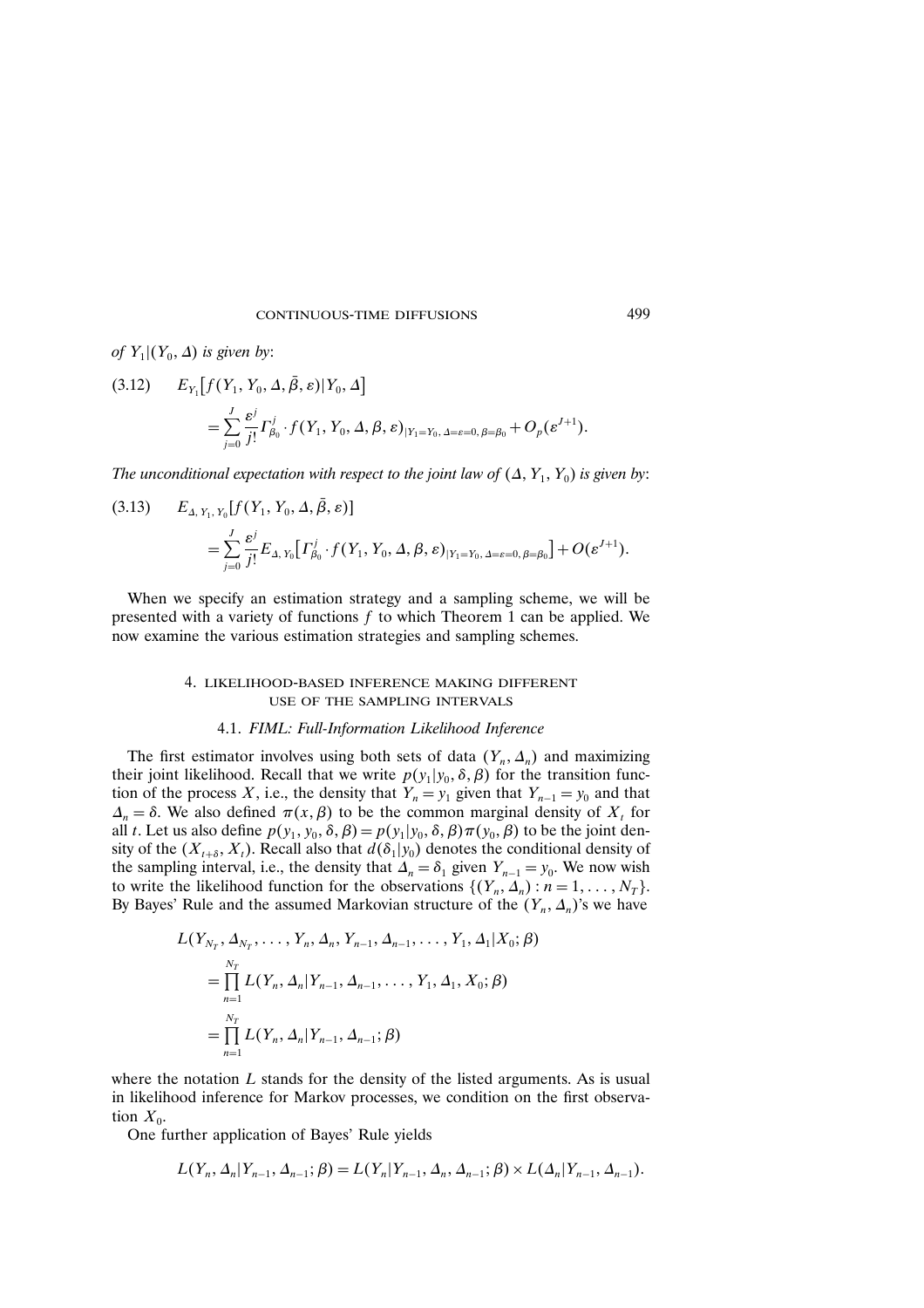Then Assumption 1 implies that

$$
L(Y_n|Y_{n-1}, \Delta_n, \Delta_{n-1}; \beta) = L(Y_n|Y_{n-1}, \Delta_n; \beta) = p(Y_n|Y_{n-1}, \Delta_n, \beta)
$$

so that the likelihood function using all the available information is given by

(4.1) 
$$
L(Y_{N_T}, \Delta_{N_T}, \dots, Y_n, \Delta_n, Y_{n-1}, \Delta_{n-1}, \dots, Y_1, \Delta_1 | X_0; \beta)
$$

$$
= \prod_{n=1}^{N_T} p(Y_n | Y_{n-1}, \Delta_n, \beta) L(\Delta_n | Y_{n-1}, \Delta_{n-1})
$$

and the corresponding log-likelihood function using all the available information is

(4.2) 
$$
\sum_{n=1}^{N_T-1} l(Y_n | Y_{n-1}, \Delta_n, \beta) + \sum_{n=1}^{N_T-1} c(\Delta_n | Y_{n-1}, \Delta_{n-1})
$$

where

$$
(4.3) \qquad l(y_1|y_0, \delta, \beta) \equiv \ln(p(y_1|y_0, \delta, \beta))
$$

and  $c(\delta_1|y_0, \delta_0) \equiv \ln(L(\delta_1|y_0, \delta_0)).$ 

Recall now that we assumed that the conditional sampling density  $L(\delta_1 | y_0, \delta_0)$ may have its own (nuisance) parameters, such as an unknown arrival rate, but does not depend on the parameters  $\beta$  of the state process.<sup>4</sup> Since we only care about  $\beta$ , we will then define

(4.4) 
$$
l_T(\beta) = \sum_{n=1}^{N_T-1} l(Y_n | Y_{n-1}, \Delta_n, \beta)
$$

and the FIML estimator  $\hat{\beta}$  as a solution of  $\partial l_{\tau}(\beta)/\partial \beta = 0$ . We will use the notation  $\dot{f}$  to denote differentiation of the function  $f$  with respect to the parameters, i.e., for instance  $\dot{l} = \partial l / \partial \beta$  and  $\ddot{l} = \partial^2 l / \partial \beta \partial \beta'$ .

It is clear from the calculations that precede that the only part of Assumption 1 that we used so far is the Markovian nature of the sampling intervals and the fact that the distribution of  $L(\Delta_n | Y_{n-1}, \Delta_{n-1})$  is independent of  $\beta$ , i.e., Assumption 1(i). As discussed in Section 3.1, the further restriction contained in Assumption 1(ii) and the noncausality it implies (recall Proposition 1) are not necessary for the study of the FIML estimator. Assumption 1(ii) would simply add the fact that  $L(\Delta_n | Y_{n-1}, \Delta_{n-1}) = L(\Delta_n | Y_{n-1}) = d(\Delta_n | Y_{n-1})$ , but that part of the likelihood (the function  $c$ ) is already irrelevant in (4.2). Of course, the further

<sup>&</sup>lt;sup>4</sup> An extension of our theory would cover the case where  $d(\delta_1|y_0)$  depends on  $\beta$ ; in this case, one could take the first term in (4.2) to be a partial likelihood (see, e.g., Cox (1975) and Wong (1986)). This is still covered by our general theory.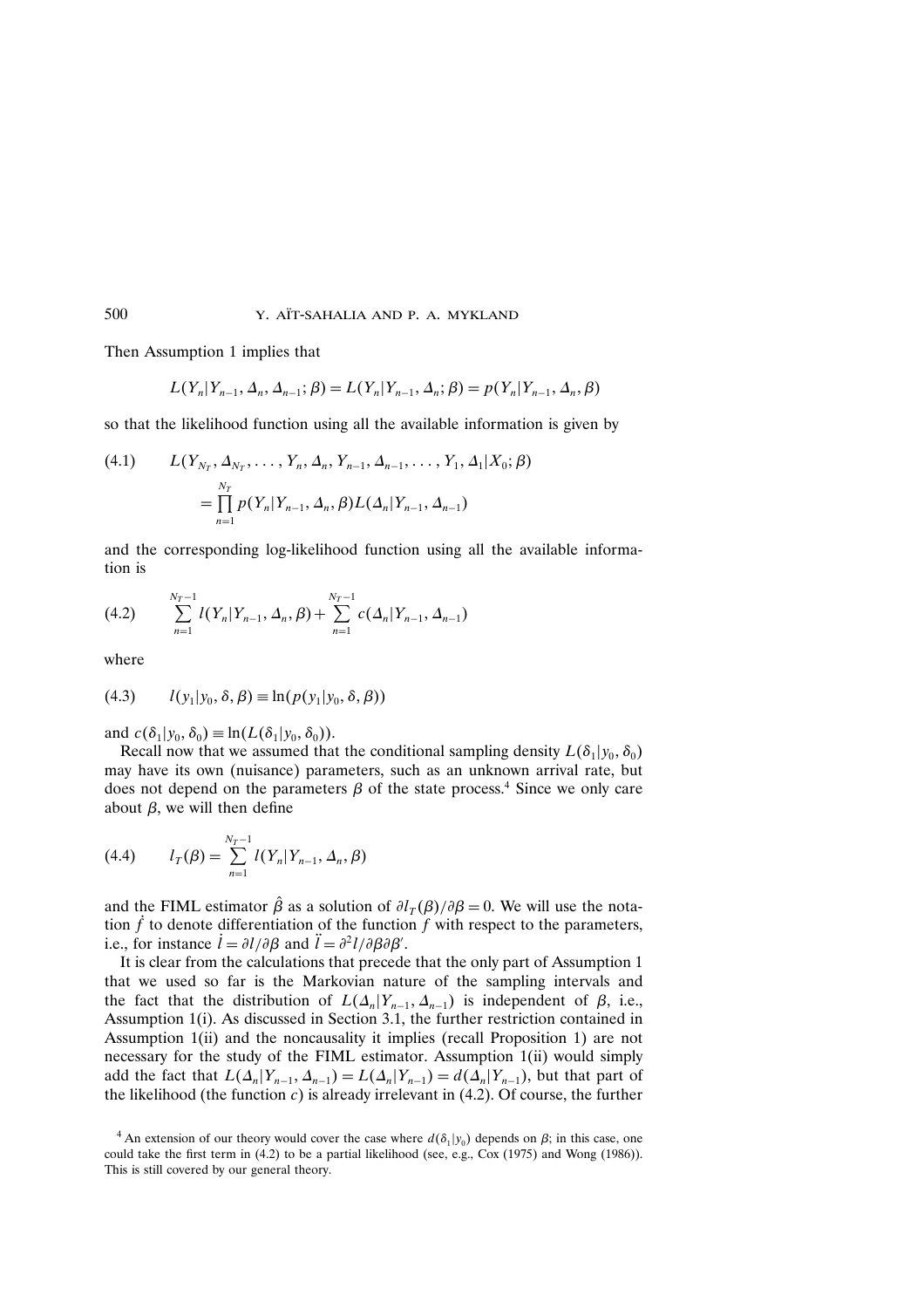restriction contained in Assumption 1(iii) is even more unnecessary for the study of FIML.

However, when we turn to IOML and the integration of the full information likelihood (4.1) over the  $\Delta_n$ 's, then Assumption 1(ii) implies that for each *n* the corresponding  $\Delta_n$  appears only in the single product  $p(Y_n|Y_{n-1}, \Delta_n, \beta)$  $L(\Delta_n|Y_{n-1})$  and the multidimensional integration over the  $\Delta_n$ 's can be performed for each one of these terms at a time, resulting in a product of one dimensional integrals. In fact, we will show below how this integration can be performed in closed form.

Returning now to FIML, the function l, hence the criterion function  $l<sub>T</sub>(\beta)$ , can be evaluated in closed-form using the expansion of the transition density  $p(Y_1|Y_0, \Delta, \beta)$  of an arbitrary diffusion X given in Aït-Sahalia (2002). With the correction terms gathered in increasing order of  $\Delta$ , the Hermite-based closedform expansion is

(4.5) 
$$
p^{(J)}(Y_1|Y_0, \Delta, \beta) = \frac{1}{\sqrt{2\pi\Delta\sigma}} \exp\left(-\frac{(Y_1 - Y_0)^2}{2\Delta\sigma^2} + \int_{Y_0}^{Y_1} \frac{\mu(w, \theta)}{\sigma^2} dw\right)
$$

$$
\times \sum_{j=0}^{J} c_j \left(\frac{Y_1}{\sigma} \middle| \frac{Y_0}{\sigma}, \beta\right) \frac{\Delta^j}{j!}
$$

where the coefficient functions  $c_i$  are given recursively by  $c_0 = 1$  and

(4.6) 
$$
c_{j+1}(z_1|z_0, \beta) = j(z_1 - z_0)^{-j} \int_{z_0}^{z_1} (w - z_0)^{j-1} \times \{ \kappa(w, \theta, \sigma^2) c_{j-1}(w|z_0; \theta) + (1/2) \partial^2 c_{j-1}(w|z_0; \theta) / \partial w^2 \} dw
$$

for  $j \ge 1$ , with  $\kappa(w, \theta, \sigma^2) = -(\mu^2(w; \theta) + \partial \mu(w; \theta)/\partial w)/2$ . The function  $l(y_1|y_0, \delta, \beta)$  can also be expressed as a series in  $\Delta$  by Taylor-expanding  $\ln(\sum_{j=0}^{J} c_j(Y_1/\sigma|Y_0/\sigma,\beta)(\Delta^j/j!) )$  in  $\Delta$ . With  $l^{(J)} = \ln p^{(J)}$ , we have

$$
(4.7) \qquad |l(y_1|y_0, \beta, \varepsilon \delta_0) - l^{(J)}(y_1|y_0, \beta, \varepsilon \delta_0)| = O(\varepsilon^J)
$$

and similarly for their first three partial derivatives with respect to  $\beta$ , uniformly.

In order to be able to carry maximum likelihood inference about  $\beta$ , note that Assumption 5 yields that

$$
0 < E_{Y_1, Y_0}[i(y|x, \delta, \beta)i(y|x, \delta, \beta)'] < \infty.
$$

This means that none of the parameters are redundant. From standard likelihood considerations (see, e.g., Billingsley (1961)) and the regularity properties of the log-likelihood function given in Aït-Sahalia (2002), we obtain that  $\sqrt{N_T}(\hat{\beta} - \beta_0)$ is asymptotically normal with information  $E_{Y_1, Y_0}[-l(Y_1|Y_0, \Delta, \beta_0)]$ , i.e., that

(4.8) 
$$
\sqrt{T}(\hat{\beta} - \beta_0) \xrightarrow[T \to \infty]{} N(0, V_\beta)
$$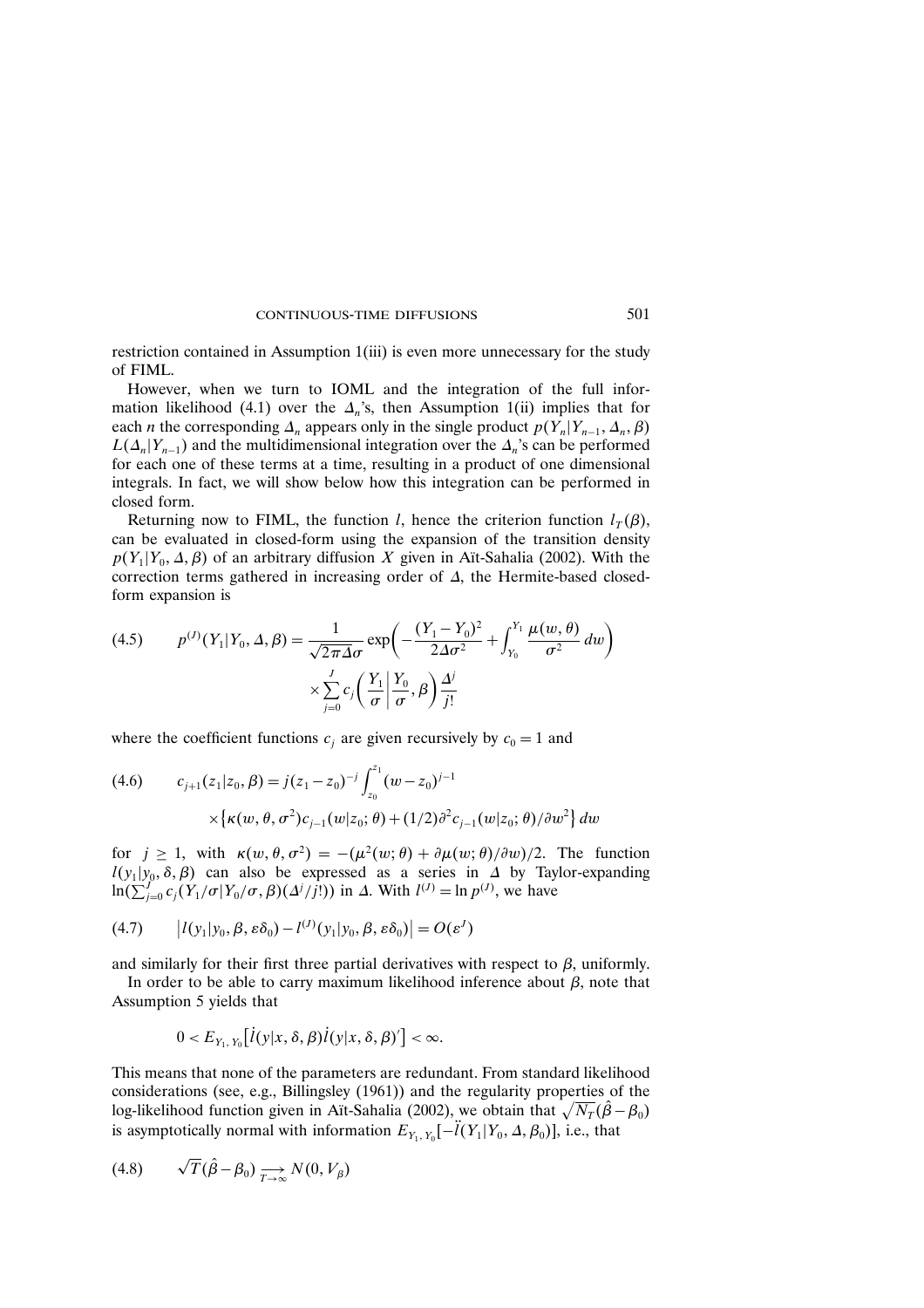in distribution, where

$$
(4.9) \tV_{\beta}^{-1} = (E[\Delta])^{-1} E_{\Delta, Y_1, Y_0} [-\ddot{l}(Y_1 | Y_0, \Delta, \beta_0)]
$$

since  $T/N_T$  converges in probability to  $E[\Delta]$ .<sup>5</sup>

 $V_{\beta}$  is the FIML version of what is denoted by  $\Omega_{\beta}$  in (2.2). We use a special symbol in this case so as to be able to refer later to the FIML asymptotic variance separately from the symbol  $\Omega<sub>\beta</sub>$  which we use as generic notation for any one estimator. By applying Theorem 1 to the particular function  $f$  given by  $-l(Y_1|Y_0, \Delta, \beta_0)$ , we will be able to derive the Taylor expansion of  $V_\beta$ : see Section 5.

# 4.2. *IOML: Partial Information Likelihood Inference Integrating Out* the Observation Times

Suppose now that the observation intervals  $\Delta_n$  are either not observable or discarded prior to conducting inference on  $\beta$ . When the  $\Delta_n$ 's are, in fact, random, and we are willing to account for their randomness as described in Assumption 1(ii), one can still integrate them out before doing the analysis. This results in a proper likelihood framework for inference on  $\beta$  based on using the  $Y_n$  data only provided that inference is based on the IOML likelihood ratio  $\overline{LR}$ :

$$
(4.10) \qquad LR(Y_n|Y_{n-1}) = E_{\Delta_n}[LR(Y_n|Y_{n-1}, \Delta_n)|Y_n, Y_{n-1}]
$$

where LR is the FIML likelihood ratio

$$
(4.11) \qquad LR(Y_n|Y_{n-1},\Delta_n) \equiv \frac{p(Y_n|Y_{n-1},\Delta_n,\beta)}{p(Y_n|Y_{n-1},\Delta_n,\beta_0)}.
$$

PROPOSITION 2: The IOML likelihood ratio  $\widetilde{LR}$  is given by

$$
(4.12) \qquad \widetilde{LR}(y_1|y_0) = \frac{\widetilde{p}(y_1|y_0, \beta)}{\widetilde{p}(y_1|y_0, \beta_0)}
$$

where

(4.13) 
$$
\tilde{p}(y_1|y_0,\beta) = E_{\Delta}[p(y_1|Y_0,\Delta,\beta)|Y_0=y_0].
$$

As the notation suggests,  $\tilde{p}(Y_1|Y_0,\beta)$  is the conditional density of  $Y_1$  given  $Y_0$ .

<sup>5</sup> When scaling the difference  $\hat{\beta} - \beta_0$ , we use throughout the square root of the length of time T as opposed to the number of observations  $N_T$  actually recorded between time 0 and time T. When the sampling intervals are random,  $N_T$  is also random. However,  $T/N_T$  tends in probability to  $E[\Delta]$ , the unconditional expected value of the sampling intervals so that the only difference involved between (deterministic) scaling by  $\sqrt{T}$  and (random) scaling by  $\sqrt{N_T}$  is a factor E[A] in the asymptotic variance.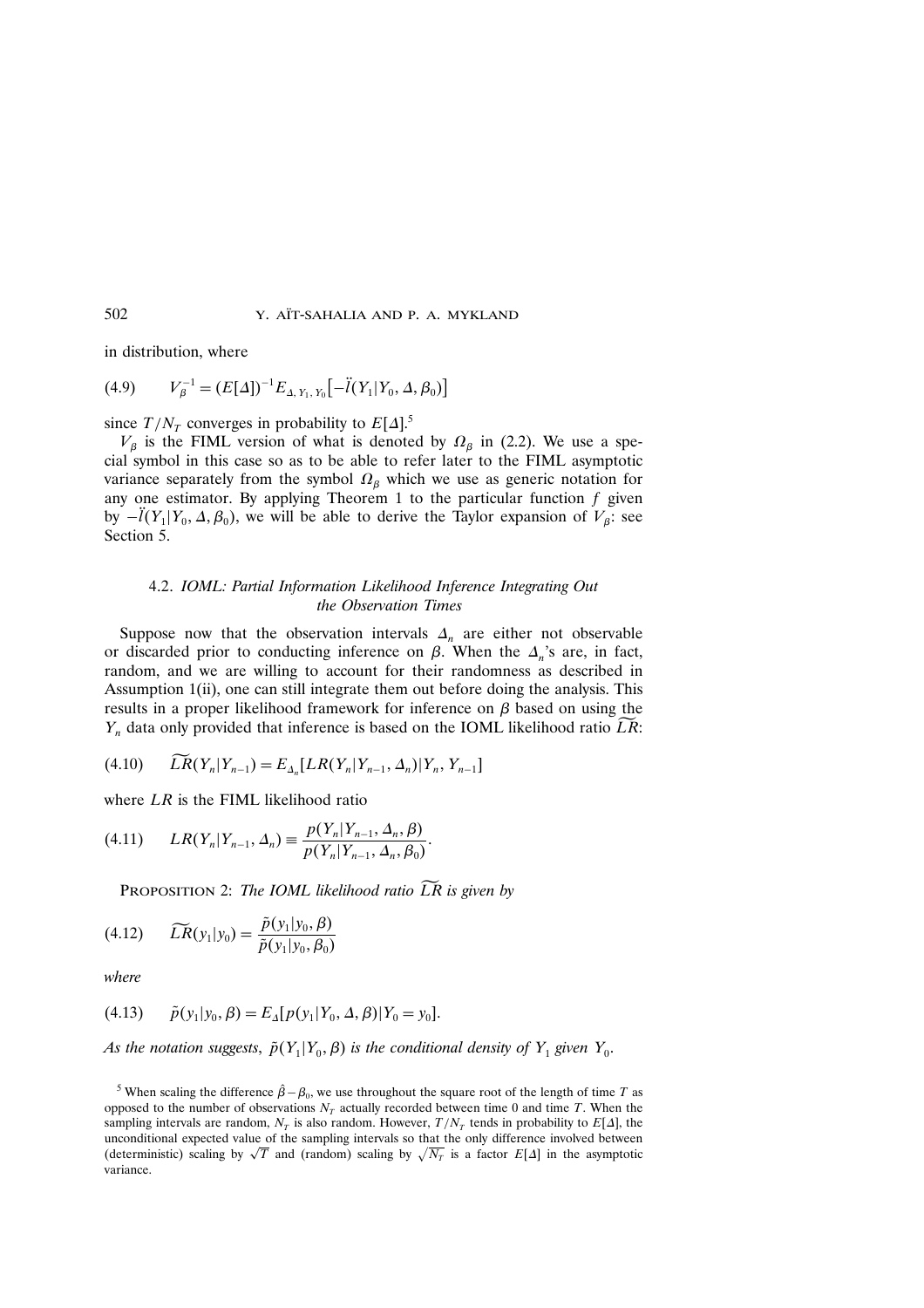#### 4.2.1. Calculating the Integrated-Out Likelihood Function

Among other examples, when  $\Delta$  has an exponential distribution, the integration in (4.13) can be done in closed-form for the (expansion of the) transition density  $p$  given in equation (4.5). The fact that an expansion of the integratedout conditional density  $\tilde{p}$  is available in closed-form makes the computation of the IOML estimator just as straightforward as that of FIML. We have the following proposition.

PROPOSITION 3: If the density d of  $\Delta$  given  $Y_0$  is the exponential density with conditional mean  $E[\Delta|Y_0]$ , that is,

$$
(4.14) \qquad d(\Delta|Y_0) = \exp(-\Delta/E[\Delta|Y_0])/E[\Delta|Y_0],
$$

then the corresponding expansion of order  $J$  for the density  $\tilde{p}$ , that is,

$$
\tilde{p}^{(J)}(Y_1|Y_0,\beta) = \int_0^{+\infty} p^{(J)}(Y_1|Y_0,\delta,\beta) d(\delta|Y_0) d\delta,
$$

is also explicit and is given by

(4.15) 
$$
\tilde{p}^{(J)}(Y_1|Y_0, \beta) = \exp\left(\int_{Y_0}^{Y_1} \frac{\mu(w, \theta)}{\sigma^2} dw\right) \times \left\{ \sum_{j=0}^{J} c_j \left(\frac{Y_1}{\sigma} \Big| \frac{Y_0}{\sigma}, \beta\right) \times B_{j+(1/2)} \left(\frac{\sqrt{2}|Y_1 - Y_0|}{\sqrt{E}[\Delta|Y_0]\sigma}\right) \times |Y_1 - Y_0|^{(2j+1)/2} \frac{2^{(1-2j)/4} E[\Delta|Y_0]^{(2j-3)/4}}{j!\sqrt{\pi} \sigma^{j+(3/2)}} \right\}
$$

where  $B_{i+(1/2)}(z)$  is the Bessel K function of half-integer order  $j+(1/2)$ .

The Bessel K functions of half-integer order appearing in Proposition 3 are in closed-form for any  $j$ ; hence  $(4.15)$  is indeed a closed-form expression. For instance, the first three  $B_{j+(1/2)}$  functions are given by

$$
B_{1/2}(z) = \exp(-z)\sqrt{\frac{\pi}{2z}}, \qquad B_{3/2}(z) = \exp(-z)\sqrt{\frac{\pi}{2z}}\left(1 + \frac{1}{z}\right),
$$
  

$$
B_{5/2}(z) = \exp(-z)\sqrt{\frac{\pi}{2z}}\left(1 + \frac{3}{z} + \frac{3}{z^2}\right).
$$

## 4.2.2. Inference with the Integrated-Out Likelihood Function

Coming back to the inference problem for IOML, instead of (4.4), the part of the log-likelihood function dependent on  $\beta$  is now

(4.16) 
$$
\lambda_T(\beta) = \sum_{n=1}^{N_T-1} \lambda(Y_n | Y_{n-1}, \beta)
$$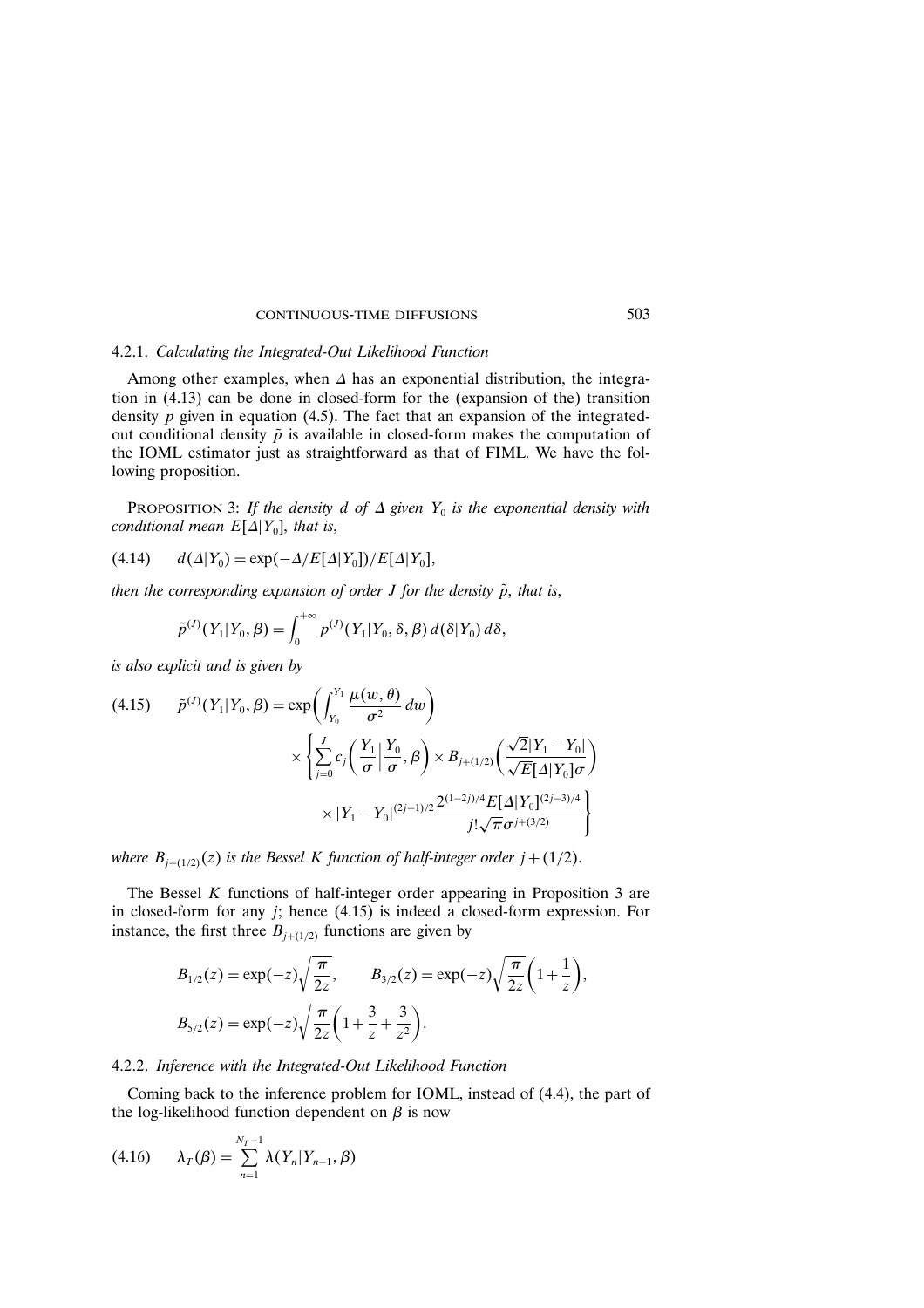where

 $\lambda(y_1 | y_0, \beta) = \ln(\tilde{p}(y_1 | y_0, \beta))$ 

is the log of the integrated-out density. We call  $\tilde{\beta}$  the IOML estimator obtained as a solution of  $\partial \lambda_T(\beta)/\partial \beta = 0$ . As in the FIML case of Section 4.1,  $\sqrt{T}(\tilde{\beta} - \beta_0)$ converges in law to  $N(0, V_\beta)$ , but now

$$
(4.18) \qquad \widetilde{V}_{\beta}^{-1} = (E[\Delta])^{-1} E_{Y_1, Y_0}[-\ddot{\lambda}(Y_1|Y_0, \beta_0)]
$$

where as always  $E_{Y_1, Y_0}$  denotes an expectation taken with respect to the joint stationary density of  $(Y_1, Y_0)$ . Computing a Taylor expansion for  $V_\beta$  involves calculations that are substantially more involved than those for  $V_{\beta}$ , although they still follow from Theorem 1 applied to the particular function  $f$  given by  $-\lambda(Y_1|Y_0,\beta_0)$ .

## 423 Relationship Between the Full and Partial Information Likelihoods

To determine the relationship between the partial and full information inference strategies, we need to express the integrated out likelihood function (4.16) in terms of the full information one, (4.4). The result is Proposition 4.

Proposition 4 (FIML and IOML Likelihoods): The score of the integratedout likelihood is given by

$$
(4.19) \qquad \lambda(y_1|y_0, \beta_0) = E_{\Delta}[l(Y_1|Y_0, \Delta, \beta_0) | Y_0 = y_0, Y_1 = y_1]
$$

while the information follows from

(4.20) 
$$
\bar{\lambda}(y_1|y_0, \beta_0) = E_{\Delta}[\bar{l}(Y_1|Y_0, \Delta, \beta_0)|Y_0 = y_0, Y_1 = y] + \text{var}_{\Delta}[\bar{l}(Y_1|Y_0, \Delta, \beta_0)|Y_0 = y_0, Y_1 = y_1].
$$

These two equations are conditional versions of the Bartlett or "exlog" identities (see Bartlett (1953), or Barndorff-Nielsen and Cox (1989)).<sup>6</sup> Equation (4.20) is a critical element in our analysis of the differences between the two estimators FIML and IOML in light of (4.18). Namely, (4.20), jointly with (4.9) and (4.18), imply that

$$
(4.21) \qquad \widetilde{V}_{\beta}^{-1} = V_{\beta}^{-1} - (E[\Delta])^{-1} E_{Y_1, Y_0} [\text{var}_{\Delta}[i(Y_1 | Y_0, \Delta, \beta_0) | Y_0, Y_1]]
$$

from which the asymptotic information loss from not using the observation times,  $E[\Delta](V_\beta^{-1} - V_\beta^{-1})$ , can be read. Not surprisingly, it follows immediately from

<sup>6</sup> For a different use of these identities in the econometric literature, see Gouriéroux et al. (1987).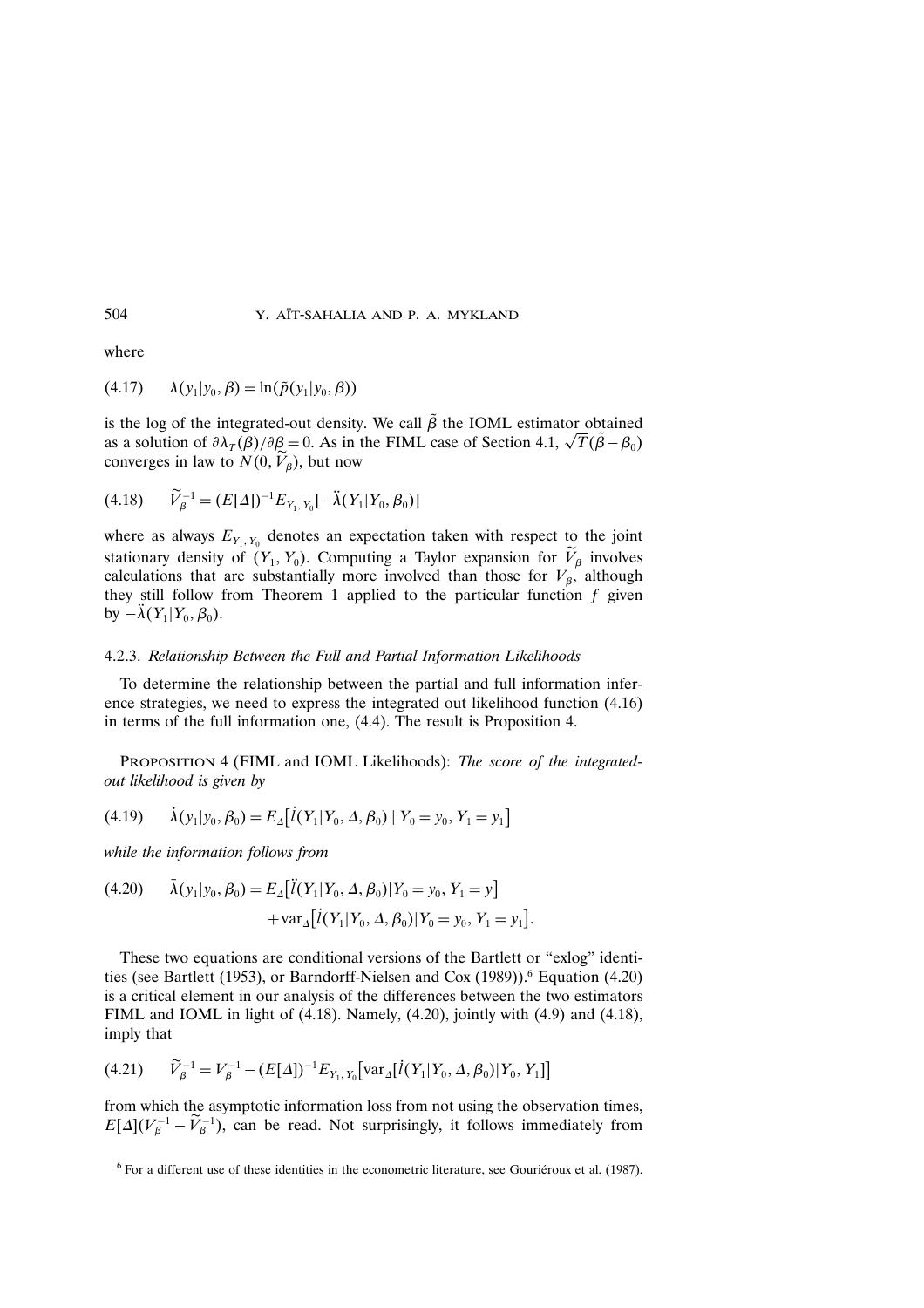(4.21) that  $V_{\beta} - V_{\beta}$  is positive definite; in other words, FIML is more efficient<br>than IOML. The interesting issue is of gourse how much more efficient FIML is than IOML. The interesting issue is of course how much more efficient FIML is, i.e., how large is the loss of information from FIML to IOML, and also how that depends on the particular distribution of the sampling intervals. We will address these two questions in Section 5 using Taylor expansions of the two asymptotic variance matrices and relating them to moments of the distribution of  $\Delta_0$ .

# 4.3. PFML: Pseudo-Likelihood Inference Pretending that the Observation Times are Fixed

Athird inference strategy consists in ignoring the variations in the sampling intervals and fixing them at a common value. For instance, in the presence of daily data, one could ignore the presence of weekends, holidays, etc., and fix the sampling interval throughout the sample at  $\Delta = 1$  day. Or the sampling intervals could be truly random, as in transaction data, but one decides to act as if the observations were all equally spaced at a given sampling interval  $\Delta = E[\Delta] =$  $\epsilon E[\Delta_0]$ —for example assuming that transaction data are sampled at 30 second intervals, or whatever the average time between observations is. The reason for considering this inference scheme, which would be asymptotically optimal if the sampling intervals were in fact fixed, is to measure the cost, in terms of bias and variance, of ignoring the randomness of the  $\Delta_n$ 's. This cost is different from the cost represented by the increase in variance between IOML and FIML, which measures the cost of not observing the sampling intervals while being aware of their randomness.

Another interpretation of PFML relates it to the common practice of setting up the theoretical model in a continuous-time model, but estimating a discrete time version. If the model to be estimated were specified in discrete time, as is most often the case in the empirical microstructure literature, then by design one is pretending that the sampling intervals are identical at  $\Delta$ , with data  $Y_n =$  $X_{n\overline{\Delta}}$ ,  $n = 0, 1, \ldots, N$ . By setting up the model to be estimated in discrete time, as long as  $\overline{\Delta} > 0$ , one introduces an additional bias, due to the discretization, that would be present even if the data were in fact equally spaced in time. PFML would then correct for the discretization bias, but not the randomness bias should the data be in fact randomly spaced in time.

We are being generous with regard to the PFML estimation strategy by letting the fixed value at which the likelihood is evaluated be the true unconditional mean of the sampling interval  $E[\Delta]$ : by generous, we mean that the unconditional mean is indeed the best fixed value that one can choose (see Proposition 6 below). We are also assuming that no specification error is made other than ignoring the randomness of the sampling intervals. In particular, the transition function  $p$  is the same correct density as in the FIML case.

So this inference scheme is based on maximizing

ˇ lT = N T −1 n=1 lYnYn−<sup>1</sup> (4.22)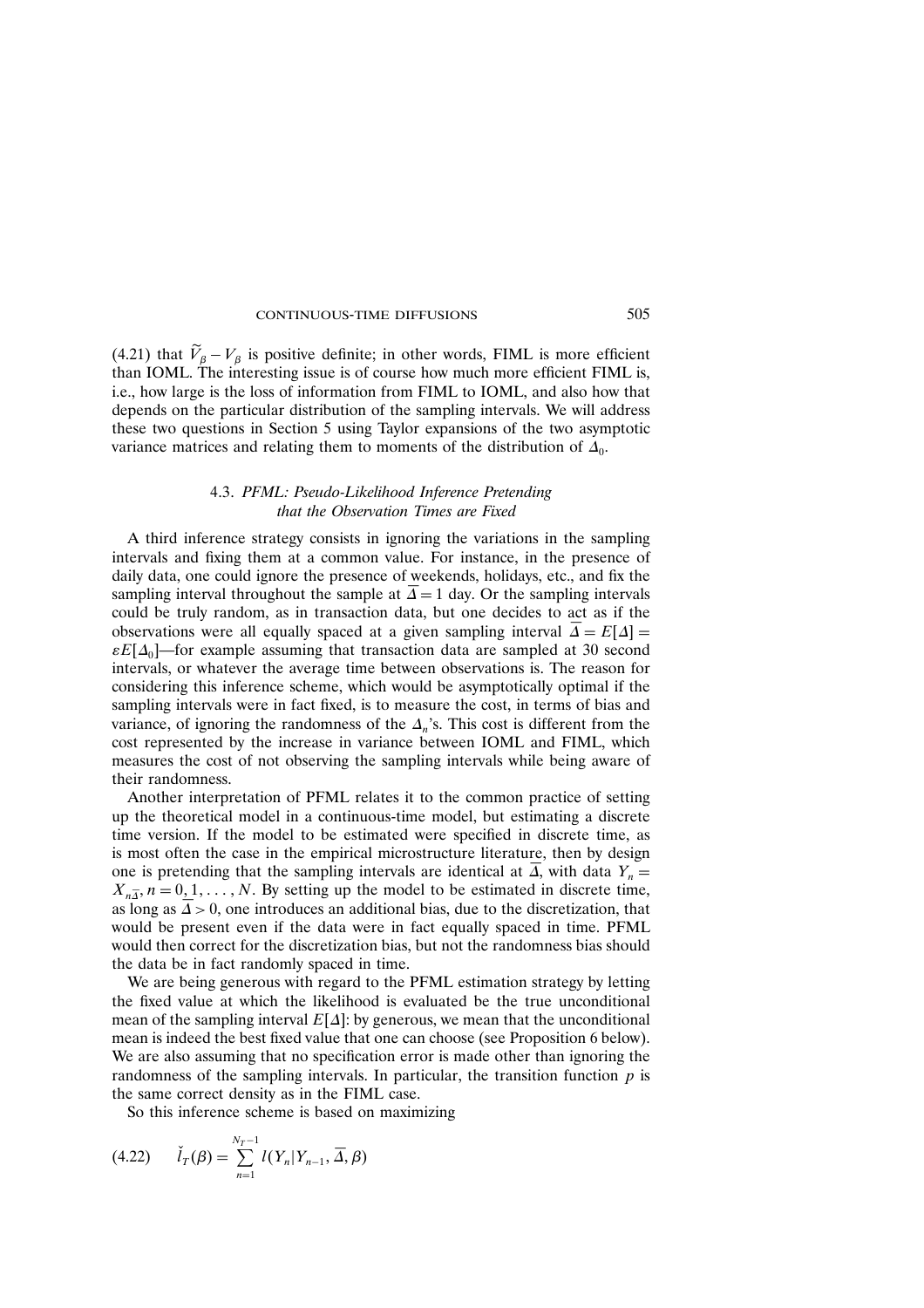where  $l$  is the full-information likelihood defined in Section 4.1 above. The PFML estimator  $\beta$  is a solution of  $\partial l_T(\beta)/\partial \beta = 0$ . In this case, its asymptotic distribution follows from using the pseudo-score vector

$$
(4.23) \qquad h(y_1, y_0, \beta, \varepsilon) = \begin{bmatrix} h_1(y_1, y_0, \beta, \varepsilon) \\ h_2(y_1, y_0, \beta, \varepsilon) \end{bmatrix} = \begin{bmatrix} \dot{l}_{\theta}(y_1|y_0, \varepsilon E[\Delta_0], \beta) \\ \dot{l}_{\sigma^2}(y_1|y_0, \varepsilon E[\Delta_0], \beta) \end{bmatrix}.
$$

The pseudo-scores given by the two components of the vector  $h$  are not in general martingales. In fact, they do not even have mean zero unconditionally. As a result of  $E_{\Delta, Y_1, Y_0}[h(Y_1, Y_0, \beta_0, \varepsilon)] \neq 0$ , the estimator is not consistent. Instead, the probability limit of  $\hat{\beta}$  is the solution  $\bar{\beta}$  of the equations

$$
(4.24) \t E_{\Delta, Y_1, Y_0}[h(Y_1, Y_0, \beta, \varepsilon)] = 0.
$$

In the limit where sampling is continuous  $(\epsilon \to 0)$ , this sampling scheme becomes FIML. Therefore, we should expect that the asymptotic bias of the estimator,  $\bar{\beta} - \beta_0$ , will be of order greater or equal to 1 in  $\varepsilon$ , that is:  $\bar{\beta} - \beta_0 =$  $b_1 \varepsilon + b_2 \varepsilon^2 + O(\varepsilon^3)$ . We will show that this is indeed the case: the biases  $\theta - \theta_0$ and  $\bar{\sigma}^2 - \sigma_0^2$  are both of order  $O(\varepsilon)$ , except if  $\sigma^2$  is known, in which case the bias  $\bar{\theta} - \theta_0$  is of order  $O(\varepsilon^2)$ . Thus, if one is prepared to live with a small amount of bias (small in the sense that  $\bar{\beta} - \beta_0$  is small when  $\varepsilon$  is small), one can still use this estimator. It follows from standard arguments, subject to regularity conditions (see, e.g., Hansen (1982)) that the asymptotic distribution of  $\sqrt{T}(\check{\beta} - \bar{\beta})$ is  $N(0, V_\beta)$ , where

$$
(4.25) \qquad \check{V}_{\beta}^{-1} = (E[\Delta])^{-1} D'_{\beta} S_{\beta}^{-1} D_{\beta}
$$

with the matrices  $D_{\beta} \equiv E_{\Delta, Y_1, Y_0}[h(Y_1, Y_0, \beta, \varepsilon)], S_{\beta, j} \equiv E_{\Delta, Y_{1+j}, Y_j, Y_1, Y_0}[h(Y_{1+j}, Y_j, Y_{1+j}, Y_j, Y_{2+j}, Y_{3+j}, Y_{4+j}, Y_{5+j}, Y_{6+j}, Y_{7+j}, Y_{8+j}]$  $(\beta, \varepsilon)h(Y_1, Y_0, \beta, \varepsilon)'$ , and  $S_\beta \equiv \sum_{j=-\infty}^{+\infty} S_{\beta, j}$ . The variance  $V_\beta$  is the PFML version of what is denoted by  $\Omega_{\beta}$  in (2.2). Theorem 1 can be applied to each one of the functions h and  $h \times h$  (with conditioning on  $(Y_1, Y_0)$  first for  $S_{\beta, i}, j \neq 0$ ) to obtain a Taylor expansion for  $V_\beta$ .

# 5. COMPARING THE COST OF DISCRETENESS to the cost of randomness

Now that we have defined precisely the three estimators FIML, IOML, and PFML, and analyzed their respective asymptotic distributions, we can use the differences between their asymptotic properties to identify the different costs imposed by not being able to see all the data (a discrete sample path instead of the entire continuous-time one, and/or not observing the sampling times) or by ignoring some of their features (such as the randomness of the sample intervals).

## 5.1. Structure of the Information Matrices of FIML and IOML

In order to measure the information loss associated with not observing the sampling intervals, we zero in on the difference between the variances of FIML and IOML. We now detail the asymptotic variances as a function of the drift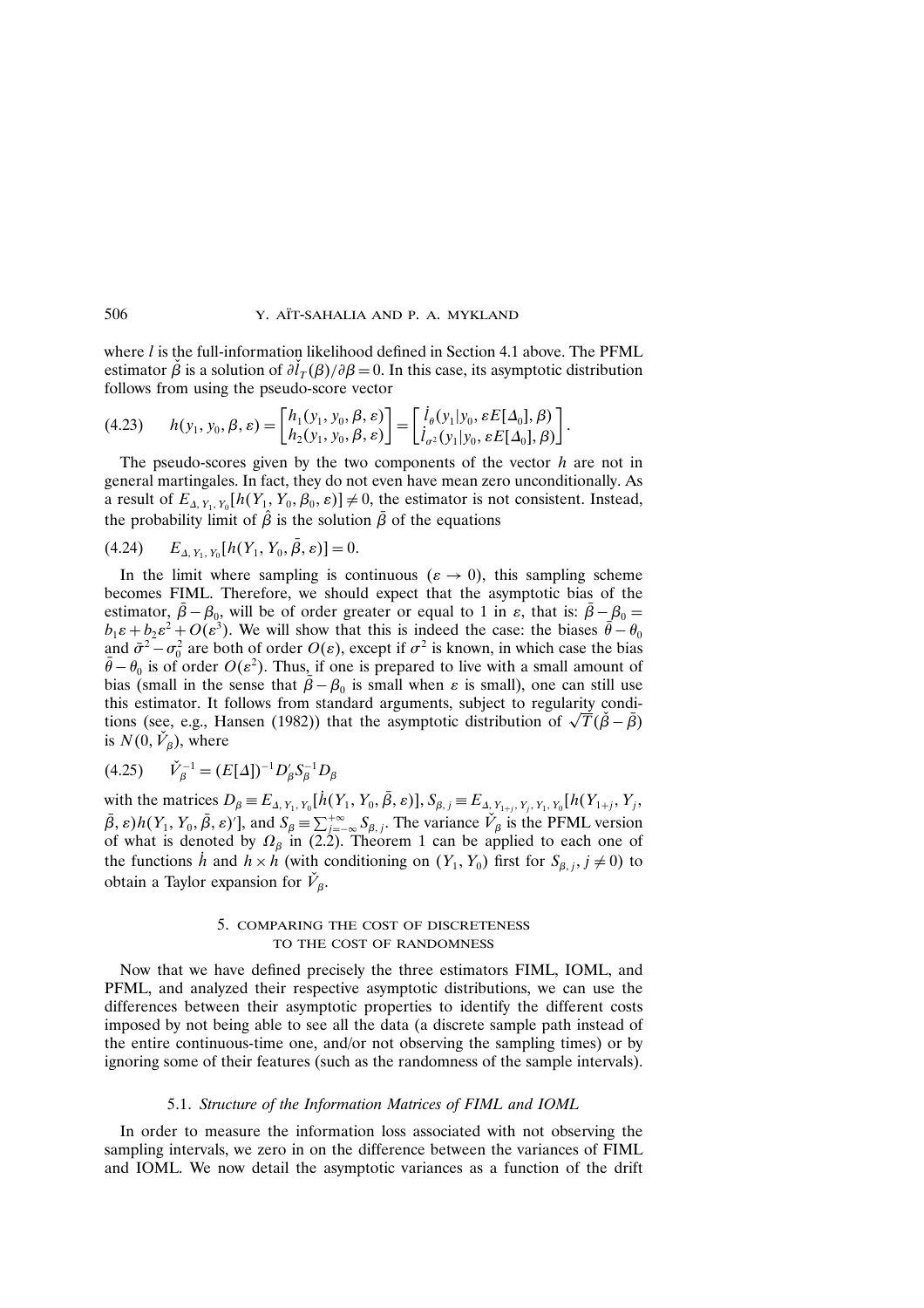and diffusion functions specified originally in equation (2.1). Consider the three information matrices

$$
I = E_{\Delta, Y_1, Y_0}[-\ddot{I}(Y_1|Y_0, \Delta, \beta)], \quad J = E_{Y_1, Y_0}[\text{var}_{\Delta}[\dot{I}(Y_1|Y_0, \Delta, \beta)|Y_0, Y_1]],
$$
  

$$
\widetilde{I} = I - J.
$$

From formula (4.9) above,  $V_{\beta} = \varepsilon E[\Delta_0]I^{-1}$  and from (4.21) and Proposition 4, we have that  $V_{\beta} = \varepsilon E[\Delta_0] I^{-1}$ . For simplicity of notation only, we will write the results below as if  $\theta$  were one-dimensional—the extension to multivariate  $\theta$  involves partitioning matrices, while gaining little additional insight into the behavior of different estimators. We obtain the following theorem.

Theorem 2 (FIML): The Taylor expansion of the FIML Information Matrix is given by

$$
(5.1) \qquad I = \begin{pmatrix} \varepsilon i_{\theta\theta}^{(1)} + \varepsilon^3 i_{\theta\theta}^{(3)} + O(\varepsilon^4) & \varepsilon i_{\theta\sigma^2}^{(1)} + \varepsilon^2 i_{\theta\sigma^2}^{(2)} + O(\varepsilon^3) \\ \varepsilon i_{\theta\sigma^2}^{(1)} + \varepsilon^2 i_{\theta\sigma^2}^{(2)} + O(\varepsilon^3) & i_{\sigma^2\sigma^2}^{(0)} + \varepsilon^2 i_{\sigma^2\sigma^2}^{(2)} + O(\varepsilon^3) \end{pmatrix}
$$

where

$$
\begin{aligned}\ni_{\theta\theta}^{(1)} &= \frac{1}{\sigma_0^2} E_{\Delta_0, Y_0} \bigg[ \Delta_0 \bigg( \frac{\partial \mu}{\partial \theta} (Y_0, \theta_0) \bigg)^2 \bigg], \\
i_{\theta\sigma^2}^{(1)} &= \frac{1}{2\sigma_0^2} E_{\Delta_0, Y_0} \bigg[ \Delta_0 \bigg( \frac{\partial^2 \mu}{\partial y \partial \theta} (Y_0, \theta_0) \bigg) \bigg], \\
i_{\sigma^2\sigma^2}^{(0)} &= \frac{1}{2\sigma_0^4},\n\end{aligned}
$$

(5.2) 
$$
i_{\theta\theta}^{(3)} = E_{\Delta_0, Y_0} \bigg[ \Delta_0^3 \bigg\{ \frac{1}{8} \frac{\partial \mu}{\partial y} (Y_0, \theta_0) \bigg( \frac{\partial^2 \mu}{\partial y \partial \theta} (Y_0, \theta_0) \bigg)^2 - \frac{1}{12 \sigma_0^2} \bigg( \frac{\partial \mu}{\partial \theta} (Y_0, \theta_0) \bigg)^2 \bigg( \frac{\partial \mu}{\partial y} (Y_0, \theta_0) \bigg)^2 + \frac{1}{12} \frac{\partial \mu}{\partial \theta} (Y_0, \theta_0) \frac{\partial^2 \mu}{\partial x \partial \theta} (Y_0, \theta_0) \frac{\partial^2 \mu}{\partial x^2} (Y_0, \theta_0) - \frac{\sigma_0^2}{48} \bigg( \frac{\partial^3 \mu}{\partial y^2 \partial \theta} (Y_0, \theta_0) \bigg)^2 \bigg\} \bigg],
$$
  

$$
i_{\theta\sigma^2}^{(2)} = \frac{1}{6\sigma_0^2} E_{\Delta_0, Y_0} \bigg[ \Delta_0^2 \bigg\{ \frac{\partial \mu}{\partial y} (Y_0, \theta_0) \frac{\partial^2 \mu}{\partial y \partial \theta} (Y_0, \theta_0) + \frac{1}{2} \frac{\partial \mu}{\partial \theta} (Y_0, \theta_0) \frac{\partial^2 \mu}{\partial y^2} (Y_0, \theta_0) \bigg\} \bigg],
$$
  

$$
i_{\sigma^2 \sigma^2}^{(2)} = \frac{1}{12\sigma_0^2} E_{\Delta_0, Y_0} \bigg[ \Delta_0^2 \bigg( \frac{\partial^3 \mu}{\partial y^3} (Y_0, \theta_0) \bigg) \bigg].
$$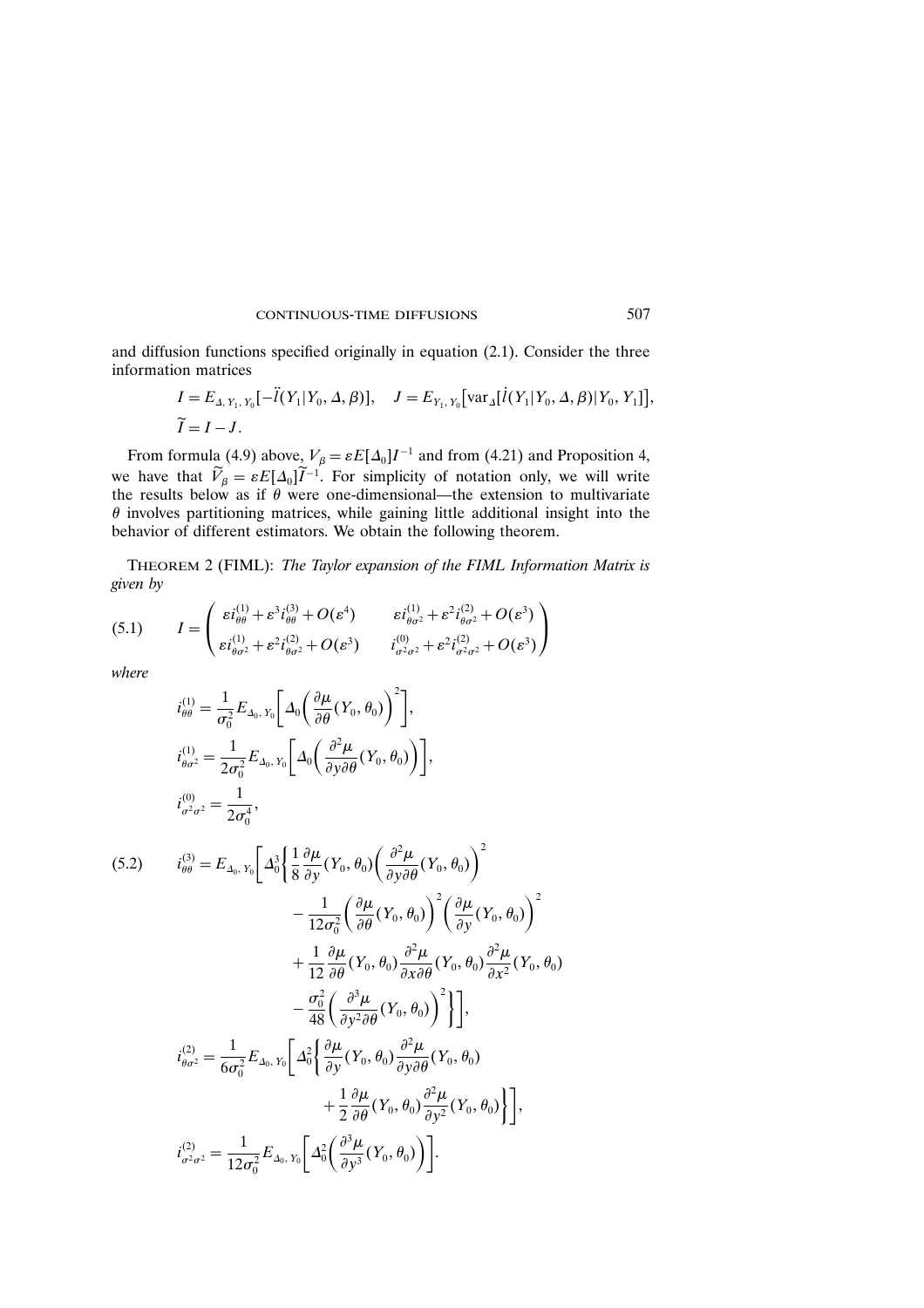A notable fact in (5.1) is that  $i_{\theta\theta}^{(2)} = 0$  while  $i_{\sigma^2}^{(0)}$  $\frac{d^{(0)}}{d^2 \sigma^2} > 0$ , which is another way of saying that, as we go to a continuous sampling limit, the sample path contains an order of magnitude in  $\varepsilon$  less information about  $\theta$  than about  $\sigma^2$ . To determine the effect of not observing the observation times, we obtain the following result.

THEOREM 3 (IOML): The Taylor expansion of the information loss due to not observing the sampling intervals is given by

(5.3) 
$$
J = \begin{pmatrix} j_{\theta\theta}^{(2)} \varepsilon^2 + O(\varepsilon^3) & O(\varepsilon^2) \\ O(\varepsilon^2) & j_{\sigma^2\sigma^2}^{(0)} + O(\varepsilon) \end{pmatrix}
$$

where

(5.4) 
$$
j_{\theta\theta}^{(2)} = \frac{1}{4\sigma_0^2} E_{Y_0} \left[ \left\{ \sigma_0^2 \left( \frac{\partial^2 \mu}{\partial y \partial \theta} (Y_0, \theta_0) \right)^2 - 2 \left( \frac{\partial \mu}{\partial \theta} (Y_0, \theta_0) \right)^2 \frac{\partial \mu}{\partial y} (Y_0, \theta_0) \right\} \times \text{var}[\Delta_0 | \chi^2 \Delta_0, Y_0] \right],
$$

$$
j_{\sigma^2 \sigma^2}^{(0)} = \frac{1}{4\sigma_0^4} E[\text{var}[\chi^2 | \chi^2 \Delta_0, Y_0]],
$$

where  $\chi^2$  is a chi-squared random variable with one degree of freedom and is independent of  $\Delta_0$  and  $Y_0$ .

In Sections 5.2 (diffusion estimators) and 5.3 (drift estimators), we use these two theorems to derive expressions for the FIML  $(V_{\beta})$  and IOML  $(V_\beta)$  asymptotic variance matrices. They follow from inverting the matrices I and  $\widetilde{I} = I - J$  respectively, calculating a Taylor expansion of the inverse, and multiplying the result by  $\epsilon E[\Delta_0]$ . How the quantities  $E[\text{var}[\Delta_0|\chi^2\Delta_0, Y_0]]$  and  $E[var[\chi^2|\chi^2\Delta_0, Y_0]]$  in (5.4) depend upon the distribution of  $\Delta_0$  is the topic of Section 5.4. As is apparent from  $(5.4)$ , these two quantities ultimately determine how large the information loss is when moving from FIML (where the randomlyspaced sampling intervals are used in the estimation) to IOML (where they are not).

## 5.2. Behavior of the Diffusion Estimator

By inverting the FIML information matrix, we now show that the FIML estimator  $\hat{\sigma}^2$  has the asymptotic variance:

$$
(5.5) \tV_{\sigma^2} = V_{\sigma^2}^{(1)} \varepsilon + V_{\sigma^2}^{(2)} \varepsilon^2 + V_{\sigma^2}^{(3)} \varepsilon^3 + O(\varepsilon^4),
$$

and similarly for  $V_{\sigma^2}$ ,  $v_{\sigma^2}$ , and  $\tilde{v}_{\sigma^2}$ . Recall that we use capital V to indicate that the coefficient is estimated alone (assume that the other is known), and lower case  $v$  to indicate the appropriate element in the variance matrix when the drift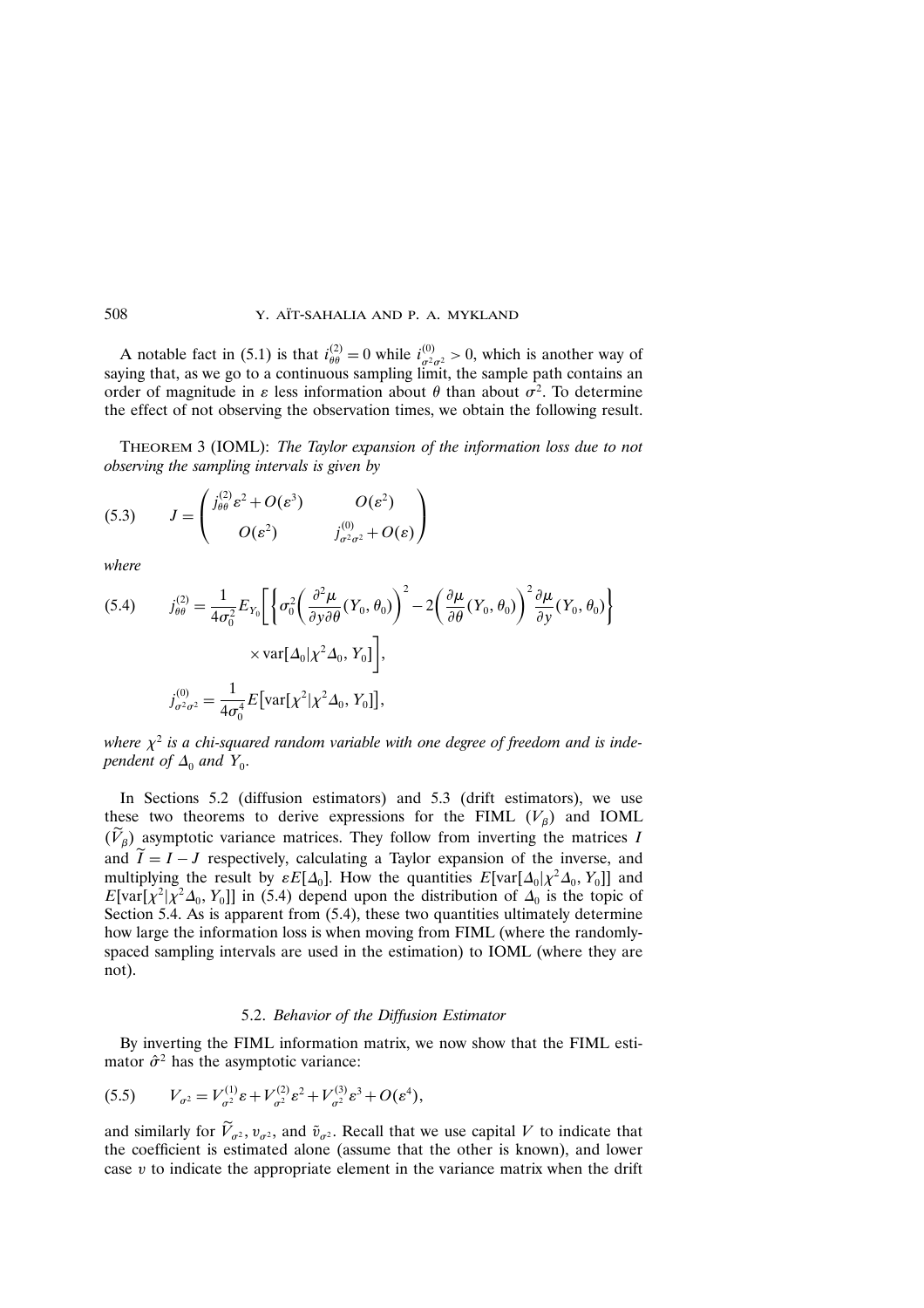and diffusion are estimated jointly. Recall also that we use V for FIML and  $\tilde{V}$ for IOML. The first thing to note is that the entire uncertainty when estimating  $\sqrt{2}$  $\sigma^2$  comes from the discretization: that is,

$$
V_{\sigma^2}^{(0)} = \widetilde{V}_{\sigma^2}^{(0)} = v_{\sigma^2}^{(0)} = \widetilde{v}_{\sigma^2}^{(0)} = 0.
$$

Indeed, if the process (2.1) were observed continuously, then  $\sigma^2$  would be the quadratic variation of  $X_t$ , and hence observable.

The first order terms in  $\varepsilon$  in the variances of the FIML and IOML estimators of  $\sigma^2$  are the same whether  $\theta$  is known or not, and they are given by the following corollary.

COROLLARY 1 (FIML vs. IOML: Leading Terms for  $\sigma^2$ ):

(5.6) 
$$
V_{\sigma^2}^{(1)} = v_{\sigma^2}^{(1)} = \frac{E[\Delta_0]}{i_{\sigma^2 \sigma^2}^{(0)}} = 2\sigma_0^4 E[\Delta_0],
$$

$$
\widetilde{V}_{\sigma^2}^{(1)} = \widetilde{v}_{\sigma^2}^{(1)} = \frac{E[\Delta_0]}{i_{\sigma^2 \sigma^2}^{(0)} - j_{\sigma^2 \sigma^2}^{(0)}} = 2\sigma_0^4 E[\Delta_0] \left(1 - \frac{1}{2} E[\text{var}[\chi^2 | \chi^2 \Delta_0, Y_0]]\right)^{-1}.
$$

The consequence of this corollary is that the effect of throwing away the sampling times is to reduce the efficiency of  $\tilde{\sigma}^2$  relative to  $\hat{\sigma}^2$  at the level of the main order term:  $\widetilde{V}_{\sigma^2}^{(1)} > V_{\sigma^2}^{(1)}$ . Note that var $[\chi^2] = 2$ , and therefore

$$
(5.7) \qquad E[\text{var}[\chi^2|\chi^2\Delta_0, Y_0]] = \text{var}[\chi^2] - \text{var}[E[\chi^2|\chi^2\Delta_0, Y_0]] \le \text{var}[\chi^2] = 2
$$

so  $i_{\sigma^2}^{(0)}$  $\frac{1}{\sigma^2 \sigma^2} \geq j_{\sigma^2}^{(0)}$  $\frac{1}{\sigma^2 \sigma^2}$  in (5.6). The magnitude of the effect varies depending on the sampling pattern, i.e., the distribution of  $\varDelta_0$ ; we study this in detail in Section 5.4 below. For now, it suffices to note that the loss of efficiency can get arbitrarily large. Consider, for instance, the sampling scheme independent of  $Y_0$  given by a binomial distribution,  $\Delta_0 = 0$  or  $\Delta_0 = \delta_0$  while keeping the average sampling interval  $E[\Delta_0]$  fixed. In this case,

$$
var[\chi^2|\chi^2\Delta_0, Y_0] = var[\chi^2]\mathbf{1}(\Delta_0 = 0) = 2 \times \mathbf{1}(\Delta_0 = 0)
$$

where  $1(.)$  denotes the indicator function, and hence

$$
\widetilde{V}_{\sigma^2}^{(1)} = \widetilde{v}_{\sigma^2}^{(1)} = 2\sigma_0^4 \bar{\delta}_0,
$$

which can be made arbitrarily large by increasing the constant  $\delta_0$ .

In other words, the variance increase imputable to the *discreteness* of the sampling is represented by the term  $V_{\sigma^2}^{(1)} = 2\sigma^4 E[\Delta_0]$ . The additional variance imputable to the *randomness* of the sampling, measured by the difference between  $\tilde{V}_{q^2}^{(1)}$  and  $V_{q^2}^{(1)}$  can be made an *arbitrarily large* multiple of the difference we can consider the discreteness-induced variance. Rather than the difference, we can consider the percentage increase in the variance of the IOML diffusion estimator compared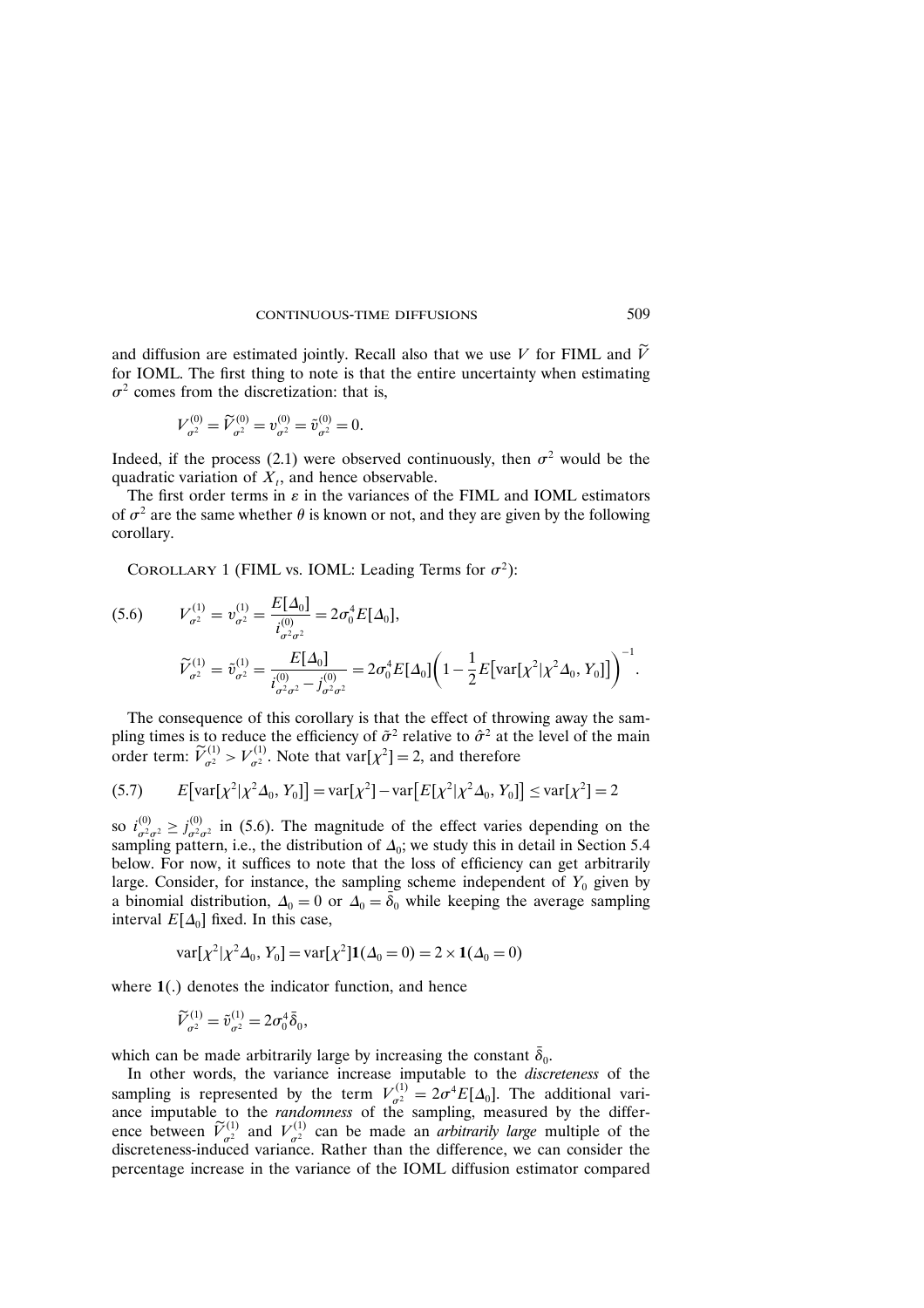to the corresponding FIML variance. This is the percentage increase in variance that is attributable to not observing, or throwing away as the case may be, the sampling times. Based on equations (5.6), this is given by the term

(5.8) 
$$
\frac{\widetilde{V}_{\sigma^2}^{(1)} - \widehat{V}_{\sigma^2}^{(1)}}{\widehat{V}_{\sigma^2}^{(1)}} = \left(1 - \frac{1}{2}E\big[\text{var}[\chi^2|\chi^2\Delta_0, Y_0]\big]\right)^{-1} - 1.
$$

An interesting side aspect of the result is that this percentage increase is independent of the particular diffusion model (2.1) specified for the dynamics of the state variable X, that is,  $\mu$  and  $\sigma^2$  do not enter equation (5.8). The percentage increase only involves the distribution of the sampling times.

# 5.3. Behavior of the Drift Estimator

Estimating the drift parameter  $\theta$  is fundamentally different from estimating  $\sigma^2$ in that there would be nonzero asymptotic variance even if we observed the full continuous sample path. The asymptotic variance of  $\sqrt{T}(\hat{\theta} - \theta_0)$  takes the form

(5.9) 
$$
V_{\theta} = V_{\theta}^{(0)} + V_{\theta}^{(1)} \varepsilon + V_{\theta}^{(2)} \varepsilon^{2} + O(\varepsilon^{3})
$$

with  $V_{\theta}^{(0)}$  positive definite and similarly for  $\widetilde{V}_{\theta}$ ,  $v_{\theta}$ , and  $\widetilde{v}_{\theta}$ . The main order effects are again the same as under continuous observation in all four cases:

COROLLARY 2 (FIML vs. IOML: Leading Terms for  $\theta$ ): The leading term of the asymptotic variances for estimating  $\theta$  is identical for FIML and IOML, and does not depend on whether  $\sigma^2$  is estimated or known. It is given by

(5.10) 
$$
V_{\theta}^{(0)} = \widetilde{V}_{\theta}^{(0)} = v_{\theta}^{(0)} = \widetilde{v}_{\theta}^{(0)} = \frac{E[\Delta_{0}]}{i_{\theta\theta}^{(1)}} = \sigma_{0}^{2} E[\Delta_{0}] \bigg( E_{\Delta_{0}, Y_{0}} \bigg[ \Delta_{0} \bigg( \frac{\partial \mu}{\partial \theta} (Y_{0}, \theta_{0}) \bigg)^{2} \bigg] \bigg)^{-1}.
$$

The leading term (5.10) in the asymptotic variance of the  $\theta$  estimator is the "inescapable" variance present even if the full continuous-time sample path were observable. It has a particularly nice interpretation, akin to the asymptotic variance in the nonlinear least squares situation. The variance is proportional to the inverse of the expected value of the squared gradient  $(\partial \mu / \partial \theta)^2$  of the drift with respect to the parameter. Intuitively, the variance will therefore be high when the drift is relatively flat as a function of the parameter (i.e.,  $\partial \mu / \partial \theta$  close to 0). In that case, precise identification of  $\theta$  is difficult. A contrario, when the drift function  $\mu$  changes significantly in response to changes in the parameter  $\theta$  (i.e.,  $\partial \mu / \partial \theta$  large), the drift will be estimated precisely.

Differences between FIML and IOML show up, however, in higher order terms. The most striking case occurs when  $\sigma^2$  is known. In this instance,  $V_{\theta}^{(1)} = 0$ , while the corresponding term  $\widetilde{V}_{\theta}^{(1)}$  is nonzero. In other words, not observing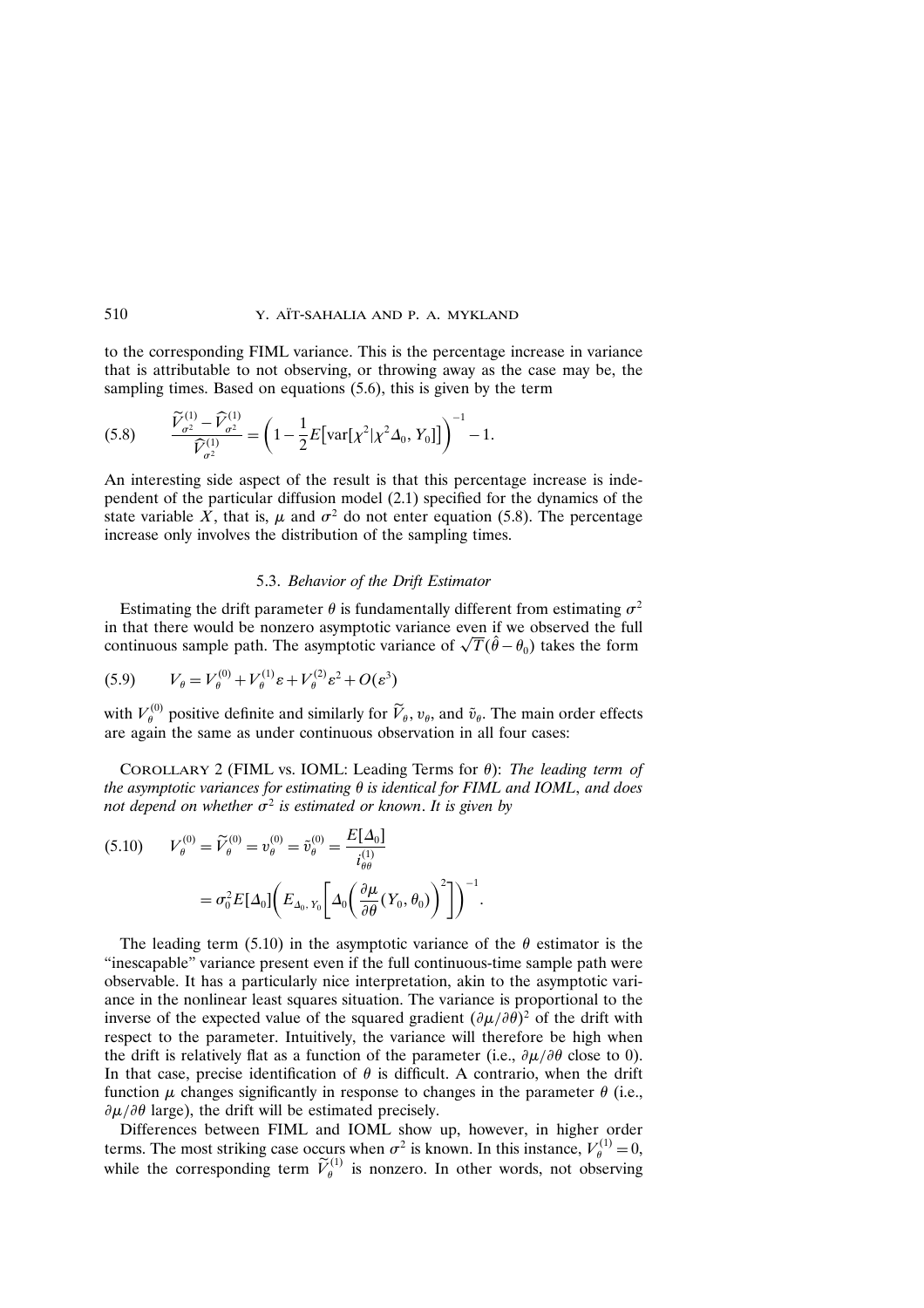(or not using) the sampling times is one order of magnitude more costly than the effect of discretization itself! The specific expressions for the terms of order  $\varepsilon^1$  are given by the following corollary.

COROLLARY 3 (FIML vs. IOML: Higher Order Term for  $\theta$  When  $\sigma^2 = \sigma_0^2$  Is Known):

(5.11) 
$$
V_{\theta}^{(1)} = 0,
$$
  

$$
\widetilde{V}_{\theta}^{(1)} = E[\Delta_0] \frac{j_{\theta\theta}^{(2)}}{(i_{\theta\theta}^{(1)})^2}.
$$

In the case where  $\sigma^2$  is unknown, both  $v_\theta^{(1)}$  and  $\tilde{v}_\theta^{(1)}$  are nonzero. The FIML variance term  $v_{\theta}^{(1)}$  is nonzero due to the contamination of the estimation of  $\theta$ by the estimation of  $\sigma^2$ . In this case, however, there is a similar phenomenon to the one that occurs in the estimation of  $\sigma^2$ : the IOML variance  $\tilde{v}_{\theta}^{(1)}$  can be made arbitrarily large by choosing specific sampling schemes, whereas  $v_{\theta}^{(1)}$  stays bounded. The specific expressions are given by Corollary 4.

COROLLARY 4 (Higher Order Term for  $\theta$ , When  $\sigma^2$  Is Unknown):

$$
(5.12) \t v_{\theta}^{(1)} = E[\Delta_0] \frac{\left(i_{\theta\sigma}^{(1)}\right)^2}{\left(i_{\theta\theta}^{(1)}\right)^2 i_{\sigma^2\sigma^2}^{(0)}} = \frac{E[\Delta_0] \sigma_0^4}{2} \left(\frac{E_{\Delta_0, Y_0}[\Delta_0\left(\frac{\partial^2 \mu}{\partial y \partial \theta}(Y_0, \theta_0)\right)]}{E_{\Delta_0, Y_0}[\Delta_0\left(\frac{\partial \mu}{\partial \theta}(Y_0, \theta_0)\right)^2]}\right)^2
$$

and

$$
(5.13) \t\t \tilde{v}_{\theta}^{(1)} = E[\Delta_0] \frac{\left(i_{\theta\sigma^2}^{(1)}\right)^2 + j_{\theta\theta}^{(2)} \left(i_{\sigma^2\sigma^2}^{(0)} - j_{\sigma^2\sigma^2}^{(0)}\right)}{\left(i_{\theta\theta}^{(1)}\right)^2 \left(i_{\sigma^2\sigma^2}^{(0)} - j_{\sigma^2\sigma^2}^{(0)}\right)}
$$

$$
= v_{\theta}^{(1)} \left(1 - \frac{1}{2} E\left[\text{var}[\chi^2|\chi^2\Delta_0, Y_0]\right]\right)^{-1} + E[\Delta_0] \frac{j_{\theta\theta}^{(2)}}{\left(i_{\theta\theta}^{(1)}\right)^2}.
$$

As can be seen from these expressions, the first term on the right-hand side of  $(5.13)$ , the IOML variance, contains the small ill-behaved expression,  $(1$ of (5.13), the IOML variance, contains the small ill-behaved expression,  $(1 - \frac{1}{2}E[var[\chi^2]\chi^2\Delta_0, Y_0]]^{-1}$ , as the right-hand side of (5.6). Therefore  $\tilde{v}_{\theta}^{(1)}$  blows up along with  $\widetilde{V}_{\sigma^2}^{(1)} = \widetilde{v}_{\sigma^2}^{(1)}$ <sup>(1)</sup> when the sampling scheme is such that  $\frac{1}{2}E$  [var[ $\chi^2 | \chi^2 \Delta_0$ ,  $Y_0$ ]] is close to one (recall from (5.7) that  $\frac{1}{2}E[\text{var}[\chi^2|\chi^2\Delta_0, Y_0]] \le 1$ , whereas from (5.12) the FIML variance  $v_{\theta}^{(1)}$  remains bounded. In addition, the second term in  $(5.13)$  is of the form  $c \times E[var[\chi^2|\chi^2\Delta_0, Y_0]]/E[\Delta_0]$  where c does not depend on the sampling scheme. This term can therefore also be made arbitrarily large for fixed  $E[\Delta_0]$  by selecting specific sampling schemes, as in Section 5.2.

### 5.4. The Effect of the Sampling Distribution on the Loss of Efficiency

More generally, the loss of efficiency associated with integrating out the sampling intervals is a function of  $E[\text{var}[\Delta_0|\chi^2\Delta_0, Y_0]]$  and  $E[\text{var}[\chi^2|\chi^2\Delta_0, Y_0]]$  as can be seen from Theorem 3, with equation (5.6) stating the implication for the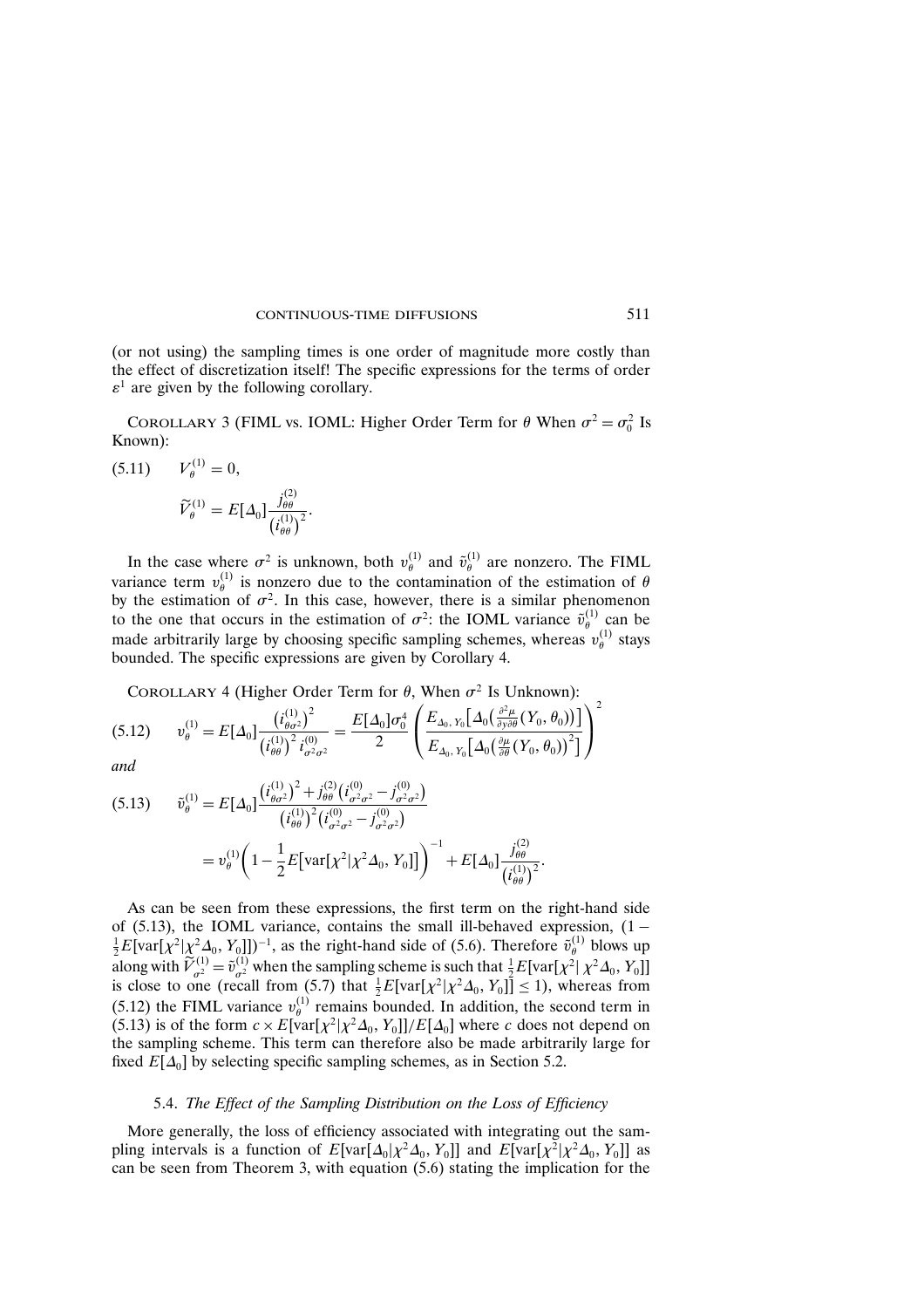estimation of  $\sigma^2$  and equations (5.12) and (5.13) for the estimation of  $\theta$ . For clarity consider in this section the case where the density  $d_0$  of  $\Delta_0$  is independent of  $Y_0$  (that is, let us place ourselves under Assumption 1(iii)). Then the two quantities driving the efficiency loss of IOML relative to FIML are  $E[*var*[ $\Delta_0$ ] $\chi^2$  $\Delta_0$ ]]$ and  $E[var[\chi^2|\chi^2\Delta_0]]$ . They depend upon the unconditional density  $d_0(\delta_0)$  that  $\Delta_0 = \delta_0$ , and we now seek to get a better handle on that dependence. For that purpose, we define

$$
(5.14) \qquad m_q(b) = E_Z \bigg[ Z^{-q} d_0 \bigg( \frac{b}{Z^2} \bigg) \bigg],
$$

where Z is  $N(0, 1)$ . In the case where  $\Delta_0$  has a discrete distribution supported on  $\delta_m$ ,  $m = 1, \ldots, M$ , we define instead

$$
(5.15) \t m_q(b) = \sum_{m=1}^M \left(\frac{b}{\delta_m}\right)^{2-\frac{q}{2}} g_{\chi^2}\left(\frac{b}{\delta_m}\right) P(\Delta_0 = \delta_m)
$$

where  $g_{x^2}$  is the  $\chi^2[1]$  density function. As a function of the density  $d_0$  from which the sampling intervals are drawn, the general formulae determining  $E[var[\Delta_0|\chi^2\Delta_0]]$  and  $E[var[\chi^2|\chi^2\Delta_0]]$  are given by the following.

PROPOSITION 5: The conditional variances driving the efficiency loss in Theorem 3 and Corollaries 1 and 4 depend upon the distribution of the sampling intervals as follows:

(5.16) 
$$
E[var[\chi^2|\chi^2\Delta_0]] = 3 - E\bigg[\bigg(\frac{m_0(\chi^2\Delta_0)}{m_2(\chi^2\Delta_0)}\bigg)^2\bigg]
$$

and

(5.17) 
$$
E[\text{var}[\Delta_0|\chi^2\Delta_0]] = E[\Delta_0^2] - E\bigg[\bigg(\chi^2\Delta_0\frac{m_4(\chi^2\Delta_0)}{m_2(\chi^2\Delta_0)}\bigg)^2\bigg]
$$

where  $\chi^2$  and  $\Delta_0$  are independent random variables following respectively a  $\chi^2$ [1] and a law with density  $d_0$ .

We give the results in Table II for specific distributions of the sampling intervals. For the sampling schemes considered, the first four moments of  $\Delta_0$ and the functions  $m_q$ ,  $q = 0, 2, 4$  (hence all the expressions in Proposition 5, and consequently in Theorem 3 and Corollaries 1 and 4) are all in closedform. We consider three sampling schemes, which, for comparison purposes, we parameterize as a function of their expected value  $E[\Delta_0]$ : (i)  $\Delta_0$  is nonrandom, i.e., had density given by a Dirac mass at  $E[\Delta_0]$ ; (ii)  $\Delta_0$  is uniform on  $(0, 2E[\Delta_0])$ ; (iii)  $\Delta_0$  has exponential distribution with arrival rate  $1/E[\Delta_0]$ , i.e., density  $d_0(\delta) = (1/E[\Delta_0]) \exp(-\delta/E[\Delta_0]).$ 

We can also consider a fourth scheme, corresponding to a trading day and night each with its own arrival distribution. Such a scheme would necessitate a simple relaxation of our stationarity assumption for the distribution of the sampling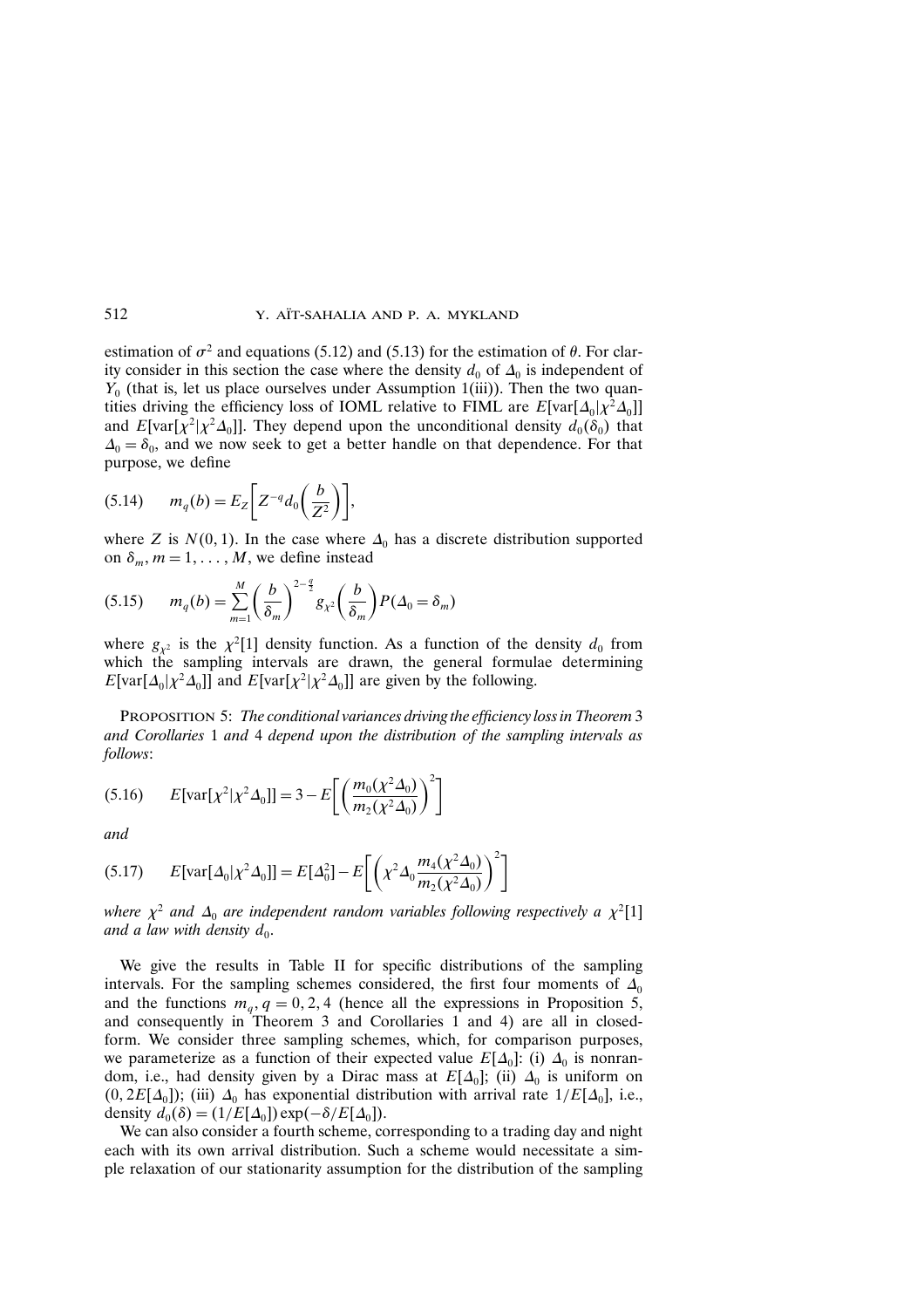| Moment          | $\Delta_0 \sim$ Uniform                                                                                                                              | $\Delta_0 \sim$ Exponential                                                                |
|-----------------|------------------------------------------------------------------------------------------------------------------------------------------------------|--------------------------------------------------------------------------------------------|
| $E[\Delta_0^2]$ | $\frac{4}{3}E[\Delta_0]^2$                                                                                                                           | $2E[\Delta_0]^2$                                                                           |
| $E[\Delta_0^3]$ | $2E[\Delta_0]^3$                                                                                                                                     | $6E[\Delta_0]^3$                                                                           |
| $E[\Delta_0^4]$ | $\frac{16}{5}E[\Delta_0]^4$                                                                                                                          | $24E[\Delta_0]^4$                                                                          |
| $m_0(b)$        | $\frac{1}{E[\Delta_0]} \left(1 - \Phi\left(\sqrt{\frac{b}{2E[\Delta_0]}}\right)\right)$                                                              | $\frac{1}{E[\Delta_0]}e^{-\sqrt{2b/E[\Delta_0]}}$                                          |
| $m_2(b)$        | $\frac{1}{E[A_0]}\left(\sqrt{\frac{E[A_0]}{\pi b}}e^{-\frac{b}{4E[A_0]}} + \Phi\left(\sqrt{\frac{b}{2E[A_0]}}\right) - 1\right)$                     | $\frac{1}{\sqrt{2bE[A_0]}}e^{-\sqrt{2b/E[A_0]}}$                                           |
| $m_4(b)$        | $\frac{1}{3E[A_0]}\Big(1+\Big(\frac{2E[A_0]}{b}-1\Big)\sqrt{\frac{E[A_0]}{\pi b}}e^{-\frac{b}{4E[A_0]}}-\Phi\Big(\sqrt{\frac{b}{2E[A_0]}}\Big)\Big)$ | $\frac{1}{2b} \left( 1 + \sqrt{\frac{E[\Delta_0]}{2b}} \right) e^{-\sqrt{2b/E[\Delta_0]}}$ |

TABLE II MOMENTS OF THE SAMPLING PROCESS

*Notes:* For the sampling schemes considered, the first four moments of  $\Delta$  and the functions  $m_q$ ,  $q = 0, 2, 4$ , in (5.16)–(5.17) are all explicit. By using these expressions in Proposition 5, the cost of randomness is

intervals. This straightforward extension is as follows. Assume that  $\Delta_0$  is generated by two sampling regimes, high density ("trading day" or "New-York open") and low density ("night" or "Singapore then London open"); the distributions of waiting times are  $\Delta_1 = \varepsilon \Delta_{10}$  (day) and  $\Delta = \varepsilon \Delta_{20}$  (night), with  $\Delta_{10}$  and  $\Delta_{20}$  being deterministic, uniform, or exponential (with different expected values, reflecting the different sampling intensities during the trading day and night). Suppose that  $\alpha$  is the fraction of "day" out of total time (for example,  $\alpha = 1/3$ ). Let  $\tau_1$  be the number of samples during the "day" and  $\tau_2$  during the night. Asymptotically as  $\varepsilon \to 0$ ,  $\tau_1$  and  $\tau_2$  become nonrandom, with

$$
\alpha = E[\Delta_{10}(1) + \cdots + \Delta_{10}(\tau)] = \tau_1 \varepsilon E[\Delta_{10}],
$$

and similarly  $1 - \alpha = \tau_2 \varepsilon E[\Delta_{20}]$ . Hence the asymptotic fraction of  $\Delta_n$ 's coming from the "day" distribution is

$$
\phi = \frac{\tau_1}{\tau_1 + \tau_2} = \frac{\alpha/E[\Delta_{10}]}{\alpha/E[\Delta_{10}] + (1-\alpha)/E[\Delta_{20}]}.
$$

In this case, therefore,

(5.18) 
$$
E[\Delta_0^q] = \phi E[\Delta_{10}^q] + (1 - \phi)E[\Delta_{20}^q],
$$

$$
m_q(b) = \phi m_{q, \Delta_1}(b) + (1 - \phi) m_{q, \Delta_2}(b).
$$

Note also that by combining these results, the expressions for additional sampling schemes can be straightforwardly obtained. For example, when  $\Delta_0$  has two regimes (for example a binomial distribution, or two regimes drawn from exponential distributions with different arrival rates),  $E[\Delta_0^q]$  and  $m_q(b)$  are given by (5.18) as a weighted average of the respective one-regime moments given in Table II.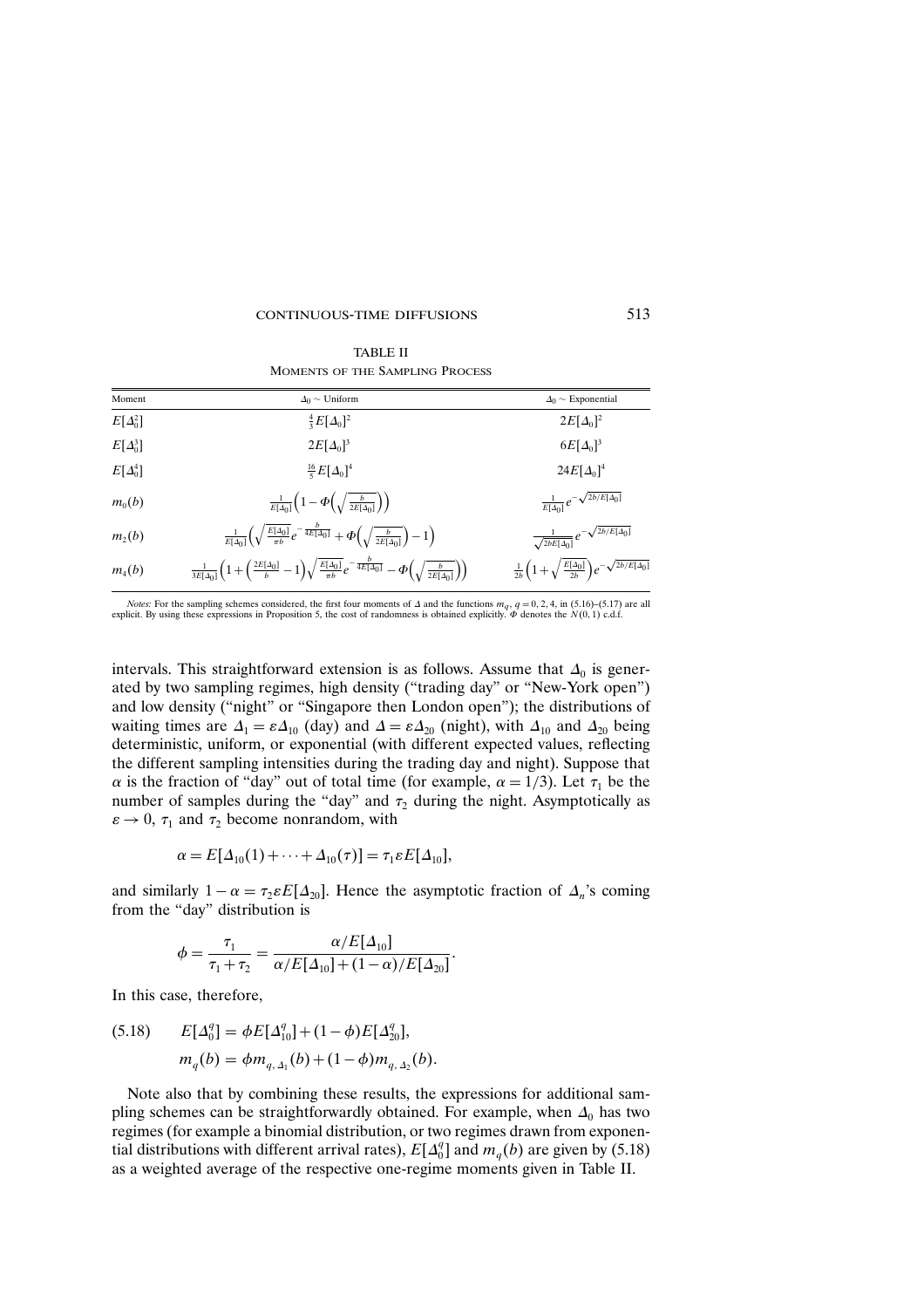Note also that when  $\Delta_0$  is exponentially distributed we obtain the particularly simple expressions

$$
E\bigg[\bigg(\frac{m_0(\chi^2 \Delta_0)}{m_2(\chi^2 \Delta_0)}\bigg)^2\bigg] = 2,
$$
  

$$
E\bigg[\bigg(\chi^2 \Delta_0 \frac{m_4(\chi^2 \Delta_0)}{m_2(\chi^2 \Delta_0)}\bigg)^2\bigg] = \frac{5}{4}E[\Delta_0]^2 = \frac{5}{8}E[\Delta_0^2].
$$

A consequence of this in equation  $(5.16)$  is that, for exponential sampling,  $E[var[\chi^2|\chi^2\Delta_0]] = 1$ . Thus, from equation (5.8), the leading term in the IOML variance  $(\widetilde{V}_{\sigma^2}^{(1)})$  is equal to twice the leading term in the FIML variance  $(\widehat{V}_{\sigma^2}^{(1)})$ . In other words, for the diffusion parameter  $\sigma^2$ , the cost of randomness (represented by the extra variance of IOML over FIML) is exactly equal, at first order in  $\varepsilon$ , to the cost of discreteness (represented by the FIML variance).

## 6. THE COST OF IGNORING THE SAMPLING RANDOMNESS

In the previous section, we examined the efficiency loss in FIML attributable to the sampling randomness and compared it to the one attributable to *not observing* the full continuous time sample path, the latter being represented by the extra variance of IOML relative to FIML. We now turn to a detailed examination of the cost (both in bias and variance) imputable to ignoring the randomness of the sampling intervals (by following what would be an optimal inference strategy, PFML, if the sampling intervals were all equal), as opposed to the cost of *not* observing the sampling intervals but being willing to account for their randomness (as in IOML).

We again distinguish between the three cases of estimating  $\theta$  with  $\sigma^2 = \sigma_0^2$ known, estimating  $\sigma^2$  with  $\theta = \theta_0$  known, and estimating both jointly. Recall also that we do the calculations in this section, for ease of exposition only, under the assumption that the density  $d_0$  of  $\Delta_0$  is independent of  $Y_0$ , as was stated in Assumption 1(iii). The asymptotic properties of PFML are then given by  $\sqrt{T}(\check{\beta}-\bar{\beta}) \rightarrow N(0,\check{V}_{\beta})$ , as follows.

THEOREM 4 (Bias and Variance for the PFML Estimator of  $\theta$  When  $\sigma^2 = \sigma_0^2$ Is Known): The bias of the drift estimator is  $\bar{\theta} - \theta_0 = \varepsilon^2 b_2 + O(\varepsilon^3)$  with

(6.1) 
$$
b_2 = \frac{\sigma_0^2 \operatorname{var}[\Delta_0]}{240 E_{Y_0} [(\frac{\partial \mu}{\partial \theta} (Y_0, \theta_0))^2]} \left( 20 E_{Y_0} \left[ \left( \frac{\partial \mu}{\partial y} (Y_0, \theta_0) \right)^2 \frac{\partial^2 \mu (Y_0, \theta_0)}{\partial y \partial \theta} \right] + 10 E_{Y_0} \left[ \frac{\partial \mu (Y_0, \theta_0)}{\partial \theta} \frac{\partial \mu (Y_0, \theta_0)}{\partial y} \frac{\partial^2 \mu (Y_0, \theta_0)}{\partial y^2} \right] - \sigma_0^2 \left( 11 E_{Y_0} \left[ \frac{\partial^2 \mu (Y_0, \theta_0)}{\partial y^2} \frac{\partial^3 \mu (Y_0, \theta_0)}{\partial y^2 \partial \theta} \right] \right)
$$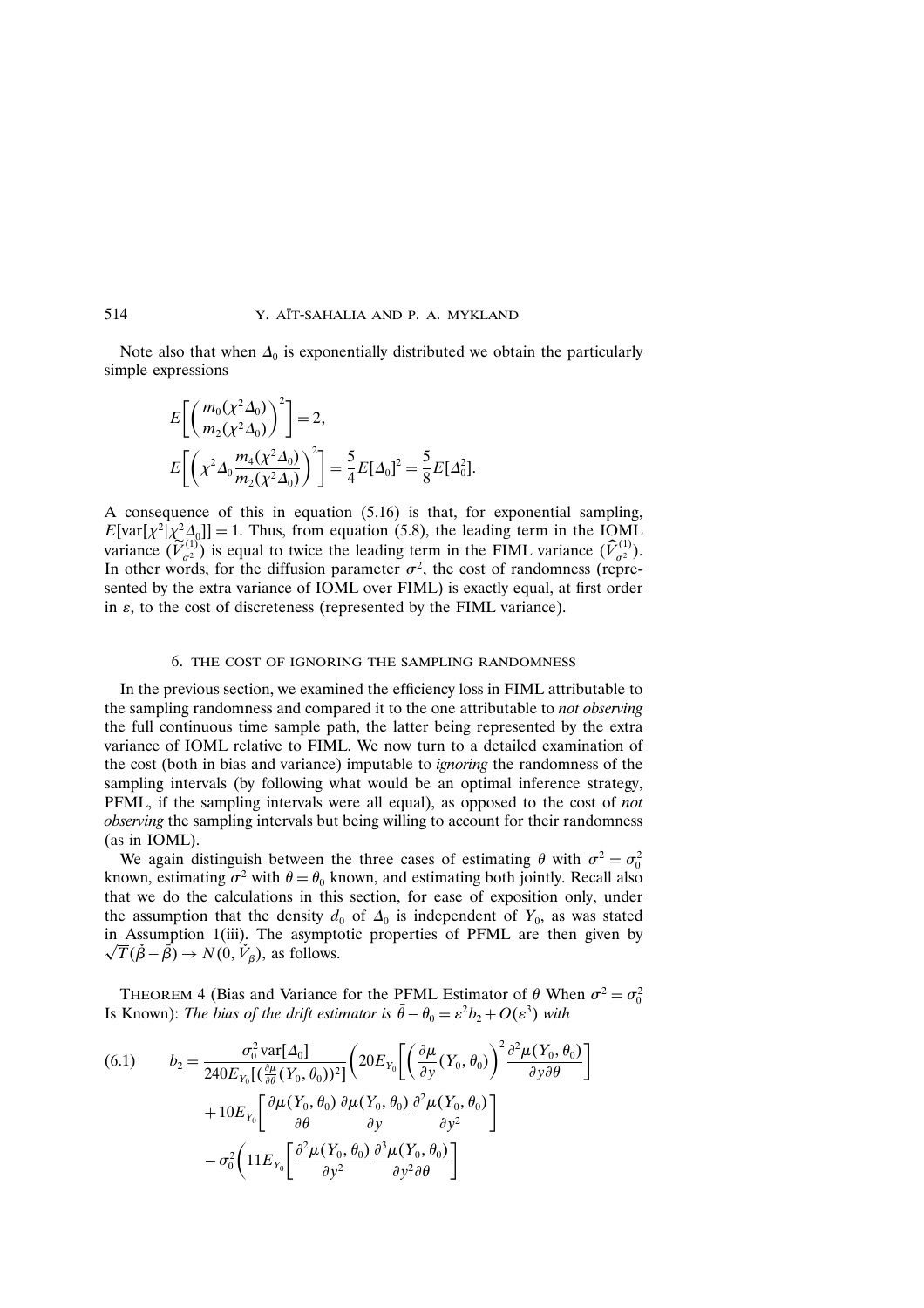$$
+4E_{Y_0}\left[\frac{\partial^2 \mu(Y_0, \theta_0)}{\partial y \partial \theta} \frac{\partial^3 \mu(Y_0, \theta_0)}{\partial y^3}\right]+4E_{Y_0}\left[\frac{\partial \mu(Y_0, \theta_0)}{\partial y} \frac{\partial^4 \mu(Y_0, \theta_0)}{\partial y^3 \partial \theta}\right] + E_{Y_0}\left[\frac{\partial \mu(Y_0, \theta_0)}{\partial \theta} \frac{\partial^4 \mu(Y_0, \theta_0)}{\partial y^4}\right]\right)
$$

and its asymptotic variance is

(6.2) 
$$
\check{V}_{\theta} = \check{V}_{\theta}^{(0)} + \check{V}_{\theta}^{(1)} \varepsilon + O(\varepsilon^2)
$$

with  $\check{V}_{\theta}^{(0)} = \sigma_0^2 (E_{Y_0}[(\partial \mu(Y_0, \theta_0)/\partial \theta)^2])^{-1}$  and

$$
\check{\boldsymbol{V}}^{(1)}_{\theta} = \frac{ \sigma^2_0 E[\varDelta^2_0] (\text{var}[\varDelta_0] (2E_{Y_0} \left[ \left(\frac{\partial \mu}{\partial \theta} (Y_0, \theta_0) \right)^2 \frac{\partial \mu(Y_0, \theta_0)}{\partial y} \right] }{ - \sigma^2_0 E_{Y_0} \left[ \left(\frac{\partial^2 \mu(Y_0, \theta_0)}{\partial y \partial \theta} \right)^2 \right] \right) + 4 \sigma^2_0 T^{(2)}_{\theta} ) } }{4E[\varDelta_0] E_{Y_0} \left[ \left(\frac{\partial \mu}{\partial \theta} (Y_0, \theta_0) \right)^2 \right]^3}
$$

where  $T_{\theta}^{(2)} = 4E_{Y_0}[q_1^*(Y_0, \beta_0, 0)G_1(Y_0, \beta_0)]$  with  $G_1(Y_0, \beta_0) = \sigma_0^{-2} \int_{Y_0}^{Y_0} \mu(z, \theta_0) dz$ and

(6.3) 
$$
q_1^*(y, \beta_0, 0) = -\frac{\text{var}[\Delta_0]}{8\sigma_0^2} \left( 4\mu(y, \theta_0)^2 \frac{\partial^2 \mu(y, \theta_0)}{\partial y \partial \theta} + 4\mu(y, \theta_0) \left( \frac{\partial \mu(y, \theta_0)}{\partial \theta} \frac{\partial \mu(y, \theta_0)}{\partial y} + \sigma_0^2 \frac{\partial^3 \mu(y, \theta_0)}{\partial y^2 \partial \theta} \right) + \sigma_0^2 \left( 4 \frac{\partial \mu(y, \theta_0)}{\partial y} \frac{\partial^2 \mu(Y_0, \theta_0)}{\partial y \partial \theta} + 2 \frac{\partial \mu(y, \theta_0)}{\partial \theta} \frac{\partial^2 \mu(y, \theta_0)}{\partial y^2} + \sigma_0^2 \frac{\partial^4 \mu(y, \theta_0)}{\partial y^3 \partial \theta} \right) \right).
$$

Note that  $\check{V}_{\theta}^{(0)}$  is the limiting term corresponding to a continuous record of observations, as in FIML and IOML. So the three estimators are equivalent at the level of the leading term for the variance of the drift estimator. Moreover note that, as expected, setting var $[\Delta_0] = 0$  in all the expressions involving the PFML estimator reduces its bias to zero and its variance to that of FIML (and IOML) since in that case all three estimators are identical. This will also be a feature of the results of the two theorems that follow.

THEOREM 5 (Bias and Variance for the PFML Estimator of  $\sigma^2$  When  $\theta = \theta_0$ Is Known): The bias of the diffusion estimator is

(6.4) 
$$
\bar{\sigma}^2 - \sigma_0^2 = \varepsilon \frac{\text{var}[\Delta_0] \sigma_0^2}{2E[\Delta_0]} E_{Y_0} \left[ \frac{\partial \mu}{\partial y} (Y_0, \theta_0) \right] + O(\varepsilon^2)
$$

and its asymptotic variance is

$$
(6.5) \qquad \check{V}_{\sigma^2} = \varepsilon \check{V}_{\sigma^2}^{(1)} + \varepsilon^2 \check{V}_{\sigma^2}^{(2)} + O(\varepsilon^2)
$$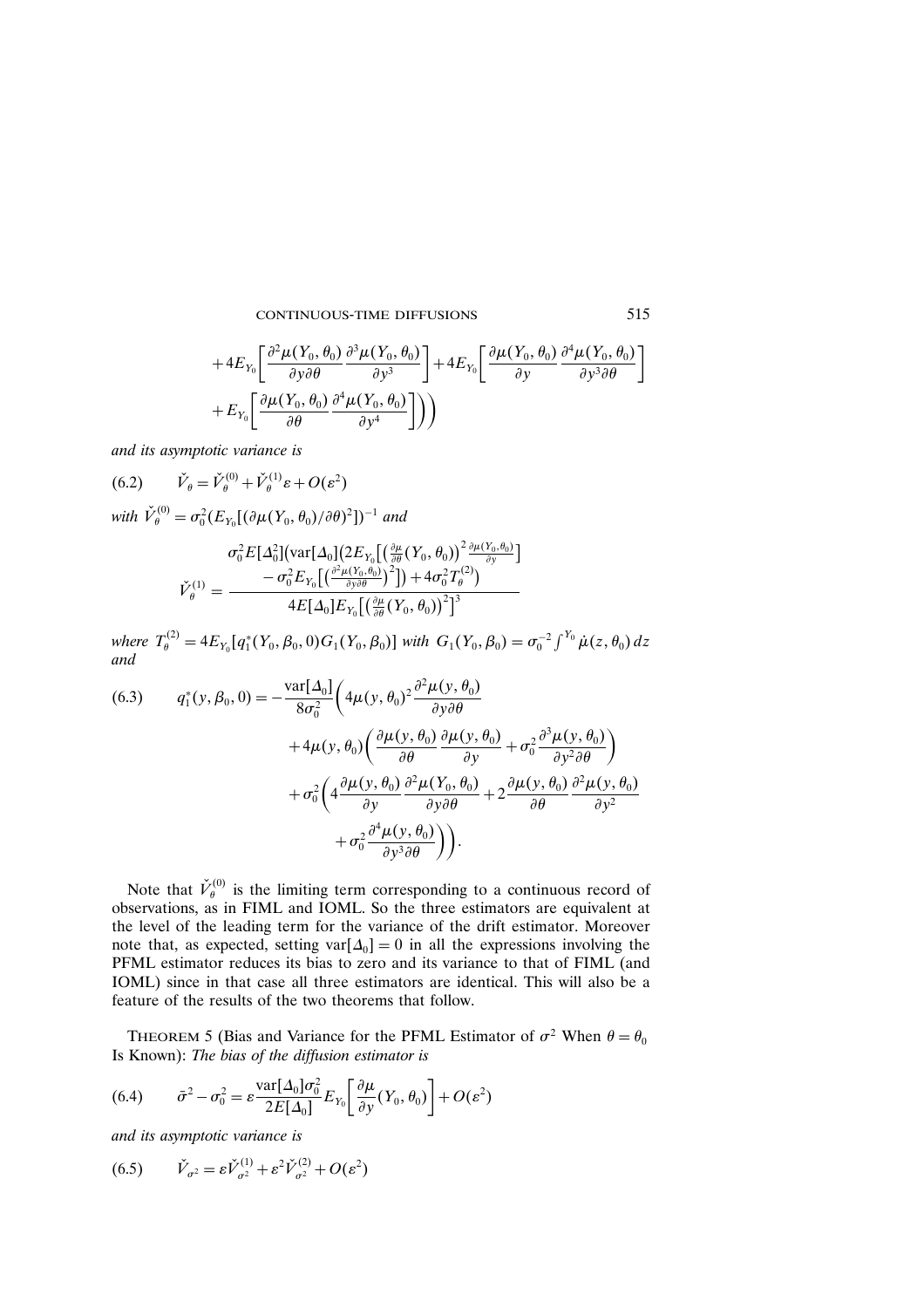with

$$
\check{V}_{\sigma^2}^{(1)} = \frac{\sigma_0^4}{E[\Delta_0]} (3 \text{var}[\Delta_0] + 2E[\Delta_0]^2),
$$
\n
$$
\check{V}_{\sigma^2}^{(2)} = \frac{\sigma_0^4}{E[\Delta_0]} \left( (3(E[\Delta_0^3] - E[\Delta_0]^3) - \text{var}[\Delta_0]E[\Delta_0]) E_{Y_0} \left[ \frac{\partial \mu}{\partial y} (Y_0, \theta_0) \right] + 4\sigma_0^4 E[\Delta_0]^2 T_{\sigma^2}^{(3)} \right),
$$

where

$$
T_{\sigma^2}^{(3)} = \frac{2}{E[\Delta_0]} \Biggl\{ E_{Y_0} \Biggl[ q_2(Y_0, \beta_0, 0) r_2(Y_0, \beta_0, 0) \Biggr] + \frac{3 \operatorname{var}[ \Delta_0^2 ]}{2 \sigma_0^2 E[\Delta_0]} E_{Y_0} \Biggl[ \mu(Y_0, \theta_0) \frac{\partial r_2(Y_0, \beta_0, 0)}{\partial y} \Biggr] + \frac{(3E[\Delta_0^2] - E[\Delta_0]^2)}{4E[\Delta_0]} E_{Y_0} \Biggl[ \frac{\partial^2 r_2(Y_0, \beta_0, 0)}{\partial y^2} \Biggr] \Biggr\}
$$

with

(6.6) 
$$
q_2(y, \beta_0, 0) = \frac{\text{var}[\Delta_0]}{4E[\Delta_0] \sigma_0^4} \left( \sigma_0^2 E_{Y_0} \left[ \frac{\partial \mu}{\partial y} (Y_0, \theta_0) \right] - 2 \left( \mu(y, \theta_0)^2 + \sigma_0^2 \frac{\partial \mu}{\partial y} (y, \theta_0) \right) \right).
$$

This theorem shows that there is a first order loss of efficiency in PFML represented in  $\check{V}_{\sigma^2}^{(1)}$  by the additional term  $3\sigma_0^4$  var $[\Delta_0]/E[\Delta_0]$ , in addition to the cost of discreteness represented by the FIML leading term variance  $V_{\sigma^2}^{(1)} = 2\sigma_0^4 E[\Delta_0]$ of Corollary 1.

Compared now to IOML, recall that the IOML estimator relies on standard likelihood inference using only the price data  $Y_n$ . The asymptotic efficiency of IOML suggests that its variance might be smaller or equal to the variance of the PFML which makes use of exactly the same data (the  $Y_n$ 's but not the  $\Delta_n$ 's). However, because of the inconsistency of the PFML procedure, this is not assured. The inequality does, however, hold in the case of estimating  $\sigma^2$  with  $\theta = \theta_0$  known, since

(6.7) 
$$
\check{V}_{\sigma^2}^{(1)} = \left(1 + \frac{3}{2} \text{var}[\Delta_0]\right) \widetilde{V}_{\sigma^2}^{(1)} \ge \widetilde{V}_{\sigma^2}^{(1)}.
$$

THEOREM 6 (Bias and Variance for the Joint PFML Estimator of  $\beta = (\theta, \sigma^2)'$ ): The two components of the bias vector  $\bar{\beta} - \beta_0$  are given by

(6.8) 
$$
\bar{\theta} - \theta_0 = -\varepsilon \frac{\sigma_0^2 \operatorname{var}[\Delta_0]}{4E[\Delta_0]E_{Y_0}[(\frac{\partial \mu}{\partial \theta}(Y_0, \theta_0))^2]} E_{Y_0} \left[\frac{\partial \mu}{\partial y}(Y_0, \theta_0)\right] \times E_{Y_0} \left[\frac{\partial^2 \mu(Y_0, \theta_0)}{\partial y \partial \theta}\right] + O(\varepsilon^2)
$$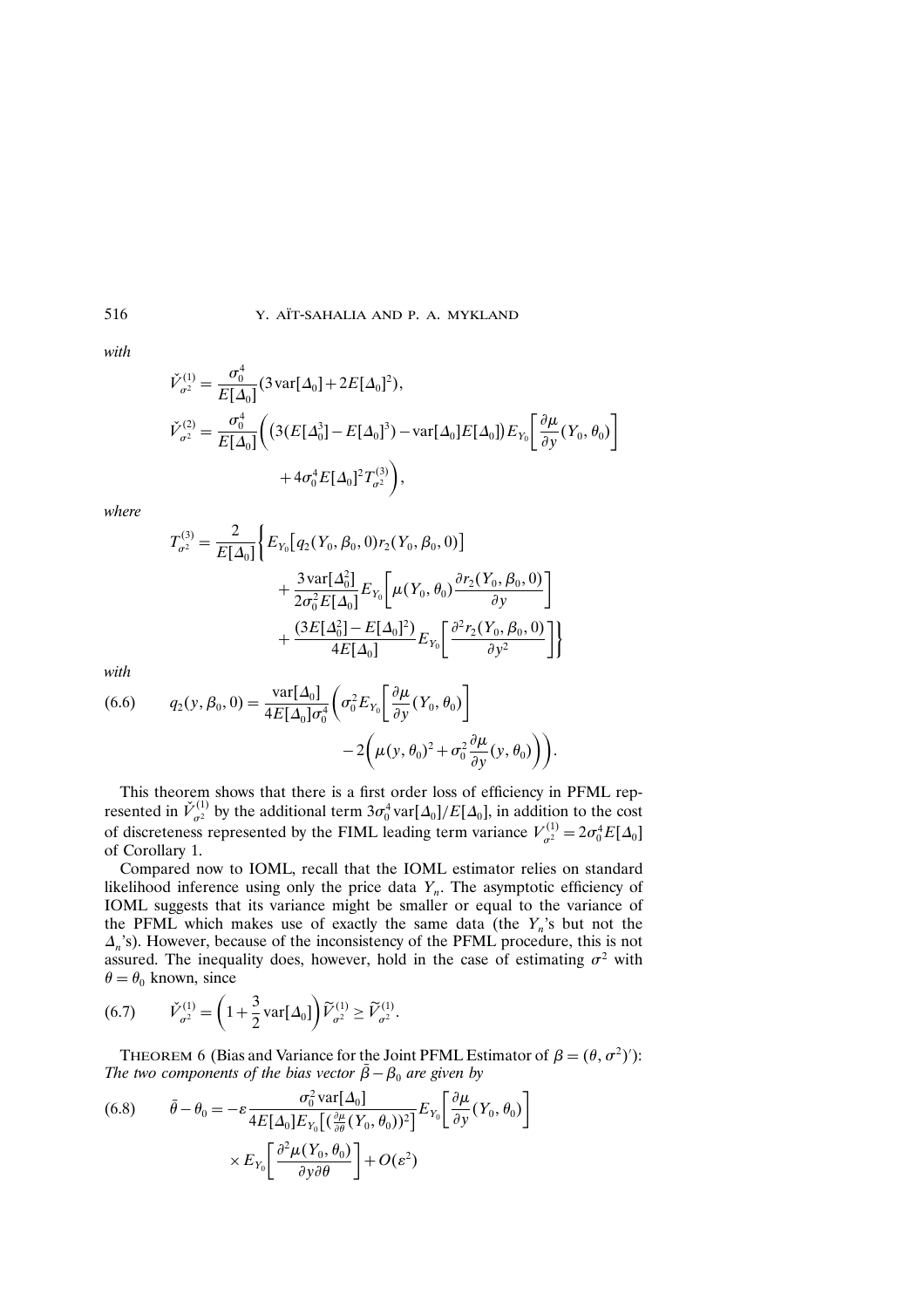and (6.4) respectively. The asymptotic variance of  $\hat{\beta}$  is

(6.9) 
$$
\check{V}_{\beta} = \begin{pmatrix} \check{v}_{\theta\theta} & \check{v}_{\theta\sigma^2} \\ \check{v}_{\sigma^2\theta} & \check{v}_{\sigma^2\sigma^2} \end{pmatrix} = \begin{pmatrix} \check{v}_{\theta\theta}^{(0)} + \varepsilon \check{v}_{\theta\theta}^{(1)} + O(\varepsilon^2) & \varepsilon \check{v}_{\theta\sigma^2}^{(1)} + O(\varepsilon^2) \\ \varepsilon \check{v}_{\sigma^2\theta}^{(1)} + O(\varepsilon^2) & \varepsilon \check{v}_{\sigma^2\sigma^2}^{(1)} + \varepsilon \check{v}_{\sigma^2\sigma^2}^{(2)} + O(\varepsilon^3) \end{pmatrix}
$$

where  $\check{v}_{\theta\theta}^{(0)} = \check{V}_{\theta}^{(0)}, \check{v}_{\sigma^2\theta}^{(1)}$  $\check{\sigma}_{\sigma^2\sigma^2}^{(1)} = \check{V}_{\sigma^2}^{(1)},$  and

$$
\sigma_0^4 \left( (2E[\Delta_0]^2 + 3 \text{var}[\Delta_0]) E_{Y_0} \left[ \left( \frac{\partial \mu}{\partial \theta} (Y_0, \theta_0) \right)^2 \right] \n\check{v}_{\theta\theta}^{(1)} = \check{V}_{\theta}^{(1)} + \frac{\times E_{Y_0} \left[ \frac{\partial^2 \mu}{\partial y \partial \theta} (Y_0, \theta_0) \right]^2)}{4E[\Delta_0] E_{Y_0} \left[ \left( \frac{\partial \mu}{\partial \theta} (Y_0, \theta_0) \right)^2 \right]^3} \n\sigma_0^4 \text{var}[\Delta_0] E_{Y_0} \left[ \frac{\partial \mu}{\partial y} (Y_0, \theta_0) \right] \left( 2E_{Y_0} \left[ \frac{\partial \mu}{\partial \theta} (Y_0, \theta_0) \frac{\partial^2 \mu}{\partial \theta^2} (Y_0, \theta_0) \right] \right. \n+ \frac{\times E_{Y_0} \left[ \frac{\partial^2 \mu}{\partial y \partial \theta} (Y_0, \theta_0) \right] - E_{Y_0} \left[ \left( \frac{\partial \mu}{\partial \theta} (Y_0, \theta_0) \right)^2 \right] E_{Y_0} \left[ \frac{\partial^3 \mu}{\partial y \partial \theta^2} (Y_0, \theta_0) \right]}{2E[\Delta_0] E_{Y_0} \left[ \left( \frac{\partial \mu}{\partial \theta} (Y_0, \theta_0) \right)^2 \right]^3} \n+ \frac{\sigma_0^4 \left( (t_{\theta\theta}^{(2)} - T_{\theta}^{(2)}) - 2\sigma_0^2 E[\Delta_0] E_{Y_0} \left[ \frac{\partial^2 \mu}{\partial y \partial \theta} (Y_0, \theta_0) \right] t_{\theta\sigma^2}^{(2)} \right)}{E[\Delta_0] E_{Y_0} \left[ \left( \frac{\partial \mu}{\partial \theta} (Y_0, \theta_0) \right)^2 \right]^2},
$$

$$
\check{\upsilon}^{(1)}_{\sigma^2 \theta} = \check{\upsilon}^{(1)}_{\theta \sigma^2} = - \frac{-4 \sigma_0^2 E[\Delta_0] t^{(2)}_{\theta \sigma^2}]}{2E[\Delta_0] E_{Y_0} \left[ \frac{\partial^2 \mu}{\partial y \partial \theta} (Y_0, \theta_0) \right]},
$$

$$
4\sigma_0^6 E_{Y_0} \left[ \frac{\partial^2 \mu}{\partial y \partial \theta} (Y_0, \theta_0) \right] \left( (E[\Delta_0]^2 - 4\sigma_0^2 E[\Delta_0] t_{\theta \sigma^2}^{(2)} \right. \\ \left. \right. \\ \left. \right. \\ \left. \frac{\partial^2 \mu}{\partial y \partial \theta} (Y_0, \theta_0) \right] - 4\sigma_0^2 E[\Delta_0] t_{\theta \sigma^2}^{(2)} \left. \right) \\ \left. \frac{\partial^2 \mu}{\partial y \partial \theta} (Y_0, \theta_0) \right]^2 \left] \right. \\ \left. \frac{E_{Y_0} \left[ \left( \frac{\partial \mu}{\partial \theta} (Y_0, \theta_0) \right)^2 \right]}{E_{Y_0} \left[ \left( \frac{\partial \mu}{\partial \theta} (Y_0, \theta_0) \right)^2 \right]} \right],
$$

with  $t_{\theta\theta}^{(2)} = 4E_{Y_0}[G_1(Y_0,\beta_0)q_1(Y_0,\beta_0,0)], t_{\theta\sigma^2}^{(2)} = 2E_{Y_0}[G_1(Y_0,\beta_0)q_2(Y_0,\beta_0,0)],$ and  $t_{\sigma^2}^{(3)}$  $\sigma_{\sigma^2 \sigma^2}^{(3)} = T_{\sigma^2}^{(3)}$  where

(6.10) 
$$
q_{1}(y, \beta_{0}, 0) = q_{1}^{*}(y, \beta_{0}, 0)
$$

$$
\text{var}[\Delta_{0}]E_{Y_{0}}\left[\frac{\partial \mu}{\partial y}(Y_{0}, \theta_{0})\right](E_{Y_{0}}\left[\left(\frac{\partial \mu}{\partial \theta}(Y_{0}, \theta_{0})\right)^{2}\right]\frac{\partial^{2} \mu(y, \theta_{0})}{\partial y \partial \theta}}{-E_{Y_{0}}\left[\frac{\partial^{2} \mu(Y_{0}, \theta_{0})}{\partial y \partial \theta}\right]\left(\frac{\partial \mu}{\partial \theta}(y, \theta_{0})\right)^{2}\right]} + \frac{4E_{Y_{0}}\left[\left(\frac{\partial \mu}{\partial \theta}(Y_{0}, \theta_{0})\right)^{2}\right]}{4E_{Y_{0}}\left[\left(\frac{\partial \mu}{\partial \theta}(Y_{0}, \theta_{0})\right)^{2}\right]},
$$

with  $q_1^*$  denoting the function defined in  $(6.3)$  and  $q_2$  the function defined in  $(6.6)$ .

This theorem shows that the additional variance over FIML is of the same order for both of these inference schemes, but of course the PFML estimator is biased unlike the IOML one. In terms of asymptotic root mean squared error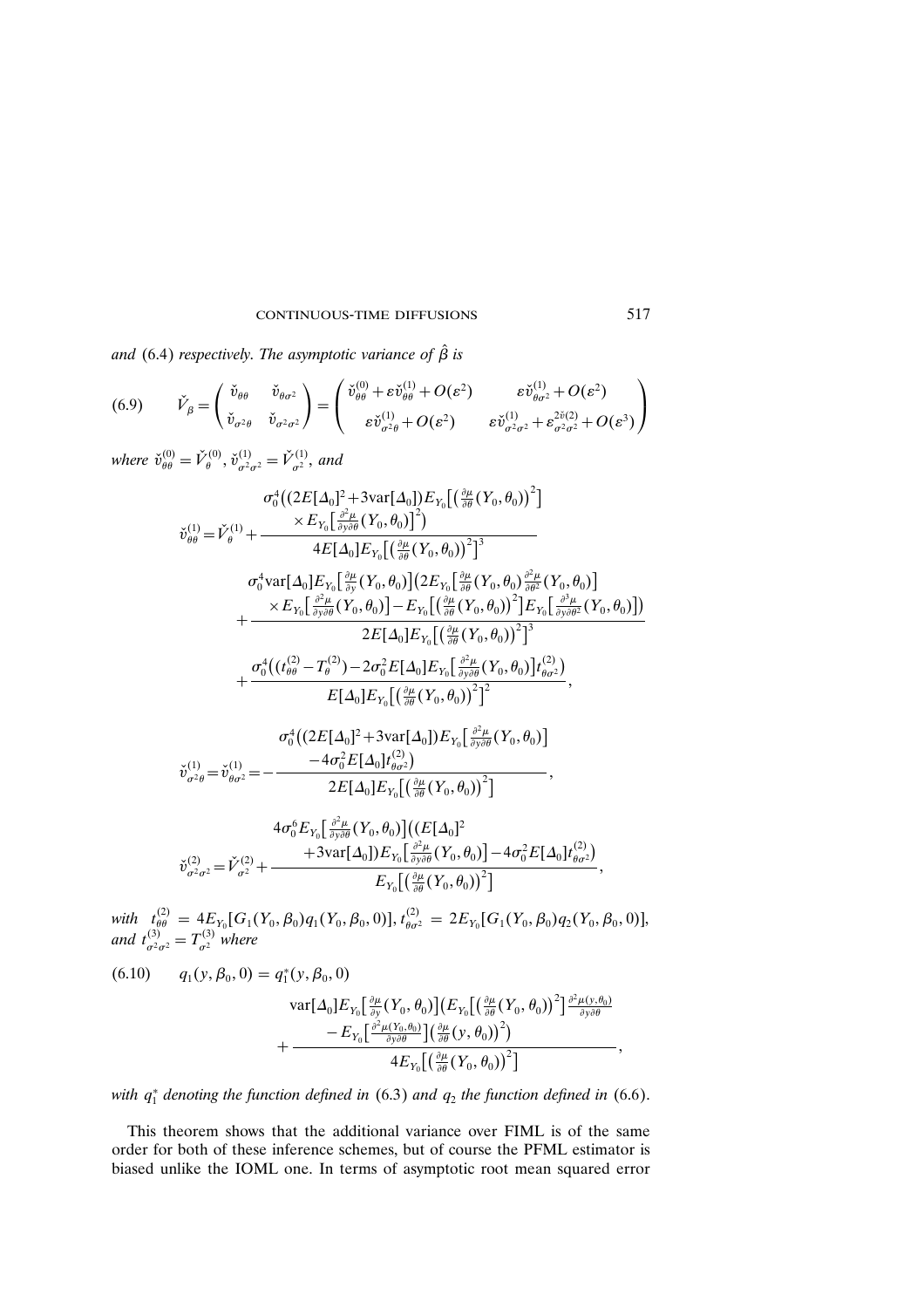comparisons, any biased estimator such as PFML will always do worse than an unbiased estimator such as FIML or IOML, irrespectively of how large their variances are, since the variance is of order  $O(T^{-1})$  whereas the squared bias is of order  $O(1)$  as T goes to infinity.

This being said, from the above results, the PFML procedure is relatively much worse for estimating  $\sigma^2$  than for estimating  $\theta$ . The first order variance term is unaffected for the drift estimator, while for the diffusion estimator, it is larger than under IOML unless var $[\Delta_0] = 0$  (the deterministic sampling situation, in which case our three procedures are the same anyway). Also, the impact of bias is much greater when estimating  $\sigma^2$  using PFML. To illustrate this, consider first the case of  $\check{\sigma}^2$ , the PFML diffusion estimator. Suppose that  $\epsilon$  is some fixed number small enough that the first order term in the bias (6.4) is a good approximation, i.e.,  $\check{V}_{\sigma^2} \approx \epsilon \check{V}_{\sigma^2}^{(1)}$ , and similarly for the bias, say,  $\bar{\sigma}^2 - \sigma_0^2 \approx \epsilon c$ , where c is the expression for the first order term in  $(6.5)$ . At the same time, let T be big enough that the asymptotic variances and biases are good approximations. The mean squared error  $MSE_{\sigma^2}$  is then given by

$$
MSE_{\sigma^2} = E[(\check{\sigma}^2 - \sigma_0^2)^2] = \text{var}[\check{\sigma}^2 - \sigma_0^2] + \text{bias}^2 \approx \epsilon T^{-1} \check{V}_{\sigma^2}^{(1)} + \epsilon^2 c^2.
$$

In order for T to be big enough for the bias to not dominate  $MSE_{\sigma^2}$ , we therefore need, approximately, that  $\epsilon$  be smaller than  $c_1T^{-1}$ , where  $c_1 = \check{V}_{\sigma^2}^{(1)}/c^2$ . On the other hand, for  $\check{\theta}$ , one needs  $\epsilon$  to be approximately smaller than  $c_2T^{-1/4}$  and  $c_3T^{-1/2}$  for the cases of Theorems 4 and 6, respectively, where  $c_2$  and  $c_3$  follow from these theorems. Hence,  $\epsilon$  can be much bigger for  $\dot{\theta}$  than for  $\dot{\sigma}^2$  without having the bias dwarfing the variance for the PFML estimators.

One final remark. We wrote earlier that we were being "generous" with regard to the PFML inference strategy by evaluating the likelihood function at the unconditional mean of the sampling intervals,  $E[\Delta] = \varepsilon E[\Delta_0]$ . We now show that this is indeed the best one can do for the PFML scheme, in the sense that the choice of any other fixed value at which to evaluate the likelihood function would result in an estimator with even worse asymptotic properties. Suppose that we evaluate the likelihood function at  $\varepsilon \omega_0$ , where  $\omega_0 \neq E[\Delta_0]$ , so that our moment conditions become

$$
(6.11) \qquad h(y_1, y_0, \beta, \varepsilon) = \begin{bmatrix} h_1(y_1, y_0, \beta, \varepsilon) \\ h_2(y_1, y_0, \beta, \varepsilon) \end{bmatrix} = \begin{bmatrix} i_\theta(y_1|y_0, \varepsilon \omega_0, \beta) \\ i_{\sigma^2}(y_1|y_0, \varepsilon \omega_0, \beta) \end{bmatrix}
$$

instead of (4.23). We then obtain the following result.

Proposition 6 (PFML Estimator When the Likelihood Is Not Evaluated at  $E[\Delta]$ :

(i) If we estimate  $\theta$  with  $\sigma^2 = \sigma_0^2$  known, the bias of the drift estimator is an order of magnitude in  $\varepsilon$  larger than when  $\omega_0 = E[\Delta_0]$ . Letting  $\bar{\theta}(\omega_0)$  denote the plim of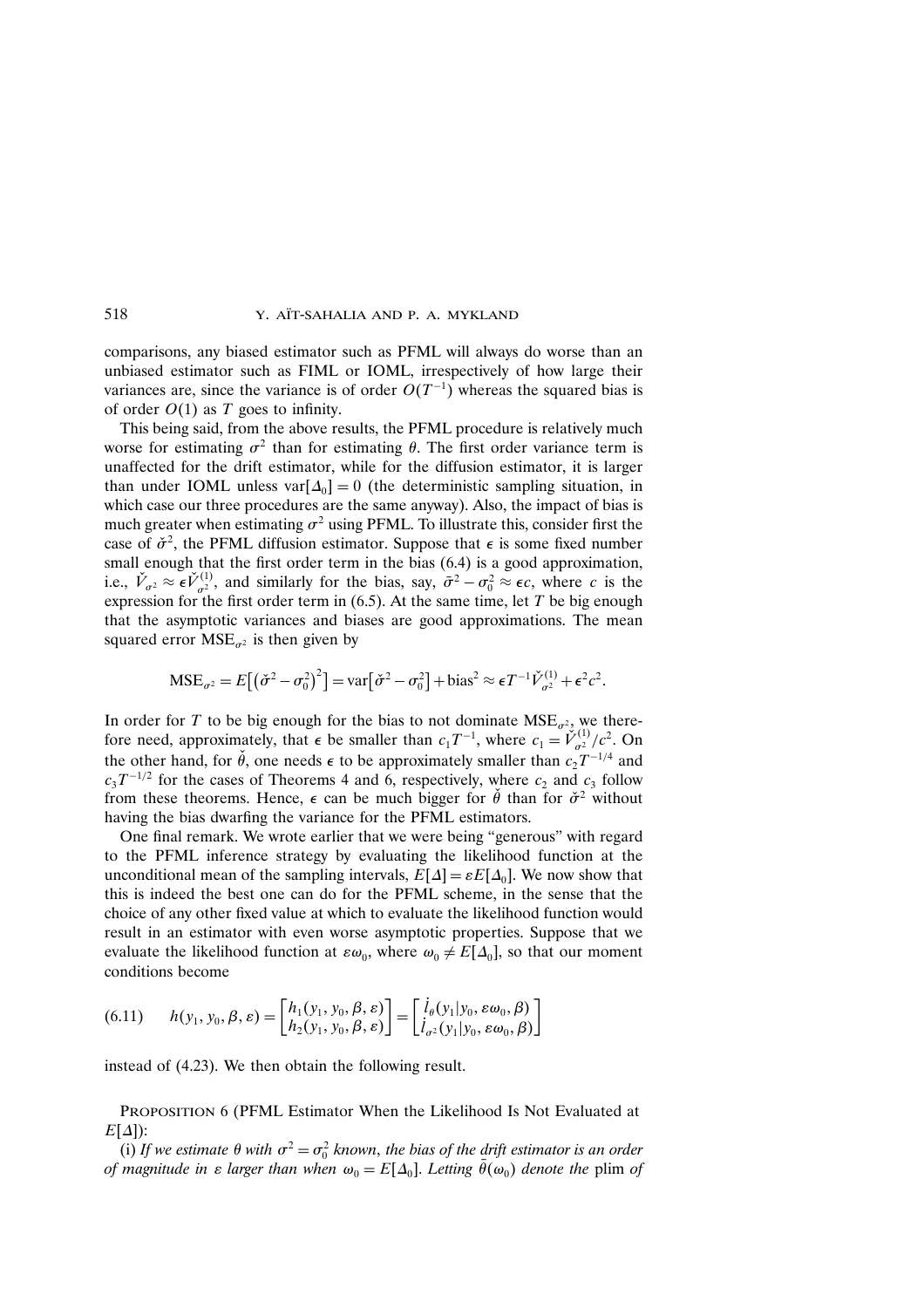the estimator, we now have  $\bar{\theta}(\omega_0) - \theta_0 = \varepsilon b_1(\omega_0) + O(\varepsilon^2)$  with

(6.12) 
$$
b_1(\omega_0) = (E[\Delta_0] - \omega_0)
$$

$$
\times \frac{\sigma_0^2 \left(2E_{Y_0} \left[\frac{\partial \mu}{\partial y}(Y_0, \theta_0) \frac{\partial^2 \mu(Y_0, \theta_0)}{\partial y \partial \theta}\right] + E_{Y_0} \left[\frac{\partial \mu(Y_0, \theta_0)}{\partial \theta} \frac{\partial^2 \mu(Y_0, \theta_0)}{\partial y^2}\right]\right)}{12 E_{Y_0} \left[\left(\frac{\partial \mu}{\partial \theta}(Y_0, \theta_0)\right)^2\right]}
$$

as opposed to (6.1). The asymptotic variance of the estimator is of the same order as when  $\omega_0 = E[\Delta_0]$ .

(ii) If we attempt to estimate  $\sigma^2$  with  $\theta = \theta_0$  known, the bias of the PFML estimator does not even go to zero as  $\epsilon$  goes to zero. Indeed, if  $\bar{\sigma}^2(\omega_0)$  is the plim of the estimator, we have  $\bar{\sigma}^2(\omega_0) - \sigma_0^2 = O(1)$  instead of the usual  $O(\varepsilon)$ ; specifically,

(6.13) 
$$
\bar{\sigma}^2(\omega_0) - \sigma_0^2 = \left(\frac{E[\Delta]_0}{\omega_0} - 1\right) \sigma_0^2 + O(\varepsilon).
$$

As a sanity check, we note that the expressions given in (6.12) and (6.13) are, respectively, proportional to  $E[\Delta_0] - \omega_0$  and  $E[\Delta_0] / \omega_0 - 1$ , so that they revert to those given in Theorems 4 and 5 respectively when the likelihood function is evaluated at the unconditional mean of the sampling intervals, i.e., when  $\omega_0 = E[\Delta_0]$ .

#### 7 example: the ornstein-uhlenbeck process

This section studies a specific example of model (2.1), the stationary  $(\theta > 0)$ Ornstein-Uhlenbeck process

$$
(7.1) \t dX_t = -\theta X_t dt + \sigma dW_t.
$$

The transition density  $l(y_1|y_0, \delta, \beta) = \ln(p(y_1|y_0, \delta, \beta))$  is a Gaussian density with expected value  $e^{-\delta\theta}y_0$  and variance  $(1 - e^{-2\delta\theta})\sigma^2/2\theta$ . The stationary density  $\pi(y_0, \beta)$  is also Gaussian, with mean 0 and variance  $\sigma^2/(2\theta)$ . In Section 7.1, we determine how accurate our expansions are by comparing them to the exact expressions that can be obtained for this model. We also compare how the IOML and PFML fare relative to FIML in Section 7.2. Finally, we report in Section 7.3 the results of Monte Carlo simulations to address the issue of the adequacy of the asymptotic distributions in small samples.

## 7.1. Accuracy of the Expansions

We start by determining the accuracy of our expansions. Indeed, this model constitutes one of the rare instances where we can obtain exact (i.e., non-Taylor expanded) expressions for the asymptotic variance matrices  $V_\beta$ ,  $V_\beta$ , and  $V_\beta$  of the three estimators. We can therefore compare the exact expressions for these matrices to their Taylor expansions of different orders in  $\varepsilon$ .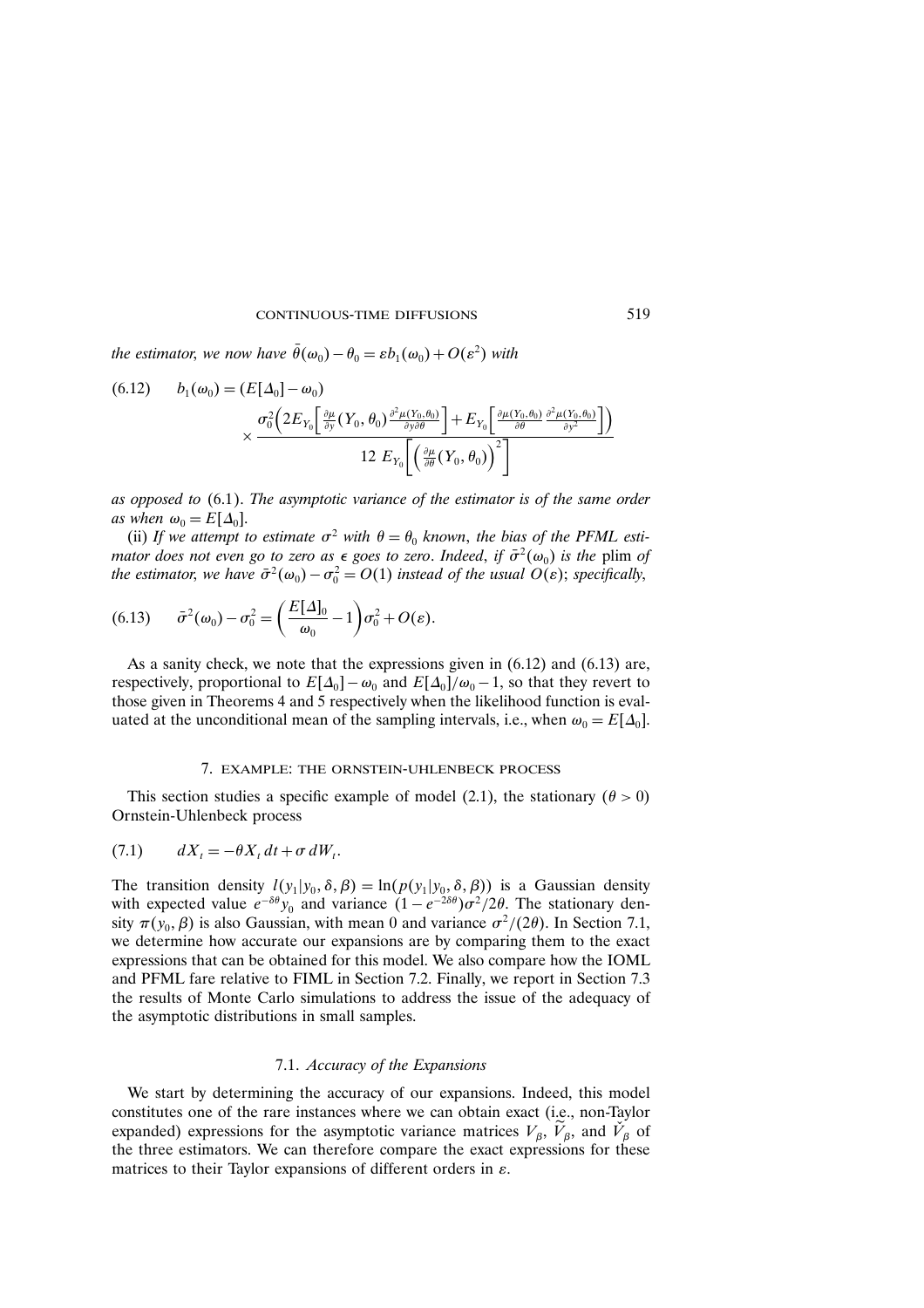The exact FIML expressions, obtained by a direct calculation using the explicit expressions of the transition and stationary densities, are derived from the information matrix

$$
(7.2) \qquad I_{\beta} = \begin{pmatrix} E\left[\frac{(-1+e^{2\varepsilon\Delta_{0}\theta_{0}})^{2}-4(-1+e^{2\varepsilon\Delta_{0}\theta_{0}})\varepsilon\Delta_{0}\theta_{0}+2(1+e^{2\varepsilon\Delta_{0}\theta_{0}})\varepsilon^{2}\Delta_{0}^{2}\theta_{0}^{2}}{2(-1+e^{2\varepsilon\Delta_{0}\theta_{0}})^{2}\theta_{0}^{2}}\right] & E\left[\frac{1-e^{2\varepsilon\Delta_{0}\theta_{0}}+2\varepsilon\Delta_{0}\theta_{0}}{-2\theta_{0}\sigma_{0}^{2}+2e^{2\varepsilon\Delta_{0}\theta_{0}}\theta_{0}\sigma_{0}^{2}}\right] \\ E\left[\frac{1-e^{2\varepsilon\Delta_{0}\theta_{0}}+2\varepsilon\Delta_{0}\theta_{0}}{2\theta_{0}^{2}+2e^{2\varepsilon\Delta_{0}\theta_{0}}\theta_{0}\sigma_{0}^{2}}\right] & \frac{1}{2\sigma_{0}^{4}} \end{pmatrix}
$$

where the expectation is taken over the distribution of  $\Delta_0$ . The FIML asymptotic variance is  $V_{\beta} = \varepsilon E[\Delta_0]I_{\beta}^{-1}$ . Our corresponding expansion in  $\varepsilon$  for the information matrix  $I_{\beta}$ , obtained by applying Theorem 2 with  $\mu(x, \theta) = -\theta x$ , is

$$
(7.3) \qquad I_{\beta} = \begin{pmatrix} \varepsilon \frac{E[\Delta_0]}{2\theta_0} - \varepsilon^3 \frac{E[\Delta_0^3] \theta_0}{6} + O(\varepsilon^4) & -\varepsilon \frac{E[\Delta_0]}{2\sigma_0^2} + \varepsilon^2 \frac{E[\Delta_0^2] \theta_0}{6\sigma_0^2} + O(\varepsilon^3) \\ -\varepsilon \frac{E[\Delta_0]}{2\sigma_0^2} + \varepsilon^2 \frac{E[\Delta_0^2] \theta_0}{6\sigma_0^2} + O(\varepsilon^3) & \frac{1}{2\sigma_0^4} \end{pmatrix}.
$$

For the PFML estimator, the exact calculation of the time series term  $T<sub>g</sub>$  is based on

$$
T_{\beta} = \frac{2}{E[\Delta_0]} E_{\Delta, Y_1, Y_0}[h(Y_1, Y_0, \Delta, \bar{\beta}, \varepsilon)R(Y_1, \beta_0, \varepsilon)]
$$

where  $E_{\Delta, Y_1}[h(Y_0, Y_1, \Delta, \bar{\beta}, \varepsilon)|Y_0] = \varepsilon^{\alpha} q(Y_0, \beta_0, \varepsilon) \equiv Q(Y_0, \beta_0, \varepsilon)$  and

$$
R(Y_1,\beta_0,\varepsilon)=E[\Delta_0]\sum_{k=1}^{\infty}E_{Y_k}[Q(Y_k,\beta_0,\varepsilon)|Y_1]=\varepsilon^{\alpha-1}r(Y_1,\beta_0,\varepsilon).
$$

This last expression requires the calculation of  $E[Y_k^2|Y_1]$ . To this end, consider first the law of  $Y_k$  given  $Y_1$  and  $\Delta_2, \ldots, \Delta_k$ . In this case,  $Y_k$  is conditionally Gaussian with mean  $Y_1 \exp\{-\theta(\Delta_2 + \cdots + \Delta_k)\}\$ and variance  $((k-1) \exp\{-2\theta(\Delta_2 + \cdots + \Delta_k)\}\sigma^2/(2\theta)$ . Hence we obtain that

$$
E[Y_k^2|Y_1] = E[Y_1^2 \exp\{-2\theta(\Delta_2 + \dots + \Delta_k)\}\
$$
  
+ 
$$
\frac{\sigma^2}{2\theta}((k-1) - \exp\{-2\theta(\Delta_2 + \dots + \Delta_k)\})|Y_1]
$$
  
= 
$$
Y_1^2 E[\exp\{-2\theta\Delta\}]^{(k-1)} + \frac{\sigma^2}{2\theta}((k-1) - E[\exp\{-2\theta\Delta\}]^{(k-1)}).
$$

To save space, we only report results for the FIML estimator in Figure 3, and for the exponential sampling scheme described in Section 5.4. That is, we illustrate our results in the special case where  $\Delta_0$  is independent of  $Y_0$  and has density  $d_0(\delta_0) = \exp(-\delta_0/E[\Delta_0])/E[\Delta_0]$ . The value of the average sampling interval  $E[\Delta] = \varepsilon E[\Delta_0]$  on the graph ranges from 0 (the continuous-time limit) to l/12 (one month). The true parameter values are  $\theta_0 = 10$  and  $\sigma_0^2 = 1$ . We find that in all instances the approximation error introduced by using our expansion to evaluate the exact expression is much smaller than the magnitude of the estimator's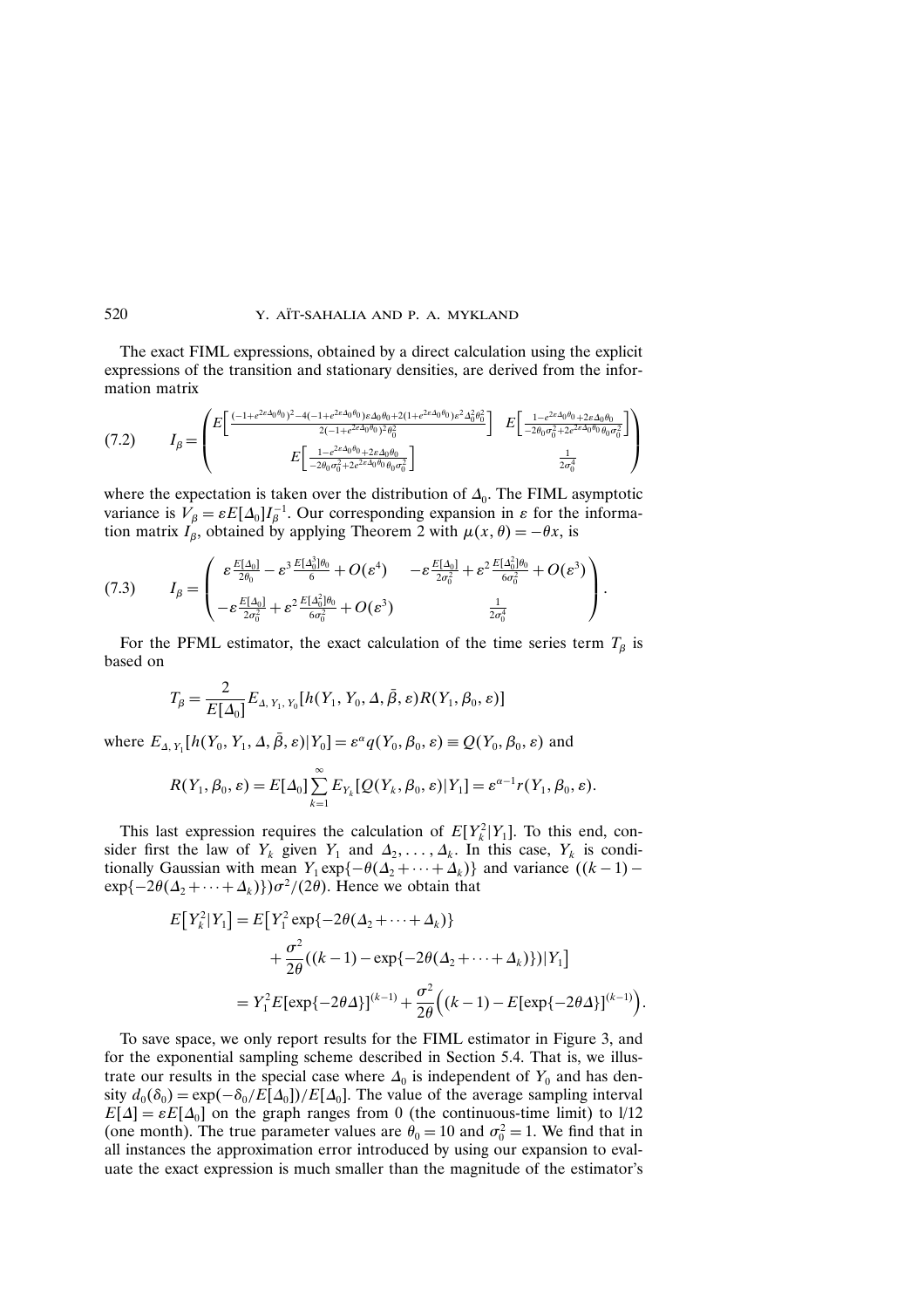

FIML Drift Estimator With Unknown Diffusion

FIGURE 3.—Accuracy of the asymptotic variance expansions.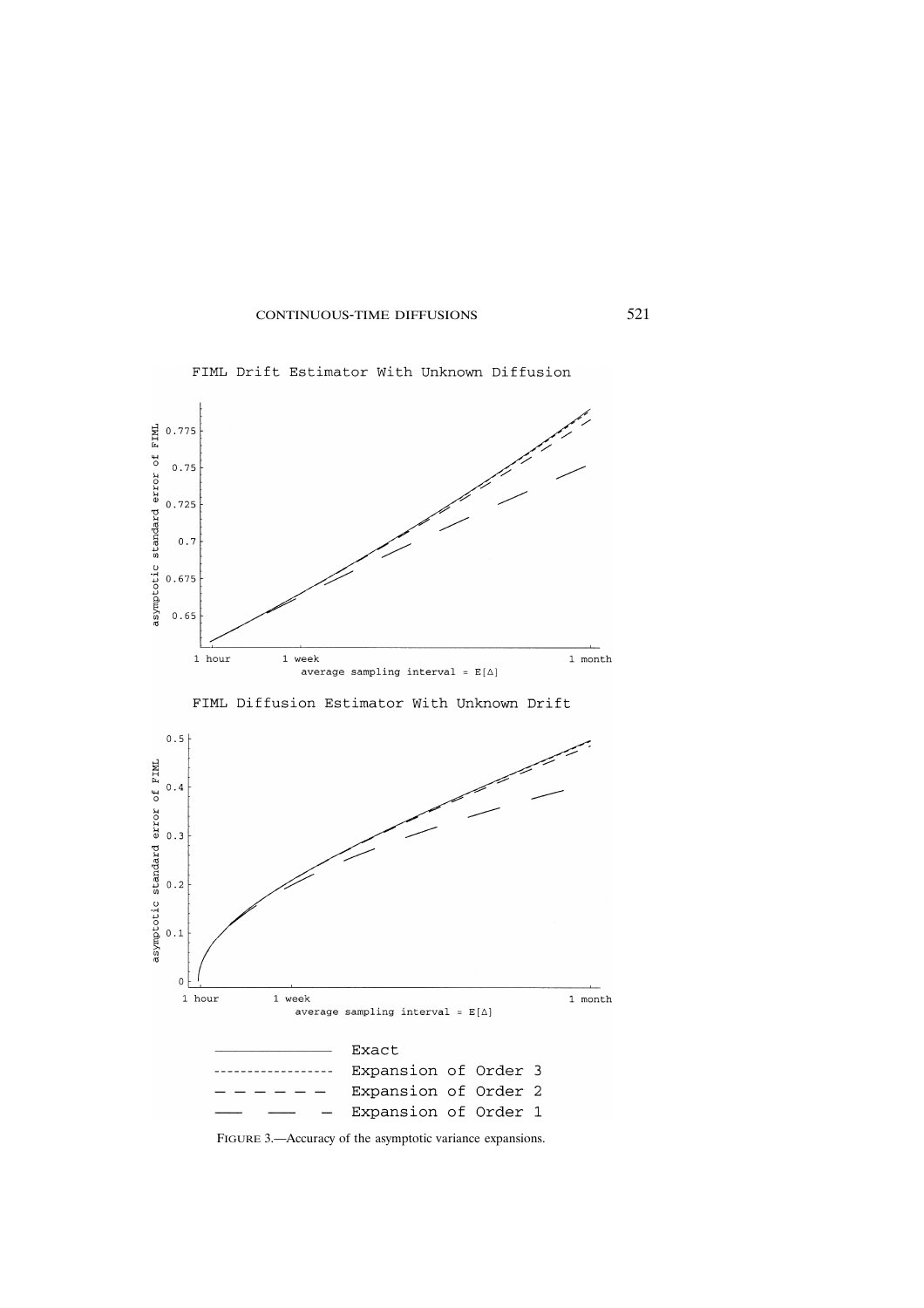standard error. It is also the case that higher order Taylor expansions in  $\varepsilon$  are more accurate than low order expansions, when  $E[\Delta]$  gets large. For high frequency data (small  $E[\Delta]$ , such as a day or less), expansions of order 1 in  $\varepsilon$  are amply sufficient. But even for monthly data, one can get very accurate results by using the expansion of order  $3$  in  $\varepsilon$ . Similar results hold for the other estimation methods. Therefore, in practical situations, our expansions can be taken as substitutes for the exact expressions (which we recall are not known in closed form for most models anyway).

# 7.2. Comparison of the Different Methods

We now compare the three estimators in terms of their asymptotic bias (if any) and standard error. We report in Figure 4 the results for the parameters estimated one at a time (i.e.,  $\theta$  knowing  $\sigma^2 = \sigma_0^2$  and  $\sigma^2$  knowing  $\theta = \theta_0$ ). The complete results are given in full generality in the Theorems contained earlier in the paper, and specialized to the Ornstein-Uhlenbeck process in Tables III (FIML and IOML) and IV (PFML). The results in Figure 4 demonstrate that the differences in the asymptotic performance of the estimators can be substantial. The asymptotic standard error and bias are both scaled by the value of the true parameter.

In Figure 5, we plot the costs of discreteness and the cost of randomness for this model. Recall that the results coming out of the theory are as follows. For the drift parameters, the cost of discreteness (which is of order  $\varepsilon^1$ ) is an order of magnitude in  $\varepsilon$  larger than the cost of randomness (which is of order  $\varepsilon^2$ ); however, both are smaller than the inescapable variance that is present even if the full continuous time sample path is observed (which is of order  $\varepsilon^0$ ). The difference in the orders of the two costs (linear in  $\varepsilon$  for the cost of randomness, quadratic for the cost of discreteness) when estimating  $\theta$  is apparent in Figure 5 (first graph).

For the diffusion parameter, the limiting variance in the case of full continuous time sample path observation is zero. The cost of discreteness is of order  $\varepsilon^1$ . The cost of randomness is also of order  $\varepsilon^1$ ; however, the latter can be made an arbitrary large multiple of the former. Recall also from the discussion in Section 5.4 that in the case of exponential sampling, the cost of randomness when estimating  $\sigma^2$  is exactly equal to the cost of randomness. This is visible in Figure 5 (second graph).

#### 73 Simulation Evidence on the Small Sample Distributions

Next, we carry out simulations under different values of T and  $E[\Delta]$ , again with exponential sampling. Figures 6, 7, and 8 plot the finite sample distributions of the estimators (histograms) and the corresponding asymptotic distribution (solid line). The expressions for the asymptotic bias and variances of the three estimators applied to this model are given in Tables III and IV.

Throughout the simulations, the true parameter values are  $\theta_0 = 10$  and  $\sigma_0^2 = 1$ . To simulate the sample paths ( $M = 5,000$  in each case), we first draw  $\Delta_n$  from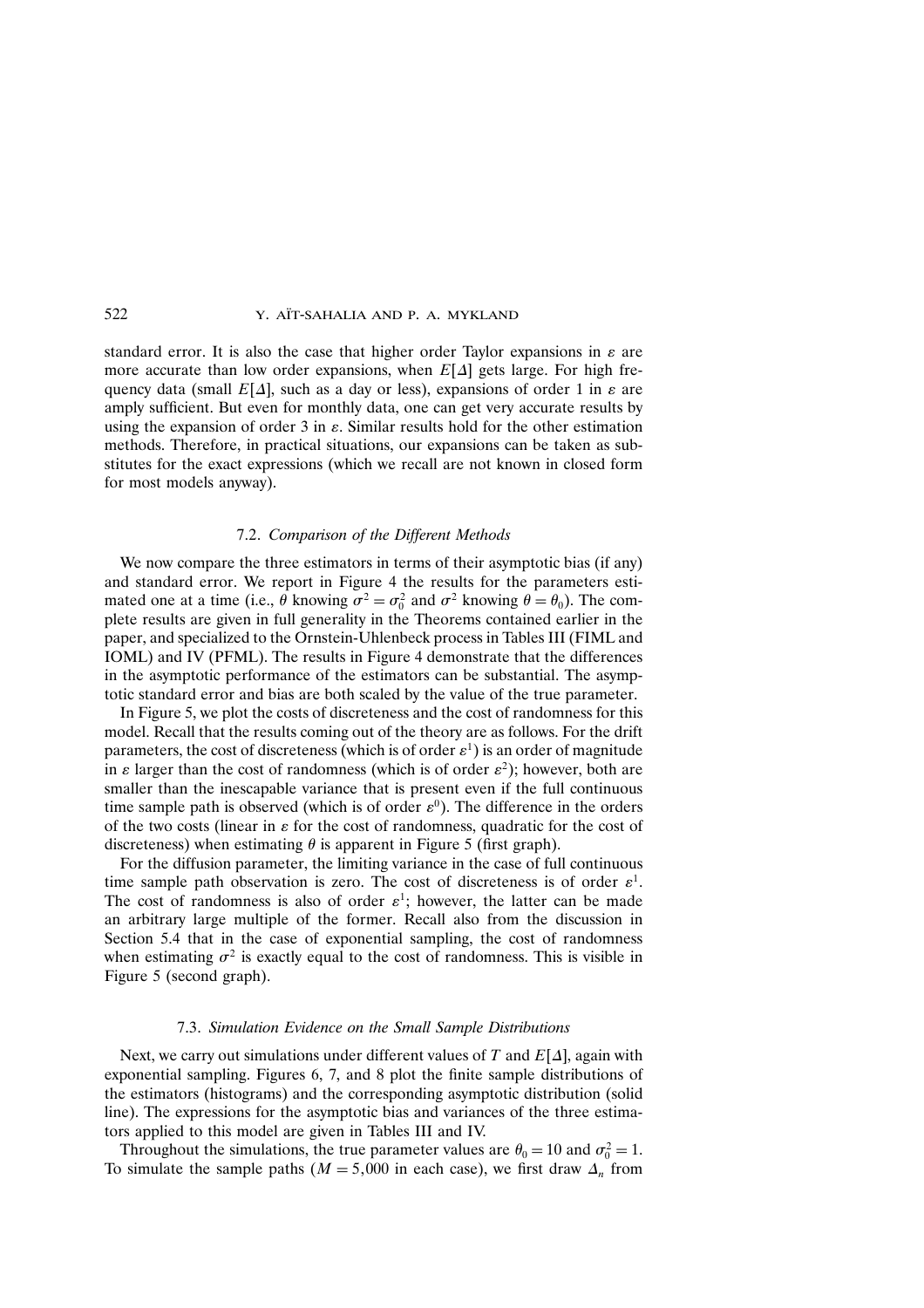the exponential distribution with parameter  $E[\Delta]$ ; then, given  $\Delta_n$  and  $Y_{n-1}$ , recursively draw  $Y_n$  conditionally on  $Y_{n-1}$  and  $\Delta_n$  from a Gaussian distribution with conditional mean  $exp(-\theta_0 \Delta_n) Y_{n-1}$  and variance  $(1 - exp(-2\theta_0 \Delta_n)) \sigma_0^2 / 2\theta_0$ . To start each simulated series, we draw  $Y_0$  from the unconditional distribution of the process  $X$ . To compute the closed-form approximation of the integratedout likelihood function  $\tilde{p}(y_1|y_0, \beta)$ , we apply Proposition 3, with the coefficients





FIGURE 4.—Comparison of estimators when the sampling is exponential.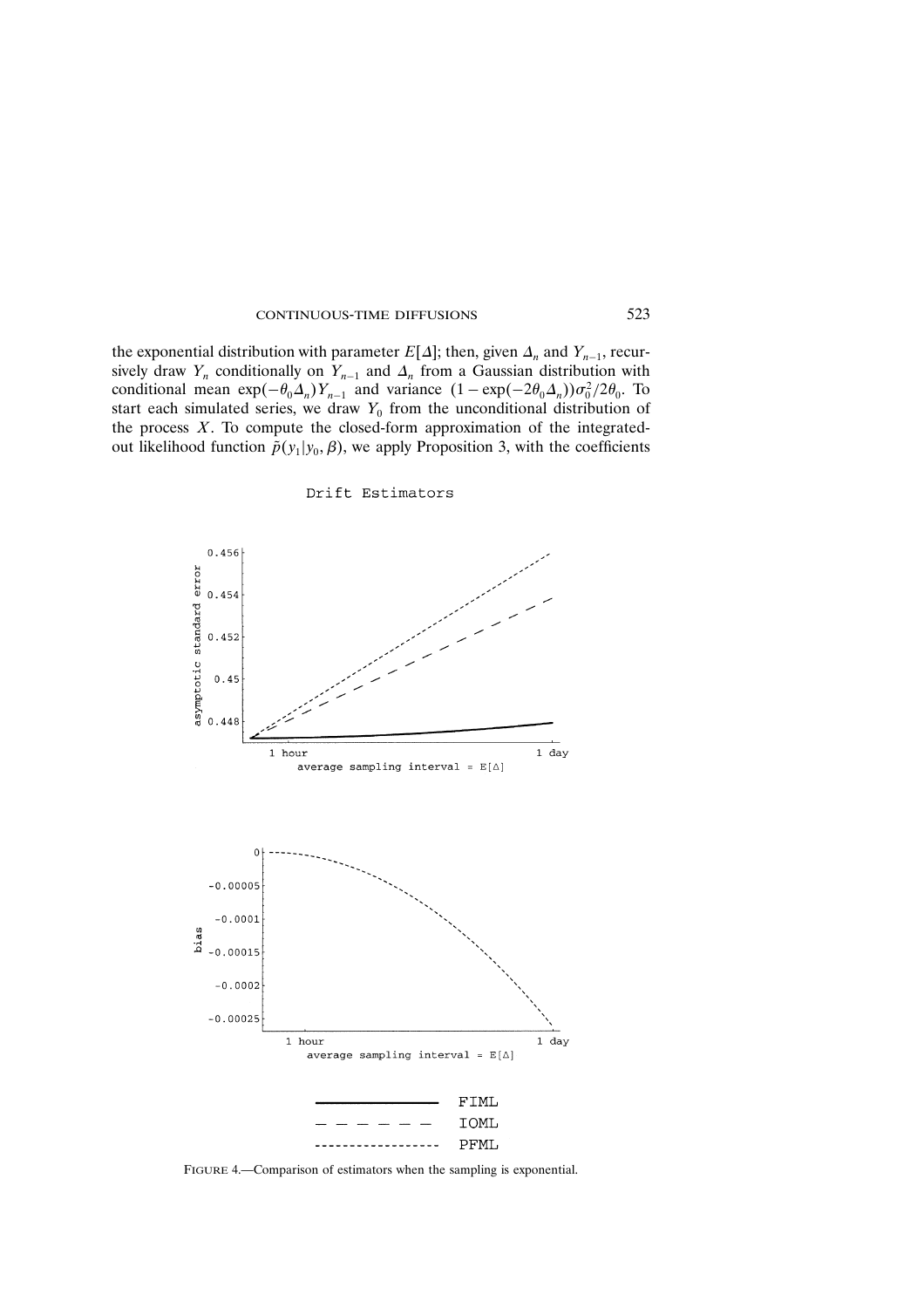# Diffusion Estimators



 $c_j$ ,  $j = 0, \ldots, 3$  of the explicit transition function given by equation (4.6). The expressions of the  $c_j$  coefficients are:

$$
c_0(z_1|z_0,\beta) = 1,
$$
  
\n
$$
c_1(z_1|z_0,\beta) = -\frac{\theta(-3\sigma^2 + \theta z_0^2)}{6\sigma^2} - \frac{\theta^2 z_0 z_1}{6\sigma^2} - \frac{\theta^2 z_1^2}{6\sigma^2},
$$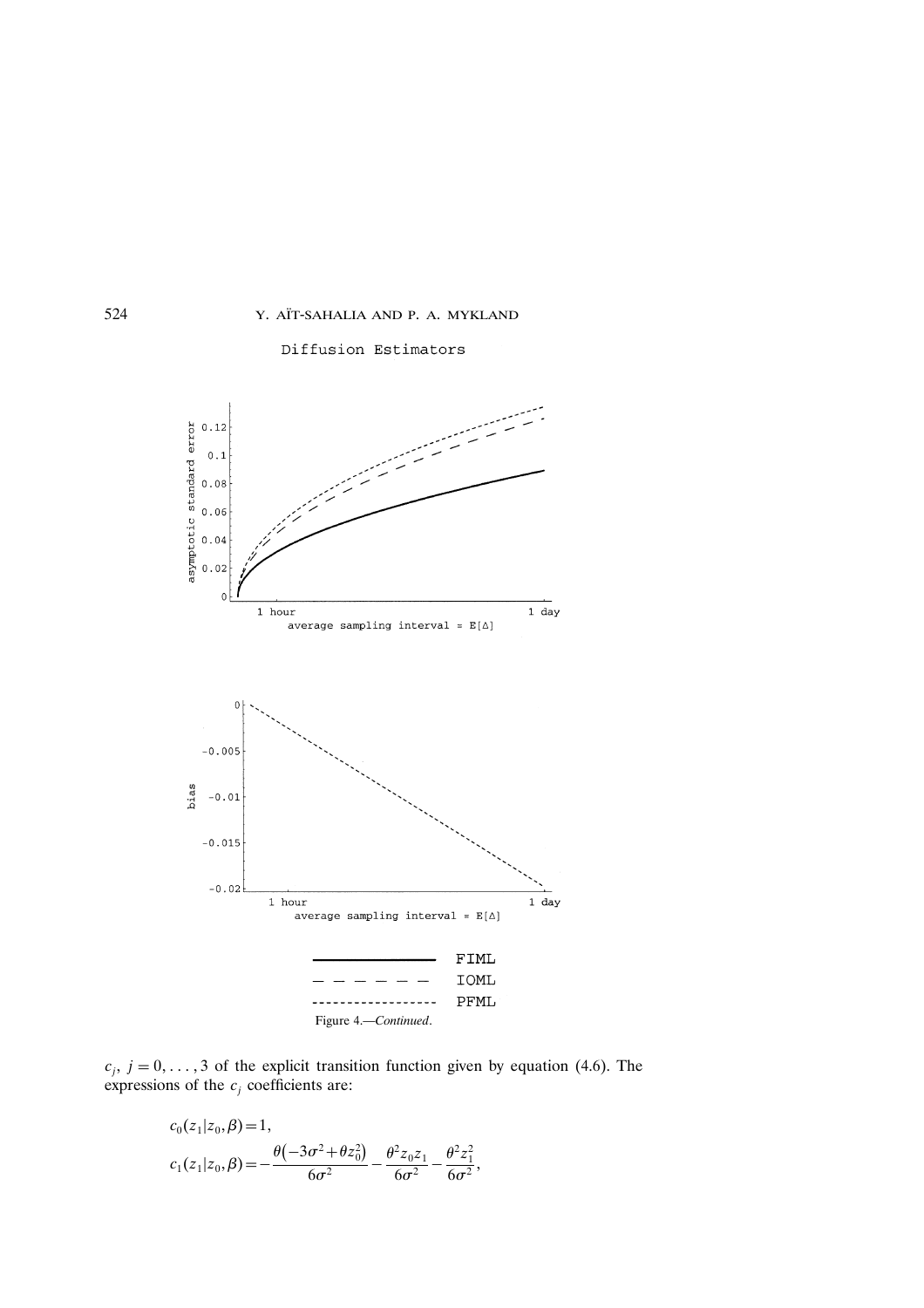|                                  | FIML $(\Delta$ Included)                                                                                                            | IOML (4 Integrated Out)                                                                                                                                                |
|----------------------------------|-------------------------------------------------------------------------------------------------------------------------------------|------------------------------------------------------------------------------------------------------------------------------------------------------------------------|
| $D_{\theta}$                     | $-\varepsilon\left(\frac{E[\Delta_0]}{2\theta_0}\right)+\varepsilon^3\left(\frac{E[\Delta_0^3]\theta_0}{6}\right)+O(\varepsilon^4)$ | $-\varepsilon\left(\frac{E[{\Delta_0}]}{2\theta_0}\right)+\varepsilon^2\left(\frac{E[{\rm var}({\Delta_0} \chi^2{\Delta_0})]}{2}\right)+O(\varepsilon^3)$              |
| $S_{\theta,0}$                   | $\varepsilon\left(\frac{E[\Delta_0]}{2\theta_0}\right)-\varepsilon^3\left(\frac{E[\Delta_0^3]\theta_0}{6}\right)+O(\varepsilon^4)$  | $\varepsilon\left(\frac{E[{\mathit 4}_0]}{2\theta_0}\right)-\varepsilon^2\left(\frac{E[{\text{var}}[{\mathit 4}_0] \chi^2 {\mathit 4}_0]]}{2}\right)+O(\varepsilon^3)$ |
| $T_{\theta}$                     |                                                                                                                                     | 0                                                                                                                                                                      |
| $\Omega_{\scriptscriptstyle{A}}$ | $2\theta_0 + \varepsilon^2 \Big(\frac{2\theta_0^3 E\big[\Delta_0^3\big]}{3E\big[\Delta_0\big]}\Big) + O(\varepsilon^3)$             | $2\theta_0 + \varepsilon \left( \frac{2\theta_0^2 E \left[ \mathrm{var}[\Delta_0] \chi^2 \Delta_0 \right] \right)}{E[\Delta_0]} \right) + O(\varepsilon^2)$            |
| $\bar{\theta} - \theta_0$        | $\theta$                                                                                                                            |                                                                                                                                                                        |
| $D_{\sigma^2}$                   | $-\frac{1}{2\sigma_0^4}$                                                                                                            | $-\frac{2-E[\text{var}[{\chi}^2 {\chi}^2\varDelta_0]]}{4\sigma_\alpha^4}+O(\varepsilon)$                                                                               |
| $S_{\sigma^2,0}$                 | $\frac{1}{2\sigma_0^4}$                                                                                                             | $\frac{2-E[\text{var}[\chi^2 \chi^2\mathit{\Delta}_0]]}{4\sigma_0^4}+O(\varepsilon)$                                                                                   |
| $T_{\sigma^2}$                   | $\Omega$                                                                                                                            | $\Omega$                                                                                                                                                               |
| $\Omega_{\sigma^2}$              | $\varepsilon(2\sigma_0^4 E[\Delta_0])$                                                                                              | $\varepsilon\left(\frac{4\sigma_0^4E[4_0]}{\frac{1}{2}\operatorname{Ffunct}_\omega^2\log^2(4_0\ln\epsilon)}\right)+O(\varepsilon^2)$                                   |
| $\bar{\sigma}^2 - \sigma_0^2$    | $\Omega$                                                                                                                            | $\Omega$                                                                                                                                                               |

| <b>TABLE III</b>                                              |  |
|---------------------------------------------------------------|--|
| ORNSTEIN-UHLENBECK PROCESS ESTIMATED USING LIKELIHOOD METHODS |  |

Notes: These expressions follow from applying Theorems 2 (FIML) and 3 (IOML) to the Ornstein-Uhlenbeck process. Note that if  $\Delta$  is actually not random, then integrating out  $\Delta$  is identical to FIML. Our expressions in the second column indeed reduce to those<br>of the FIML case (first column) when  $E[\text{var}[\Delta_0|\chi^2\Delta_0]] = E[\text{var}[\chi^2|\chi^2\Delta_0]] = 0$ (FIML) or  $h = \lambda$  (IOML),

> $D_{\beta} \equiv E_{\Delta, Y_1, Y_0} [h(Y_1, Y_0, \Delta, \beta)],$  $S_{\beta,0} \equiv E_{\Delta, Y_1, Y_0} [h(Y_1, Y_0, \Delta, \bar{\beta}) h(Y_1, Y_0, \Delta, \bar{\beta})']$ ,  $S_{\beta} \equiv S_{\beta, 0} + T_{\beta},$  $\Omega_{\beta} \equiv \varepsilon E[\Delta_0] \Big( D'_{\beta} S_{\beta}^{-1} D_{\beta} \Big)^{-1},$

we have for both FIML and IOML,  $\bar{\beta} - \beta_0 = 0$ ,  $T_{\beta} = 0$ , and  $D_{\beta} = -S_{\beta,0}$ .

$$
c_{2}(z_{1}|z_{0},\beta) = \frac{\theta^{2}(3\sigma^{4} - 6\theta\sigma^{2}z_{0}^{2} + \theta^{2}z_{0}^{4})}{72\sigma^{4}} + \frac{\theta^{3}z_{0}(-3\sigma^{2} + \theta z_{0}^{2})z_{1}}{36\sigma^{4}} + \frac{\theta^{3}(-2\sigma^{2} + \theta z_{0}^{2})z_{1}^{2}}{24\sigma^{4}} + \frac{\theta^{4}z_{0}z_{1}^{3}}{36\sigma^{4}} + \frac{\theta^{4}z_{1}^{4}}{72\sigma^{4}},
$$
  
\n
$$
c_{3}(z_{1}|z_{0},\beta) = -\frac{\theta^{3}(135\sigma^{6} - 27\theta\sigma^{4}z_{0}^{2} - 45\theta^{2}\sigma^{2}z_{0}^{4} + 5\theta^{3}z_{0}^{6})}{6480\sigma^{6}} - \frac{\theta^{4}(-27\sigma^{4}z_{0} - 30\theta\sigma^{2}z_{0}^{3} + 5\theta^{2}z_{0}^{5})z_{1}}{2160\sigma^{6}} - \frac{\theta^{4}(-9\sigma^{4} - 45\theta\sigma^{2}z_{0}^{2} + 10\theta^{2}z_{0}^{4})z_{1}^{2}}{2160\sigma^{6}} - \frac{\theta^{5}(-3\sigma^{2} + 2\theta z_{0}^{2})z_{1}^{4}}{432\sigma^{6}} - \frac{\theta^{6}z_{0}z_{1}^{5}}{432\sigma^{6}} - \frac{\theta^{6}z_{1}^{5}}{1296\sigma^{6}}.
$$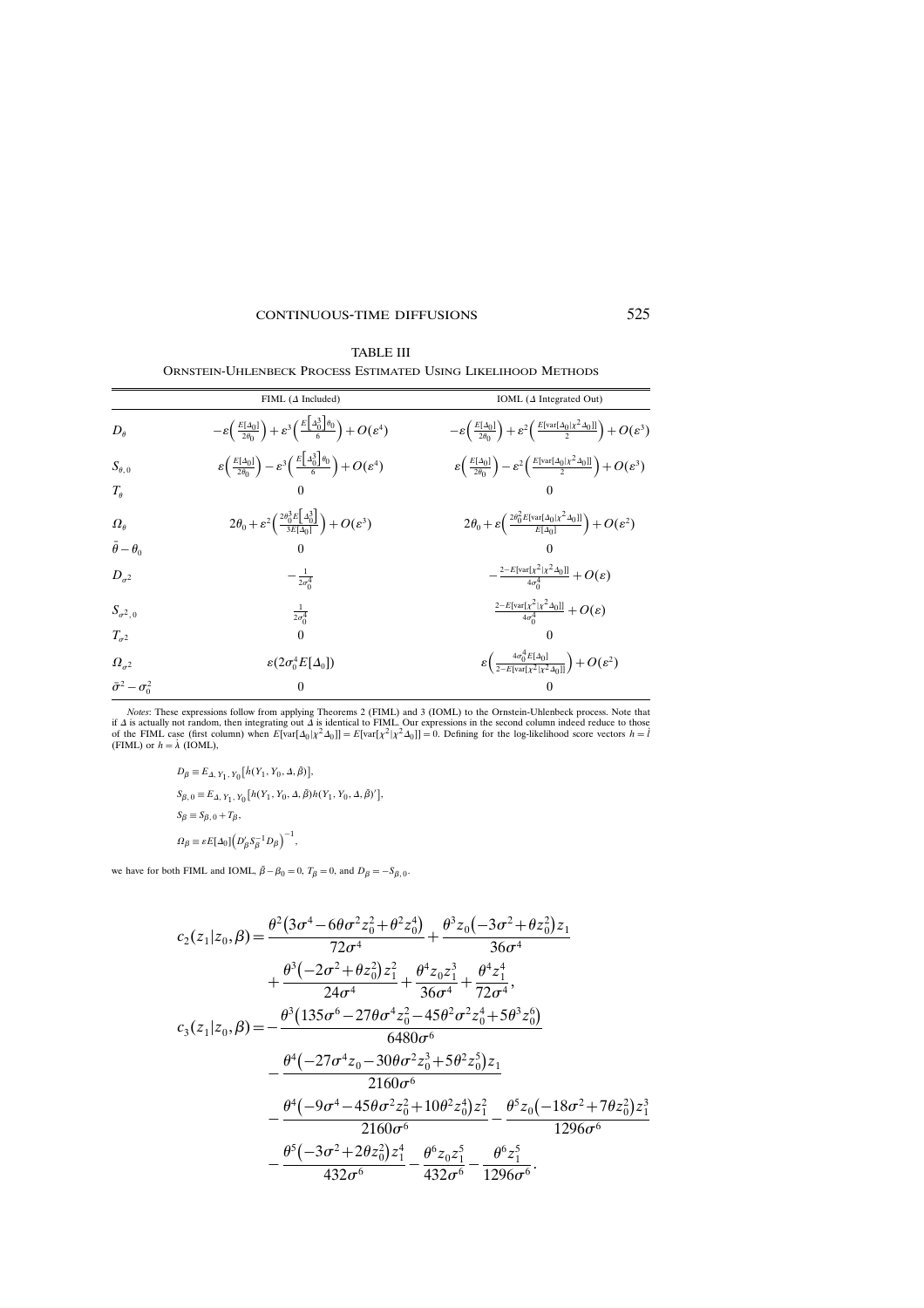| <b>TABLE IV</b>                                                                 |  |
|---------------------------------------------------------------------------------|--|
| Ornstein-Uhlenbeck Process Estimated While Pretending that $\varDelta$ is Fixed |  |

|                             | PFML (4 Pretended Fixed)                                                                                                                                                                                                                   |  |  |
|-----------------------------|--------------------------------------------------------------------------------------------------------------------------------------------------------------------------------------------------------------------------------------------|--|--|
| $D_{\theta}$                | $-\varepsilon\left(\frac{E[{\cal A}_0]}{2\theta_0}\right)+O(\varepsilon^3)$                                                                                                                                                                |  |  |
| $S_{\theta,0}$              | $\varepsilon\left(\frac{E[\Delta_0]}{\gamma_{\theta_0}}\right)-\varepsilon^2\left(\frac{\text{var}[\Delta_0]}{2}\right)+O(\varepsilon^3)$                                                                                                  |  |  |
| $T_{\theta}$                | $\varepsilon^2$ (var[ $\Delta_0$ ]) + $O(\varepsilon^3)$                                                                                                                                                                                   |  |  |
| $\Omega_{\theta}$           | $2\theta_0 + \varepsilon \left( \frac{2\theta_0^2 \text{var}[\Delta_0]}{F[\Delta_0]} \right) + O(\varepsilon^2)$                                                                                                                           |  |  |
| $\bar{\theta} - \theta_0$   | $-\varepsilon^2\left(\frac{\theta_0^3\text{var}[\Delta_0]}{6}\right) + O(\varepsilon^2)$                                                                                                                                                   |  |  |
| $D_{\sigma^2}$              | $-\varepsilon\left(\frac{1}{2\sigma^4}\right)-\varepsilon^2\left(\frac{\theta_0\text{var}[\Delta_0]}{2\sigma^4\mathcal{E}[\Delta_0]}\right)+O(\varepsilon^3)$                                                                              |  |  |
| $S_{\sigma^2,0}$            | $\epsilon^2\Big(\frac{2E[4_0]^2+3\text{var}[4_0]}{4\pi^4E[4_0]^2}\Big)+\epsilon^3\Big(\frac{\theta_0(3E[4_0]^4-3E[4_0]E[4_0^3]+5E[4_0]^2\text{var}[4_0]+\text{forar}[4_0]^2)}{4\pi^4E[4_0]^3}\Big)+O(\epsilon^4)$                          |  |  |
| $T_{\sigma^2}$              | $\varepsilon^3\left(\frac{\theta_0 \text{var}[\varDelta_0](4E[\varDelta_0]^2+\text{var}[\varDelta_0])}{8\sigma^4 \cdot E[\varDelta_0]^3}\right) + O(\varepsilon^4)$                                                                        |  |  |
| $\Omega_{\sigma^2}$         | $\varepsilon\Big(\tfrac{\sigma_0^4(4E[4_0]^3+6E[4_0]\text{var}[4_0])}{2E[4_0]^2}\Big)+\varepsilon^2\Big(\tfrac{\theta_0\sigma_0^4(6E[4_0]^4-6E[4_0]E[4_0^3]+6E[4_0]^2\text{var}[4_0]+\text{var}[4_0]^2)}{2E[4_0]^2}\Big)+O(\varepsilon^3)$ |  |  |
| $\bar{\sigma}^2 - \sigma^2$ | $-\varepsilon\left(\frac{\theta_0\sigma_0^2\text{var}[\Delta_0]}{2E[\Delta_0]}\right) + O(\varepsilon^2)$                                                                                                                                  |  |  |

*Notes*: These expressions follow from applying Theorems 4 and 5 to the Ornstein-Uhlenbeck process. When estimating  $\sigma^2$  with known  $\theta$  using the  $\Delta$  pretended fixed method, recall that  $h_2$  is premultiplied by  $\varepsilon$ ; hence  $h_2$  is no longer a likelihood approximation, and  $D_{\sigma^2}$  and  $S_{\sigma^2,0}$  are no longer of the same order, as seen in the table. This has no incidence on the asymptotic variance  $\Omega_{\sigma^2}$  and the bias  $\bar{\sigma}^2 - \sigma_0^2$ . Finally, if we use the PFML estimator, and  $\Delta$  is actually not random, then this method reduces to FIML. This can be seen in our expressions, which indeed reduce to those of the FIML case when  $\text{var}[A_0] = 0$  and  $E[A_0'] = E[A_0]' = \tilde{A}_0'$  (see Table III).

When estimating  $\theta$ , we consider a design where  $T = 25$  years and  $E[\Delta] = 1$  day (Figure 6). When estimating  $\sigma^2$  we consider both a low frequency design where  $T = 10$  years and  $E[\Delta] = 1$  day (Figure 7) and a high frequency design where  $T = 1$  month and  $E[\Delta] = 1/100$  day (Figure 8). With high frequency (i.e., small  $E[\Delta]$ ), small span (i.e., low T) data, we only consider the estimation of  $\sigma^2$ , since the drift parameter can only be estimated accurately over a long time interval T. In general, the convergence of the small sample distribution to its asymptotic limit is slower for  $\theta$  than for  $\sigma^2$ . Table V reports the first four moments of the small sample distributions, compared to their asymptotic limits. Overall, the simulations show that the asymptotic distributions are a fairly accurate guide to the small sample distributions.

#### 8. CONCLUSIONS

We have developed a set of tools for analyzing the effect on estimators of discretely-sampled continuous-time diffusions of random sampling. By Taylorexpanding the different matrices involved in the asymptotic distribution of the estimators, we are able to deliver fully explicit expressions of the variance, and, when applicable, the bias of the asymptotic properties of three likelihood-based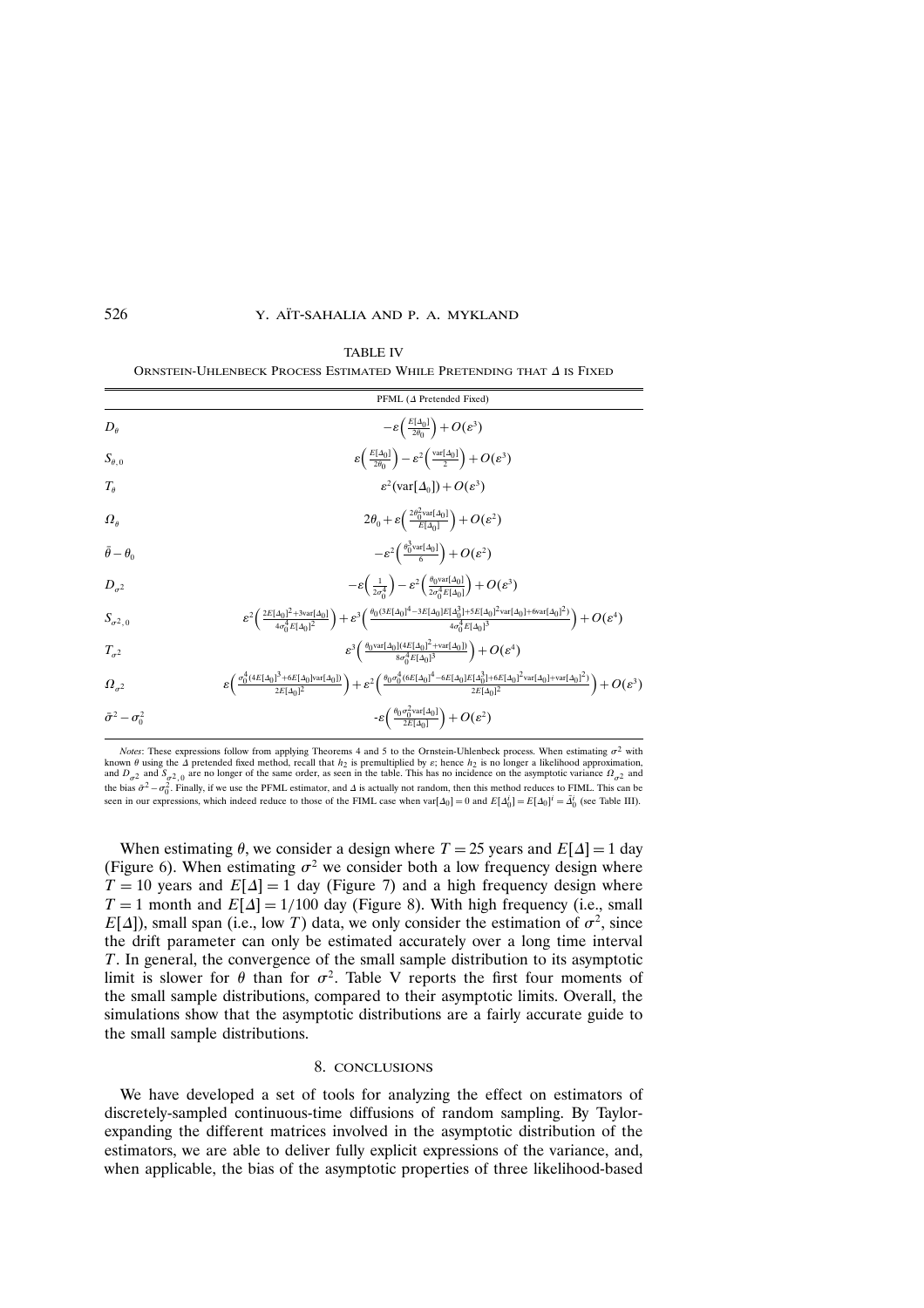

FIGURE 5.—The cost of discreteness compared to the cost of randomness.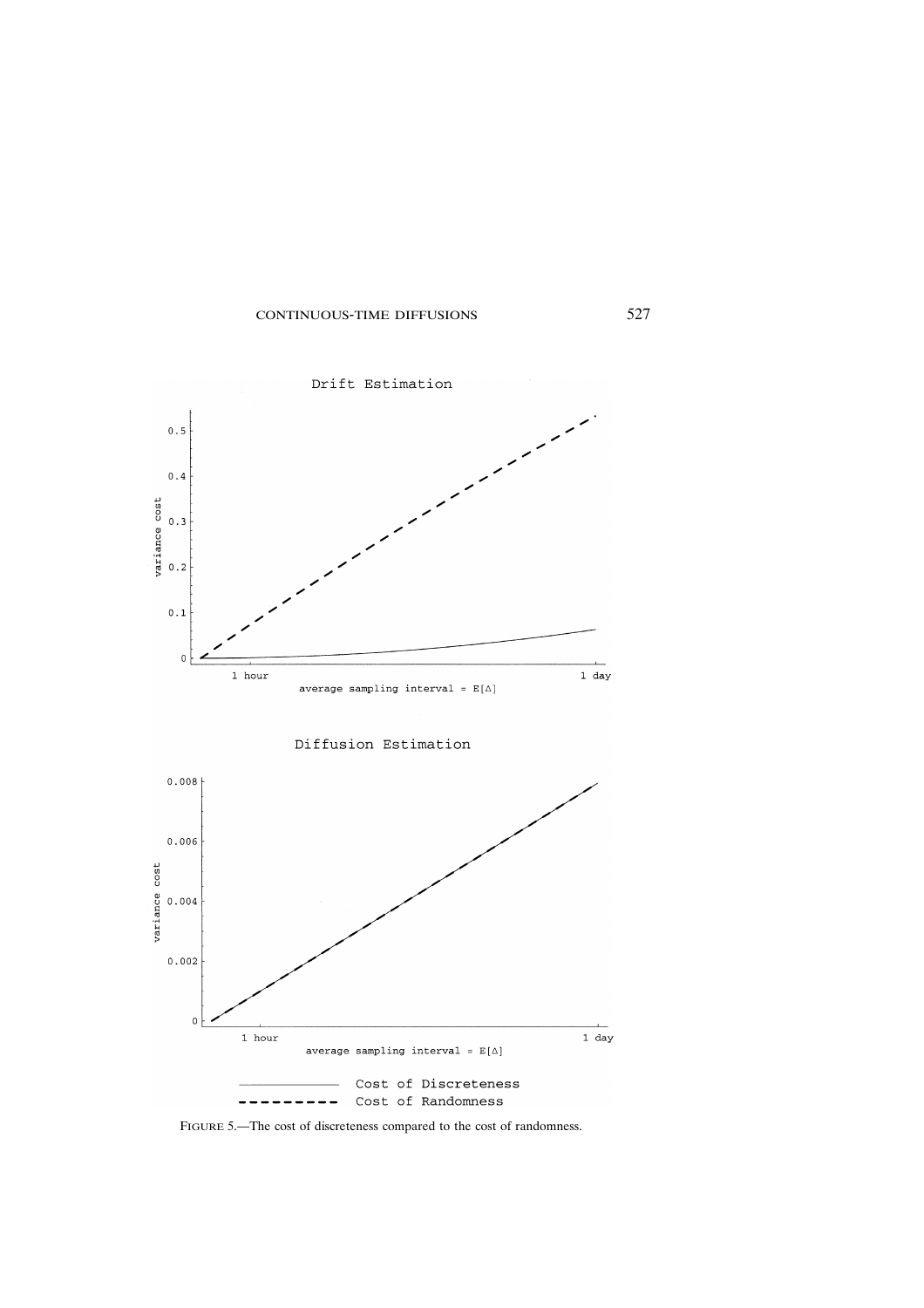

FIGURE 6.- Small sample and asymptotic distributions for the drift estimators, exponential sampling,  $T = 25$  years,  $E[\Delta] = 1$  day.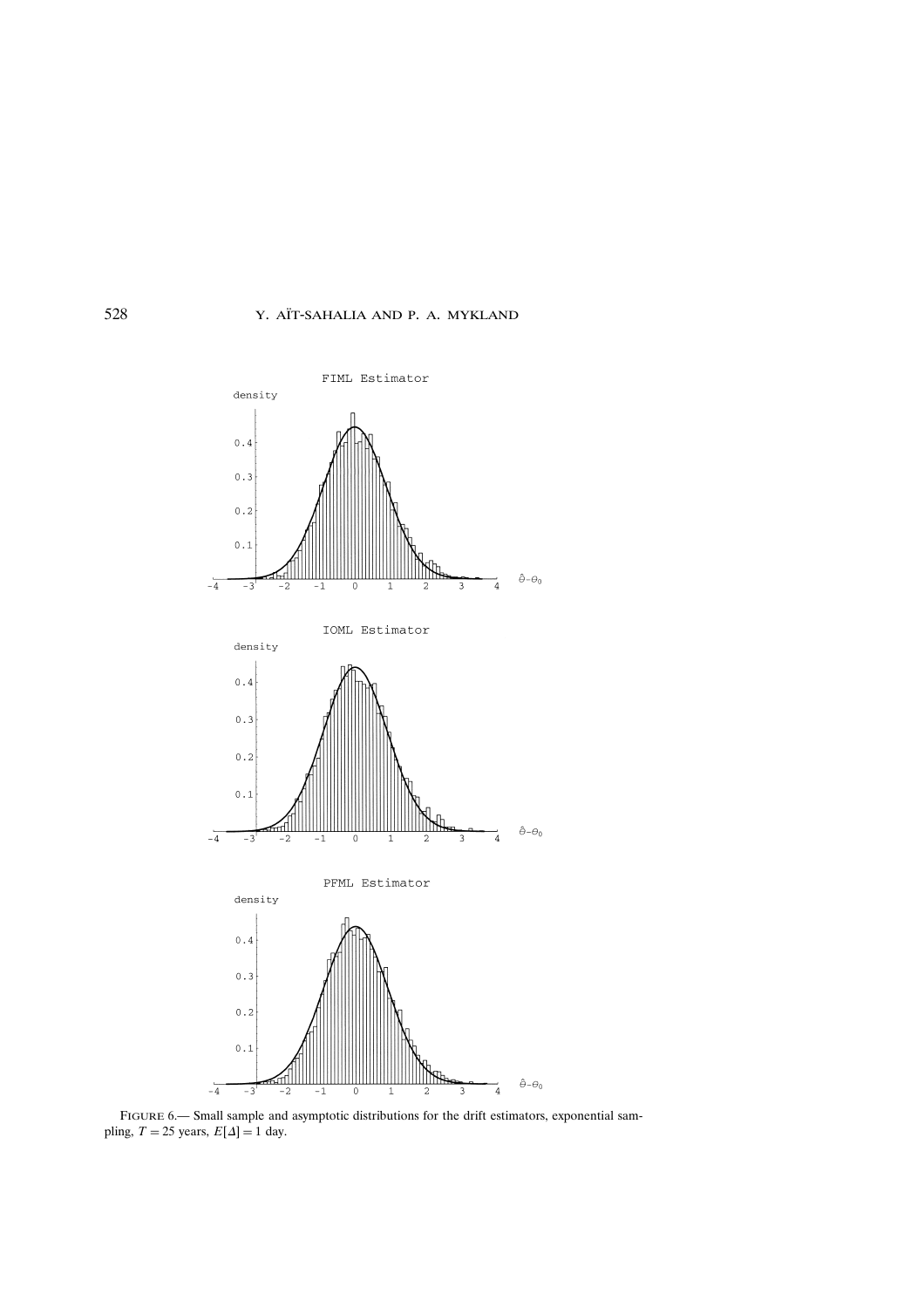

Figure 7.— Small sample and asymptotic distributions for the diffusion estimators, exponential sampling,  $T = 10$  years,  $E[\Delta] = 1$  day.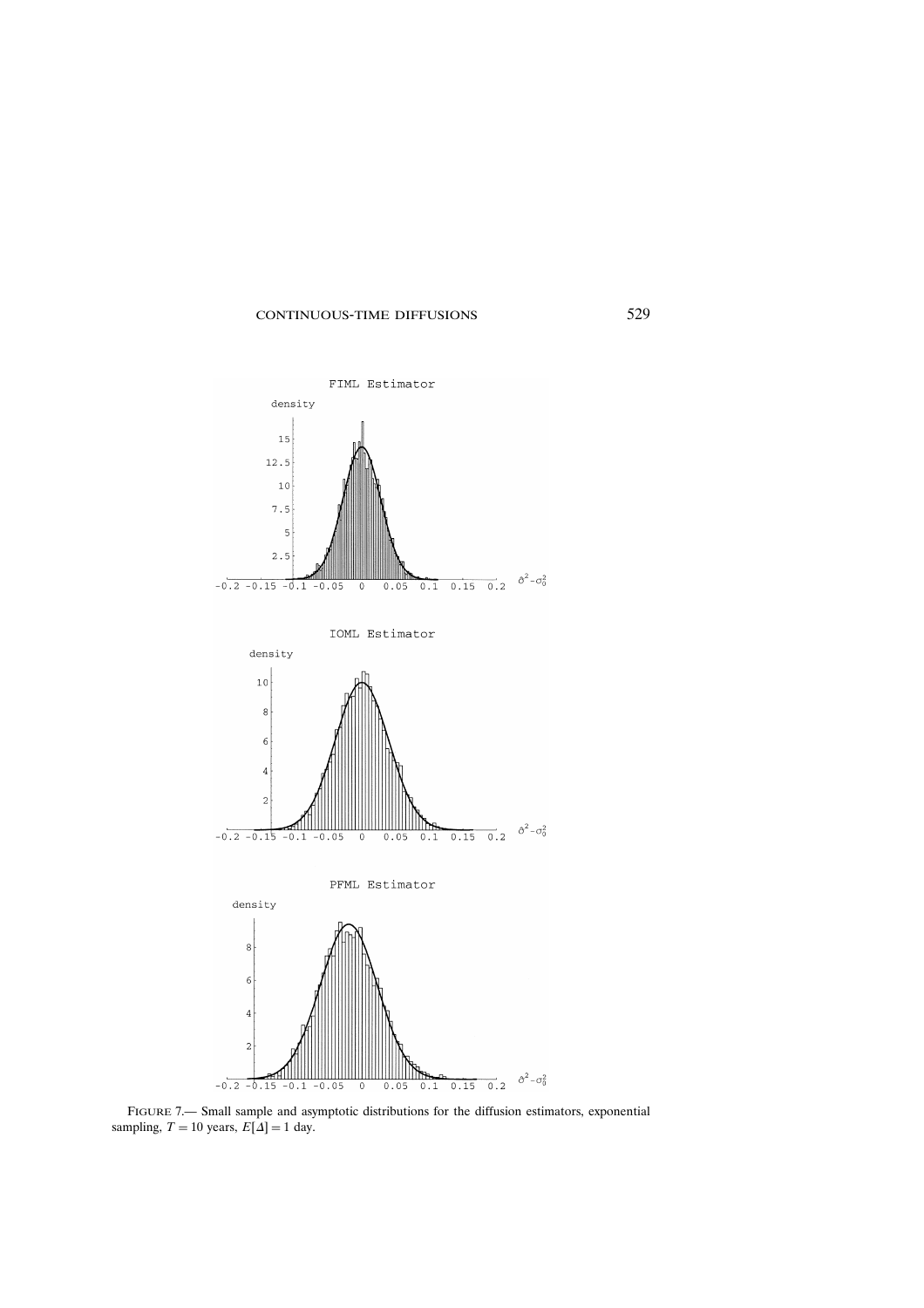

Figure 8.— Small sample and asymptotic distributions for the diffusion estimators, exponential sampling,  $T = 1$  month,  $E[\Delta] = 1/100$  day.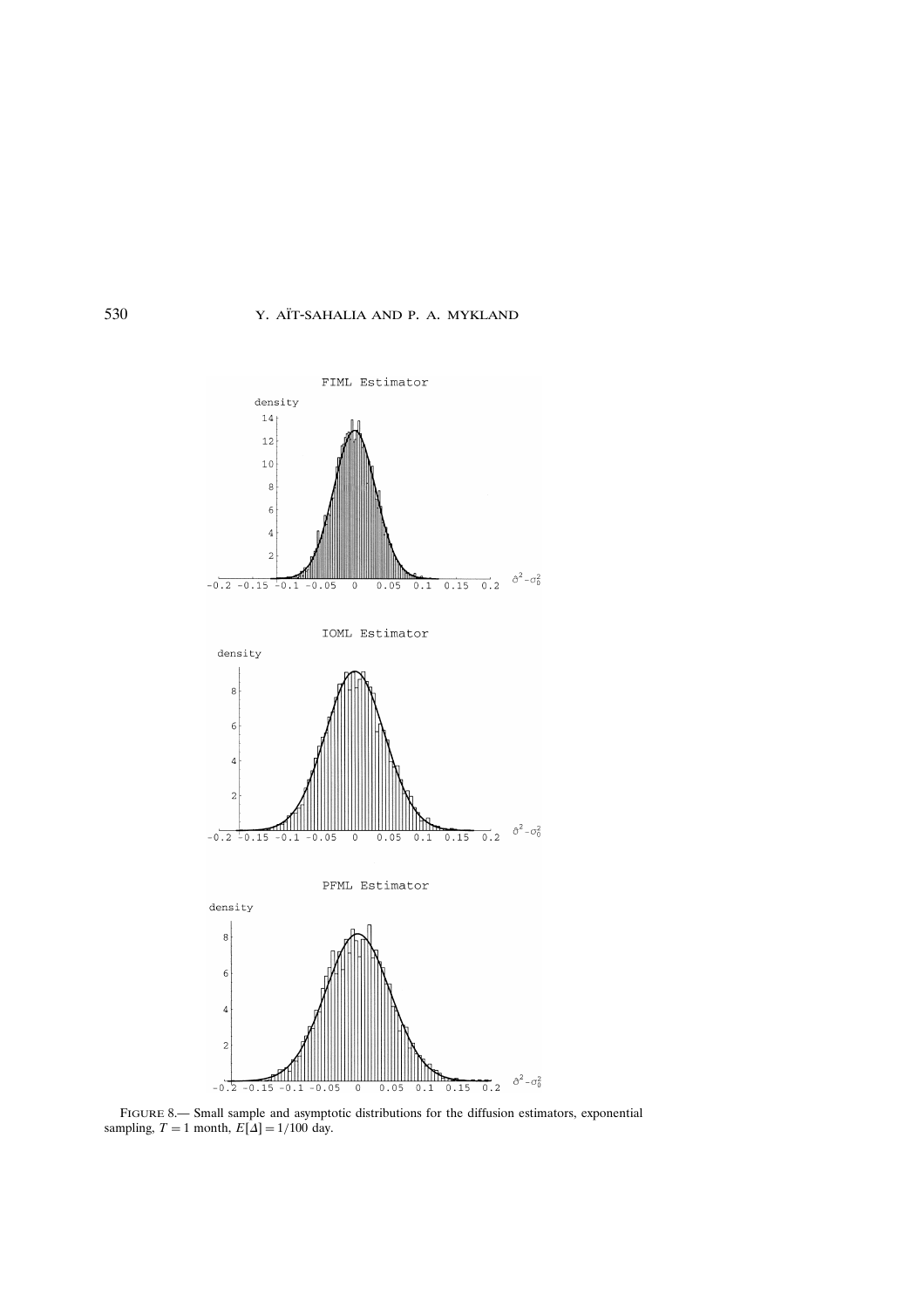| Design              | Parameter                     | Estimator   | Mean        | Std. Dev. | Skewness  | Kurtosis |
|---------------------|-------------------------------|-------------|-------------|-----------|-----------|----------|
|                     |                               | <b>FIML</b> | 0.08        | 0.91      | 0.26      | 3.13     |
| $T = 25$<br>years   |                               |             | (0)         | (0.90)    | (0)       | (3)      |
|                     | Drift                         | <b>IOML</b> | 0.08        | 0.92      | 0.25      | 3.10     |
| $E[\Delta]=1$       | $\hat{\theta} - \theta_0$     |             | (0)         | (0.91)    | (0)       | (3)      |
| day                 |                               | <b>PFML</b> | 0.08        | 0.92      | 0.25      | 3.09     |
|                     |                               |             | $(-0.003)$  | (0.91)    | (0)       | (3)      |
|                     |                               | <b>FIML</b> | $-0.00014$  | 0.0286    | $-0.0056$ | 3.061    |
| $T=10$<br>years     |                               |             | (0)         | (0.0282)  | (0)       | (3)      |
|                     | Diffusion                     | <b>IOML</b> | 0.00081     | 0.0397    | 0.11      | 3.006    |
| $E[\Delta]=1$       | $\hat{\sigma}^2 - \sigma_0^2$ |             | (0)         | (0.0398)  | (0)       | (3)      |
| day                 |                               | <b>PFML</b> | $-0.019$    | 0.0437    | 0.14      | 3.04     |
|                     |                               |             | $(-0.018)$  | (0.0426)  | (0)       | (3)      |
|                     |                               | <b>FIML</b> | $-0.0003$   | 0.0308    | 0.02      | 3.03     |
| $T=1$<br>month      |                               |             | (0)         | (0.0308)  | (0)       | (3)      |
|                     | Diffusion                     | <b>IOML</b> | 0.0006      | 0.044     | 0.09      | 2.98     |
| $E[\Delta] = 1/100$ | $\hat{\sigma}^2 - \sigma_0^2$ |             | (0)         | (0.043)   | (0)       | (3)      |
| day                 |                               | <b>PFML</b> | $-0.00006$  | 0.049     | 0.13      | 3.08     |
|                     |                               |             | $(-0.0002)$ | (0.049)   | (0)       | (3)      |

TABLE V Monte Carlo Simulations

Notes: This table reports for the centered parameter estimates the first four moments of the small sample distribution and, below each small sample moment, in parentheses, its corresponding asymptotic value. The small sample moments are estimated by the sample statistics from the 5,000 Monte Carlo simulations. Closed-form expressions for the asymptotic moments are given in Tables III and IV. Std. Dev. refers to the standard deviation of the respective distributions.

estimators. By comparing the performance of these three estimators, we assessed the relative costs of ignoring the discreteness of the sampling (i.e., using the continuous-time asymptotics when the data are in fact discrete) versus those of not using the randomly-spaced sampling intervals, or simply ignoring their randomness (by pretending that the sampling is done at a fixed time interval). We found that estimators of the drift and diffusion coefficients not only behave very differently when the data are discretely sampled, but sampling randomness also affects these estimators differently.

We documented the relative magnitudes of the costs imputable to the sampling randomness and to the sampling discreteness respectively. The most common occurrence is one where the loss of efficiency due to not using the sampling times is of the same order in  $\varepsilon$  as the loss due to the discreteness of the data itself, but can be made an arbitrary large multiple of the cost of discreteness. The main implication of our results for empirical researchers using randomly spaced data is that they should pay as much attention, if not more, to sampling randomness as they do to sampling discreteness.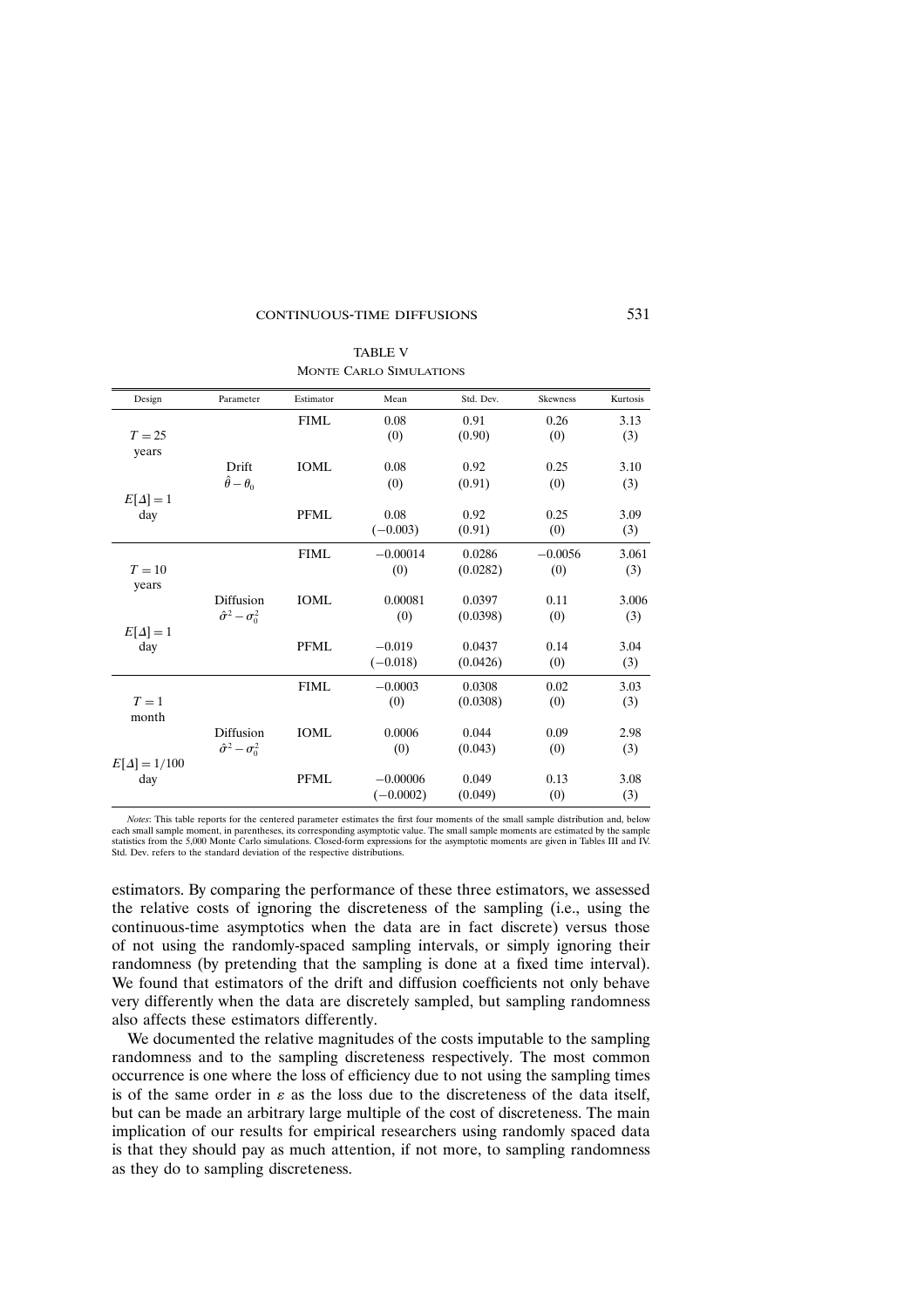## 532 y. aït-sahalia and p. a. mykland

Market microstructure effects have the potential to make the univariate diffusion hypothesis unrealistic. Ideally, one should model separately the bid and ask prices, which cannot be done seriously without involving the quoted depth of these prices and the transaction volume as explanatory variables as well. Future price changes and durations then need to be related to the actual size of the last transaction. Finally, the arrival of new information could be better modeled in terms of jumps instead of, or in addition to, diffusive Brownian noise. The last area is one where our methodology could be most immediately extended. The notion of a generalized infinitesimal generator, which helped us obtain Taylor expansions for our expectations under random sampling, can be readily extended to other types of Markov processes, such as Lévy processes driven by a non-Brownian process, or in addition to the Brownian process, by replacing the diffusive standard generator in our generalized generator with its Lévy counterpart. The net result in the latter case would be to add a difference term (the expected value over the jump distribution of the difference between the function evaluated after and before the jump) to the differential terms already present in the generator. Our notion of generalized infinitesimal generator would be unchanged and the rest of our analysis would carry through with relatively minor modifications.

Department of Economics and Bendheim Center for Finance, Princeton University, Princeton, NJ 08544-1021, U.S.A., and N.B.E.R.; yacine@princeton.edu; http://www.princeton.edu/∼yacine,

and

Department of Statistics, The University of Chicago, Chicago, IL 60637-1514, U.S.A.; mykland@galton.uchicago.edu; http://galton.uchicago.edu/∼mykland.

Manuscript received October, 2000; final revision received June, 2002.

#### APPENDIX: Proofs

#### A. Proof of Proposition 1

We want to prove that  $(Y_k)_{k>n}$  is conditionally independent of  $(Y_k, \Delta_k)_{k given  $(Y_k)_{k. Set$$ 

$$
Z_{n-1} \equiv (Y_k, \Delta_k)_{k < n} = (Y_1, \ldots, Y_{n-1}, \Delta_1, \ldots, \Delta_{n-1}),
$$

and consider first a one step prediction, in which case we need to prove that

$$
Pr(Y_n \in A | Z_{n-1}) = Pr(Y_n \in A | Y_1, \ldots, Y_{n-1}).
$$

X is strong Markov and unique in law. Because  $\Delta_n$  is drawn conditionally upon the past data  $Z_{n-1}$ , as specified in Assumption 1, it follows that  $\Delta_n$  is conditionally independent of  $(X_{\tau_{n-1}+t}, t \ge 0)$  given the past data  $Z_{n-1}$ . Hence the distribution of the process  $(X_{\tau_{n-1}+t})_{t\geq0}$  given  $(Z_{n-1}, \Delta_n)$  only depends on the value of  $X_{\tau_{n-1}} = Y_{n-1}$ . In particular, the distribution of  $Y_n = X_{\tau_n} = X_{\tau_{n-1} + \Delta_n}$  given  $(Z_{n-1}, \Delta_n)$ only depends on the values of  $Y_{n-1}$  and  $\Delta_n$ :

$$
Pr(Y_n \in A | Z_{n-1}, \Delta_n) = Pr(Y_n \in A | Y_{n-1}, \Delta_n).
$$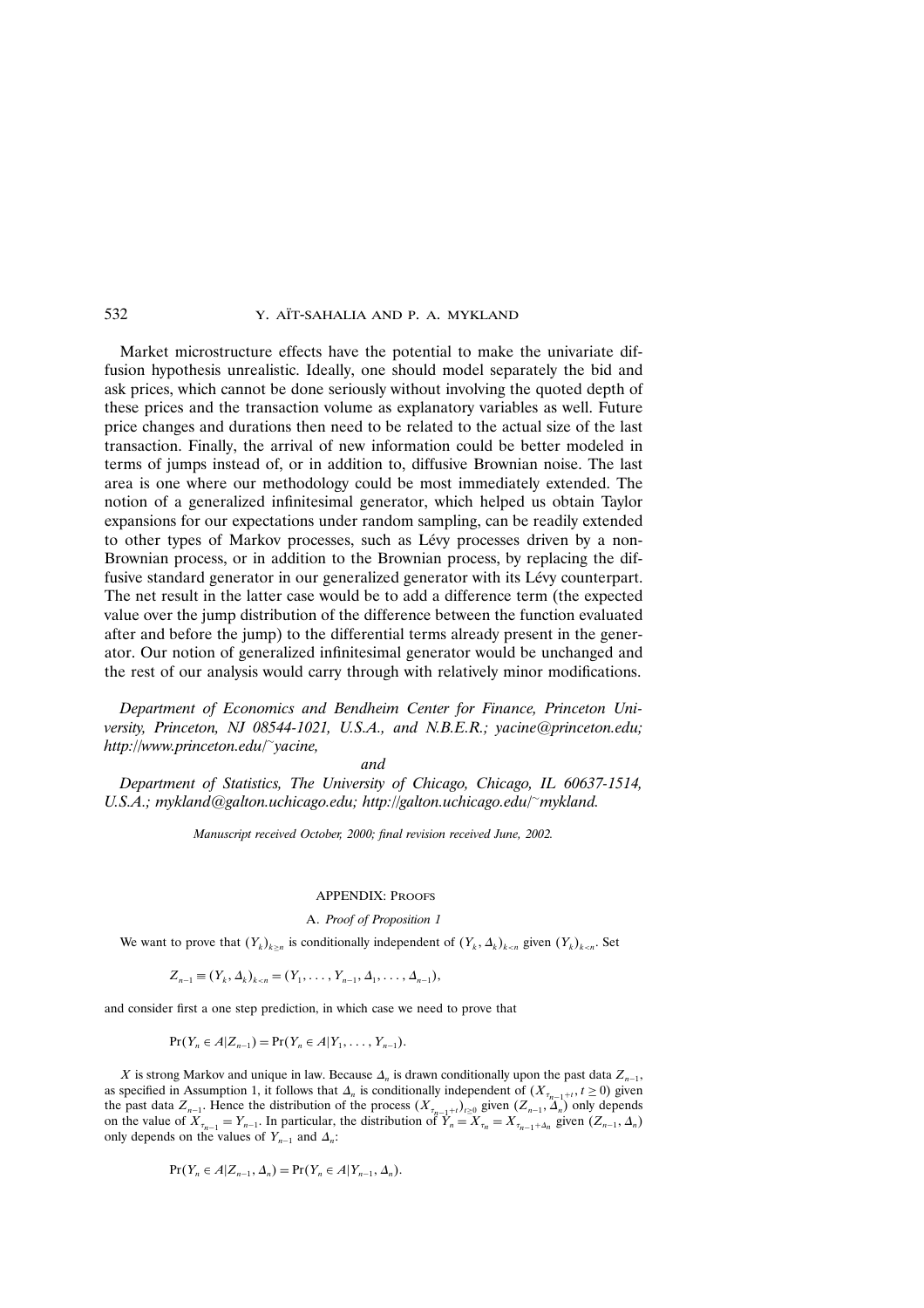Meanwhile, 1(ii) assures that the law of  $\Delta_n$  given  $Z_{n-1}$  only depends on the value of  $Y_{n-1}$ . Therefore, if we take the conditional expectation of the above equation given  $Z_{n-1}$ , we get

(A.1) 
$$
\Pr(Y_n \in A | Z_{n-1}) = E[\Pr(Y_n \in A | Z_{n-1}, A_n) | Z_{n-1}]
$$

$$
= E[\Pr(Y_n \in A | Y_{n-1}, A_n) | Z_{n-1}]
$$

$$
= \Pr(Y_n \in A | Y_{n-1}).
$$

Again by iterated conditional expectation,

(A.2) 
$$
\Pr(Y_n \in A | Y_1, \dots, Y_{n-1}) = E[\Pr(Y_n \in A | Z_{n-1}) | Y_1, \dots, Y_{n-1}]
$$

$$
= E[\Pr(Y_n \in A | Y_{n-1}) | Y_1, \dots, Y_{n-1}]
$$

$$
= \Pr(Y_n \in A | Y_{n-1}).
$$

By equating the right-hand sides of  $(A.1)$  and  $(A.2)$ , we obtain

$$
Pr(Y_n \in A | Z_{n-1}) = Pr(Y_n \in A | Y_1, \ldots, Y_{n-1}),
$$

which is the desired result.

For the finite multi-step prediction problem, let g be a bounded measurable function. Then we have for  $k \geq 2$ ,

$$
E[g(Y_n, \ldots, Y_{n+k})|Z_{n-1}] = E[E[g(Y_n, \ldots, Y_{n+k})|Z_{n+k-1}]|Z_{n-1}]
$$
  
=  $E[h(Y_n, \ldots, Y_{n+k-1})|Z_{n-1}],$ 

where  $h(Y_n, \ldots, Y_{n+k-1}) \equiv E[g(Y_n, \ldots, Y_{n+k}) | Y_n, \ldots, Y_{n+k-1}]$ . This is the case since

$$
E[g(Y_n,\ldots,Y_{n+k})|Z_{n+k-1}] = E[g(Y_n,\ldots,Y_{n+k})|Y_1,\ldots,Y_{n+k-1}]
$$

from the one-step prediction result above. It then follows by induction that  $Y_n, \ldots, Y_{n+k}$  is conditionally independent of  $Z_{n-1}$  given  $Y_1, \ldots, Y_{n-1}$ . Finally, by letting  $k \to \infty$ , the smallest  $\sigma$ -field generated by all  $Y_{n+k}$ ,  $k \ge 0$ , satisfies the same conditional independence.

#### B. Proof of Theorem 1

We wish to prove that (3.13) is the Taylor expansion of the expectation of a function  $f(Y_1, Y_0, \Delta, \beta, \varepsilon)$ . All the expectations below are taken with respect to the law of the process at the true value  $\beta_0$  so that

$$
E_{Y_1}[f(Y_1, Y_0, \Delta, \beta, \varepsilon)|Y_0 = y_0, \Delta = \delta] = \int_{\underline{x}}^{\overline{x}} f(y_1, y_0, \delta, \beta, \varepsilon) p(y_1|y_0, \delta, \beta_0) dy_1.
$$

By the standard (deterministic) Taylor formula applied to the function of  $\varepsilon$  defined by

$$
\phi(\varepsilon) \equiv E_{\Delta, Y_1}[f(Y_1, Y_0, \varepsilon \Delta_0, \beta, \varepsilon)|Y_0 - y_0],
$$

that is,  $\phi(\varepsilon) = \phi(0) + \varepsilon \phi'(0) + O(\varepsilon^2)$ , we have that

(B.1) 
$$
E_{\Delta, Y_1}[f(Y_1, Y_0, \Delta, \beta, \varepsilon)|Y_0 = y_0]
$$
  
\n
$$
= f(y_0, y_0, 0, \beta_0, 0) + \varepsilon \left( E[\Delta_0|Y_0 = y_0][A_{\beta_0} \cdot f(y_1, y_0, \delta, \beta, 0)] \Big|_{y_1 = y_0, \delta = 0, \beta = \beta_0, \varepsilon = 0}
$$
  
\n
$$
+ \frac{\partial f(y_1, y_0, \delta, \beta, \varepsilon)}{\partial \varepsilon} \Big|_{y_1 = y_0, \delta = 0, \beta = \beta_0, \varepsilon = 0}
$$
  
\n
$$
+ \frac{\partial f(y_1, y_0, \delta, \beta, \varepsilon)}{\partial \beta} \Big|_{y_1 = y_0, \delta = 0, \beta = \beta_0, \varepsilon = 0} \frac{\partial \beta}{\partial \varepsilon}(\beta_0, 0) + O(\varepsilon^2).
$$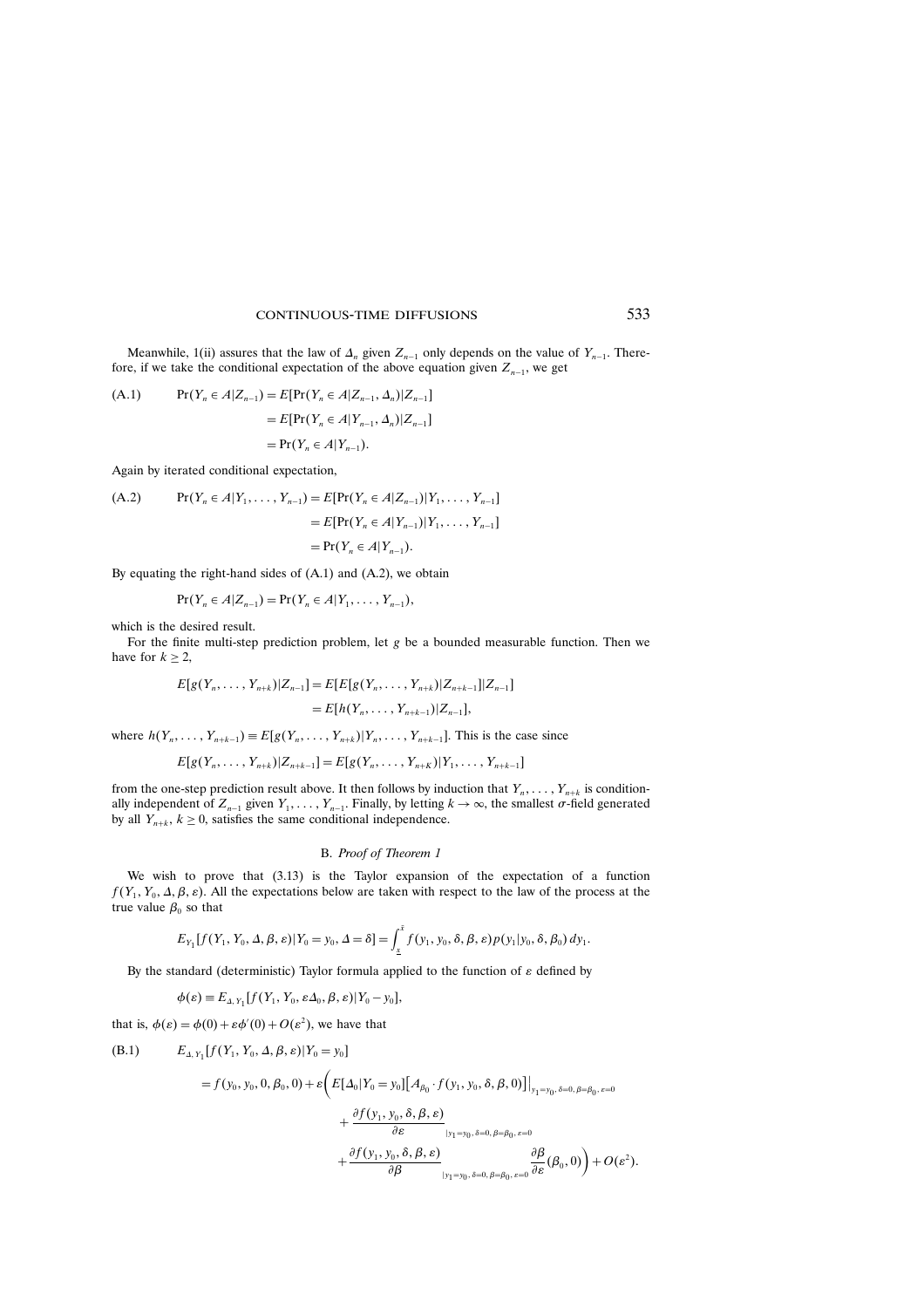The last term allows for the fact that  $\beta$  may depend on  $\varepsilon$  (this would be the case for instance if f were computed at  $\beta = \bar{\beta}$ , where  $\bar{\beta}$  is the probability limit of the estimator calculated from discrete data defined in (2.4)). Note that when  $\beta$  is a function of  $\varepsilon$ , its limit as  $\varepsilon$  tends to 0 is  $\beta_0$ .

We can rewrite (B.l) more compactly as

$$
E_{\Delta, Y_1}[f(Y_1, Y_0, \Delta, \bar{\beta}, \varepsilon)|Y_0 = y_0] = f(y_0, y_0, 0, \beta_0, 0) + \varepsilon (T_{\beta_0} \cdot f)(Y_0, Y_0, 0, \beta_0, 0) + O(\varepsilon^2).
$$

Indeed, we created the operator  $\Gamma_{\beta_0}$  in (3.11) in such a way that its iterated action will produce a Taylor expansion in  $\varepsilon$  of the function up to any order in  $\varepsilon$  as long as the partial derivatives of the function  $f$  exist. To see why, compute

$$
\begin{split} \Gamma_{\beta_{0}}^{2} \cdot f &= \Gamma_{\beta_{0}} \cdot \left( \Gamma_{\beta_{0}} \cdot f \right) \\ &= \Gamma_{\beta_{0}} \cdot \left( \Delta_{0} A_{\beta_{0}} \cdot f + \frac{\partial f}{\partial \varepsilon} + \frac{\partial f}{\partial \beta} \frac{\partial \beta}{\partial \varepsilon} \right) \\ &= \Delta_{0}^{2} A_{\beta_{0}}^{2} \cdot f + \frac{\partial^{2} f}{\partial \varepsilon^{2}} + \frac{\partial f}{\partial \beta} \frac{\partial^{2} \beta}{\partial \varepsilon^{2}} + \frac{\partial^{2} f}{\partial \beta^{2}} \left( \frac{\partial \beta}{\partial \varepsilon} \right)^{2} + 2 \Delta_{0} A_{\beta_{0}} \cdot \left( \frac{\partial f}{\partial \varepsilon} + \frac{\partial f}{\partial \beta} \frac{\partial \beta}{\partial \varepsilon} \right) + 2 \frac{\partial^{2} f}{\partial \beta \partial \varepsilon} \frac{\partial \beta}{\partial \varepsilon}, \end{split}
$$

which is the full second order term in the Taylor expansion of  $f$  with respect to all its arguments  $(y_1, y_0, \delta, \beta, \varepsilon)$ , given that  $\Delta_0^2 A_{\beta_0}^2$  f is the second order term in the Taylor expansion of f with respect to its arguments  $(y_1, \delta)$  as given in (3.10). Further iterations of the operator  $\Gamma_{\beta_0}$  will produce higher order Taylor expansions of f in  $\varepsilon$ , as long as the necessary derivatives of f exist. The unconditional expectation (3.13) follows from (B.1) by taking expectations with respect to  $Y_0$  using the Law of Iterated Expectations.

#### C. Proof of Proposition 2

Consider the FIML likelihood ratio of  $\beta$  with respect to  $\beta_0$  using both sets of data  $Y_n$  and  $\Delta_n$ , that is,

$$
LR(Y_{N_T}, \Delta_{N_T}, \ldots, Y_n, \Delta_n, Y_{n-1}, \Delta_{n-1}, \ldots, Y_1, \Delta_1 | X_0)
$$
\n
$$
= \frac{L(Y_{N_T}, \Delta_{N_T}, \ldots, Y_n, \Delta_n, Y_{n-1}, \Delta_{n-1}, \ldots, Y_1, \Delta_1 | X_0; \beta)}{L(Y_{N_T}, \Delta_{N_T}, \ldots, Y_n, \Delta_n, Y_{n-1}, \Delta_{n-1}, \ldots, Y_1, \Delta_1 | X_0; \beta)}
$$
\n
$$
= \frac{\prod_{n=1}^{N_T} p(Y_n | Y_{n-1}, \Delta_n, \beta) d(\Delta_n | Y_{n-1})}{\prod_{n=1}^{N_T} p(Y_n | Y_{n-1}, \Delta_n, \beta_0) d(\Delta_n | Y_{n-1})}
$$
\n
$$
= \frac{\prod_{n=1}^{N_T} p(Y_n | Y_{n-1}, \Delta_n, \beta)}{\prod_{n=1}^{N_T} p(Y_n | Y_{n-1}, \Delta_n, \beta)}.
$$

Recall that we use  $L$  as a generic notation for the density of the variables listed as its arguments. The second equality is due to (4.1), and the simplification in the third equality follows from the fact that the density d does not depend on the parameter  $\beta$ . With (4.11), we have

$$
LR(Y_{N_T}, \Delta_{N_T}, \ldots, Y_n, \Delta_n, Y_{n-1}, \Delta_{n-1}, \ldots, Y_1, \Delta_1 | X_0) = \prod_{n=1}^{N_T} LR(Y_n | Y_{n-1}, \Delta_n).
$$

Now consider the likelihood ratio using only the  $Y_n$ 's, which by the martingale property of likelihood ratios is given by (4.10). Because  $Y_n$  is a Markov chain under both probabilities involved in the likelihood ratio, the likelihood ratio using only the  $Y_n$ 's is the product of the pairwise conditional likelihood ratios

(C.1) 
$$
\widetilde{LR}\left(Y_{N_T},\ldots,Y_1|X_0\right)=\prod_{n=1}^{N_T}\widetilde{LR}(Y_n|Y_{n-1}).
$$

This (or its log) is the criterion function to be maximized over  $\beta$  to obtain the IOML estimator.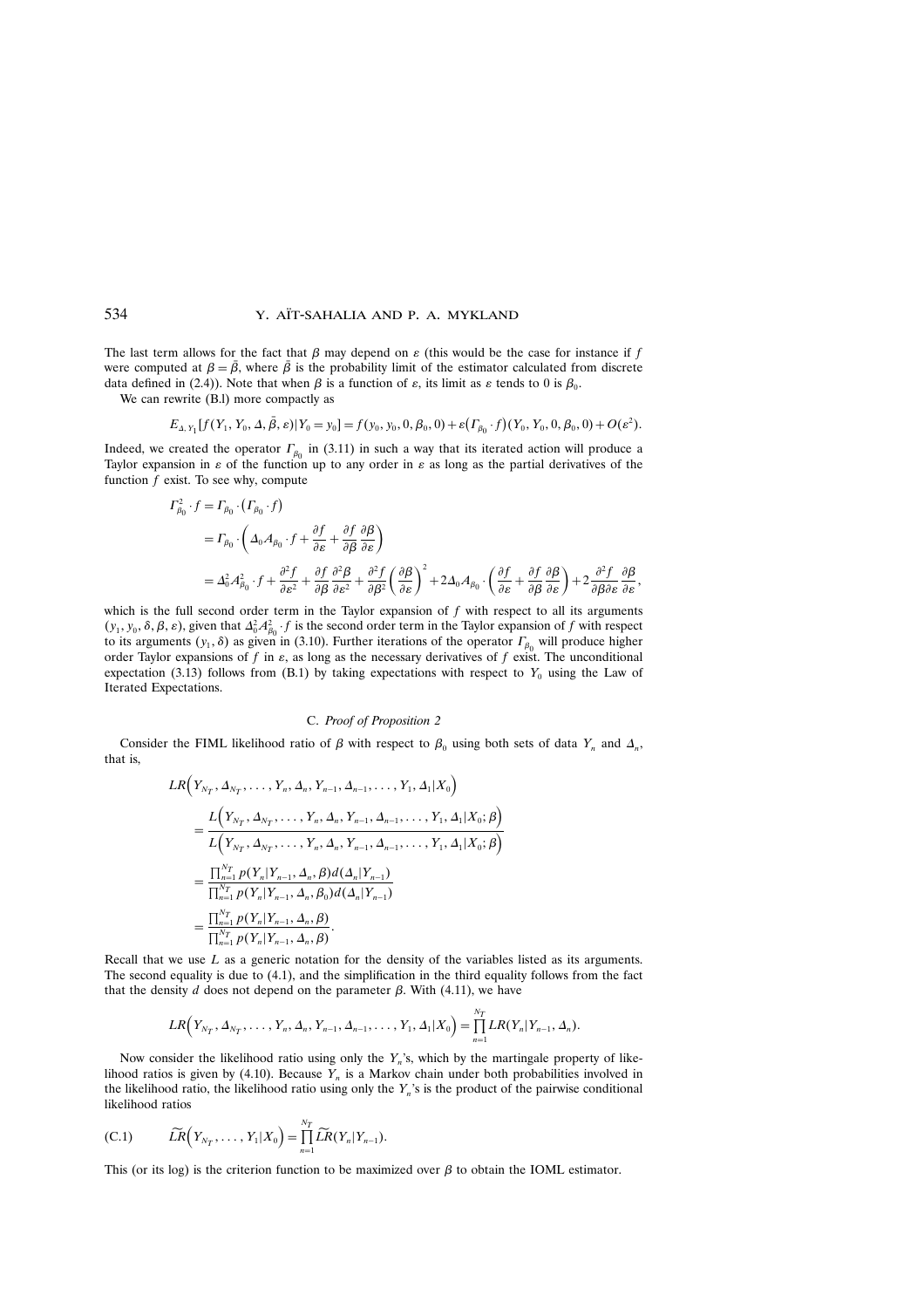$\widetilde{LR}(Y_n|Y_{n-1})$  can be expressed as

 $\sim$ 

$$
\begin{split} \text{(C.2)} \qquad & LR(Y_n|Y_{n-1}) = E_{\Delta_n}[LR(Y_n|Y_{n-1}, \Delta_n)|Y_n, Y_{n-1}] \\ &= \int LR(Y_n|Y_{n-1}, \Delta_n)L(\Delta_n|Y_n, Y_{n-1}; \beta_0) \, d\Delta_n \\ &= \int \frac{p(Y_n|Y_{n-1}, \Delta_n, \beta)}{p(Y_n|Y_{n-1}, \Delta_n, \beta_0)} L(\Delta_n|Y_n, Y_{n-1}; \beta_0) \, d\Delta_n \\ &= \int p(Y_n|Y_{n-1}, \Delta_n, \beta) \frac{L(Y_{n-1}, \Delta_n; \beta_0)}{L(Y_n, Y_{n-1}, \Delta_n; \beta_0)} \frac{L(Y_n, Y_{n-1}, \Delta_n; \beta_0)}{L(Y_n, Y_{n-1}, \beta_0)} \, d\Delta_n \\ &= \int p(Y_n|Y_{n-1}, \Delta_n, \beta) \frac{L(\Delta_n|Y_{n-1}; \beta_0)L(Y_{n-1}; \beta_0)}{L(Y_n|Y_{n-1}; \beta_0)L(Y_{n-1}; \beta_0)} \, d\Delta_n \\ &= \frac{1}{L(Y_n|Y_{n-1}; \beta_0)} \int p(Y_n|Y_{n-1}, \Delta_n, \beta) d(\Delta_n|Y_{n-1}) \, d\Delta_n. \end{split}
$$

Since  $\tilde{p}$  is defined by the property (4.12), namely

$$
\tilde{p}(Y_n|Y_{n-1},\beta) = \int p(Y_n|Y_{n-1},\Delta_n,\beta) d(\Delta_n|Y_{n-1}) d\Delta_n,
$$

one can take  $\beta = \beta_0$  in  $\widetilde{LR}(Y_n|Y_{n-1})$ , which makes the ratio one by definition. This shows that

(C.3) 
$$
\tilde{p}(Y_n|Y_{n-1}, \beta_0) = L(Y_n|Y_{n-1}; \beta_0).
$$

However, there is nothing in the definition of  $\widetilde{LR}$  that requires  $\beta_0$  to be the true parameter. Hence (C.3) is in fact true for all  $\beta$ , not just the true parameter  $\beta_0$ . Therefore  $\tilde{p}(Y_1|Y_0,\beta)$  is the conditional density of  $Y_1$  given  $Y_0$ .

## D. Proof of Proposition 3

We have that

(D.1) 
$$
\int_0^{+\infty} \exp\left(-\frac{\gamma_{-1}}{\Delta} + \gamma_0 \Delta\right) \Delta^{j-1/2} d\Delta = 2\left(\frac{\gamma_{-1}}{\gamma_0}\right)^{(2j+1)/4} B_{j+(1/2)}(2\sqrt{\gamma_{-1}\gamma_0})
$$

where  $\gamma_{-1}$  and  $\gamma_0$  are positive constants. Then with

$$
\gamma_{-1} = \frac{(Y_1 - Y_0)^2}{2\sigma^2}, \qquad \gamma_0 = \frac{1}{E[A|Y_0]},
$$

the result for  $\tilde{p}^{(J)}$  follows from an integration term by term of  $\int_0^{+\infty} p^{(J)}(Y_1|Y_0, \delta, \beta) d(\delta|Y_0) d\delta$ , with  $p^{(J)}$  given by equation (4.5).

#### E. Proof of Proposition 4

Given (4.13), the IOML likelihood ratio

$$
\widetilde{LR}(y_1|y_0) = \frac{\widetilde{p}(y_1|y_0, \beta)}{\widetilde{p}(y_1|y_0, \beta_0)} = \exp{\{\lambda(y_1|y_0, \beta) - \lambda(y_1|y_0, \beta_0)\}}
$$

is related to the FIML likelihood ratio

$$
LR(y_1|y_0, \delta) = \frac{p(y_1|y_0, \delta, \beta)}{p(y_1|y_0, \delta, \beta_0)} = \exp\{l(y_1|y_0, \delta, \beta) - l(y_1|y_0, \delta, \beta_0)\}\
$$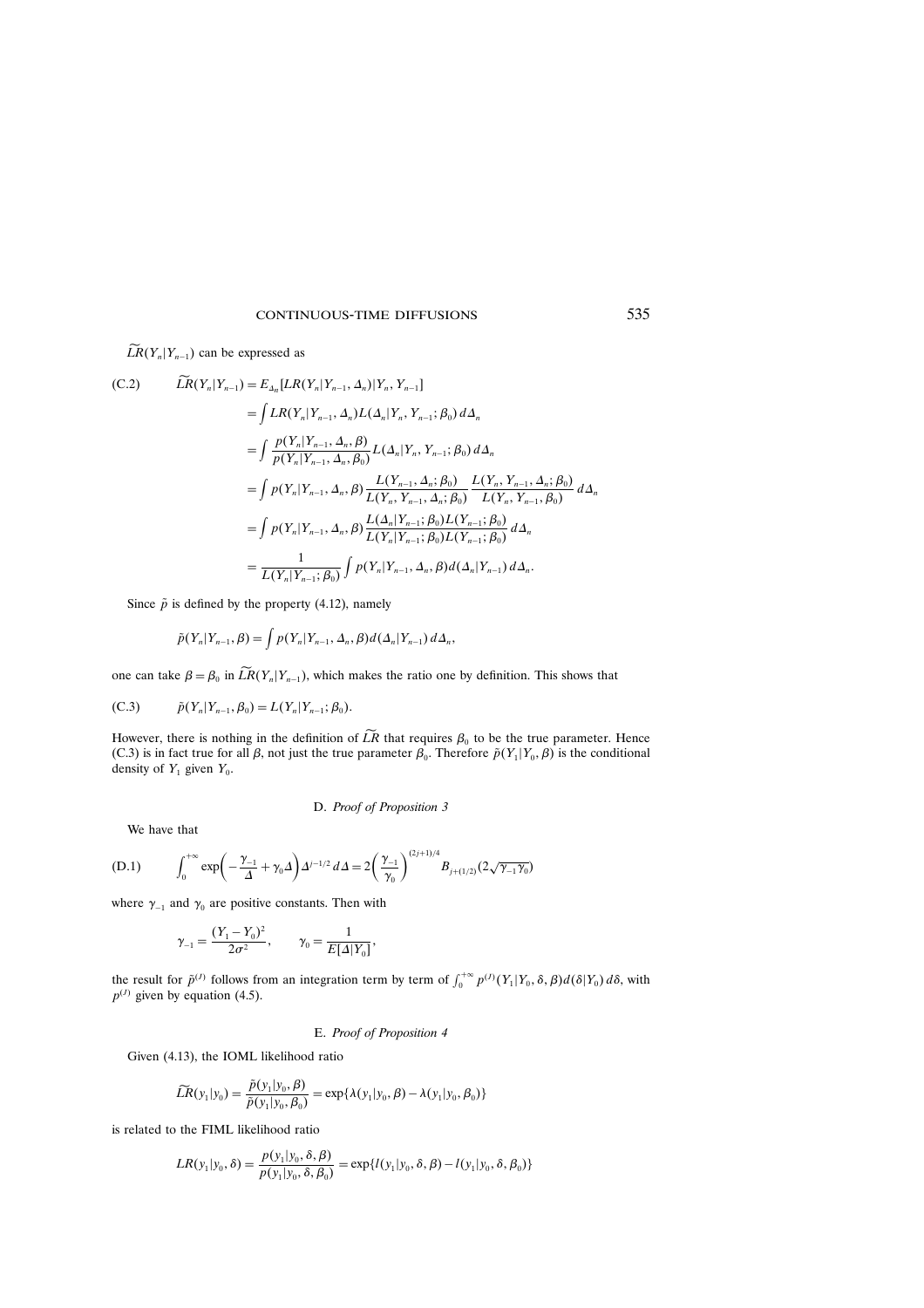by equation (4.10), namely

$$
LR(Y_1|Y_0) = E_{\Delta}[LR(Y_1|Y_0,\Delta)|Y_1,Y_0]
$$

with the expectation evaluated, as always, over the distribution of  $\Delta$  given  $(Y_1, Y_0)$  evaluated at the true parameter values.

That is

$$
\phi(\beta) \equiv \exp\{\lambda(y_1|y_0, \beta) - \lambda(y_1|y_0, \beta)\}
$$
  
=  $E_{\Delta}[\exp\{l(Y_1|Y_0, \Delta, \beta) - l(Y_1|Y_0, \Delta, \beta_0)\}|Y_1 = y_1, Y_0 = y_0]$ 

which we first differentiate with respect to  $\beta$  to obtain

$$
\begin{aligned} \dot{\phi}(\beta) & \equiv \dot{\lambda}(y_1|y_0, \beta)\phi(\beta) \\ &= E_{\Delta}[\dot{l}(Y_1|Y_0, \Delta, \beta) \exp\{l(Y_1|Y_0, \Delta, \beta) - l(Y_1|Y_0, \Delta, \beta_0)\}|Y_1 = y_1, Y_0 = y_0], \end{aligned}
$$

then evaluate at  $\beta = \beta_0$  to obtain

$$
\dot{\phi}(\beta_0) \equiv \dot{\lambda}(y_1|y_0, \beta_0) = E_{\Delta}[\dot{l}(Y_1|Y_0, \Delta, \beta)|Y_1 = y_1, Y_0 = y_0],
$$

which is (4.19).

A second differentiation with respect to  $\beta$ , followed by an evaluation of the result at  $\beta = \beta_0$ , yields

(E.1) 
$$
\tilde{\lambda}(y_1|y_0, \beta_0) + \lambda^2(y_1|y_0, \beta_0) \n= E_{\Delta} \Big[ \tilde{I}(Y_1|Y_0, \Delta, \beta_0) + \tilde{I}(Y_1|Y_0, \Delta, \beta_0) \tilde{I}(Y_1|Y_0, \Delta, \beta_0)' | Y_0 = y_0, Y_1 = y_1 \Big]
$$

from which (4.20) follows.

#### F. Proof of Theorem 2

To calculate the I matrix, we apply Theorem 1 to the stochastic expansion of the log-likelihood in  $\Delta$ , and calculate each of the terms. This expansion can be obtained in two ways. First, the Hermite expansion (4.5) for  $p(Y_1|Y_0, \Delta, \beta)$ , although valid for all  $\Delta$ , can be interpreted as a Taylor expansion in  $\Delta$  from which an expansion of its ln is obtained by expanding

$$
\ln\left(1+\sum_{j=1}^J c_j\left(\frac{Y_1}{\sigma}|\frac{Y_0}{\sigma},\beta\right)\frac{\Delta^j}{j!}\right)
$$

in  $\Delta$  around 0. The result is the Taylor expansion of the log of the transition function  $l(Y_1|Y_0, \Delta, \beta)$  =  $\ln p(Y_1|Y_0, \Delta, \beta)$  given by

(F.1) 
$$
l^{(3)}(Y_1|Y_0, \Delta, \beta) = -\frac{1}{2}\ln(2\pi\Delta\sigma^2) - \frac{(Y_1 - Y_0)^2}{2\Delta\sigma^2} + \int_{Y_0}^{Y_1} \frac{\mu(z, \theta)}{\sigma^2} dz + f_1(Y_1, Y_0, \theta, \sigma)\sigma^2\Delta + f_2(Y_1, Y_0, \theta, \sigma)\sigma^4\Delta^2 + f_3(Y_1, Y_0, \theta, \sigma)\sigma^6\Delta^3 + O_p(\varepsilon^4)
$$

where the coefficients  $f_i$ ,  $j = 1, 2, \ldots$  are functions of the  $c_i$  coefficients in (4.6). They are defined recursively and are all closed-form. Specifically, the first three coefficients, which are the only ones required for the order three Taylor expansions in  $\varepsilon$  we are calculating, are:

$$
\begin{cases}\nf_1(Y_1, Y_0, \theta, \sigma) = (Y_1 - Y_0)^{-1} \int_{Y_0}^{Y_1} \kappa(w, \theta, \sigma^2) \, dw, \\
f_2(Y_1, Y_0, \theta, \sigma) = \frac{f_1(Y_1, Y_0, \theta, \sigma) - f_1(Y_0, Y_0, \theta, \sigma)}{4(Y_1 - Y_0)^2} + \frac{1}{4(Y_1 - Y_0)} \frac{\partial f_1(Y_1, Y_0, \theta, \sigma)}{\partial Y_1}, \\
f_3(Y_1, Y_0, \theta, \sigma) = \frac{1}{12(Y_1 - Y_0)^3} \left\{ \int_{Y_0}^{Y_1} (w - Y_0)^2 \left( \left( \frac{\partial f_1(w, Y_0, \theta, \sigma)}{\partial w} \right)^2 + \frac{\partial^2 f_2(w, Y_0, \theta, \sigma)}{\partial w^2} \right) dw \right\}.\n\end{cases}
$$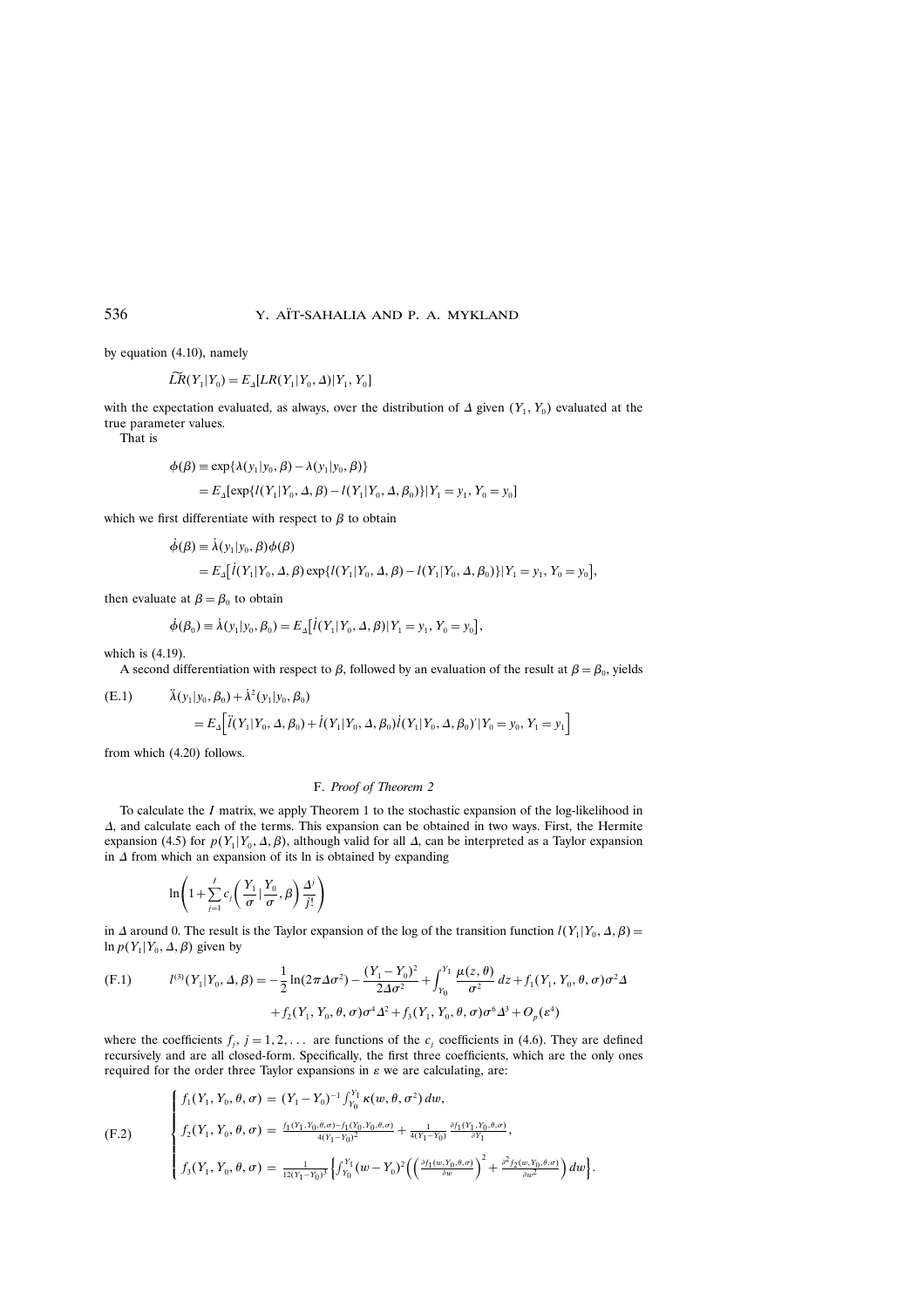An alternative, provided by Dacunha-Castelle and Florens-Zmirou (1986), is to apply Girsanov's Theorem and expand the Radon-Nikodym derivative in  $\Delta$ , with the result expressed as functionals of a Brownian Bridge process.

Functions f that are polynomial in  $y_1$  near the boundaries of  $\mathcal{S}$ , and their iterates by repeated application of the generator, retain their polynomial growth characteristic near the boundaries; so they are all in  $L^2$  and satisfy (3.8). This follows from the exponential divergence of  $s(y_1; \beta)$  near both boundaries whereas polynomials and their iterates diverge at most polynomially under Assumption 3. Indeed,  $\mu$  and its derivatives have at most polynomial growth; multiplying and adding functions with polynomial growth yields a function still with polynomial growth. The fact that the scale function diverges exponentially is a consequence of the fact that near an  $\infty$  boundary  $s(x;\beta) \ge \exp(k|x|^{\gamma})$  for some  $k > 0$  and  $\gamma \ge 1$ , and near the  $0^+$  boundary  $s(x;\beta) \ge \exp(k|x|^{-\gamma})$  again for some  $k > 0$  and  $\gamma > 1$ . By the same method as Proposition 2 of Aït-Sahalia (2002), p and its  $\beta$ -derivatives have at most exponential growth and l and its  $\beta$ -derivatives have at most polynomial growth. Thus l will be in  $\mathcal{D}^K$ .

The reason we can replace  $l = \ln p$  by  $\ln p^{(l)}$  (and similarly for the first three derivatives with respect to  $\beta$ ) follows from (4.7), and the similar result for the  $\beta$ -derivatives. By applying Theorem 1, the asymptotic distribution of FIML can be obtained in Taylor series form starting with an expansion at order  $K$  of the inverse of

$$
I = -E_{\Delta_0, Y_1, Y_0} \Big[ \ddot{I}(Y_1 | Y_0, \varepsilon \Delta_0, \beta) \Big] = I_{\beta}^{(0)} + I_{\beta}^{(1)} \varepsilon + \cdots + I_{\beta}^{(K-1)} \varepsilon^{K-1} + O(\varepsilon^{K}).
$$

Suppose now that we apply the same calculation to the Taylor expansion of the likelihood  $l^{(j)}$ (which is also in  $\mathcal{D}^K$ ) instead of *l*, yielding

$$
I^{(J)} = -E_{\Delta_0, Y_1, Y_0} \Big[ \ddot{I}^{(J)}(Y_1 | Y_0, \varepsilon \Delta_0, \beta) \Big] = I_{\beta}^{(J,0)} + I_{\beta}^{(J,1)} \varepsilon + \dots + I_{\beta}^{(J,K-1)} \varepsilon^{K-1} + O(\varepsilon^{K}).
$$

Then, from

$$
\Big|E_{\Delta_0,\,Y_1,\,Y_0}\Big[\ddot{I}(Y_1|Y_0,\,\varepsilon\Delta_0,\beta)\Big]-E_{\Delta_0,\,Y_1,\,Y_0}\Big[\ddot{I}^{(J)}(Y_1|Y_0,\,\varepsilon\Delta_0,\beta)\Big]\Big|=O(\varepsilon^J),
$$

it follows that if the order of the approximation of p is high enough  $(J \ge K)$ , then  $I^{(J,k)} = I^{(k)}$  for all  $k = 0, 1, \ldots, K - 1$ . In other words, replacing p (resp. l) by  $p^{(1)}$  (resp.  $l^{(1)}$ ), or their first two derivatives, for the purpose of calculating a Taylor expansion of the FIML distribution at order  $K$  in  $\varepsilon$  is inconsequential.

From (F.1), we calculate  $l^{(3)}(Y_1|Y_0, \Delta, \beta)$  and then  $l^{(3)}(Y_1|Y_0, \Delta, \beta)$ . The two score components in the vector  $l^{(3)}$  are, for the drift parameters  $\theta$ ,

$$
\begin{split} \dot{I}_{\theta}^{(3)}(Y_1, Y_0, \Delta, \beta) &= \int_{Y_0}^{Y_1} \frac{\dot{\mu}(z, \theta)}{\sigma^4} \, dz + \dot{f}_{1, \theta}(Y_1, Y_0, \theta, \sigma) \sigma^2 \Delta \\ &+ \dot{f}_{2, \theta}(Y_1, Y_0, \theta, \sigma) \sigma^4 \Delta^2 + \dot{f}_{3, \theta}(Y_1, Y_0, \theta, \sigma) \sigma^6 \Delta^3 + O_p(\varepsilon^4), \end{split}
$$

and, for the diffusion parameter  $\sigma^2$ ,

$$
\begin{split} \dot{I}_{\sigma^2}^{(3)}(Y_1, Y_0, \Delta, \beta) &= -\frac{1}{2\sigma^2} + \frac{(Y_1 - Y_0)^2}{2\Delta\sigma^2} - \int_{Y_0}^{Y_1} \frac{\mu(z, \theta)}{\sigma^4} \, dz \\ &+ \frac{\partial}{\partial\sigma^2} [f_1(Y_1, Y_0, \theta, \sigma)\sigma^2 \Delta + f_2(Y_1, Y_0, \theta, \sigma)\sigma^4 \Delta^2 \\ &+ f_3(Y_1, Y_0, \theta, \sigma)\sigma^6 \Delta^3] + O_p(\varepsilon^4). \end{split}
$$

Finally, the Taylor expansion for

$$
I = -E_{\Delta, Y_1, Y_0} \Big[ \ddot{I}(Y_1 | Y_0, \Delta, \beta) \Big] = E_{\Delta, Y_1, Y_0} \Big[ \dot{I}(Y_1 | Y_0, \Delta, \beta) \dot{I}(Y_1 | Y_0, \Delta, \beta)' \Big]
$$

is calculated by applying Theorem 1 to the function  $l^{(3)} \times l^{(3)}$  (or equivalently to the function  $l^{(3)}$ ) instead of  $l \times l'$  (or *l*). The result of these lengthy computations is given in (5.1)–(5.2).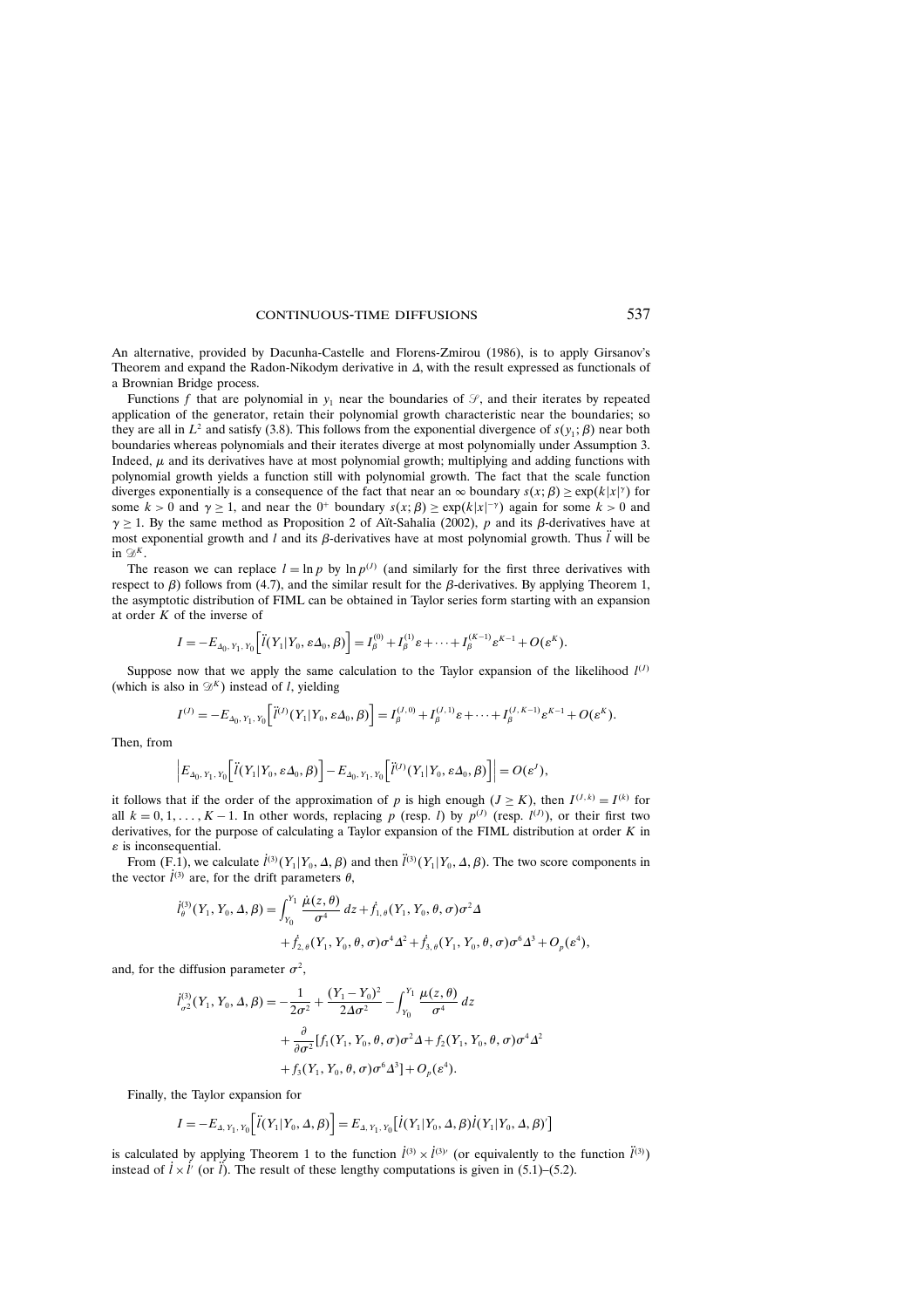G. Proof of Theorem 3

We define  $J$  to be the expected covariance matrix

$$
(G.1) \tJ = E_{Y_0, Y_1} [\text{var}_{\Delta}[l(Y_1 | Y_0, \Delta, \beta) | Y_0, Y_1]].
$$

We will apply Theorem 1 to calculate the leading terms of a Taylor expansion of the matrix  $J$ , which requires an argument substantially more involved than that of the proof of Theorem 2. As we will show below, these terms are functions of  $f_1(Y_1, Y_0, \theta, \sigma)$  in (F.1), which is given in (F.2). As in the proof of Theorem 2, the actual calculations are all performed by replacing l (resp. l and l) by  $l^{(3)}$ (resp.  $l^{(3)}$  and  $l^{(3)}$ ) but from now on we will not make a distinction between the true function and its order 3 Taylor expansion since as shown above the difference is irrelevant as far as computing expansions of order 3 or below of the moments we need.

Write  $Z = (Y_1 - Y_0) / (\sigma \sqrt{\varepsilon})$ , and note that

(G.2) 
$$
\dot{l}_{\theta} = \dot{f}_{1,\theta} \sigma^2 \varepsilon \Delta_0 + \text{ terms that do not depend on } \Delta_0 + O_p(\varepsilon^2)
$$

where  $\dot{f}_{1,\theta} = \partial f_1(Y_0 + \sigma \sqrt{\varepsilon} Z, Y_0, \theta, \sigma^2) / \partial \theta$ . Similarly,

(G.3) 
$$
\dot{l}_{\sigma^2} = \frac{Z^2}{2\sigma^2 \Delta_0} + \text{ terms that do not depend on } \Delta_0 + O_p(\varepsilon).
$$

It is apparent from (G.I) that we need to get expressions for  $cov(\Delta_0^p, \Delta_0^q | Y_0, Y_1) = cov(\Delta_0^p, \Delta_0^q | Z, Y_0)$ in a form where the dependence on  $\varepsilon$  is explicit. We shall see that

(G.4) 
$$
\text{cov}_{\Delta}(A_0^p, A_0^q | Y_0, Y_1) = \text{cov}_{Q}(A_0^p, A_0^q | Z, Y_0) + O_p(\varepsilon)
$$

where, under Q, the law of  $Z|\Delta_0$  is  $N(0, \Delta_0)$  and the law of  $\Delta_0$  is as under the original distribution. Under (G.4), the first term on the right-hand side in (G.3) is independent of  $\varepsilon$  and all other quantities in our system except the sampling scheme. It then follows that

$$
J_{\sigma^2 \sigma^2} = E_{Y_0, Y_1} [\text{var}_{\mathcal{A}} [l_{\sigma^2} | Y_0, Y_1]] = \frac{1}{4\sigma^4} E_{\mathcal{Q}} \bigg[ Z^4 \text{var}_{\mathcal{Q}} \bigg[ \frac{1}{\Delta_0} \bigg| Z, Y_0 \bigg] \bigg] + O_p(\varepsilon).
$$

Similarly,

$$
J_{\theta\theta} = E_{Y_0, Y_1} [\text{var}_{\Delta}[\dot{l}_{\theta} | Y_0, Y_1]] = \varepsilon^2 \sigma^4 E_{Y_0, Y_1} \left[ \left( \dot{f}_{1, \theta} \right)^2 \right] \times E_{\mathcal{Q}} [\text{var}_{\mathcal{Q}}[\Delta_0 | Z, Y_0]] + O_p(\varepsilon^3)
$$

where the method of Section 3.3 yields

$$
E_{Y_0, Y_1}\bigg[\left(\dot{f}_{1,\theta}\right)^2\bigg] = \frac{1}{4\sigma^6} E_{Y_0}\bigg[\sigma_0^2 \bigg(\frac{\partial^2 \mu}{\partial y \partial \theta}(Y_0, \theta_0)\bigg)^2 - 2\bigg(\frac{\partial \mu}{\partial \theta}(Y_0, \theta_0)\bigg)^2 \frac{\partial \mu}{\partial y}(Y_0, \theta_0)\bigg].
$$

Finally,

$$
J_{\theta\sigma^2} = E_{Y_0, Y_1} \Big[ \text{cov}_\Delta \Big( \dot{l}_{\theta}, \dot{l}_{\sigma^2} | Y_0, Y_1 \Big) \Big] = \frac{\varepsilon}{2} E_{Y_0, Y_1} \Big[ \dot{f}_{1, \theta} \Big] \\
\times \text{cov}_\Delta \Big( \Delta_0, \frac{Z^2}{\Delta_0} | Y_0, Y_1 \Big) + O(\varepsilon^2) = O(\varepsilon^2)
$$

since we obtain that  $E_{Y_0, Y_1} \left[ \dot{f}_{1, \theta} \right] = O(\varepsilon^2)$  using again Theorem 1. It follows that the J matrix is of the form

$$
J = \begin{pmatrix} j_{\theta\theta}^{(2)} \varepsilon^2 + O(\varepsilon^3) & j_{\theta\sigma^2}^{(2)} \varepsilon^2 + O(\varepsilon^3) \\ j_{\theta\sigma^2}^{(2)} \varepsilon^2 + O(\varepsilon^3) & j_{\sigma^2\sigma^2}^{(0)} + O(\varepsilon) \end{pmatrix}.
$$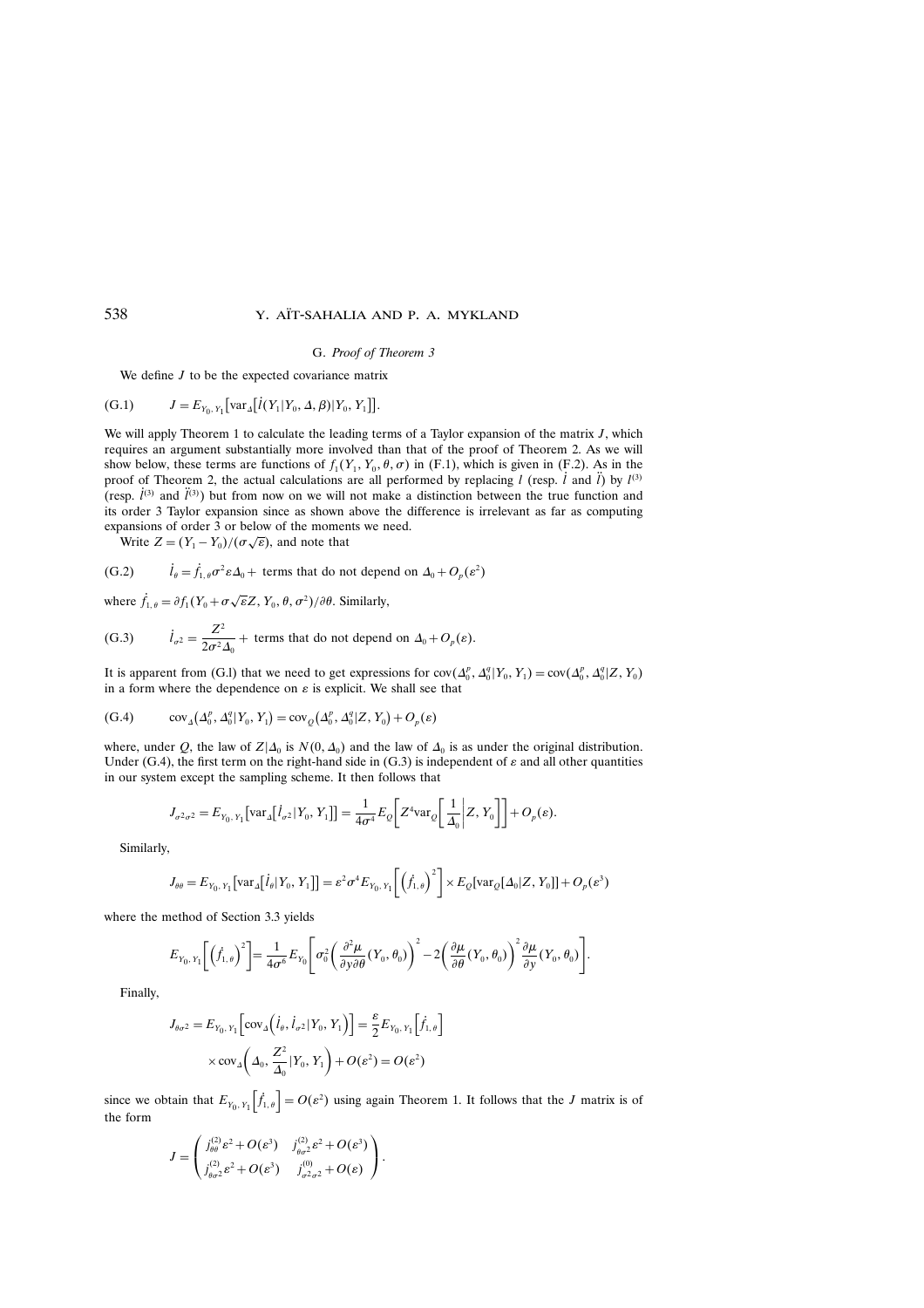The expressions involving J that we give in (5.4) are obtained by setting  $\chi^2 = Z^2/\Delta_0$  above. Obviously,  $Z/\sqrt{\Delta_0}$  is standard normal and independent of  $\Delta_0$  and  $Y_0$ , and hence the distribution and properties of  $\chi^2$ , a chi-squared variable with one degree of freedom, follow. In particular, var $[\chi^2] = 2$ and

(G.5) 
$$
Z^4 \text{var}_{Q}[A_0^{-1}|Z, Y_0] = \text{var}_{Q}[Z^2 A_0^{-1}|Z, Y_0] = \text{var}[{\chi^2} | {\chi^2} A_0, Y_0].
$$

The rationale behind (G.4) is as follows. It is enough to show this for conditional moments, i.e.,

(G.6) 
$$
E_{\Delta}[\Delta_0^p|Y_0, Y_1] = E_{Q}[\Delta_0^p|Z, Y_0] + O_p(\varepsilon)
$$

where Q is the distribution under which  $X_t$  is a Brownian motion starting at  $Y_0$  and with volatility  $\sigma$ , i.e.,  $X_t = Y_0 + \sigma W_t$ . To see this, observe that, by Girsanov's Theorem (see, e.g., Theorem III.21) in Protter (1992)), and in analogy with (G.2), the Radon-Nikodym derivative  $dP/dQ$  can be written

$$
\frac{dP}{dQ} = E_Q \bigg[ \exp \bigg\{ \frac{1}{\sigma} \int_0^{\Delta} \mu(X_t, \theta) d\widetilde{W}_t - \frac{1}{2\sigma^2} \int_0^{\Delta} \mu(X_t, \theta)^2 dt \bigg\} \bigg| Y_0, Z, \Delta \bigg]
$$
  
=  $\exp \bigg\{ \int_{Y_0}^{Y_0 + \sigma \sqrt{\epsilon}Z} \frac{\mu(z, \theta)}{\sigma^2} dz + f_1(Y_0 + \sigma \sqrt{\epsilon}Z, Y_0, \theta, \sigma) \sigma^2 \Delta + O_p(\epsilon^2) \bigg\}$ 

 $=$  exp{terms that do not depend on  $\Delta_0 + O_p(\varepsilon)$ }.

Hence

(G.7) 
$$
E[\Delta_0^p | Y_0, Y_1] = \frac{E_Q[\Delta_0^p | Z_0, Z]}{E_Q[\frac{dQ}{dP} | Y_0, Z]} = E_Q[\Delta_0^p | Y_0, Z](1 + O_p(\varepsilon))
$$

$$
= E_Q[\Delta_0^p | \Delta_0^{1/2} N(0, 1), Y_0](1 + O_p(\varepsilon))
$$

since, under Q,  $Z/\sqrt{\Delta}$  is distributed as  $N(0, 1)$  where the normal variable is independent of  $\Delta_0$  and  $Y_0$ . This yields (G.4).

To see that the score with respect to  $\sigma^2$  is Taylor-expandable in  $\varepsilon$ , note that from (G.7),  $\lambda_{\sigma^2}$  takes the form

(G.8) 
$$
\dot{\lambda}_{\sigma^2} = E\left[\dot{l}_{\sigma^2}|Y_0, Y_1\right] = \frac{1}{2\sigma^2} \left(E_0 \left[\frac{Z^2}{\Delta_0}\right] Z, Y_0\right] - 1\right) - \frac{1}{\sigma_0^4} (Y_1 - Y_0)\mu(Y_0, \theta_0) + O_p(\varepsilon)
$$

$$
= \frac{1}{2\sigma_0^2} (E[\chi^2|\chi^2\Delta_0, Y_0] - 1) - \frac{1}{\sigma_0^4} (Y_1 - Y_0)\mu(Y_0, \theta_0) + O_p(\varepsilon),
$$

where  $\chi^2$  is independent of  $\Delta_0$ .

#### H. Proof of Proposition 5

With  $D_0$  denoting the c.d.f. of the distribution of  $\Delta_0$ ,

$$
P(\chi^2 \Delta_0 \le b|\chi^2) = D_0\bigg(\frac{b}{\chi^2}\bigg),\,
$$

from which it follows that

$$
f_{\chi^2 \Delta_0 | \chi^2} (b | \chi^2) = \frac{1}{\chi^2} d_0 \bigg( \frac{b}{\chi^2} \bigg),
$$

and hence

$$
f_{\chi^2 \Delta_0, \chi^2}(b, \chi^2) = \frac{1}{\chi^2} d_0\left(\frac{b}{\chi^2}\right) f_{\chi^2}(\chi^2),
$$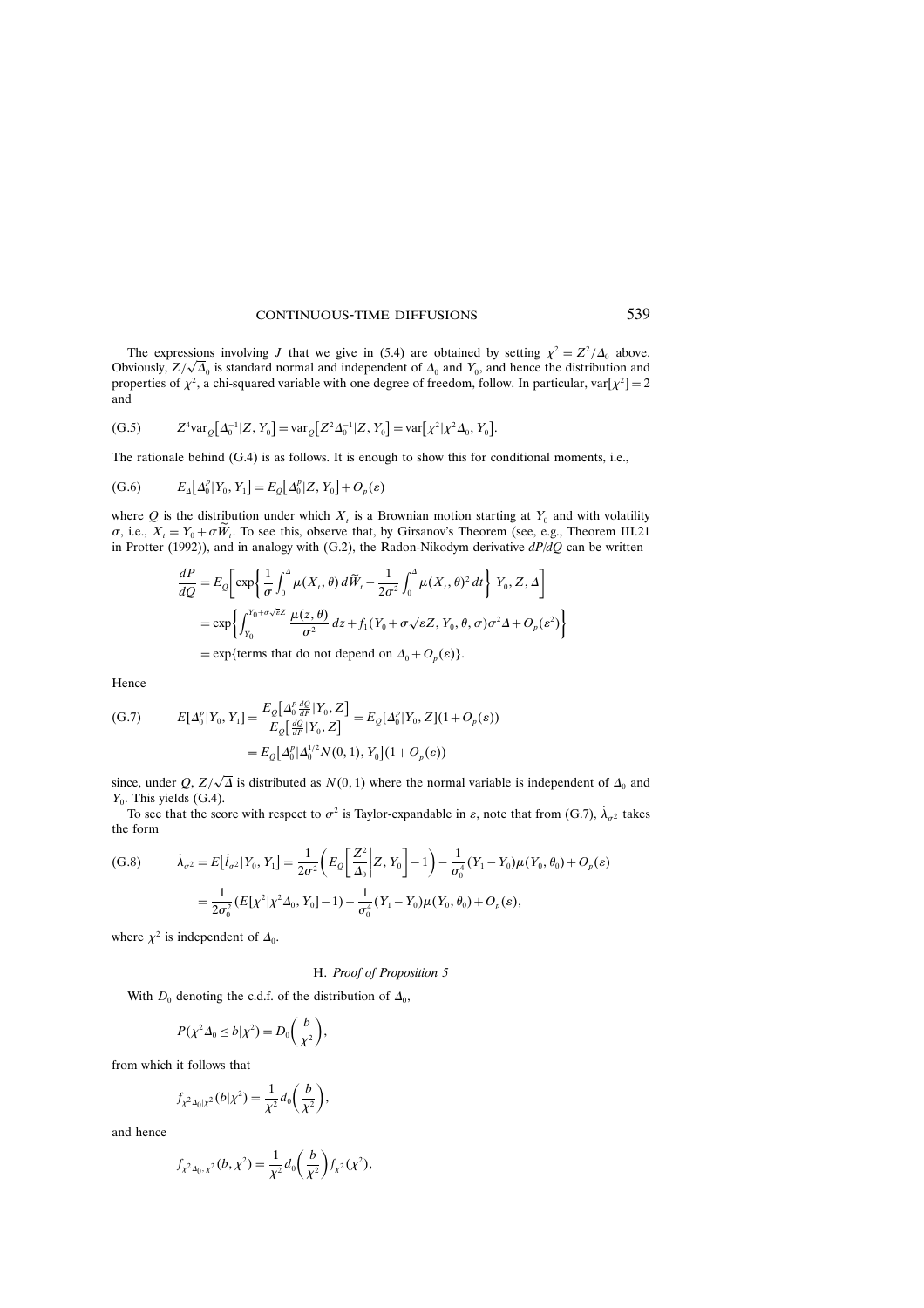where  $f_{\chi^2 A_0|\chi^2}$  is the conditional density of  $\chi^2 A_0$  given  $\chi^2$ , and  $f_{\chi^2 A_0, \chi^2}$  their joint density. Hence

(H.1) 
$$
E[\chi^{2q}|\chi^2\Delta_0=b]=\frac{m_{2-2q}(b)}{m_2(b)}.
$$

Now since

(H.2) 
$$
E[var[\chi^2|\chi^2\Delta_0]] = 3 - E[E[\chi^2|\chi^2\Delta_0]^2],
$$

equation (5.16) follows. Meanwhile,

(H.3) 
$$
E[\Delta_0|\chi^2\Delta_0 = b] = bE[\chi^{-2}|\chi^2\Delta_0 = b] = b\frac{m_4(b)}{m_2(b)},
$$

from which equation (5.17) follows.

#### I. Proof of Theorem 4

Let  $h_1$  denote the first component of the vector h in (4.23). We have for  $\beta - \beta_0 = O_p(\varepsilon)$ :

(1.1) 
$$
E_{\Delta, Y_1}[h_1(Y_1, Y_0, \beta, \varepsilon)|Y_0] = E\big[\dot{l}_\theta(Y_1|Y_0, E[\Delta], \theta, \sigma^2)|Y_0]\big]
$$

$$
= E\big[\dot{l}_\theta(Y_1|Y_0, \Delta, \theta, \sigma^2)|Y_0]\big]
$$

$$
- \varepsilon^2 \sigma_0^4 \text{var}[ \Delta_0] \bigg(\frac{1}{2\sigma_0^2} \frac{\partial^2 \lambda(Y_0, \beta_0)}{\partial y \partial \theta} \mu(Y_0, \theta_0) + \frac{1}{4} \frac{\partial^3 \lambda(Y_0, \beta_0)}{\partial Y_0^2 \partial \theta}\bigg)
$$

$$
+ O(\varepsilon^3).
$$

Note that the  $\varepsilon^2$  term on the right-hand side of this equation integrates exactly to zero under the stationary distribution. For the bias computation, with  $\beta = (\theta, \sigma_0^2)'$ , apply the mean-value theorem to obtain

$$
(I.2) \qquad \qquad \bar{\beta} - \beta_0 = -\left(E_{\Delta, Y_1, Y_0} \left[\dot{h}(Y_1, Y_0, \check{\beta}, \varepsilon)\right]\right)^{-1} E_{\Delta, Y_1, Y_0} \left[h(Y_1, Y_0, \beta_0, \varepsilon)\right]
$$

where  $\check{\beta}$  denotes a value between  $\beta_0$  and  $\bar{\beta}$  and  $\dot{h}$  denotes differentiation with respect to the parameter vector  $\beta$ . With

$$
\bar{\theta} = \theta_0 + \varepsilon b_1 + \varepsilon^2 b_2 + O(\varepsilon^3),
$$

recall that

$$
(I.3) \t E_{\Delta, Y_1, Y_0}[h_1(Y_1, Y_0, \bar{\beta}, \varepsilon)] \equiv 0
$$

defines  $\bar{\beta}$ . We then apply (3.13) to the function  $f = h_1$  and determine  $(b_1, b_2)$  by setting the first two terms of the Taylor expansion of  $h_1$  to zero. We find in particular that  $b_1 = 0$ .

Then by applying Theorem 1 to Taylor-expand the quantities  $D_\beta$  and  $S_{\beta,0}$  in (4.25), we obtain that

$$
\begin{split} D_{\theta} & = -\varepsilon \frac{E[\varDelta_{0}]}{\sigma_{0}^{2}} E_{Y_{0}} \Bigg[ \bigg(\frac{\partial \mu}{\partial \theta}(Y_{0}, \theta_{0})\bigg)^{2} \Bigg] + O(\varepsilon^{3}), \\ S_{\theta,0} & = \varepsilon \frac{E[\varDelta_{0}]}{\sigma_{0}^{2}} E_{Y_{0}} \Bigg[ \bigg(\frac{\partial \mu}{\partial \theta}(Y_{0}, \theta_{0})\bigg)^{2} \Bigg] + \varepsilon^{2} \frac{\text{var}[\varDelta_{0}]}{4\sigma_{0}^{2}} \\ & \times \bigg( 2 E_{Y_{0}} \Bigg[ \bigg(\frac{\partial \mu}{\partial \theta}(Y_{0}, \theta_{0})\bigg)^{2} \frac{\partial \mu(Y_{0}, \theta_{0})}{\partial y} \Bigg] - \sigma_{0}^{2} E_{Y_{0}} \Bigg[ \bigg(\frac{\partial^{2} \mu(Y_{0}, \theta_{0})}{\partial y \partial \theta}\bigg)^{2} \Bigg] \bigg) + O(\varepsilon^{3}), \end{split}
$$

which we write as  $D_{\theta} = \varepsilon D_{\theta}^{(1)} + O(\varepsilon^3)$  and  $S_{\theta,0} = \varepsilon S_{\theta,0}^{(1)} + \varepsilon^2 S_{\theta,0}^{(2)} + O(\varepsilon^3)$ .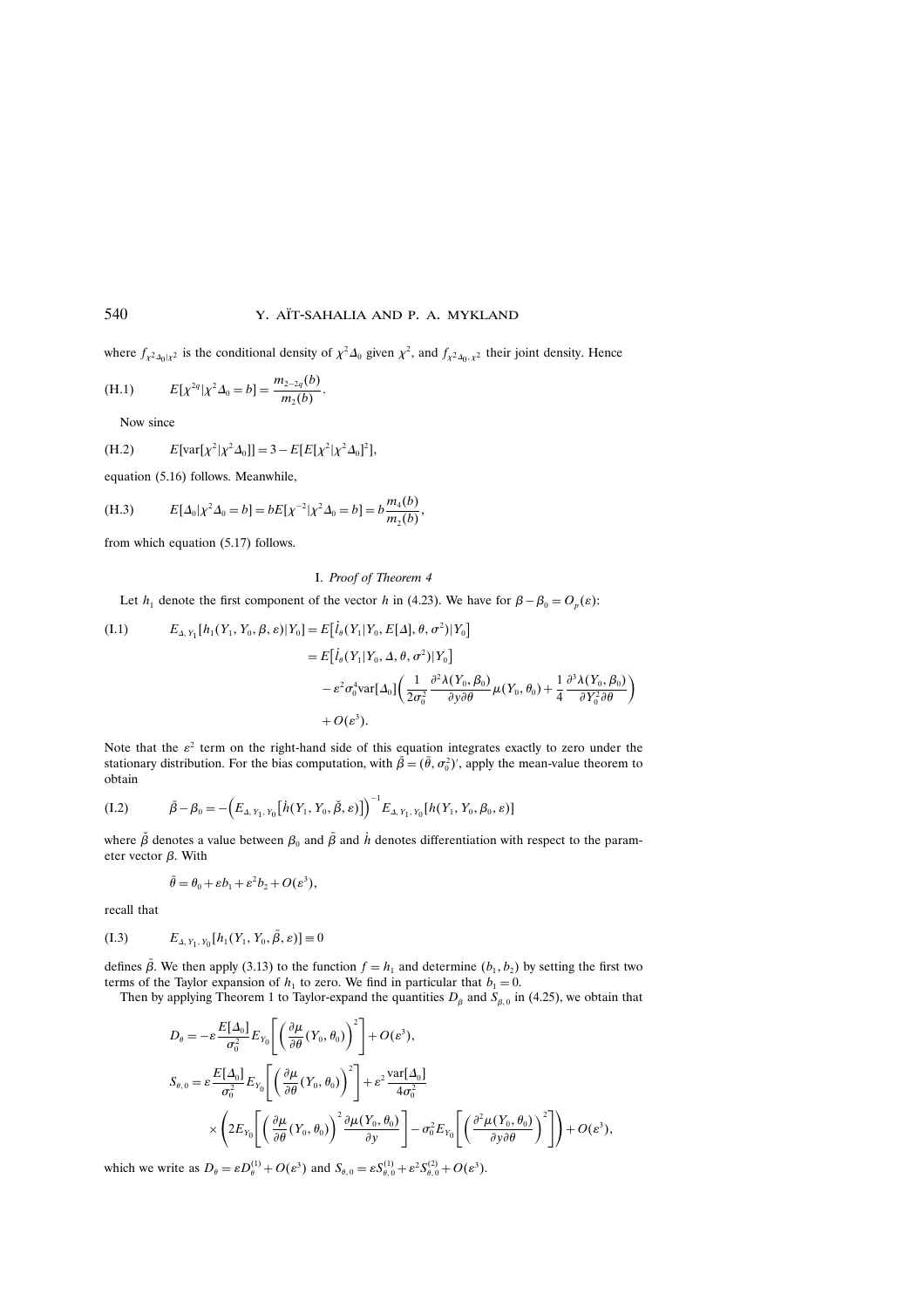This leaves the evaluation of the time series term  $T_{\theta} = S_{\theta} - S_{\theta,0}$ . For this purpose, let us now show that

$$
(I.4) \t E_{\Delta, Y_1}[h_1(Y_1, Y_0, \bar{\beta}, \varepsilon)|Y_0] = \varepsilon^{\alpha_1} q_1^*(Y_0, \beta_0, 0) + o_p(\varepsilon^2),
$$

where  $\alpha_1 = 2$ , and  $q_1^*(Y_0, \beta_0, 0)$  is finite. This follows from Theorem 1 applied to Taylor-expand in  $\varepsilon$ the conditional expectation of the particular function  $f = h_1$ :

$$
E_{\Delta, Y_1}[h_1(Y_1, Y_0, \bar{\beta}, \varepsilon)|Y_0] = \varepsilon^2 q_1^*(Y_0, \beta_0, 0) + o_p(\varepsilon^2).
$$

Specifically, we obtain that

(1.5) 
$$
q_1^*(y, \beta_0, 0) = -\sigma_0^4 \text{var}[\Delta_0] \bigg( \frac{1}{2\sigma_0^2} \frac{\partial^2 \lambda(y, \beta_0)}{\partial y \partial \theta} \mu(y, \theta_0) + \frac{1}{4} \frac{\partial^3 \lambda(y, \beta_0)}{\partial y^2 \partial \theta} \bigg)
$$

$$
= -\frac{1}{2} \sigma_0^2 \text{var}[\Delta_0] (A_{\beta_0} \cdot \dot{\lambda}_\theta)(y, \beta_0),
$$

which reduces to (6.3) when expressed as a function of the drift function  $\mu$ .

Let  $\mathfrak{F}_k$  denote the  $\sigma$ -field generated by  $\{Y_0, \ldots, Y_k\}$ , i.e., by the first k observations. We have

(1.6) 
$$
T_{\theta} = S_{\theta} - S_{\theta,0} = 2 \sum_{k=1}^{\infty} S_{\beta,k} = 2 \sum_{j=1}^{\infty} E[h_1(Y_1, Y_0, \bar{\beta}, \varepsilon)h_1(Y_{k+1}, Y_k, \bar{\beta}, \varepsilon)]
$$

$$
= 2 \sum_{k=1}^{\infty} E[h_1(Y_1, Y_0, \bar{\beta}, \varepsilon)E[h_1(Y_{k+1}, Y_k, \bar{\beta}, \varepsilon)|\mathcal{F}_k]]
$$

$$
= 2 \sum_{k=1}^{\infty} E[h_1(Y_1, Y_0, \bar{\beta}, \varepsilon) \varepsilon^2 q_1^*(Y_k, \beta_0, \varepsilon)]
$$

$$
= 2\varepsilon^2 \sum_{k=1}^{\infty} E[h_1(Y_1, Y_0, \bar{\beta}, \varepsilon)E[q_1^*(Y_k, \beta_0, \varepsilon)|Y_1]]]
$$

$$
= 2\varepsilon \frac{1}{E[A_0]} E_{\Delta, Y_1, Y_0}[h_1(Y_1, Y_0, \bar{\beta}, \varepsilon)r_1(Y_1, \beta_0, \varepsilon)]
$$

where

(1.7) 
$$
r_1(y, \beta_0, \varepsilon) = \varepsilon E[A_0] \sum_{k=1}^{\infty} E_{Y_k} [q_1^*(Y_k, \beta_0, \varepsilon) | Y_1 = y]
$$

(1.8) 
$$
\to r_1(y,\beta_0,0) = \int_0^\infty E_{X_t}[q_1^*(X_t,\beta_0,0)|X_0 = y] dt \text{ as } \varepsilon \to 0.
$$

By a standard martingale argument, at  $\varepsilon = 0$ ,  $r_1(y, \beta_0, 0)$  is the solution of the ordinary differential equation

(1.9) 
$$
\mu(y,\theta)\frac{\partial r_1(y,\beta_0,0)}{\partial y} + \frac{1}{2}\sigma^2 \frac{\partial^2 r_1(y,\beta_0,0)}{\partial y^2} = -q_1^*(y,\beta_0,0)
$$

that satisfies  $E_{Y_0}[r_1(Y_0, \beta_0, 0)] = 0$ . Still using Theorem 1, the rest of the analysis is based on expanding  $r(y, \beta, \varepsilon)$  in powers of  $\varepsilon$ . We get the order of  $T_\beta$  through the Taylor expansion

(1.10) 
$$
r_1(Y_1, \beta_0, \varepsilon) = r_1(Y_0, \beta_0, 0) + (Y_1 - Y_0) \frac{\partial r_1(Y_0, \beta_0, 0)}{\partial y} + \frac{1}{2} (Y_1 - Y_0)^2 \frac{\partial^2 r_1(Y_0, \beta_0, 0)}{\partial y^2} + \varepsilon \frac{\partial r_1(Y_0, \beta_0, 0)}{\partial \varepsilon} + o_p(\varepsilon),
$$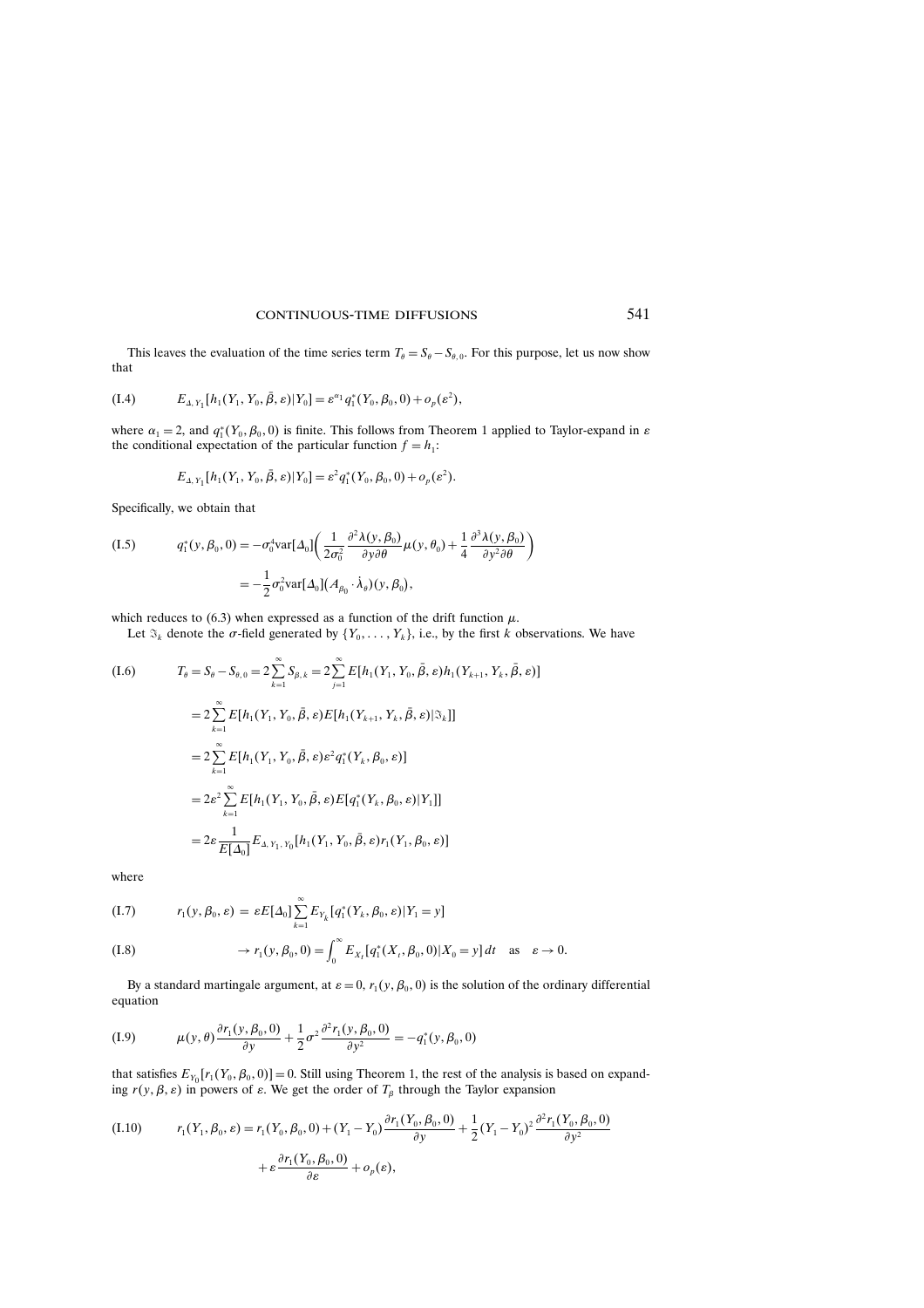in (I.6) to obtain

(1.11) 
$$
T_{\theta} = 2\varepsilon \frac{1}{E[\Delta_0]} E_{\Delta, Y_1, Y_0} [h_1(Y_1, Y_0, \bar{\beta}, \varepsilon) r_1(Y_0, \beta_0, 0)] + 2\varepsilon \frac{1}{E[\Delta_0]} E_{\Delta, Y_1, Y_0} \Big[ (Y_1 - Y_0) h_1(Y_1, Y_0, \bar{\beta}, \varepsilon) \frac{\partial r_1(Y_0, \beta_0, 0)}{\partial y} \Big] + \varepsilon \frac{1}{E[\Delta_0]} E_{\Delta, Y_1, Y_0} \Big[ (Y_1 - Y_0)^2 h(Y_1, Y_0, \bar{\beta}, \varepsilon) \frac{\partial^2 r_1(Y_0, \beta_0, 0)}{\partial y^2} \Big] + 2\varepsilon \frac{1}{E[\Delta_0]} E_{\Delta, Y_1, Y_0} \Big[ h_1(Y_1, Y_0, \bar{\beta}, \varepsilon) \Big( \varepsilon \frac{\partial r_1(Y_0, \beta_0, 0)}{\partial \varepsilon} + o_p(\varepsilon) \Big) \Big].
$$

From this it follows that  $T_{\theta} = T_{\theta}^{(2)} \varepsilon^2 + O(\varepsilon^3)$  with

$$
(I.12) \t T_{\theta}^{(2)} = 4E_{Y_0}[q_1^*(Y_0, \beta_0, 0)G_1(Y_0, \beta_0)]
$$

where

$$
(I.13) \t g_1(y_0, \beta_0) = \partial h_1(y_1, y_0, \bar{\beta}, \varepsilon) / \partial y_1|_{y_1 = y_0, \bar{\beta} = \beta_0, \varepsilon = 0} \equiv (\partial h_1 / \partial y_1)(y_0, y_0, \beta_0, 0)
$$

and  $G_1$  is its primitive (because  $q_1^*$  has mean 0, the constant of integration in  $G_1$  is irrelevant for (I.12)). Given the expression of  $h_1$ ,  $g_1$  simplifies to  $g_1(y_0, \beta_0) = \dot{\mu}(y_0, \theta_0)/\sigma_0^2$  and thus

$$
G_1(Y_0, \beta_0) = \sigma_0^{-2} \int^{Y_0} \dot{\mu}(z, \theta_0) dz.
$$

Simplifying further,

$$
T_{\theta}^{(2)} = 4E_{Y_0}[q_1^*(Y_0, \beta_0, 0)G_1(Y_0, \beta_0)] = -2E_{Y_0}[q_1^*(Y_0, \beta_0, 0)].
$$

Since

$$
(I.14) \qquad \dot{q}_1^*(Y_0,\beta_0,0)=-\frac{1}{2}\sigma_0^2 \text{var}[{\Delta_0}]\bigg\{ (A_{\beta_0}\cdot\ddot{\lambda}_{\theta})(y,\beta_0)+\dot{\mu}_{\theta}(y,\theta_0)\frac{\partial \dot{\lambda}_{\theta}(y,\beta_0)}{\partial y}\bigg\},
$$

we obtain

$$
T_{\theta}^{(2)} = \sigma_0^{(2)} \text{var}[\Delta_0] E_{Y_0} \left[ \frac{\partial \mu}{\partial \theta} (Y_0, \theta_0) \frac{\partial^2 \lambda}{\partial y \partial \theta} (Y_0, \beta_0) \right].
$$

From the expressions for  $D_{\theta}$ ,  $S_{\theta,0}$ , and  $T_{\theta}$ , (6.2) follows.

#### J. Proof of Theorem 5

Consider now  $h_2$ , the second component of the vector h in (4.23). For reasons of mathematical convenience, let us replace  $h_2$  by  $\epsilon h_2$  in what follows. Premultiplying a moment condition by the nonrandom quantity  $\varepsilon$  does not affect any of the results regarding the properties of the resulting estimator. The technique we use is similar to that applied to the analysis of  $h_1$ . We now have

$$
E_{\Delta Y_1}[h_2(Y_1, Y_0, \beta, \varepsilon)|Y_0]
$$
  
=  $E_{Y_1}[ \varepsilon_{\sigma^2}(Y_1|Y_0, E[\Delta], \theta, \sigma^2)|Y_0]$   
=  $-\varepsilon \frac{1}{2\sigma^4} (\sigma^2 - \sigma_0^2) - \varepsilon^2 \left\{ \frac{\sigma_0^4}{\sigma^4} \frac{E[\Delta_0^2]}{E[\Delta_0]} \lambda(Y_0, \beta_0) + E[\Delta_0] \frac{1}{\sigma^4} \left( \mu(Y_0, \theta) \mu(Y_0, \theta_0) - \frac{1}{2} \mu(Y_0, \theta)^2 + \frac{1}{2} \sigma_0^2 \frac{\partial \mu(Y_0, \theta_0)}{\partial y} \right) \right\} + O_p(\varepsilon^3).$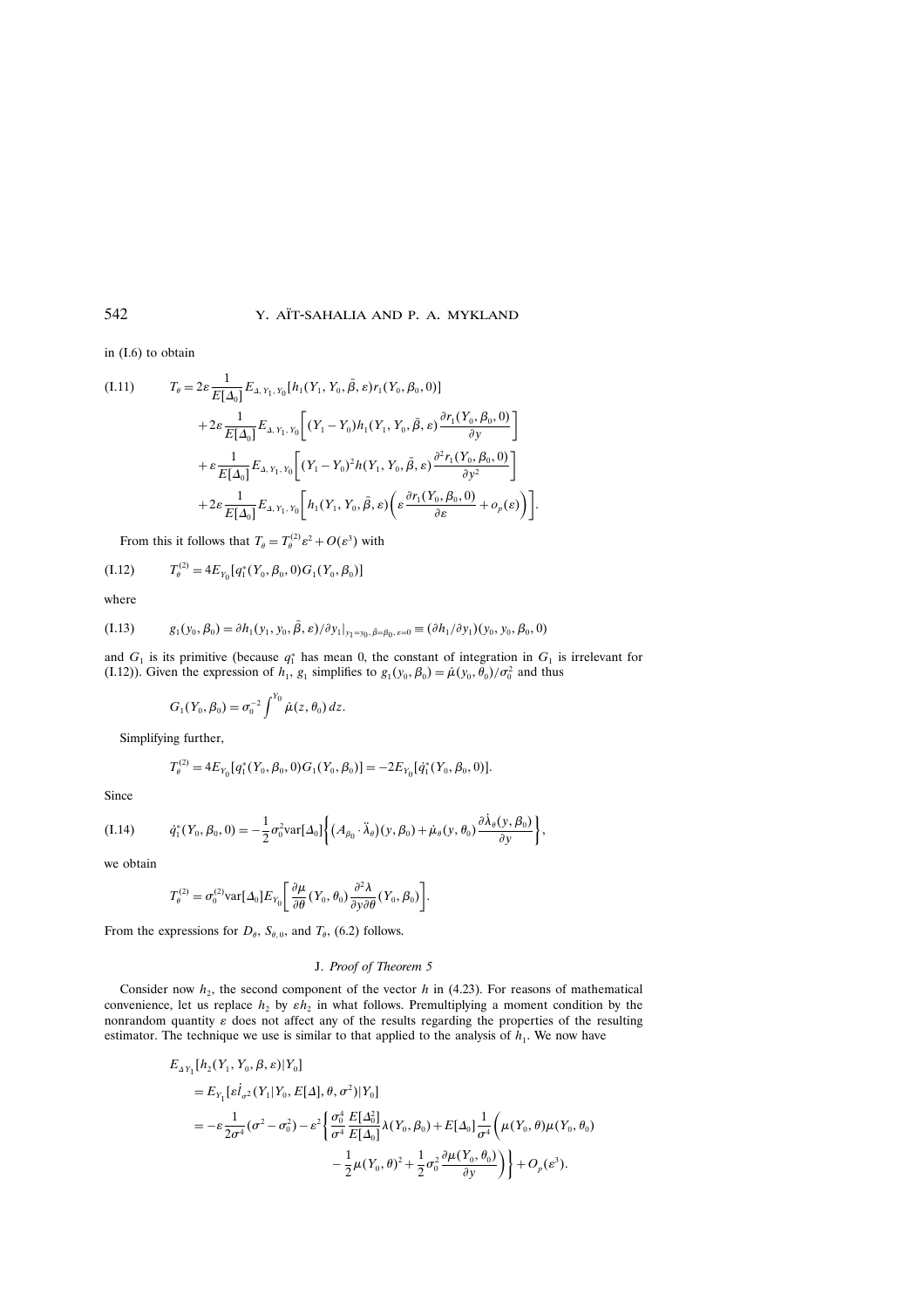To compute the bias of the diffusion estimator, we have in this case  $\beta = (\theta_0, \bar{\sigma}^2)$  and write  $\bar{\sigma}^2 = \sigma_0^2 + \varepsilon b_1 + O(\varepsilon^2)$ . Now it is the equation

$$
(J.1) \t E_{\Delta, Y_1, Y_0}[h_2(Y_1, Y_0, \bar{\beta}, \varepsilon)] \equiv 0
$$

that defines  $\beta$ . We then apply (3.13) to the function  $f = h_2$  and determine  $b_1$  by setting the first term of the Taylor expansion of  $h_2$  to zero, yielding  $b_1 = (i_{\sigma^2 \sigma^2}^{(0)})^{-1} \check{b}$  where

<sup>b</sup>˘ = −var 0! E 0! EY<sup>0</sup> AY0 0 ! <sup>=</sup> var 0! 4 2 <sup>0</sup> E 0! EY<sup>0</sup> Y0 <sup>0</sup> <sup>2</sup> (J2) !

Replacing  $i_{\sigma^2, \sigma^2}^{(0)}$  by its value,  $b_1$  reduces to (6.4). Note that since  $\check{b} > 0$  (with  $\check{b} = 0$  only if  $\Delta_0$  is nonrandom), the bias in the estimator of  $\sigma^2$  is always of positive sign.

Then by applying Theorem 1, we obtain that

$$
D_{\sigma^2} = -\varepsilon \frac{1}{2\sigma_0^4} + \varepsilon^2 \frac{\text{var}[\Delta_0]}{2\sigma_0^4 E[\Delta_0]} E_{Y_0} \left[ \frac{\partial \mu}{\partial y} (Y_0, \theta_0) \right] + O(\varepsilon^3),
$$
  
\n
$$
S_{\sigma^2, 0} = \varepsilon^2 \left( \frac{3 \text{var}[\Delta_0] + 2E[\Delta_0]^2}{4\sigma_0^4 E[\Delta_0]^2} \right) + \varepsilon^3 \frac{1}{4\sigma_0^4 E[\Delta_0]^3} E_{Y_0} \left[ \frac{\partial \mu}{\partial y} (Y_0, \theta_0) \right]
$$
  
\n
$$
\times (-6 \text{var}[\Delta_0]^2 + (3(E[\Delta_0^3] - E[\Delta_0]^3) - 5 \text{var}[\Delta_0] E[\Delta_0]) E[\Delta_0]) + O(\varepsilon^4),
$$

which we write as  $D_{\sigma^2} = \varepsilon D_{\sigma^2}^{(1)} + \varepsilon^2 D_{\sigma^2}^{(2)} + O(\varepsilon^3)$  and  $S_{\sigma^2,0} = \varepsilon^2 S_{\sigma^2,0}^{(2)} + \varepsilon^3 S_{\sigma^2,0}^{(3)} + O(\varepsilon^4)$ . To evaluate  $T_{\sigma^2} = S_{\sigma^2} + S_{\sigma^2,0}$ , we find that in this case (I.4) becomes

$$
E_{\Delta, Y_1}[h_2(Y_1, Y_0, \bar{\beta}, \varepsilon)|Y_0] = \varepsilon^2 q_2(Y_0, \beta_0, 0) + O_p(\varepsilon^3)
$$

with

$$
q_2(y, \beta_0, 0) = -\frac{\text{var}[\Delta_0]}{E[\Delta_0]} (\lambda(y, \beta_0) - E_{Y_0}[\lambda(Y_0, \beta_0)]),
$$

replacing  $q_1^*$ . This expression for  $q_2$  reduces to (6.6) when expressed as a function of  $\mu$ . Note that in this case (I.13) reduces to  $G_2(Y_0, \beta_0) = \int^{y_0} g_2(z_0, \beta_0) dz_0 = 0$ .

Define the function  $r_2$  analogously to  $r_1$  in (I.7) except that  $q_2$  is used in place of  $q_1^*$ . By the same reasoning, we have that

(J.3) 
$$
T_{\sigma^2} = 2\varepsilon \frac{1}{E[\Delta_0]} E_{\Delta, Y_1, Y_0} [h_2(Y_1, Y_0, \bar{\beta}, \varepsilon) r_2(Y_0, \beta_0, 0)] + 2\varepsilon \frac{1}{E[\Delta_0]} E_{\Delta, Y_1, Y_0} \bigg[ (Y_1 - Y_0) h_1(Y_1, Y_0, \bar{\beta}, \varepsilon) \frac{\partial r_1(Y_0, \beta_0, 0)}{\partial y} \bigg] + \varepsilon \frac{1}{E[\Delta_0]} E_{\Delta, Y_1, Y_0} \bigg[ (Y_1 - Y_0)^2 h(Y_1, Y_0, \bar{\beta}, \varepsilon) \frac{\partial^2 r_1(Y_0, \beta_0, 0)}{\partial y^2} \bigg] + 2\varepsilon \frac{1}{E[\Delta_0]} E_{\Delta, Y_1, Y_0} \bigg[ h_1(Y_1, Y_0, \bar{\beta}, \varepsilon) \bigg( \varepsilon \frac{\partial r_1(Y_0, \beta_0, 0)}{\partial \varepsilon} + o_p(\varepsilon) \bigg) \bigg],
$$

and we need to Taylor-expand the function  $h<sub>2</sub>$ . For that purpose, we need to compute the partial derivatives of  $h_2$ , evaluated at  $(y_0, y_0, \beta_0, 0)$ :

$$
\frac{\partial h_2(Y_0, Y_0, \beta_0, 0)}{\partial y_1} = g_2(Y_0, \beta_0) = 0, \qquad \frac{\partial^2 h_2(Y_0, Y_0, \beta_0, 0)}{\partial y_1^2} = \frac{1}{\sigma_0^4 E[\Delta_0]},
$$
  

$$
\frac{\partial^3 h_2(Y_0, Y_0, \beta_0, 0)}{\partial y_1^3} = 0,
$$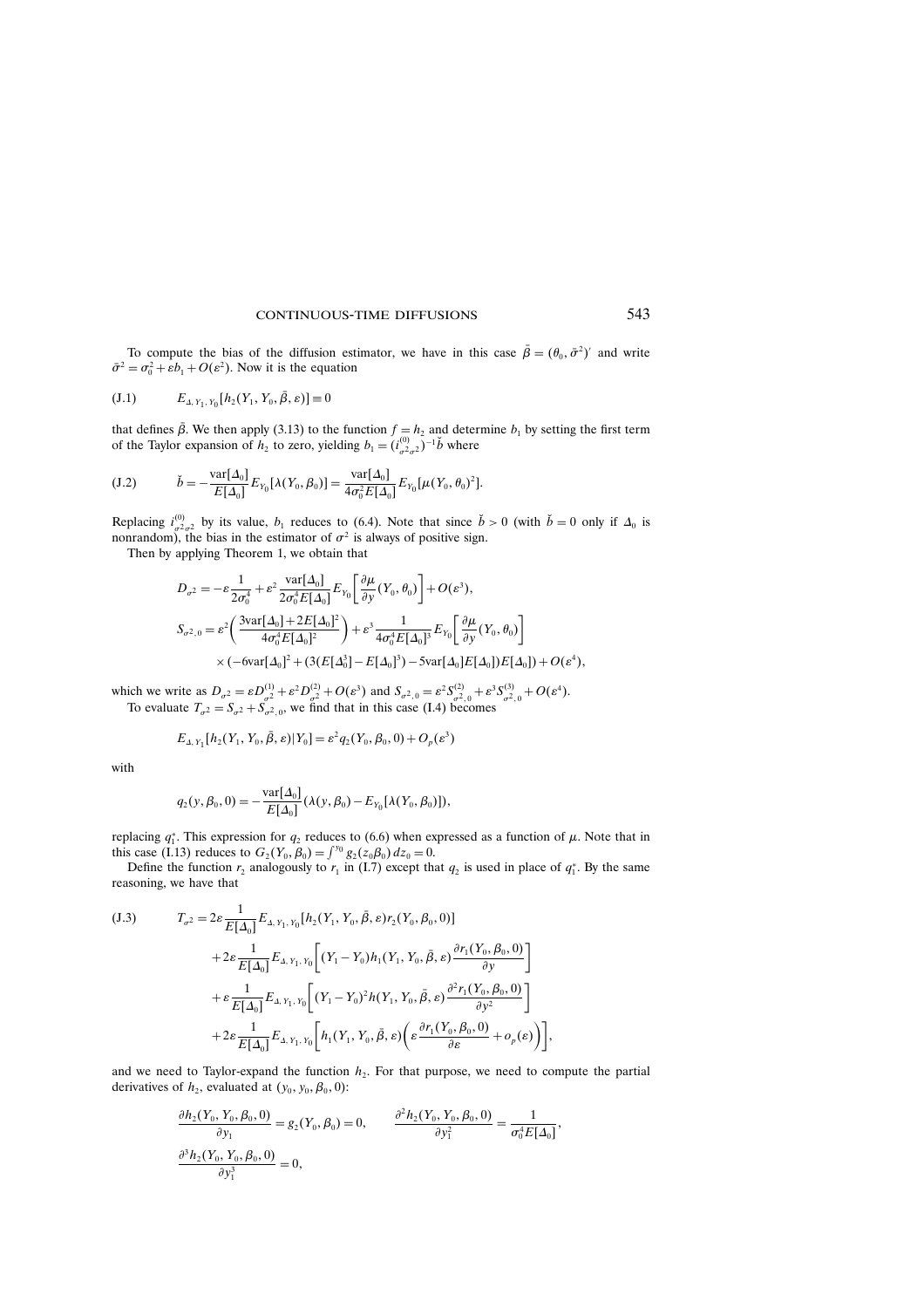$$
\frac{\partial h_2(Y_0, Y_0, \beta_0, 0)}{\partial \varepsilon} = -\frac{1}{2\sigma_0^2}, \qquad \frac{\partial^2 h_2(Y_0, Y_0, \beta_0, 0)}{\partial y_1 \partial \varepsilon} = -\frac{\mu(Y_0, \beta_0)}{\sigma_0^4},
$$

$$
\frac{\partial h_2(Y_0, Y_0, \beta_0, 0)}{\partial \sigma^2} = 0, \qquad \frac{\partial^2 h_2(Y_0, Y_0, \beta_0, 0)}{\partial y_1 \partial \sigma^2} = 0.
$$

We identify separately the order  $\varepsilon^3$  contribution to  $T_{\sigma^2}$  from the four terms in (J.3). They are in the form of a coefficient of  $\varepsilon^2$ , to be premultiplied by  $\varepsilon$ . The coefficient of  $\varepsilon^2$  contributed by the first term is

$$
A_1 \equiv E_{Y_0}[q_2(Y_0, \beta_0, 0)r_2(Y_0, \beta_0, 0)].
$$

Similarly, from the second term comes

$$
A_{2} = \frac{3}{2} \sigma_{0}^{2} E[A_{0}^{2}] E_{Y_{0}} \left[ \mu(Y_{0}, \theta_{0}) \frac{\partial^{2} h_{2}(Y_{0}, Y_{0}, 0, \beta_{0}, 0)}{\partial y_{1}^{2}} \frac{\partial r_{2}(Y_{0}, \beta_{0}, 0)}{\partial y} \right] + E[\Delta_{0}] E_{Y_{0}} \left[ \mu(Y_{0}, \theta_{0}) \frac{\partial h_{2}(Y_{0}, Y_{0}, 0, \beta_{0}, 0)}{\partial \varepsilon} \frac{\partial r_{2}(Y_{0}, \beta_{0}, 0)}{\partial y} \right] + \sigma_{0}^{2} E[\Delta_{0}] E_{Y_{0}} \left[ \frac{\partial^{2} h_{2}(Y_{0}, Y_{0}, 0, \beta_{0}, 0)}{\partial y_{1} \partial \varepsilon} \frac{\partial r_{2}(Y_{0}, \beta_{0}, 0)}{\partial y} \right] = \frac{3 \text{var}[\Delta_{0}^{2}]}{2 \sigma_{0}^{2} E[\Delta_{0}]} E_{Y_{0}} \left[ \mu(Y_{0}, \theta_{0}) \frac{\partial r_{2}(Y_{0}, \beta_{0}, 0)}{\partial y} \right],
$$

then from the third term

$$
A_3 = \frac{3}{2} \sigma_0^4 E\Big[\Delta_0^2\Big] E_{Y_0} \Big[ \frac{\partial^2 h_2(Y_0, Y_0, 0, \beta_0, 0)}{\partial y_1^2} \frac{\partial^2 r_2(Y_0, \beta_0, 0)}{\partial y^2} \Big] + \sigma_0^2 E\Big[\Delta_0\Big] E_{Y_0} \Big[ \frac{\partial h_2(Y_0, Y_0, 0, \beta_0, 0)}{\partial \varepsilon} \frac{\partial^2 r_2(Y_0, \beta_0, 0)}{\partial y^2} \Big] = \frac{1}{2E\Big[\Delta_0\Big]} \left(3E\Big[\Delta_0^2\Big] - E\Big[\Delta_0\Big]^2\right) E_{Y_0} \Big[ \frac{\partial^2 r_2(Y_0, \beta_0, 0)}{\partial y^2} \Big],
$$

and from the fourth and last term

$$
A_4 \equiv \frac{1}{2}\sigma_0^2 E[\Delta_0]E_{Y_0}\left[\frac{\partial^2 h_2(Y_0, Y_0, 0, \beta_0, 0)}{\partial y_1^2} \frac{\partial r_2(Y_0, \beta_0, 0)}{\partial \varepsilon}\right] = \frac{1}{2\sigma_0^2}E_{Y_0}\left[\frac{\partial r_2(Y_0, \beta_0, 0)}{\partial \varepsilon}\right] = 0,
$$

since  $E_{Y_0}[r_2(Y_0, \beta_0, \varepsilon)] = 0$  from (I.7) and  $E_{Y_0}[q_2(Y_0, \beta_0, \varepsilon)] = 0$ .<br>Hence

$$
E_{Y_0}\left[\frac{\partial r_2(Y_0,\beta_0,0)}{\partial \varepsilon}\right] = \frac{\partial}{\partial \varepsilon} E_{Y_0}[r_2(Y_0,\beta_0,\varepsilon)] = 0,
$$

and in particular for  $\varepsilon \to 0$ . So finally we obtain

$$
(J.4) \t T_{\sigma^2} = \frac{2}{E[\Delta_0]} \varepsilon^3 \left\{ A_1 + A_2 + \frac{1}{2} A_3 \right\} + O(\varepsilon^4).
$$

Collecting the results for  $D_{\sigma^2}$ ,  $S_{\sigma^2,0}$ , and  $T_{\sigma^2}$  gives (6.5).

#### K. Proof of Theorem 6

We are now using both moment functions in the vector  $h = (h_1, h_2)$  of equation (4.23), with  $h_2$ again replaced by  $\epsilon h_2$ , to estimate jointly  $\beta = (\theta, \sigma^2)'$ . Regarding first the bias, we have that

$$
\text{(K.1)} \qquad \bar{\theta} - \theta_0 = -\frac{i_{\theta\sigma^2}^{(1)}}{i_{\theta\theta}^{(1)}} (\bar{\sigma}^2 - \sigma_0^2) + O(\varepsilon^2)
$$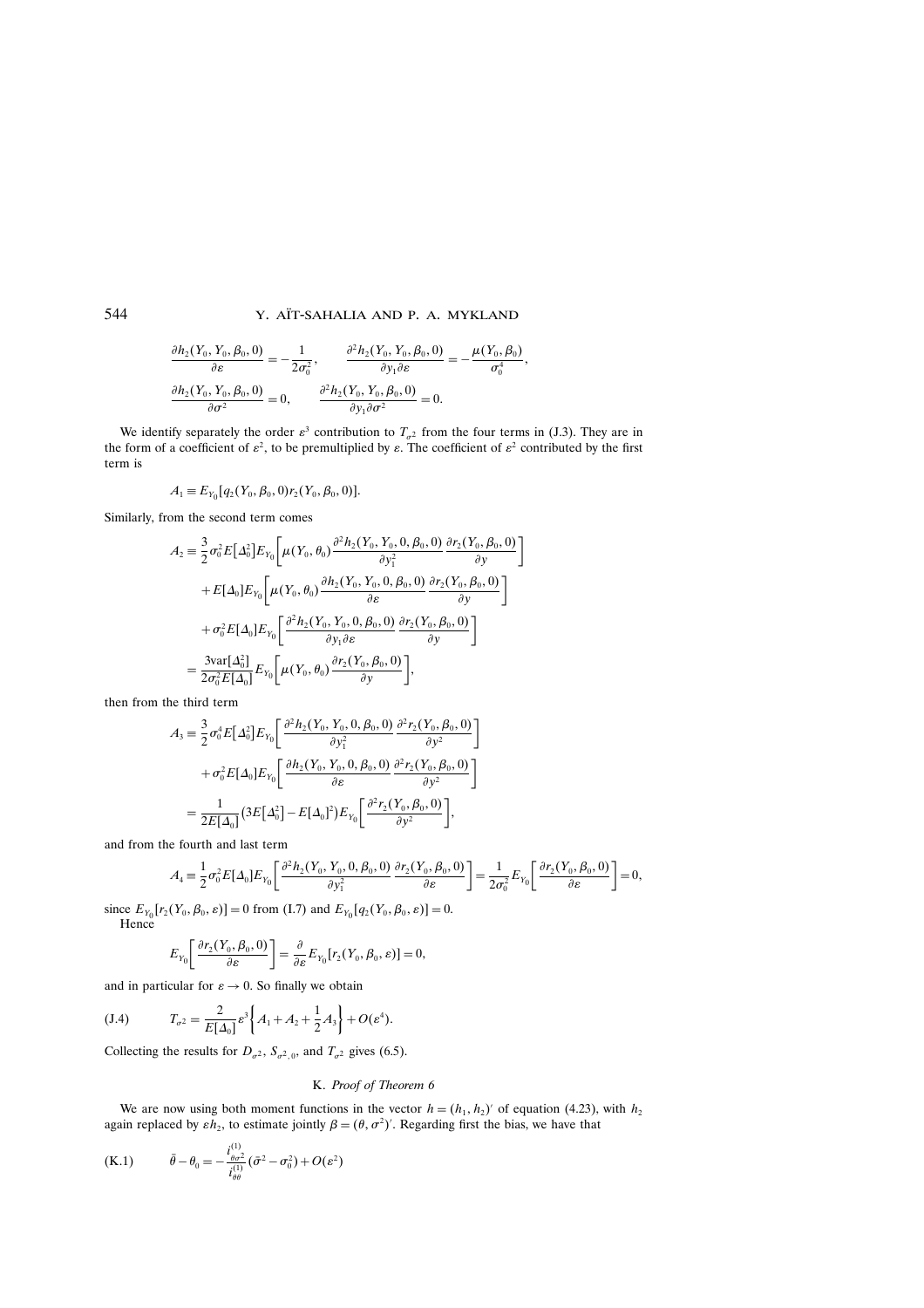which becomes

$$
-\varepsilon \frac{i_{\theta\sigma}^{(1)}}{i_{\theta\theta}^{(1)}i_{\sigma^2\sigma^2}^{(0)}} \check{b} + O(\varepsilon^2) = \varepsilon b_1 + O(\varepsilon^2)
$$

if  $\sigma^2$  is unknown (and  $O(\varepsilon^2)$  otherwise, as in the first situation considered in this Theorem where  $b_1 = 0$  when  $\sigma^2 = \sigma_0^2$  is known). When  $\sigma^2$  is estimated,  $b_1$  is given by the expression in (6.8). In any event, the bias of the estimator of  $\sigma^2$  is identical whether  $\theta$  is known or has to be estimated.

Define  $q_1$  by  $E_{A, Y_1}[h_1(Y_1, Y_0, \beta, \varepsilon)|Y_0] = \varepsilon^2 q_1^*(Y_0, \beta_0, 0) + o_p(\varepsilon^2)$ . Compared to  $q_1^*$ , the extra term in  $q_1$  due to the estimation of  $\sigma^2$  is given by

$$
q_1(y, \beta_0, 0) - q_1^*(y, \beta_0, 0) = -2\sigma_0^2 \text{var}[\Delta_0] E_{Y_0}[\kappa(Y_0, \theta_0, \sigma_0^2)]
$$

$$
\times \left(\frac{i_{\theta\sigma^2}^{(1)}}{i_{\theta\theta}^{(1)}} \left(\frac{\partial \mu}{\partial \theta}(y, \theta_0)\right)^2 - \frac{1}{2} \frac{\partial^2 \mu}{\partial y \partial \theta}(y, \theta_0)\right)
$$

(where  $q_1^*$  is defined in (I.5)). The result is given by (6.10) as a function of  $\mu$ .

By applying Theorem 1 further, the structure of the matrices  $D_{\beta}$ ,  $S_{\beta}$ , and  $T_{\beta}$  is as follow:

$$
D_{\beta} = \begin{pmatrix} d_{\theta\theta} & d_{\theta\sigma^2} \\ d_{\sigma^2\theta} & d_{\sigma^2\sigma^2} \end{pmatrix}, \qquad S_{\beta,0} = \begin{pmatrix} s_{\theta\theta,0} & s_{\theta\sigma^2,0} \\ s_{\sigma^2\theta,0} & s_{\sigma^2\sigma^2,0} \end{pmatrix},
$$
  
\n
$$
T_{\beta} = S_{\beta} - S_{\beta,0} = \begin{pmatrix} t_{\theta\theta} & t_{\theta\sigma^2} \\ t_{\sigma^2\theta} & t_{\sigma^2\sigma^2} \end{pmatrix},
$$
  
\n
$$
d_{\theta\theta} = \varepsilon D_{\theta}^{(1)} + \varepsilon^2 \begin{pmatrix} \text{var}[{\Delta_0}] E_{Y_0} \left[\frac{\partial \mu}{\partial y} (Y_0, \theta_0)\right] (2E_{Y_0} \left[\left(\frac{\partial \mu}{\partial \theta} (Y_0, \theta_0)\right)^2\right]^2 \\ + 3\sigma_0^2 E_{Y_0} \left[\frac{\partial \mu}{\partial \theta} (Y_0, \theta_0)\right] E_{Y_0} \left[\frac{\partial^2 \mu}{\partial y\partial \theta} (Y_0, \theta_0)\right] \right] \\ + 4\sigma_0^2 E_{Y_0} \left[\left(\frac{\partial \mu}{\partial \theta} (Y_0, \theta_0)\right)^2\right] \\ - \frac{\text{var}[{\Delta_0}] E_{Y_0} \left[\frac{\partial \mu}{\partial y} (Y_0, \theta_0)\right] E_{Y_0} \left[\frac{\partial^3 \mu}{\partial y\partial \theta^2} (Y_0, \theta_0)\right]}{4} + O(\varepsilon^3),
$$

$$
d_{\sigma^2 \sigma^2} = \varepsilon D_{\sigma^2}^{(1)} + \varepsilon^2 D_{\sigma^2}^{(2)} + O(\varepsilon^3),
$$
  
\n
$$
d_{\theta \sigma^2} = -\varepsilon \frac{E[\Delta_0] E_{Y_0} [\frac{\partial^2 \mu}{\partial y \partial \theta} (Y_0, \theta_0)]}{2\sigma_0^2}
$$
  
\n
$$
+ \varepsilon^2 \left( \frac{\operatorname{var}[ \Delta_0] E_{Y_0} [\frac{\partial \mu}{\partial \theta} (Y_0, \theta_0)] E_{Y_0} [\frac{\partial^2 \mu}{\partial y \partial \theta} (Y_0, \theta_0)] (2 E_{Y_0} [(\frac{\partial \mu}{\partial \theta} (Y_0, \theta_0))^2]}{8\sigma_0^2 E_{Y_0} [(\frac{\partial \mu}{\partial \theta} (Y_0, \theta_0))^2]} - \frac{E[\Delta_0]^2 (E_{Y_0} [\frac{\partial \mu}{\partial \theta} (Y_0, \theta_0) \frac{\partial^2 \mu}{\partial y^2} (Y_0, \theta_0)] + 2 E_{Y_0} [\frac{\partial^2 \mu}{\partial y \partial \theta} (Y_0, \theta_0) \frac{\partial \mu}{\partial y} (Y_0, \theta_0)]}{12\sigma_0^2} + O(\varepsilon^3) = \varepsilon d_{\theta \sigma^2}^{(1)} + \varepsilon^2 d_{\theta \sigma^2}^{(2)} + O(\varepsilon^3),
$$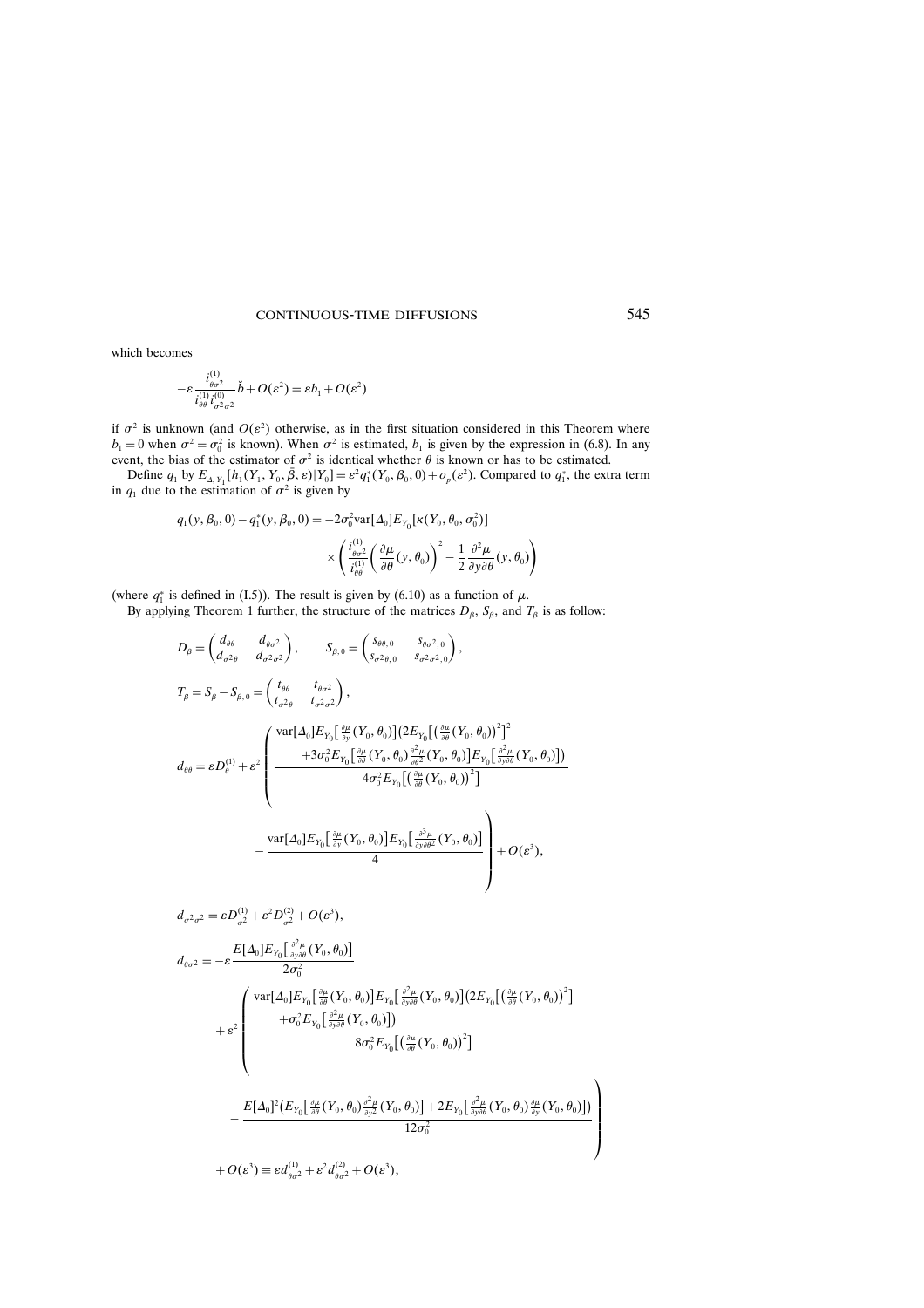$$
d_{\sigma^2\theta} = -\varepsilon^2 \frac{E[\Delta_0]E_{Y_0}\left[\frac{\partial^2 \mu}{\partial y \partial \theta}(Y_0, \theta_0)\right]}{2\sigma_0^2} + O(\varepsilon^3) \equiv \varepsilon^2 d_{\sigma^2\theta}^{(2)} + O(\varepsilon^3),
$$
  

$$
s_{\theta\theta,0} = \varepsilon S_{\sigma^2,0}^{(1)} + \varepsilon^2 \left( \frac{\text{var}[\Delta_0]E_{Y_0}\left[\frac{\partial \mu}{\partial y}(Y_0, \theta_0)\right](2E_{Y_0}\left[\frac{\partial \mu}{\partial \theta}(Y_0, \theta_0)\right]^2\right]^2}{2\sigma_0^2 E_{Y_0}\left[\frac{\partial \mu}{\partial \theta}(Y_0, \theta_0)\right]B_{Y_0}\left[\frac{\partial^2 \mu}{\partial y \partial \theta}(Y_0, \theta_0)\right]}{2\sigma_0^2 E_{Y_0}\left[\left(\frac{\partial \mu}{\partial \theta}(Y_0, \theta_0)\right]^2\right]} + O(\varepsilon^3),
$$
  

$$
s_{\theta\sigma^2,0} = s_{\sigma^2\theta,0} = \varepsilon^2 \frac{E[\Delta_0]E_{Y_0}\left[\frac{\partial^2 \mu}{\partial y \partial \theta}(Y_0, \theta_0)\right]}{2\sigma_0^2} + O(\varepsilon^3) \equiv \varepsilon^2 s_{\sigma^2\theta,0}^{(2)} + O(\varepsilon^3),
$$
  

$$
s_{\sigma^2\sigma^2,0} = \varepsilon^2 S_{\sigma^2,0}^{(2)} + \varepsilon^3 S_{\sigma^2,0}^{(3)} O(\varepsilon^4).
$$

As for the time series terms,

$$
t_{\theta\theta} = \varepsilon^2 (T_\theta^{(2)} - 2E_{Y_0}[(\dot{q}_1(Y_0, \beta_0, 0) - \dot{q}_1^*(Y_0, \beta_0, 0))]) + O(\varepsilon^3) \equiv \varepsilon^2 t_{\theta\theta}^{(2)} + O(\varepsilon^3),
$$
  
\n
$$
t_{\sigma^2 \sigma^2} = \varepsilon^3 T_{\sigma^2}^{(3)} + O(\varepsilon^3),
$$
  
\n
$$
t_{\theta\sigma^2} = t_{\sigma^2 \theta} = \varepsilon^2 (2E_{Y_0}[G_1(Y_0, \beta_0)q_2(Y_0, \beta_0, 0)]) + O(\varepsilon^3) \equiv \varepsilon^2 t_{\theta\sigma^2}^{(2)} + O(\varepsilon^3).
$$

The leading terms of  $t_{\theta\theta}$  and  $t_{\sigma^2\sigma^2}$  are identical to their one-parameter counterparts, except that  $q_1$ is different from the one-parameter case. That is,

$$
t_{\theta\theta}^{(2)} = 4E_{Y_0}[G_1(Y_0, \beta_0)q_1(Y_0, \beta_0, 0)]
$$
  
= -2E\_{Y\_0}[\dot{q}\_1(Y\_0, \beta\_0, 0)]  
= -2E\_{Y\_0}[\dot{q}\_1^\*(Y\_0, \beta\_0, 0)] - 2E\_{Y\_0}[(\dot{q}\_1(Y\_0, \beta\_0, 0) - \dot{q}\_1^\*(Y\_0, \beta\_0, 0))]  
= T\_{\theta}^{(2)} - 2E\_{Y\_0}[(\dot{q}\_1(Y\_0, \beta\_0, 0) - \dot{q}\_1^\*(Y\_0, \beta\_0, 0))]

whereas  $t_{\sigma^2\sigma^2}^{(3)} = T_{\sigma^2}^{(3)}$ . The expression for  $t_{\theta\sigma^2}^{(1)}$  follows by gathering the terms:

$$
t_{\theta\sigma^2}^{(2)} = 2E_{Y_0}[G_1(Y_0, \beta_0)q_2(Y_0, \beta_0, 0)].
$$

#### L. Proof of Proposition 6

(i) We proceed as in the proof of Theorem 4, using the  $h_1$  moment alone. We now have for  $\theta - \theta_0 = b_1(\omega_0)\varepsilon + O(\varepsilon^2)$ :

$$
\begin{split} \text{(L.1)} \qquad E_{\Delta, Y_1, Y_0}[h_1(Y_1, Y_0, \beta, \varepsilon)] &= E_{\Delta, Y_1, Y_0}[l_\theta(Y_1|Y_0, \varepsilon \omega_0, \theta, \sigma^2)]] \\ &= \varepsilon^2 \bigg( \frac{\omega_0 b_1(\omega_0)}{\sigma_0^2} E_{Y_0} \bigg[ \bigg( \frac{\partial \mu}{\partial \theta}(Y_0, \theta_0) \bigg)^2 \bigg] + \frac{\omega_0(E[\Delta_0] - \omega_0)}{12} \\ &\times \bigg( 2 E_{Y_0} \bigg[ \frac{\partial \mu}{\partial y}(Y_0, \theta_0) \frac{\partial^2 \mu(Y_0, \theta_0)}{\partial y \partial \theta} \bigg] \\ &\quad + E_{Y_0} \bigg[ \frac{\partial \mu(Y_0, \theta_0)}{\partial \theta} \frac{\partial^2 \mu(Y_0, \theta_0)}{\partial y^2} \bigg] \bigg) \bigg) + O(\varepsilon^3). \end{split}
$$

The bias term  $b_1(\omega_0)$  is such that the leading term in (L.l) is zero. This gives the result (6.12).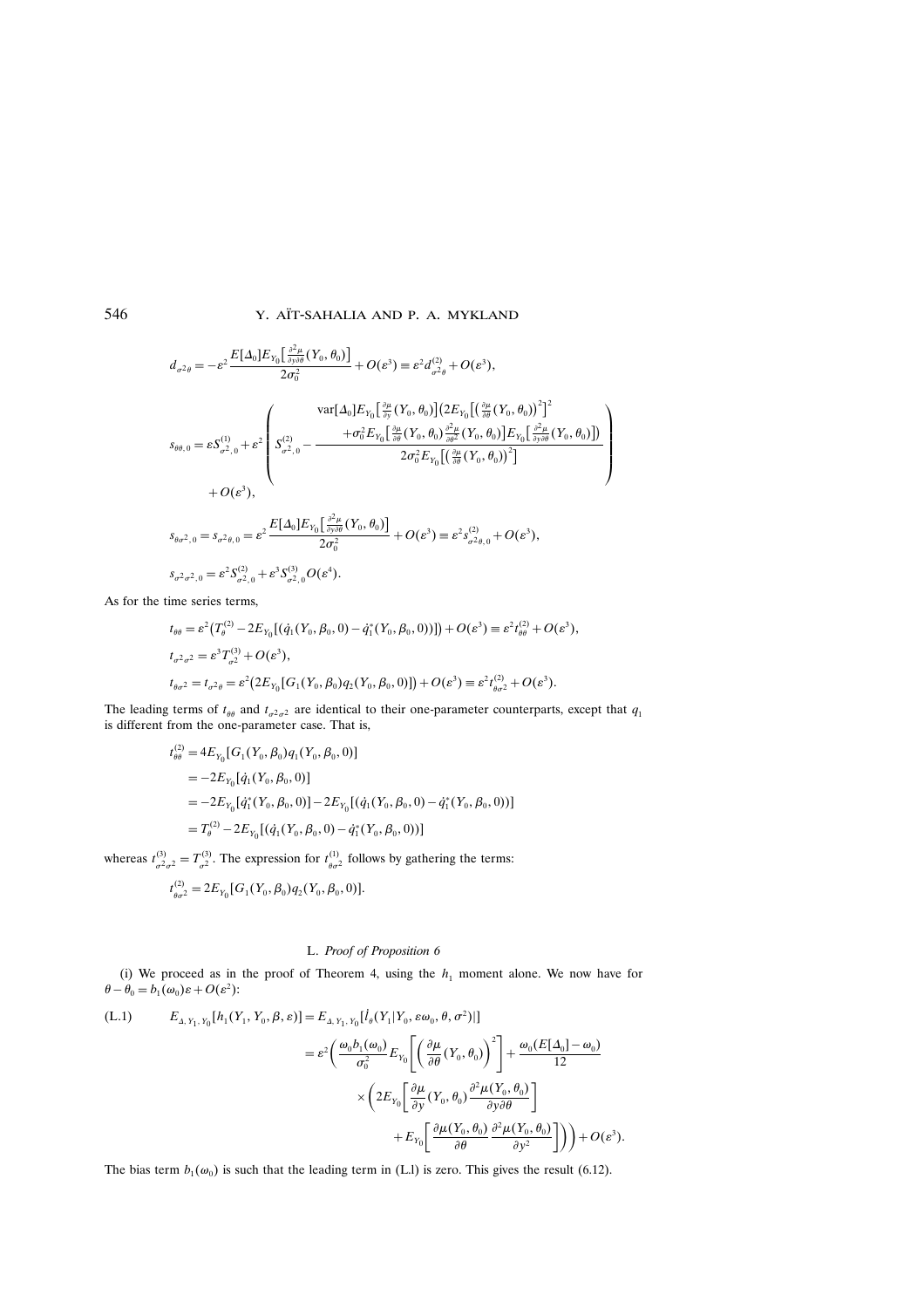Next, by applying Theorem 1 to Taylor-expand the quantities  $D_\beta$  and  $S_{\beta,0}$  in (4.25), we obtain that

$$
D_{\theta} = -\varepsilon \frac{\omega_0}{\sigma_0^2} E_{Y_0} \left[ \left( \frac{\partial \mu}{\partial \theta} (Y_0, \theta_0) \right)^2 \right] + O(\varepsilon^2),
$$
  

$$
S_{\theta,0} = \varepsilon \frac{E[\Delta_0]}{\sigma_0^2} E_{Y_0} \left[ \left( \frac{\partial \mu}{\partial \theta} (Y_0, \theta_0) \right)^2 \right] + O(\varepsilon^2),
$$

which we write as  $D_{\theta} = \varepsilon D_{\theta}^{(1)} + O(\varepsilon^2)$  and  $S_{\theta,0} = \varepsilon S_{\theta,0}^{(1)} + O(\varepsilon^2)$ . Note that  $D_{\theta}^{(1)}$  now contains  $\omega_0$ whereas  $S_{\theta,0}^{(1)}$  still contains  $E[\Delta_0]$ .

This leaves us with the evaluation of the time series term  $T_{\theta} = S_{\theta} - S_{\theta,0}$ . For this purpose, we show that

$$
(L.2) \t E_{\Delta, Y_1}[h_1(Y_1, Y_0, \bar{\beta}, \varepsilon)|Y_0] = \varepsilon^{\alpha_1} q_1^*(Y_0, \beta_0, 0) + o_p(\varepsilon^2),
$$

where  $\alpha_1 = 1$  (instead of  $\alpha_1 = 2$  when  $\omega_0 = E[\Delta_0]$ ) and  $q_1^*(Y_0, \beta_0, 0)$  is finite:

$$
(L.3) \tq_1^*(y, \beta_0, 0) = (E[\Delta_0] - \omega_0) \frac{1}{\sigma_0^2} \left( \mu(y, \theta_0) \frac{\partial \mu(y, \theta_0)}{\partial \theta} + \frac{\sigma_0^2}{2} \frac{\partial^2 \mu(y, \theta_0)}{\partial y \partial y \partial \theta} \right).
$$

From this it follows that  $T_{\theta} = T_{\theta}^{(1)} \varepsilon^1 + O(\varepsilon^2)$  with

$$
(L.4) \tT_{\theta}^{(1)} = 4E_{Y_0}[q_1^*(Y_0, \beta_0, 0)G_1(Y_0, \beta_0)] + \frac{2}{E[\Delta_0]}E_{Y_0}[q_1^*(Y_0, \beta_0, 0)r_1(Y_0, \beta_0, 0)]
$$

where

$$
(L.5) \t g_1(y_0, \beta_0) = \partial h_1(y_1, y_0, \bar{\beta}, \varepsilon) / \partial y_1|_{y_1 = y_0, \bar{\beta} = \beta_0, \varepsilon = 0} \equiv (\partial h_1 / \partial y_1)(y_0, y_0, \beta_0, 0),
$$

 $G_1$  is its primitive, and  $r_1(y, \beta_0, 0)$  is the solution of the ordinary differential equation

(L.6) 
$$
\mu(y,\theta)\frac{\partial r_1(y,\beta_0,0)}{\partial y} + \frac{1}{2}\sigma^2 \frac{\partial^2 r_1(y,\beta_0,0)}{\partial y^2} = -q_1^*(y,\beta_0,0)
$$

that satisfies  $E_{Y_0}[r_1(Y_0, \beta_0, 0)] = 0$ . From the expressions for  $D_\theta$ ,  $S_{\theta,0}$ , and  $T_\theta$ , the asymptotic variance of the estimator is

$$
\check{V}_{\theta} = \check{V}_{\theta}^{(0)} + \check{V}_{\theta}^{(1)} \varepsilon + O(\varepsilon^2)
$$

with

$$
\check{V}^{(0)}_{\theta} = \Big(S^{(1)}_{\theta,0} + T^{(1)}_{\theta}\Big) \Big/ \Big(D^{(1)}_{\theta}\Big)^2.
$$

(ii) We now proceed as in the proof of Theorem 5, using the  $h_2$  moment alone. We have

$$
E_{\Delta,Y_1}[h_2(Y_1, Y_0, \bar{\beta}, \varepsilon)|Y_0] = E_{Y_1}[\varepsilon \dot{I}_{\sigma^2}(Y_1|Y_0, \varepsilon \omega_0, \theta_0, \bar{\sigma}^2(\omega_0))|Y_0]
$$
  
= 
$$
\frac{1}{2s^{(0)}} \left( \frac{\sigma_0^2 E[A_0]}{\omega_0 s^{(0)}} - 1 \right) \varepsilon + O_p(\varepsilon^2),
$$

where  $\beta = (\bar{\sigma}^2(\omega_0), \theta_0)$  and

$$
(L.7) \t\t \bar{\sigma}^2(\omega_0) = s^{(0)} + s^{(1)}\varepsilon + O(\varepsilon^2).
$$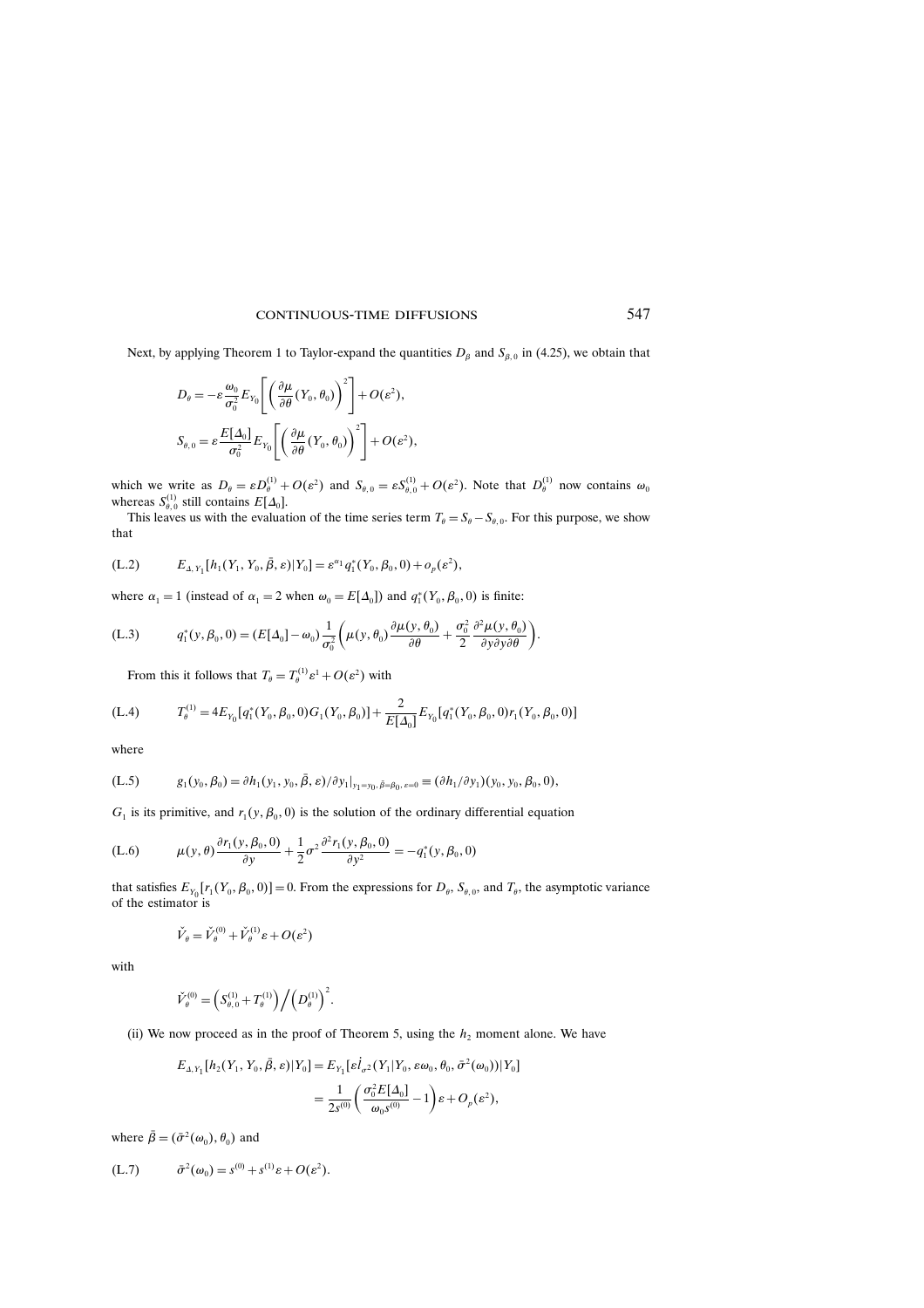Hence

$$
(L.8) \t E_{\Delta, Y_1, Y_0}[h_2(Y_1, Y_0, \beta, \varepsilon)|Y_0] = \frac{1}{2s^{(0)}} \left( \frac{\sigma_0^2 E[\Delta_0]}{\omega_0 s^{(0)}} - 1 \right) \varepsilon + O_p(\varepsilon^2).
$$

By definition of  $\bar{\beta}$ ,  $s^{(0)}$  is the value that makes the leading term of (L.8) zero, that is:

$$
(L.9) \t s^{(0)} = \frac{E[\Delta_0]}{\omega_0} \sigma_0^2
$$

and so we have

$$
(L.10) \qquad \bar{\sigma}^2(\omega_0) = \frac{E[\Delta_0]}{\omega_0} \sigma_0^2 + O(\varepsilon).
$$

## **REFERENCES**

Aït-Sahalia, Y. (1996): "Nonparametric Pricing of Interest Rate Derivative Securities," Econometrica, 64, 527–560.

(2002): "Maximum-Likelihood Estimation of Discretely-Sampled Diffusions: AClosed-Form Approximation Approach," Econometrica, 70, 223–262.

BARNDORFF-NIELSEN, O. E., AND D. R. COX (1989): Asymptotic Techniques for Use in Statistics. London, U.K.: Chapman and Hall.

BARTLETT, M. S. (1953): "Approximate Confidence Intervals," Biometrika, 40, 12–19.

BILLINGSLEY, P. (1961): Statistical Inference for Markov Processes. Chicago: The University of Chicago Press.

Cox, D. R. (1975): "Partial Likelihood," Biometrika, 62, 269–276.

Dacunha-Castelle, D., and D. Florens-Zmirou (1986): "Estimation of the Coefficients of a Diffusion from Discrete Observations," Stochastics, 19, 263–284.

Duffie, D., and P. Glynn (1997): "Estimation of Continuous-Time Markov Processes Sampled at Random Time Intervals," Tech. Rep., Stanford University.

Engle, R. F., and J. R. Russell (1998): "Autoregressive Conditional Duration: A New Model for Irregularly Spaced Transaction Data," Econometrica, 66, 1127–1162.

Florens, J.-P., and D. Fougere (1996): "Noncausality in Continuous Time," Econometrica, 64, 1195–1212.

GOURIÉROUX, C., AND A. MONFORT (1995): Statistics and Econometric Models, Vol. 1. Cambridge: Cambridge U. Press.

Gouriéroux, C., A. Monfort, E. Renault, and A. Trognon (1987): "Generalized Residuals," Journal of Econometrics, 34, 5–32.

Granger, C. W. J. (1969): "Investigating Causal Relations by Econometric Models and Cross Spectral Methods," Econometrica, 37, 424–430.

Hansen, L. P. (1982): "Large Sample Properties of Generalized Method of Moments Estimators," Econometrica, 50, 1029–1054.

Hansen, L. P., and J. A. Scheinkman (1995): "Back to the Future: Generating Moment Implications for Continuous-Time Markov Processes," Econometrica, 63, 767–804.

Hansen, L. P., J. A. Scheinkman, and N. Touzi (1998): "Identification of Scalar Diffusions Using Eigenvectors," Journal of Econometrics, 86, 1–32.

HASBROUCK, J. (1991): "Measuring the Information Content of Stock Trades," Journal of Finance, 46, 179–207.

(1996): "Modeling Market Microstructure Time Series," in Handbook of Statistics, Volume 14, ed. by C. R. Rao and G. S. Maddala. Amsterdam: North-Holland, 647–692.

Karatzas, I., and S. E. Shreve (1991): Brownian Motion and Stochastic Calculus. New York: Springer-Verlag.

KARLIN, S., AND H. M. TAYLOR (1981): A Second Course in Stochastic Processes. New York: Academic Press.